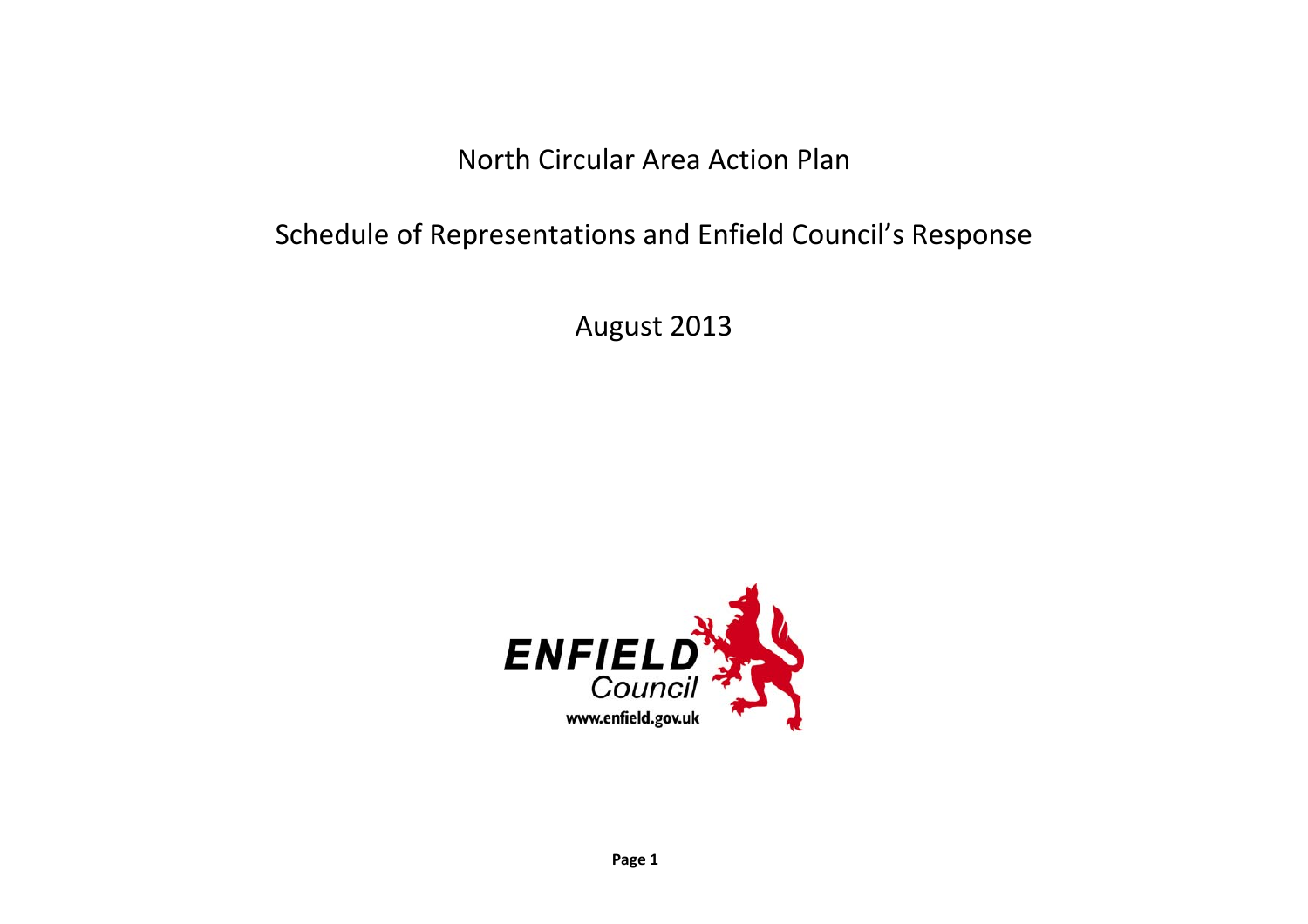| Rep No            | Section or Policy /<br>Representation no<br>Representor No. and<br>Name | Leg<br>Compliant<br>$N/S = Not$<br>Stated | Is the DPD<br>Sound?<br>$N/S = Not$<br>Stated | Comments on the Proposed<br>Submission NCAAP                                                                                                                                                                                                                                                                                                                                                                         | <b>LBE Response</b>                                                                                                                                                                                                                                                                                                                                                                                                                                                                                                                                                          | <b>LBE Proposed</b><br><b>NCAAP Change</b> |  |  |  |
|-------------------|-------------------------------------------------------------------------|-------------------------------------------|-----------------------------------------------|----------------------------------------------------------------------------------------------------------------------------------------------------------------------------------------------------------------------------------------------------------------------------------------------------------------------------------------------------------------------------------------------------------------------|------------------------------------------------------------------------------------------------------------------------------------------------------------------------------------------------------------------------------------------------------------------------------------------------------------------------------------------------------------------------------------------------------------------------------------------------------------------------------------------------------------------------------------------------------------------------------|--------------------------------------------|--|--|--|
| <b>Whole Plan</b> |                                                                         |                                           |                                               |                                                                                                                                                                                                                                                                                                                                                                                                                      |                                                                                                                                                                                                                                                                                                                                                                                                                                                                                                                                                                              |                                            |  |  |  |
| $\mathbf{1}$      | Whole Plan /01/001<br>01 - English Heritage                             | N/S                                       | N/S                                           | Heritage Assets should be given<br>greater attention in the NCAAP by<br>identifying heritage assets within<br>the area on a plan and area-based<br>diagrams. Reference should also be<br>made to English Heritage's<br>Guidance on the Setting of Heritage<br>Assets (2011) to be used as a<br>methodology for identifying site<br>design parameters which respect<br>and enhance the setting of heritage<br>assets. | No archaeological priority<br>areas exist within the North<br><b>Circular Area Action Plan</b><br>(NCAAP) area. Where assets<br>of heritage value may be<br>directly or indirectly impacted<br>by proposals within the Plan,<br>the document provides<br>guidance, as appropriate<br>within the relevant policies<br>and supporting text. The<br>NCAAP is to be read in<br>conjunction with other Local<br>Plan and Supplementary<br>Planning Documents,<br>specifically the policies of<br>Enfield's Core Strategy,<br><b>Proposed Submission</b><br>Development Management | No change.                                 |  |  |  |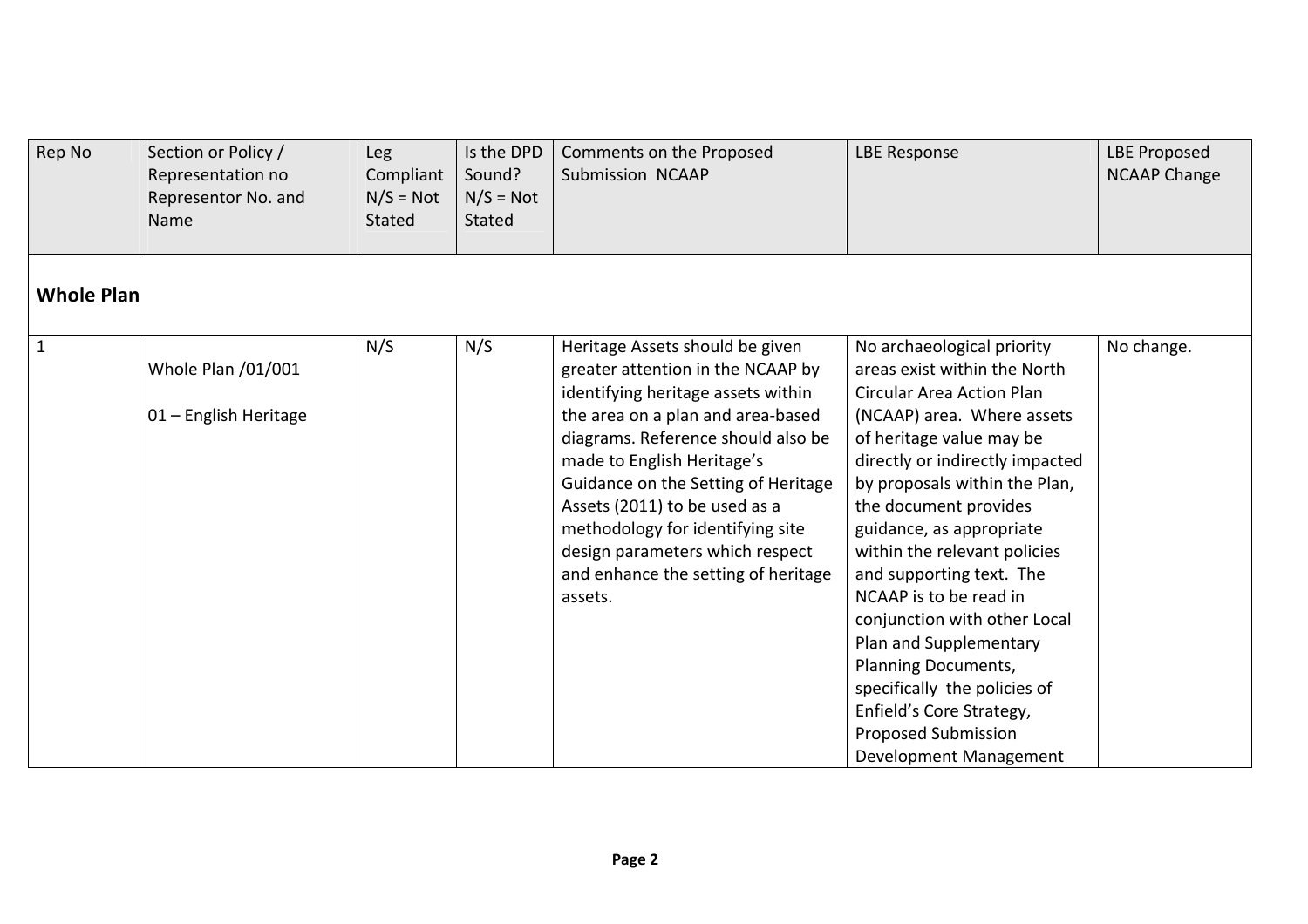| Rep No         | Section or Policy /<br>Representation no<br>Representor No. and<br>Name | Leg<br>Compliant<br>$N/S = Not$<br>Stated | Is the DPD<br>Sound?<br>$N/S = Not$<br>Stated | Comments on the Proposed<br>Submission NCAAP | <b>LBE Response</b>                                                                                                                                                                                                                                                                                                                                                                                                                                                | <b>LBE Proposed</b><br><b>NCAAP Change</b> |
|----------------|-------------------------------------------------------------------------|-------------------------------------------|-----------------------------------------------|----------------------------------------------|--------------------------------------------------------------------------------------------------------------------------------------------------------------------------------------------------------------------------------------------------------------------------------------------------------------------------------------------------------------------------------------------------------------------------------------------------------------------|--------------------------------------------|
|                |                                                                         |                                           |                                               |                                              | Document (DMD) Policy 44:<br>'Protecting Heritage and the<br>Built Environment' provide the<br>appropriate detail of policy<br>guidance for assets of heritage<br>value).                                                                                                                                                                                                                                                                                          |                                            |
|                |                                                                         |                                           |                                               |                                              | Section 3.4: 'A Design-led<br>Approach' (Page 33) does<br>acknowledge that while the<br>area covered by the AAP is<br>largely suburban in character<br>it does include prominent<br>buildings of historical merit.<br>Where such buildings are likely<br>to be affected by the Plan's<br>proposals, for example<br>Opportunity Site 7: 'Arnos<br>Grove Station', development<br>principles within Policy 17<br>provides specific guidance<br>with regards to this. |                                            |
| $\overline{2}$ | Whole Plan /03/001                                                      | N/S                                       | N/S                                           | The Highways Agency (HA) will be             | Comments noted.                                                                                                                                                                                                                                                                                                                                                                                                                                                    | No change.                                 |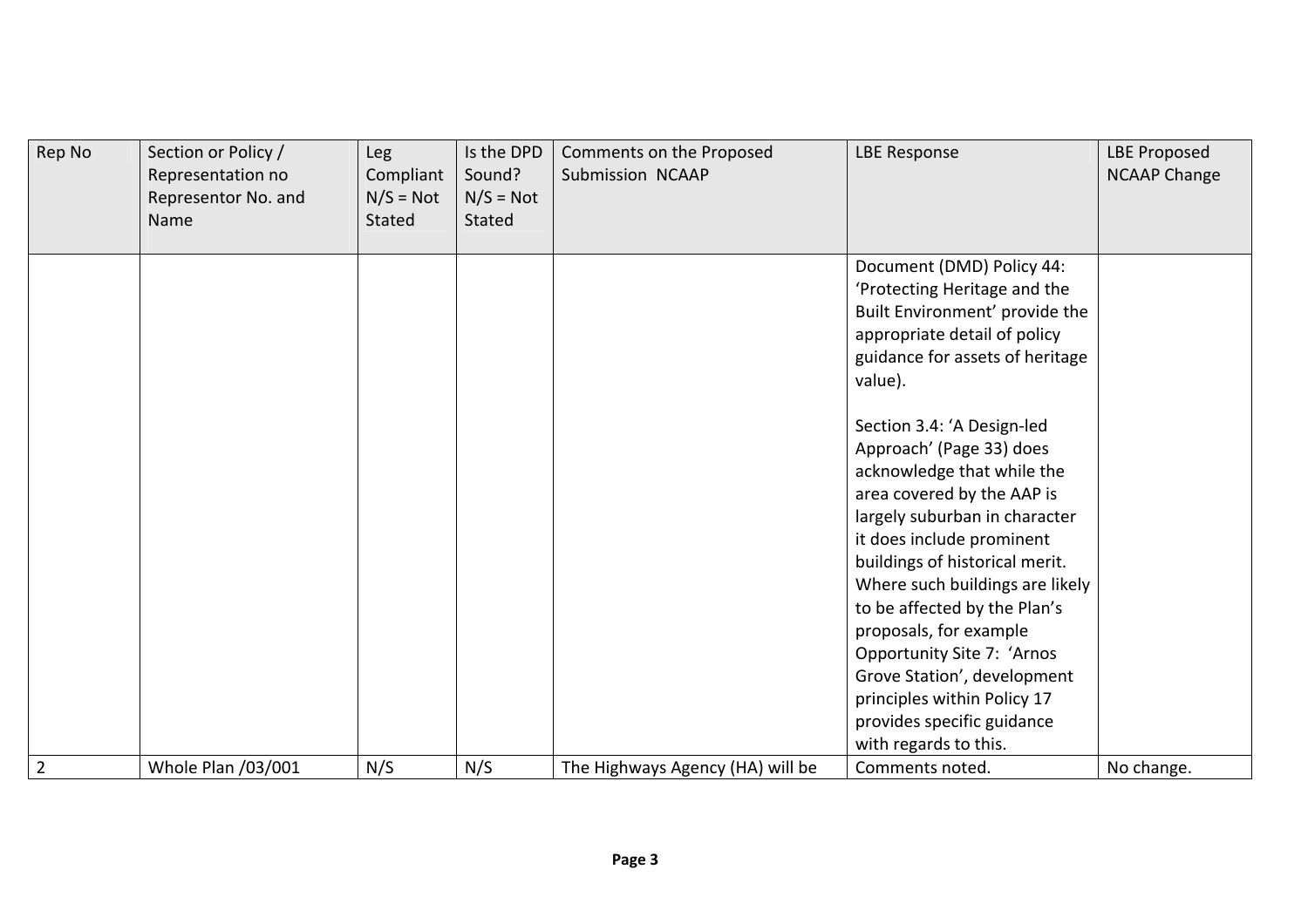| Rep No         | Section or Policy /<br>Representation no<br>Representor No. and<br>Name | <b>Leg</b><br>Compliant<br>$N/S = Not$<br>Stated | Is the DPD<br>Sound?<br>$N/S = Not$<br>Stated | Comments on the Proposed<br>Submission NCAAP                                                                                                                                                                                                         | <b>LBE Response</b>                                                                                                                                                   | <b>LBE Proposed</b><br><b>NCAAP Change</b> |
|----------------|-------------------------------------------------------------------------|--------------------------------------------------|-----------------------------------------------|------------------------------------------------------------------------------------------------------------------------------------------------------------------------------------------------------------------------------------------------------|-----------------------------------------------------------------------------------------------------------------------------------------------------------------------|--------------------------------------------|
|                | 03 - Highways Agency                                                    |                                                  |                                               | concerned with proposals that have<br>the potential to impact the safe and<br>efficient operation of the Strategic<br>Road Network. Having reviewed<br>the proposals, the HA do not have<br>any comment at this time.                                |                                                                                                                                                                       |                                            |
| $\overline{3}$ | Whole Plan/04/001<br>O4 - Network Rail                                  | N/S                                              | N/S                                           | No Comments                                                                                                                                                                                                                                          | Noted.                                                                                                                                                                | No change.                                 |
| $\overline{4}$ | Whole Plan/05/001<br>05 - Southgate District<br><b>Civic Trust</b>      | N/S                                              | N/S                                           | Generally supportive of the AAP's<br>regeneration objectives. Particularly<br>supportive of the option to retain<br>and protect historic assets in the<br>area and longstanding landmarks<br>such as the Jehovah's Witnesses<br>Hall at Ritz Parade. | Comments noted.                                                                                                                                                       | No change.                                 |
| 5              | Whole Plan/08/001<br>08 - Canal & Rivers Trust<br>(CRT)                 | N/S                                              | N/S                                           | The Canal & Rivers Trust (CRT) have<br>no comments to make as the action<br>plan area does not extend as far as<br>the River Lee Navigation.<br>Strongly support measures to<br>improve the towpath and waterway<br>environment under the North      | Comments are noted and the<br><b>Action Plan promotes</b><br>improvements and<br>enhancements to the blue<br>ribbon network specifically<br>within the plan boundary. | No change.                                 |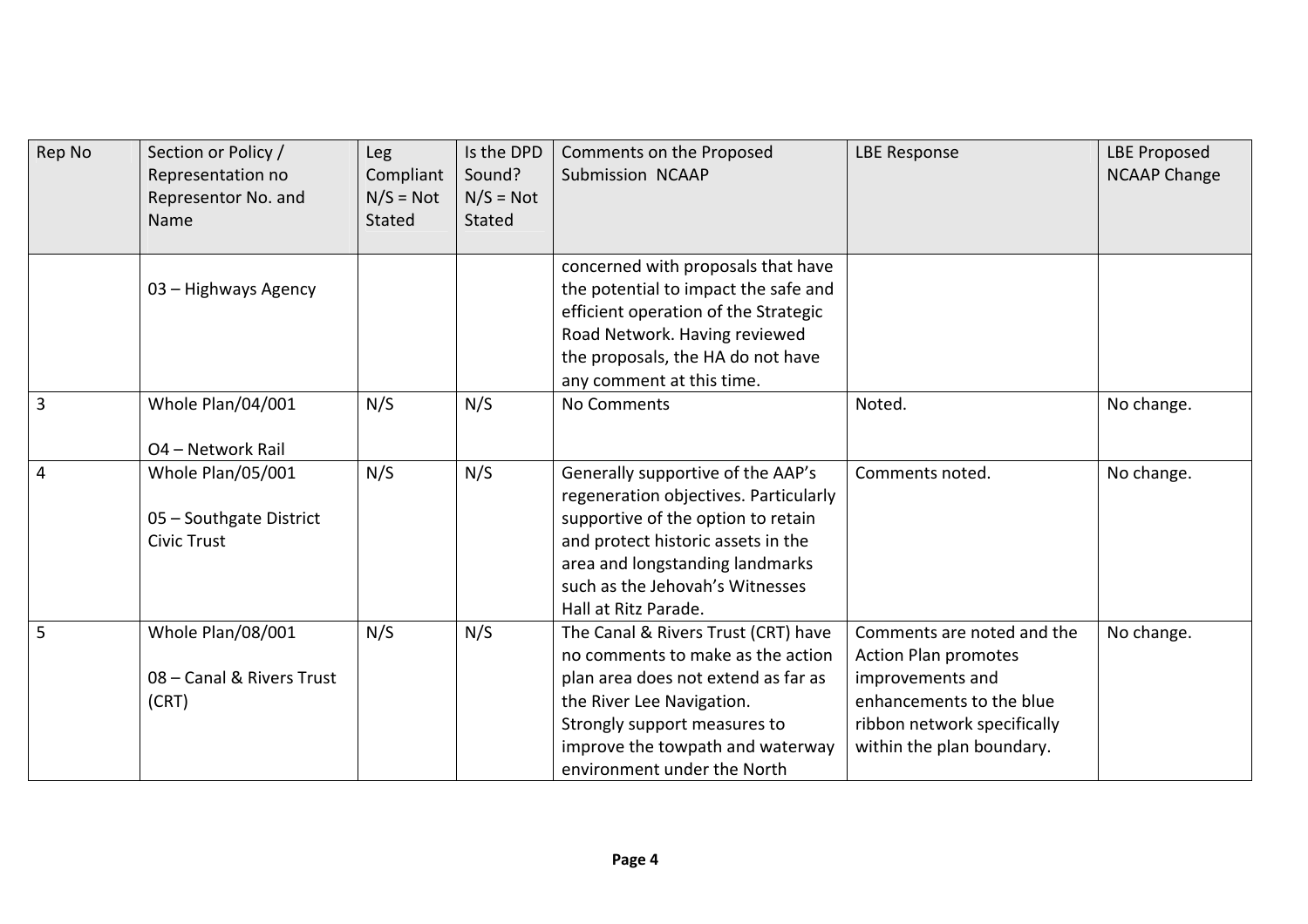| Rep No         | Section or Policy /<br>Representation no<br>Representor No. and<br>Name | Leg<br>Compliant<br>$N/S = Not$<br>Stated | Is the DPD<br>Sound?<br>$N/S = Not$<br>Stated | Comments on the Proposed<br>Submission NCAAP                                                                                                                                                                                                                                                                                        | <b>LBE Response</b>                                                                                                                                                                                                                                                                                                                                      | <b>LBE Proposed</b><br><b>NCAAP Change</b> |
|----------------|-------------------------------------------------------------------------|-------------------------------------------|-----------------------------------------------|-------------------------------------------------------------------------------------------------------------------------------------------------------------------------------------------------------------------------------------------------------------------------------------------------------------------------------------|----------------------------------------------------------------------------------------------------------------------------------------------------------------------------------------------------------------------------------------------------------------------------------------------------------------------------------------------------------|--------------------------------------------|
|                |                                                                         |                                           |                                               | Circular, but imagine this would be<br>better tackled as part of the<br>Meridian Water proposals. If not,<br>CRT would request the extension of<br>this AAP area.                                                                                                                                                                   |                                                                                                                                                                                                                                                                                                                                                          |                                            |
| 6              | Whole Plan 09/001<br>09 - Marine Management<br>Organisation             | N/S                                       | N/S                                           | No comments                                                                                                                                                                                                                                                                                                                         | Noted.                                                                                                                                                                                                                                                                                                                                                   | No change.                                 |
| $\overline{7}$ | Whole Plan/12/001<br>12 - Transport for London<br>(Property)            | N/S                                       | N/S                                           | Overall Transport for London (TfL)<br>welcomes the general policies and<br>principles set out in the North<br>Circular Area Action Plan (NCAAP).<br>TfL Property has significant land<br>holdings in the areas identified for<br>redevelopment, including along<br>Bowes Road and around Arnos<br>Grove London Underground Station. | Enfield Council acknowledges<br>the land holding interests held<br>by TfL in the Plan area.<br>Specifically, NCAAP has<br>identified Opportunity Site 7<br>through Policy 17: Arnos<br><b>Grove Station and makes</b><br>reference of continuing<br>discussions with TfL for the<br>land currently used for<br>commuter car parking (See<br>Rep No. 60). | No change.                                 |
| 8              | Whole Plan /13/001                                                      | N/S                                       | N/S                                           | Local wildlife sites<br>If the Area Action Plan covers sites                                                                                                                                                                                                                                                                        | The area action plan does<br>include some Sites of                                                                                                                                                                                                                                                                                                       | No change.                                 |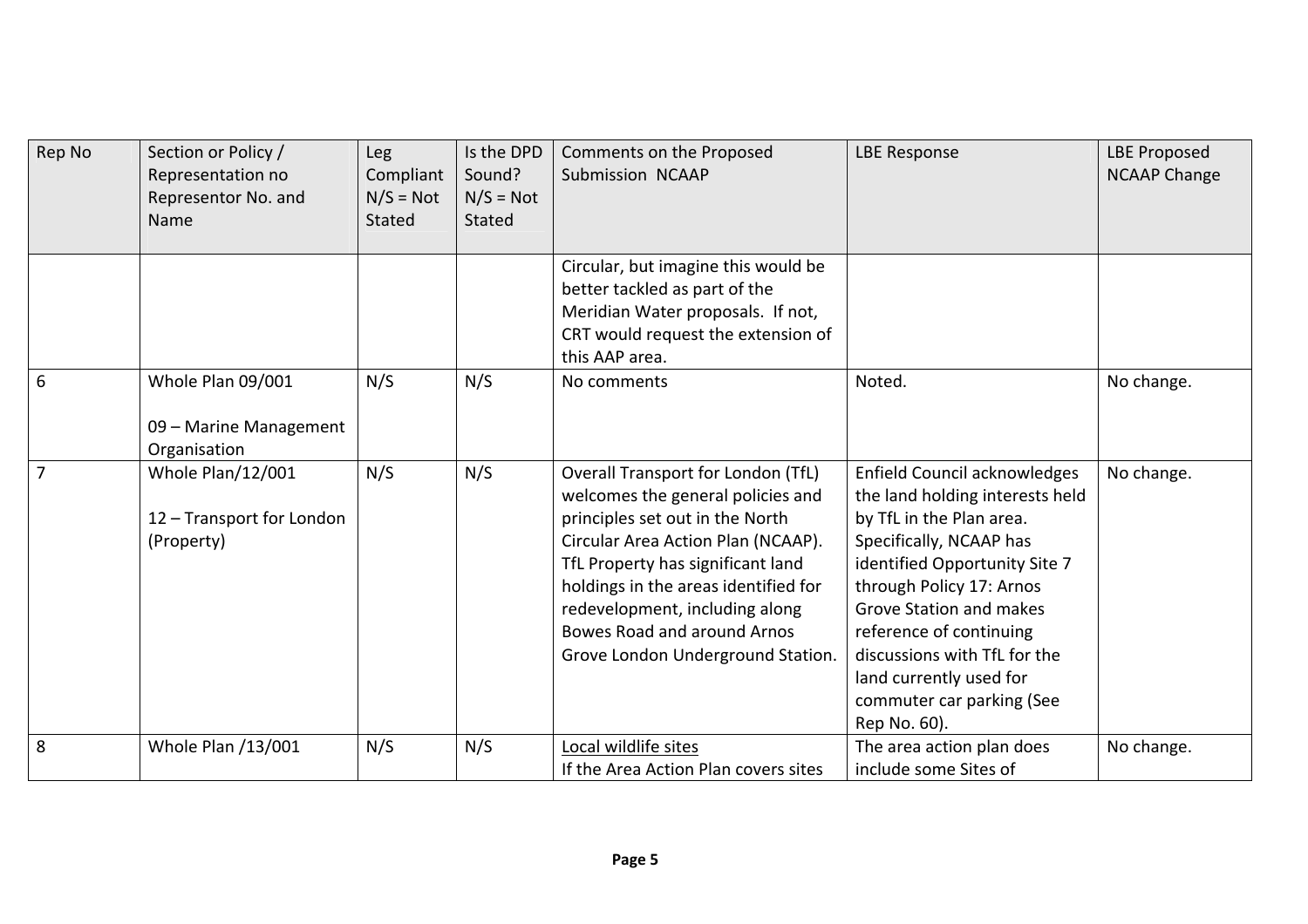| Rep No         | Section or Policy /<br>Representation no<br>Representor No. and<br>Name | Leg<br>Compliant<br>$N/S = Not$<br><b>Stated</b> | Is the DPD<br>Sound?<br>$N/S = Not$<br><b>Stated</b> | Comments on the Proposed<br>Submission NCAAP                                                                                                                                                                                                                                                                                                                                     | <b>LBE Response</b>                                                                                                                                                                                                                                                                                                                                                                                                                                                  | <b>LBE Proposed</b><br><b>NCAAP Change</b> |
|----------------|-------------------------------------------------------------------------|--------------------------------------------------|------------------------------------------------------|----------------------------------------------------------------------------------------------------------------------------------------------------------------------------------------------------------------------------------------------------------------------------------------------------------------------------------------------------------------------------------|----------------------------------------------------------------------------------------------------------------------------------------------------------------------------------------------------------------------------------------------------------------------------------------------------------------------------------------------------------------------------------------------------------------------------------------------------------------------|--------------------------------------------|
|                | 13 - Natural England                                                    |                                                  |                                                      | that are on or adjacent to a local<br>wildlife site, eg Site of Nature<br>Conservation Importance (SNCI) or<br>Local Nature Reserve (LNR) the<br>authority should ensure it has<br>sufficient information to fully<br>understand the impact of the Area<br>Action Plan on the local wildlife site,<br>and the importance of this in<br>relation to development plan<br>policies. | <b>Importance for Nature</b><br>Conservation (SINCs) and<br>Wildlife corridors as shown on<br>the NCAAP Policies Map and<br>on pages 26-27. The<br>biodiversity and open spaces<br>assets of the area are<br>acknowledged on page 39 and<br>within Figs 16, 21 and 29.<br>Cross referencing to the<br>adopted Core Strategy,<br>Biodiversity Action Plan, and<br>the relevant Proposed<br><b>Submission Development</b><br>Management policies are also<br>provided. |                                            |
| $\overline{9}$ | Whole Plan/14/001<br>14 - Individual/Resident                           | N/S                                              | N/S                                                  | Raise concerns regarding the<br>Proposed Submission of the North<br>Circular Area Action Plan in a<br>number of areas which include<br>housing density, housing<br>development, adequate provision<br>for education, health services, road                                                                                                                                       | The adopted Core Strategy<br>(2010) established the<br>strategic priorities for the<br>North Circular area which is<br>housing led regeneration<br>strategy and building<br>sustainable communities, with                                                                                                                                                                                                                                                            | No change.                                 |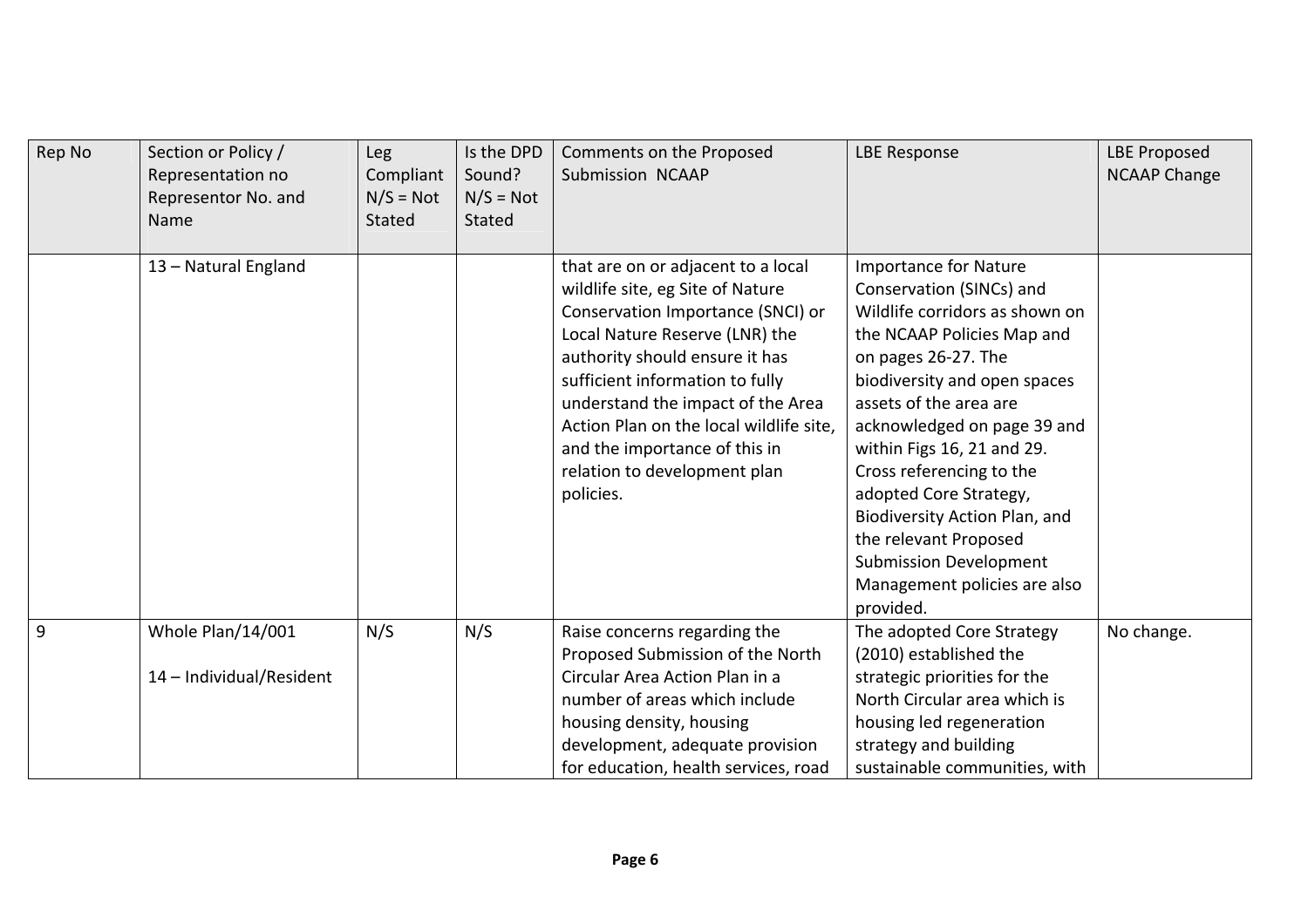| Rep No | Section or Policy /<br>Representation no<br>Representor No. and<br>Name | Leg<br>Compliant<br>$N/S = Not$<br>Stated | Is the DPD<br>Sound?<br>$N/S = Not$<br>Stated | Comments on the Proposed<br>Submission NCAAP                                                                                                                                                                                                                                                                 | <b>LBE Response</b>                                                                                                                                                                                                                                                                                                                                                                                                                                                                                                                                                                                                                                                                                         | <b>LBE Proposed</b><br><b>NCAAP Change</b> |
|--------|-------------------------------------------------------------------------|-------------------------------------------|-----------------------------------------------|--------------------------------------------------------------------------------------------------------------------------------------------------------------------------------------------------------------------------------------------------------------------------------------------------------------|-------------------------------------------------------------------------------------------------------------------------------------------------------------------------------------------------------------------------------------------------------------------------------------------------------------------------------------------------------------------------------------------------------------------------------------------------------------------------------------------------------------------------------------------------------------------------------------------------------------------------------------------------------------------------------------------------------------|--------------------------------------------|
|        |                                                                         |                                           |                                               | safety, car parking for new residents<br>and for shops and above all, proper<br>and meaningful consultation.<br>The NCAAP has significant<br>weaknesses which need to be<br>addressed before any planning<br>applications for individual sites are<br>considered and presented to the<br>Secretary of State. | potential to deliver 1500 new<br>homes by 2026. (Core Policy<br>44. 'North Circular Area'). Core<br>Policy 44 also recognises that<br>the target would be subject to<br>change as both the New<br>Southgate Masterplan (2010)<br>and the North Circular AAP<br>emerged. The NCAAP has now<br>established a housing target of<br>approximately 1,335. Fig 8:<br>'Capacity Schedule'<br>summarises how the housing<br>densities of each opportunity<br>site have been arrived at.<br>These are approximate<br>calculations, based on the<br>density matrix adopted by the<br>Mayor's London Plan. The<br>Mayor of London has<br>confirmed that the NCAAP is in<br>general conformity with the<br>London Plan. |                                            |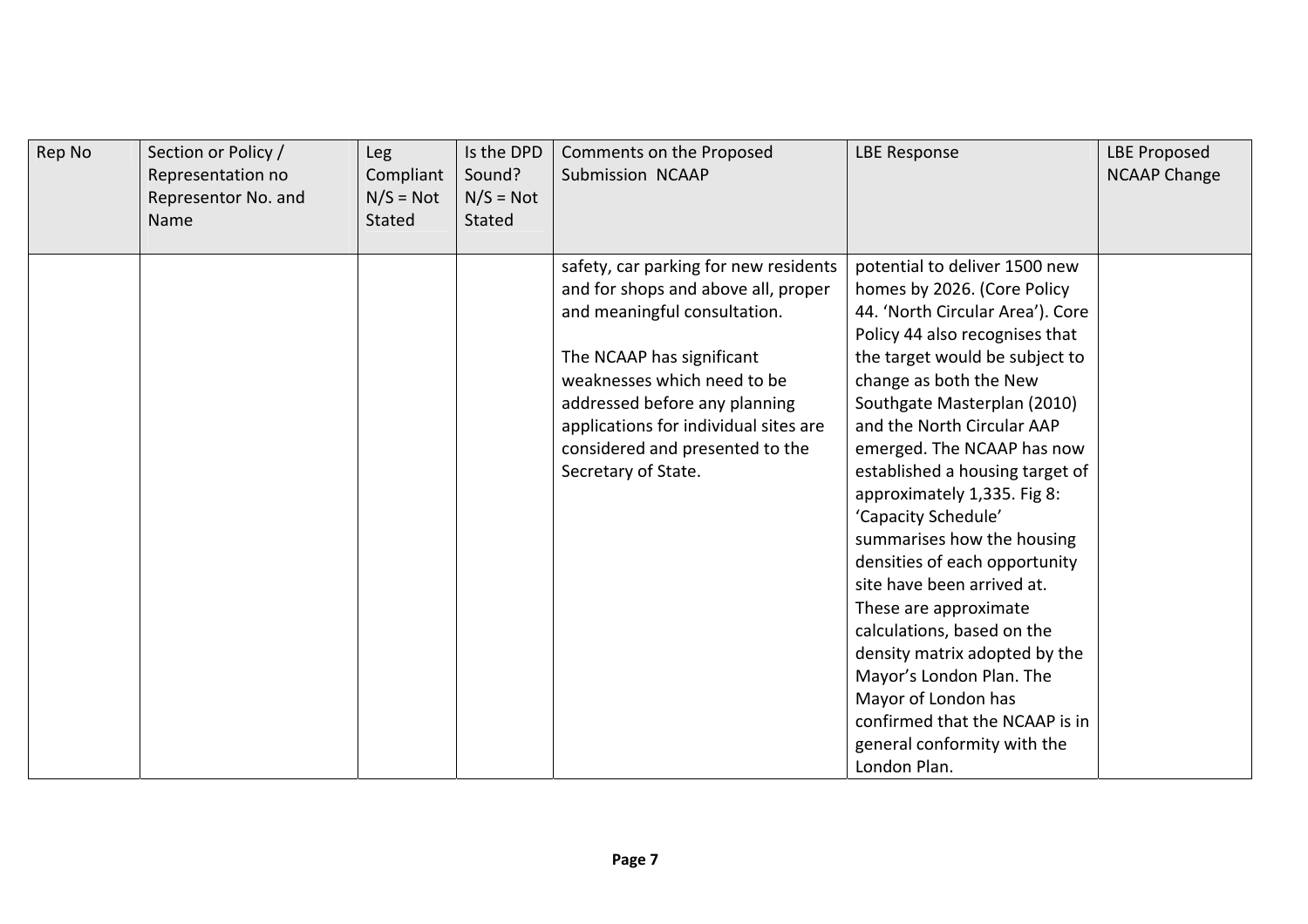| Rep No | Section or Policy /<br>Representation no<br>Representor No. and<br>Name | Leg<br>Compliant<br>$N/S = Not$<br>Stated | Is the DPD<br>Sound?<br>$N/S = Not$<br><b>Stated</b> | Comments on the Proposed<br>Submission NCAAP                                                                       | <b>LBE Response</b>                                                                                                                                                                                                                                               | <b>LBE Proposed</b><br><b>NCAAP Change</b> |
|--------|-------------------------------------------------------------------------|-------------------------------------------|------------------------------------------------------|--------------------------------------------------------------------------------------------------------------------|-------------------------------------------------------------------------------------------------------------------------------------------------------------------------------------------------------------------------------------------------------------------|--------------------------------------------|
|        |                                                                         |                                           |                                                      |                                                                                                                    | Parking will be assessed in<br>relation to relevant guidance<br>and policy contained within<br>the London Plan and Enfield's<br>Local Plan, as a starting point,<br>the Council will apply<br>maximum car parking<br>standards as provided in the<br>London Plan. |                                            |
|        |                                                                         |                                           |                                                      |                                                                                                                    | The Area Action Plan provides<br>a clear approach to the<br>supporting community<br>Infrastructure needed to<br>support the area's housing<br>growth (and this is further<br>supplemented in the Council's<br>Infrastructure Delivery Plan<br>update June 2013).  |                                            |
| 10     | Whole Plan/16/001<br>16 - Notting Hill Housing                          | N/S                                       | N/S                                                  | Notting Hill is a key stakeholder in<br>the area and has been cognisant of<br>the emerging vision for the area, in | The Action Plan provides the<br>policy framework in which<br>NHHT's site proposals will be                                                                                                                                                                        | No change.                                 |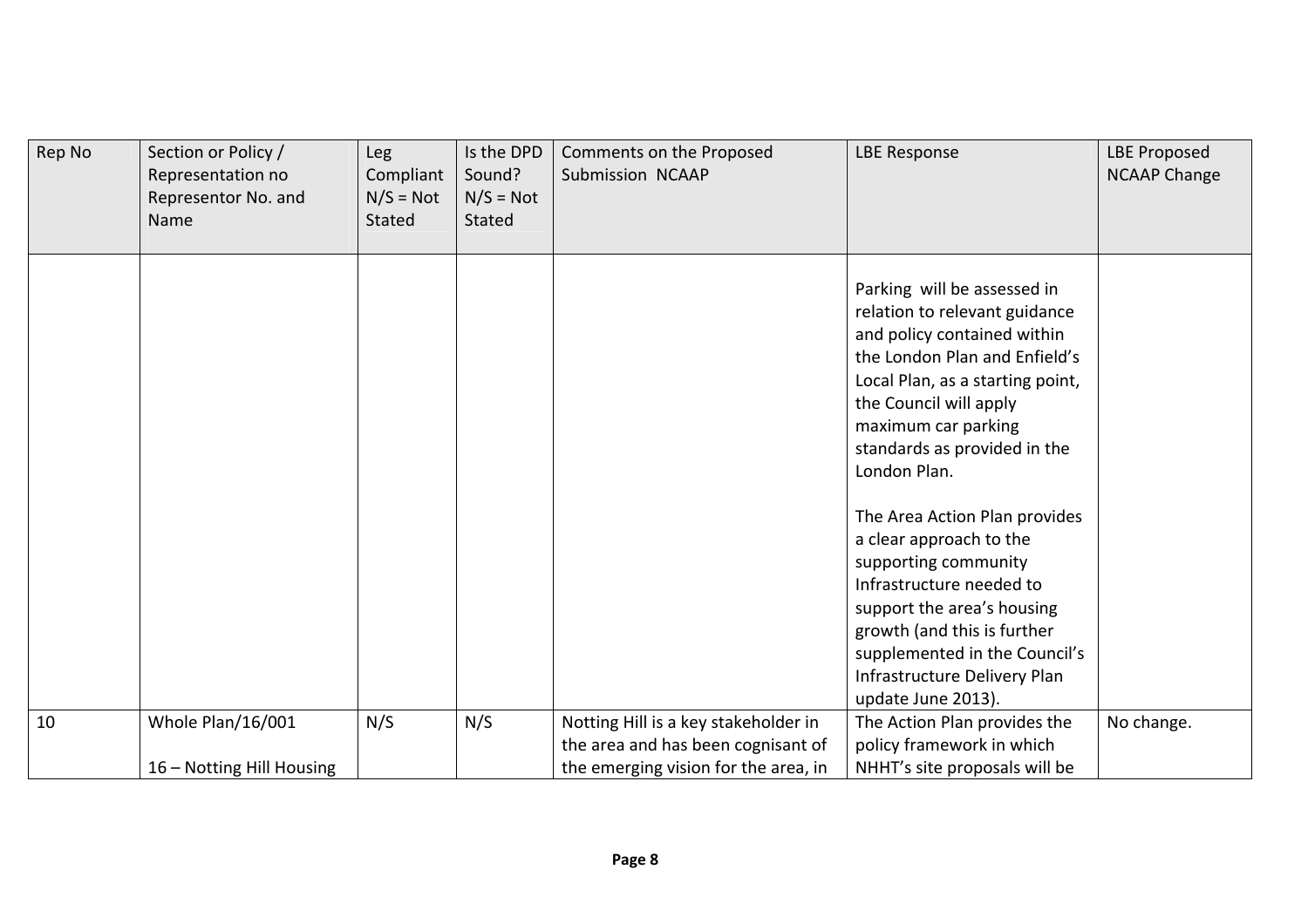| Rep No | Section or Policy /<br>Representation no<br>Representor No. and<br>Name                      | <b>Leg</b><br>Compliant<br>$N/S = Not$<br>Stated | Is the DPD<br>Sound?<br>$N/S = Not$<br><b>Stated</b> | Comments on the Proposed<br>Submission NCAAP                                                                                                                                                                 | <b>LBE Response</b>                                                                                                                                                                                                                                                                                                                                                                                                   | <b>LBE Proposed</b><br><b>NCAAP Change</b> |
|--------|----------------------------------------------------------------------------------------------|--------------------------------------------------|------------------------------------------------------|--------------------------------------------------------------------------------------------------------------------------------------------------------------------------------------------------------------|-----------------------------------------------------------------------------------------------------------------------------------------------------------------------------------------------------------------------------------------------------------------------------------------------------------------------------------------------------------------------------------------------------------------------|--------------------------------------------|
|        | Trust                                                                                        |                                                  |                                                      | addition to the development<br>capacities and the likely<br>infrastructure impacts (in relation to<br>education and community facilities<br>for example).                                                    | considered.<br>Additionally all development<br>proposals will be assessed in<br>relation to all relevant<br>guidance and policy contained<br>within the London Plan (2011),<br>Enfield's Core Strategy (2010)<br>and the Proposed Submission<br>DMD (July 2013).<br>NHHT's vision document is<br>welcomed as it broadly<br>outlines NHHT's commitment<br>to delivering projects within<br>the Action Plan's framework |                                            |
| 11     | Whole Plan/19/001<br>19 - Broomfield Home-<br>owners Residents<br><b>Association (BHORA)</b> | N/S                                              | N/S                                                  | Respondent is concerned that<br>Notting Hill Housing Trust (NHHT)<br>will have obtained planning<br>approval for all the developments<br>outlined in their 'vision' document<br>before the NCAAP is adopted. | and policy principles.<br>The Action Plan identifies 20<br><b>Opportunity Sites for</b><br>development, of these, 8 are<br>either owned or partially<br>owned by Notting Hill Housing<br>Trust (NHHT) as identified in                                                                                                                                                                                                | No change.                                 |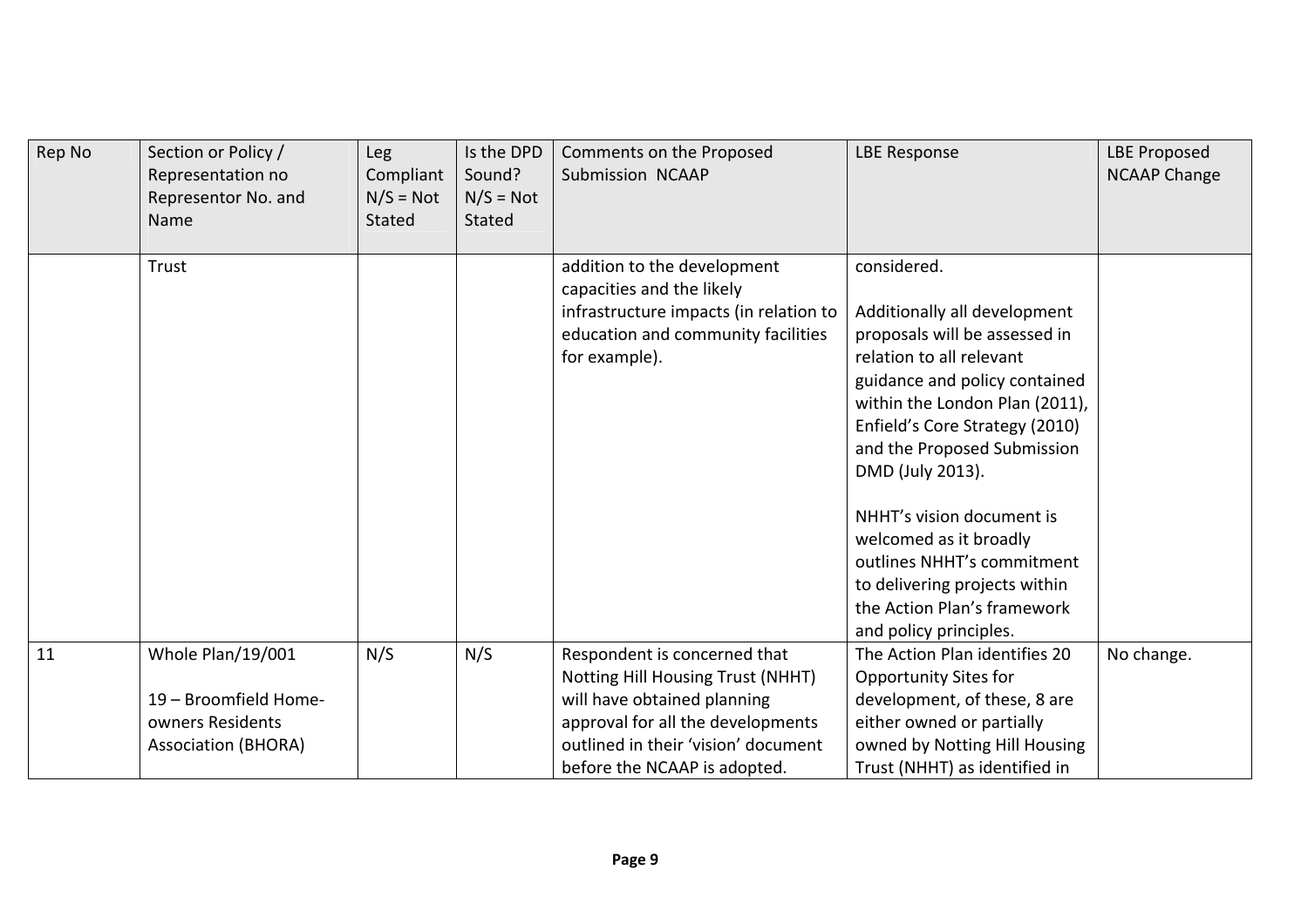| Rep No | Section or Policy /<br>Representation no<br>Representor No. and<br>Name | Leg<br>Compliant<br>$N/S = Not$<br>Stated | Is the DPD<br>Sound?<br>$N/S = Not$<br>Stated | Comments on the Proposed<br>Submission NCAAP                                                                                                                                                                                                                  | <b>LBE Response</b>                                                                                                                                                                                                                                                                                                                                                                                                                                                                                                                                                                                                                                                                                        | <b>LBE Proposed</b><br><b>NCAAP Change</b> |
|--------|-------------------------------------------------------------------------|-------------------------------------------|-----------------------------------------------|---------------------------------------------------------------------------------------------------------------------------------------------------------------------------------------------------------------------------------------------------------------|------------------------------------------------------------------------------------------------------------------------------------------------------------------------------------------------------------------------------------------------------------------------------------------------------------------------------------------------------------------------------------------------------------------------------------------------------------------------------------------------------------------------------------------------------------------------------------------------------------------------------------------------------------------------------------------------------------|--------------------------------------------|
|        |                                                                         |                                           |                                               | Therefore it is difficult to<br>understand how the NCAAP will<br>coordinate changes if NHHT have<br>built houses and flats on every<br>patch of land it owns along the<br>A406. There will be no space for<br>community facilities, health,<br>education etc. | Fig 6 (page 25). Of these, 4 of<br>the 8 sites have planning<br>consent and Site 13: 'Bowes<br>Road sites' is subject to a<br>current planning application.<br>The planning application<br>process for individual sites sits<br>outside of the local plan<br>making process. The local<br>planning authority has limited<br>control over when developers<br>submit applications. However,<br>once submitted, the planning<br>authority has a duty to<br>consider the application on its<br>merits and must have due<br>regard to all existing and<br>emerging national and local<br>planning policies. The<br>individual applications of<br>NHHT have and will continue<br>to be considered in this regard |                                            |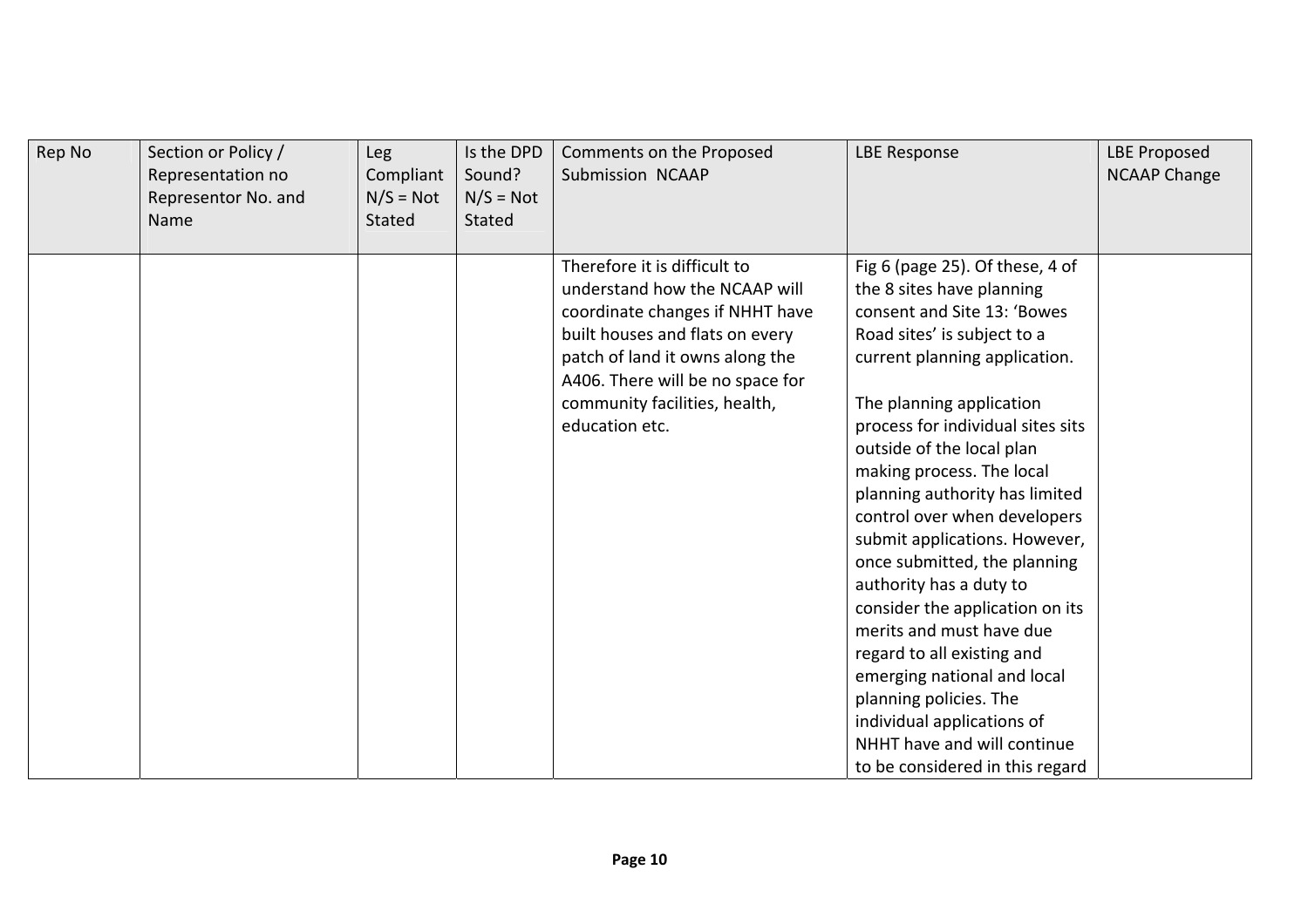| Rep No | Section or Policy /<br>Representation no<br>Representor No. and<br>Name       | Leg<br>Compliant<br>$N/S = Not$<br><b>Stated</b> | Is the DPD<br>Sound?<br>$N/S = Not$<br><b>Stated</b> | Comments on the Proposed<br>Submission NCAAP                                                                                                                                                                                                                                                 | <b>LBE Response</b>                                                                                                                                                                                                                                                                                                                                                                                                                                                                                                | <b>LBE Proposed</b><br><b>NCAAP Change</b> |
|--------|-------------------------------------------------------------------------------|--------------------------------------------------|------------------------------------------------------|----------------------------------------------------------------------------------------------------------------------------------------------------------------------------------------------------------------------------------------------------------------------------------------------|--------------------------------------------------------------------------------------------------------------------------------------------------------------------------------------------------------------------------------------------------------------------------------------------------------------------------------------------------------------------------------------------------------------------------------------------------------------------------------------------------------------------|--------------------------------------------|
|        |                                                                               |                                                  |                                                      |                                                                                                                                                                                                                                                                                              | and in light of emerging North<br>Circular Area Action Plan and<br>Proposed Submission DMD<br>policies.                                                                                                                                                                                                                                                                                                                                                                                                            |                                            |
| 12     | Whole Plan/24/001<br>24 - London Assembly<br>Labour Member<br>Joanne McCarthy |                                                  |                                                      | The aim of creating sustainable<br>communities, a network of vibrant<br>local commercial centres and<br>community facilities is welcomed.<br>However, there are many concerns<br>that local residents have made<br>regarding the Plan, that I share that<br>will mitigate against such aims. | Comments noted.<br>Section 5: 'Infrastructure<br><b>Priorities and Delivery</b><br>Mechanism's explains the<br>Council's approach to the<br>delivery and monitoring of the<br>Area Action Plan's vision and<br>objectives, as well as the<br>realistic phasing of the<br>development and how<br>important infrastructure will<br>be provided.<br>Policy 4: 'Local Education' and<br>Policy 5: 'Provision of Modern<br>Health Care' provides a<br>position on meeting key<br>infrastructure issues for the<br>area. | No change.                                 |
| 13     | Whole Plan/22/001                                                             |                                                  |                                                      | The production of an AAP for the                                                                                                                                                                                                                                                             | Comments noted.                                                                                                                                                                                                                                                                                                                                                                                                                                                                                                    | No change.                                 |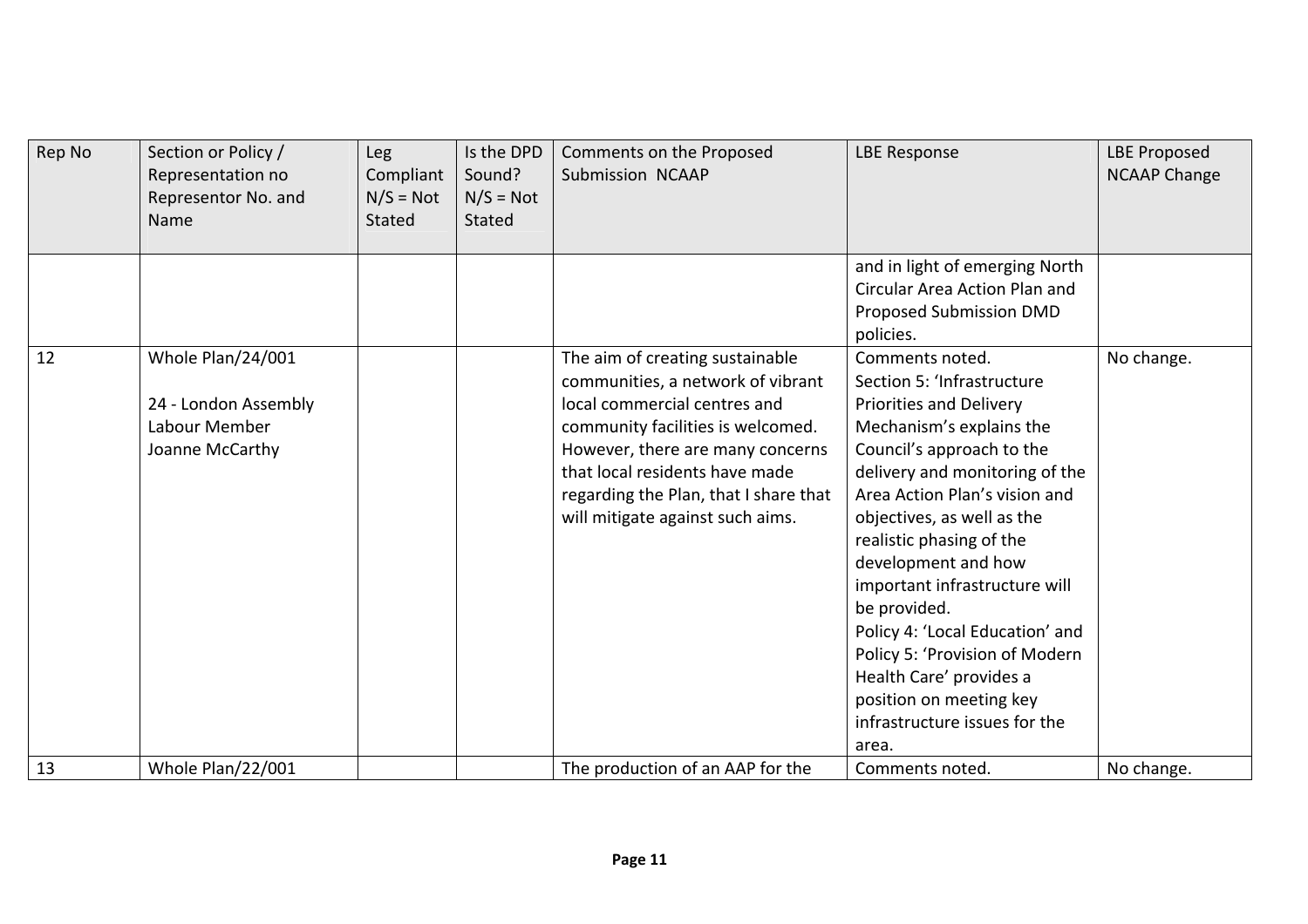| Rep No                | Section or Policy /<br>Representation no<br>Representor No. and<br>Name | <b>Leg</b><br>Compliant<br>$N/S = Not$<br><b>Stated</b> | Is the DPD<br>Sound?<br>$N/S = Not$<br><b>Stated</b> | Comments on the Proposed<br>Submission NCAAP                                                                                                                                                                                                                                                                                 | <b>LBE Response</b>                                                                                                                                                                                                                                                                               | <b>LBE Proposed</b><br><b>NCAAP Change</b> |
|-----------------------|-------------------------------------------------------------------------|---------------------------------------------------------|------------------------------------------------------|------------------------------------------------------------------------------------------------------------------------------------------------------------------------------------------------------------------------------------------------------------------------------------------------------------------------------|---------------------------------------------------------------------------------------------------------------------------------------------------------------------------------------------------------------------------------------------------------------------------------------------------|--------------------------------------------|
| <b>Plan Procedure</b> | 22 – Great London<br>Authority                                          |                                                         |                                                      | North Circular Road area to provide<br>a more detailed area-specific policy<br>framework for this key part of<br>London's route network is<br>welcomed. The points that have<br>been raised to date by the GLA have<br>been suitably addressed and the<br>document is in general conformity<br>with the Mayor's London Plan. |                                                                                                                                                                                                                                                                                                   |                                            |
| 14                    | Plan Procedure /06/001<br>06 - Individual/Resident                      | N/S                                                     | N/S                                                  | Lack of meaningful consultation<br>with the community and the<br>consideration of planning<br>applications for the two sites where<br>Bowes Road and Telford Road meet<br>(Sites 11 & 14: PL-03177PLA & P12-<br>03179) were made before<br>consultation was completed on the<br>NCAAP.                                       | The Council has prepared a<br>Regulation 22 Consultation<br>Statement to support the<br>submission of NCAAP and this<br>set out the various stages of<br>consultation undertaken;<br>details of the issues raised;<br>and how these have been<br>taken into account in the<br>Plan's preparation. | No Change                                  |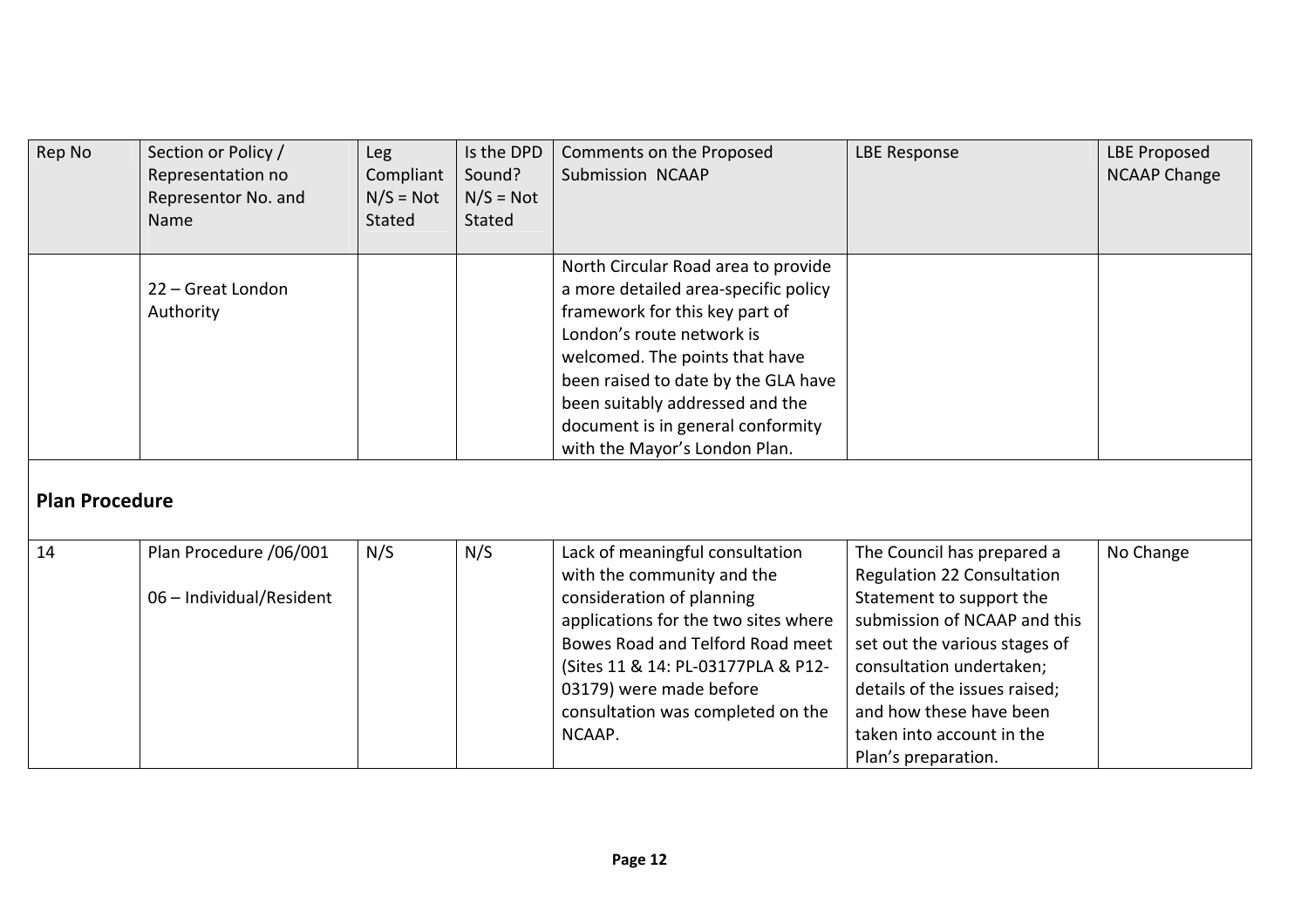| Rep No | Section or Policy /<br>Representation no<br>Representor No. and<br>Name | Leg<br>Compliant<br>$N/S = Not$<br>Stated | Is the DPD<br>Sound?<br>$N/S = Not$<br><b>Stated</b> | Comments on the Proposed<br>Submission NCAAP                       | <b>LBE Response</b>                                                                                                                                                                                                                                                                                                                                                                                                                                                                                                                                                                                                             | <b>LBE Proposed</b><br><b>NCAAP Change</b> |
|--------|-------------------------------------------------------------------------|-------------------------------------------|------------------------------------------------------|--------------------------------------------------------------------|---------------------------------------------------------------------------------------------------------------------------------------------------------------------------------------------------------------------------------------------------------------------------------------------------------------------------------------------------------------------------------------------------------------------------------------------------------------------------------------------------------------------------------------------------------------------------------------------------------------------------------|--------------------------------------------|
|        |                                                                         |                                           |                                                      |                                                                    | The planning application<br>process of individual sites sits<br>outside of the local plan<br>making process. The local<br>planning authority has limited<br>control over when developers<br>submit applications. However,<br>once submitted, the planning<br>authority has a duty to<br>consider the application on its<br>merits and must have due<br>regard to all existing and<br>emerging national and local<br>planning policies.<br>The individual applications of<br>NHHT have been considered in<br>this regard and in light of<br>emerging North Circular Area<br>Action Plan and Proposed<br>Submission DMD policies. |                                            |
| 15     | Plan Procedure/14/002                                                   | N/S                                       | N/S                                                  | Poor community consultation and<br>planning applications have been | The Council has prepared a<br><b>Regulation 22 Consultation</b>                                                                                                                                                                                                                                                                                                                                                                                                                                                                                                                                                                 | No change.                                 |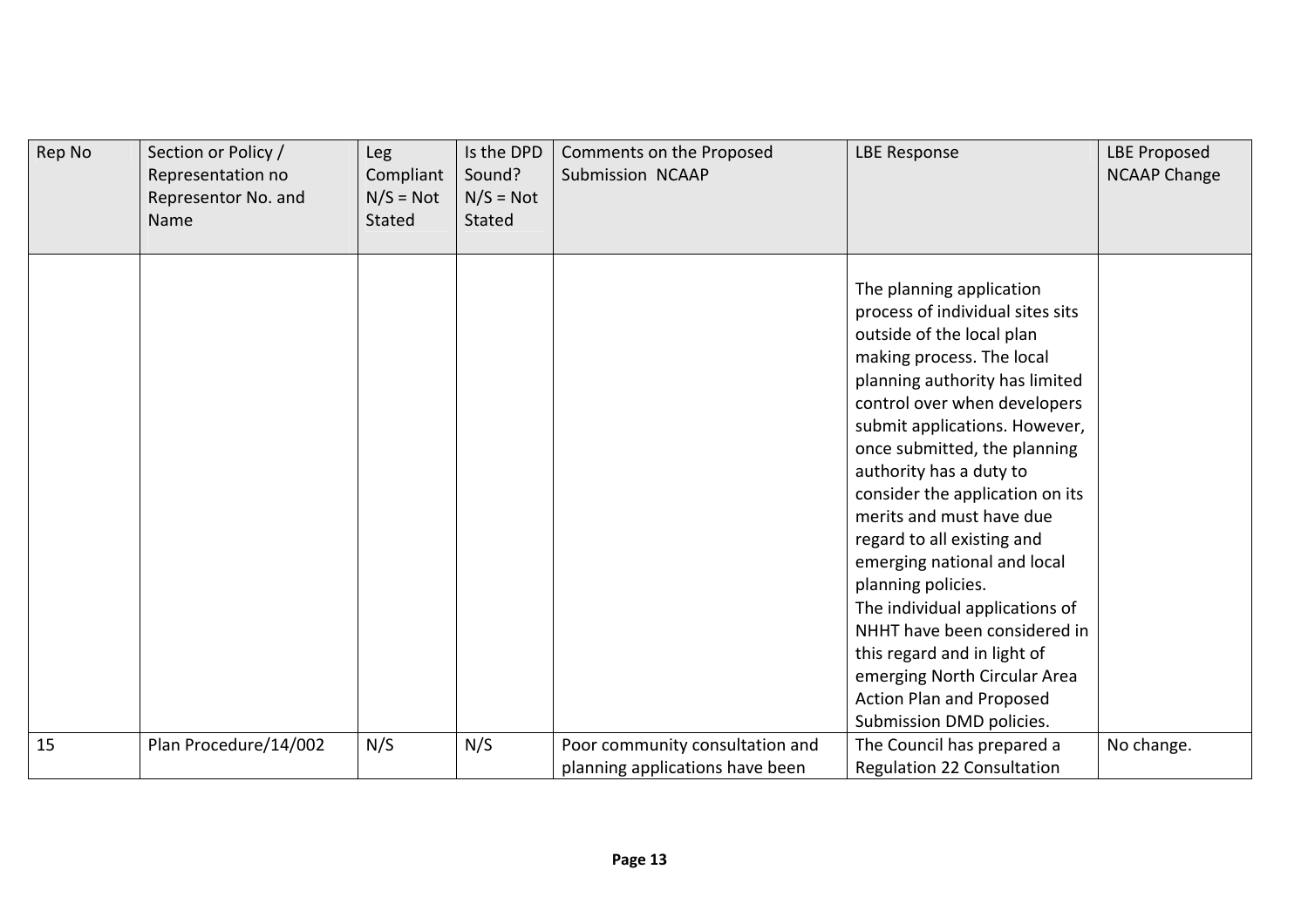| Rep No | Section or Policy /<br>Representation no<br>Representor No. and<br>Name | Leg<br>Compliant<br>$N/S = Not$<br>Stated | Is the DPD<br>Sound?<br>$N/S = Not$<br>Stated | Comments on the Proposed<br>Submission NCAAP               | <b>LBE Response</b>                                                                                                                                                                                                                                                                                                                                                                                                                                                                                                                                                                                                                                                             | <b>LBE Proposed</b><br><b>NCAAP Change</b> |
|--------|-------------------------------------------------------------------------|-------------------------------------------|-----------------------------------------------|------------------------------------------------------------|---------------------------------------------------------------------------------------------------------------------------------------------------------------------------------------------------------------------------------------------------------------------------------------------------------------------------------------------------------------------------------------------------------------------------------------------------------------------------------------------------------------------------------------------------------------------------------------------------------------------------------------------------------------------------------|--------------------------------------------|
|        | 14 - Individual/Resident                                                |                                           |                                               | determined ahead of the NCAAP<br>being agreed and adopted. | Statement to support the<br>submission of NCAAP and this<br>set out the various stages of<br>consultation undertaken;<br>details of the issues raised;<br>and how these have been<br>taken into account in the<br>Plan's preparation.<br>The planning application<br>process of individual sites sits<br>outside of the local plan<br>making process. The local<br>planning authority has limited<br>control over when developers<br>submit applications. However,<br>once submitted, the planning<br>authority has a duty to<br>consider the application on its<br>merits and must have due<br>regard to all existing and<br>emerging national and local<br>planning policies. |                                            |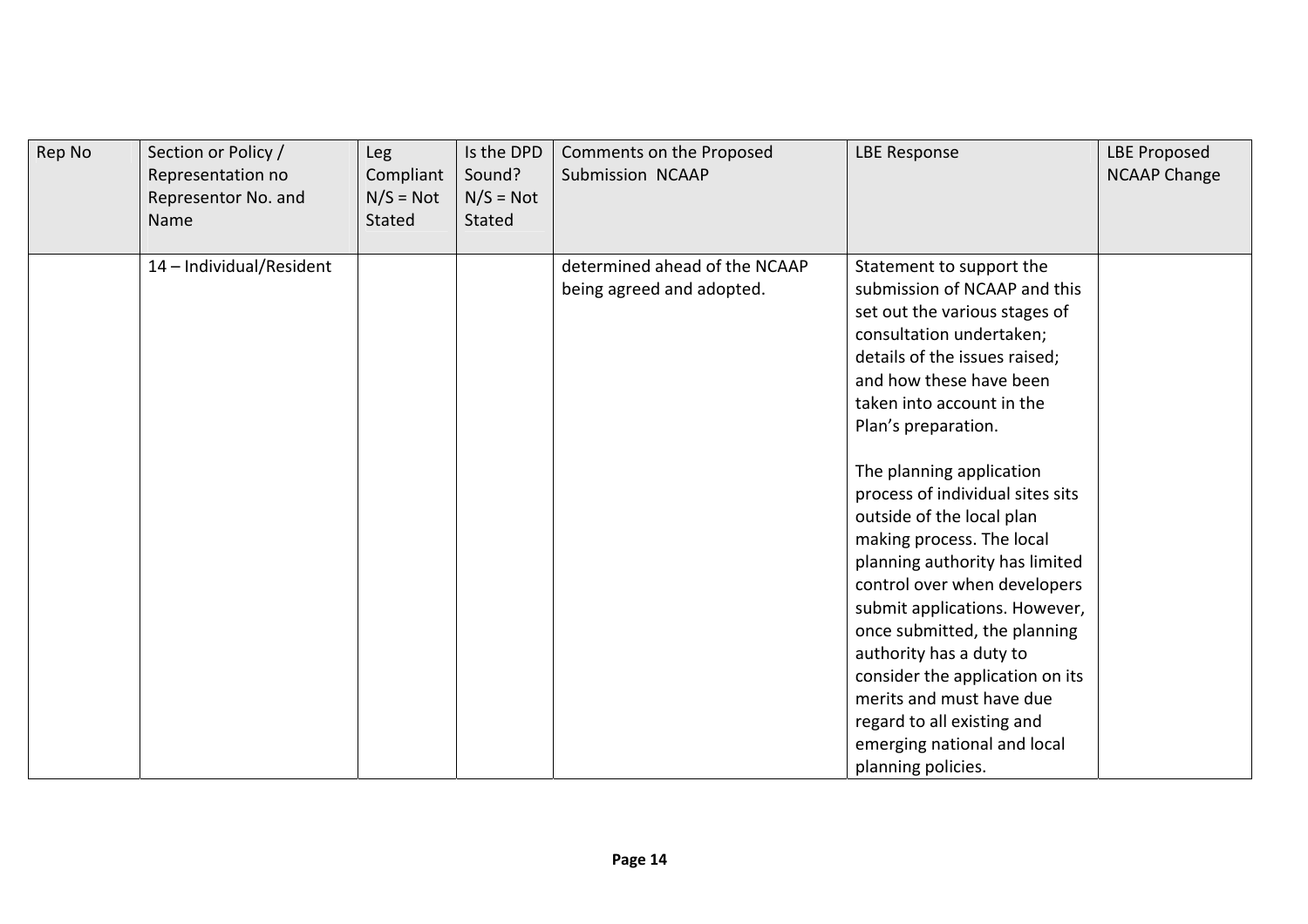| Rep No                                      | Section or Policy /<br>Representation no<br>Representor No. and<br>Name                    | Leg<br>Compliant<br>$N/S = Not$<br>Stated | Is the DPD<br>Sound?<br>$N/S = Not$<br>Stated | Comments on the Proposed<br>Submission NCAAP                                                                                                                                                                                                                                                                                                                      | <b>LBE Response</b>                                                                                                                                                                                                                                                                                                                                                                                                       | <b>LBE Proposed</b><br><b>NCAAP Change</b> |  |  |  |
|---------------------------------------------|--------------------------------------------------------------------------------------------|-------------------------------------------|-----------------------------------------------|-------------------------------------------------------------------------------------------------------------------------------------------------------------------------------------------------------------------------------------------------------------------------------------------------------------------------------------------------------------------|---------------------------------------------------------------------------------------------------------------------------------------------------------------------------------------------------------------------------------------------------------------------------------------------------------------------------------------------------------------------------------------------------------------------------|--------------------------------------------|--|--|--|
|                                             |                                                                                            |                                           |                                               |                                                                                                                                                                                                                                                                                                                                                                   | The individual applications of<br>NHHT have been considered in<br>this regard and in light of<br>emerging North Circular Area<br><b>Action Plan and Proposed</b><br>Submission DMD policies.                                                                                                                                                                                                                              |                                            |  |  |  |
| <b>Section 1 Introduction &amp; Context</b> |                                                                                            |                                           |                                               |                                                                                                                                                                                                                                                                                                                                                                   |                                                                                                                                                                                                                                                                                                                                                                                                                           |                                            |  |  |  |
| 16                                          | Section 1.1/19/002<br>19-Broomfield Home-<br>owners Resident<br><b>Association (BHORA)</b> | N/S                                       | N/S                                           | This document states that local<br>residents are involved with and<br>have been consulted through<br>Enfield's South West Area<br>Partnership (SWEP). BHORA only<br>found out about this group in 2013.<br>SWEP is not represented by local<br>residents.<br>This document notes some of<br>BHORA's concerns and suggestions<br>however it fails to address them. | The South West Enfield<br>Partnership is a forum that<br>was established in June 2011.<br>The forum is an area-based<br>steering body involving key<br>landowners, community<br>representatives, local Ward<br>Councillors, local health,<br>education providers, Enfield<br>officers, and officers from<br>influential partner<br>organisations relevant to the<br>area such as; Transport for<br>London, the Chamber of | No change                                  |  |  |  |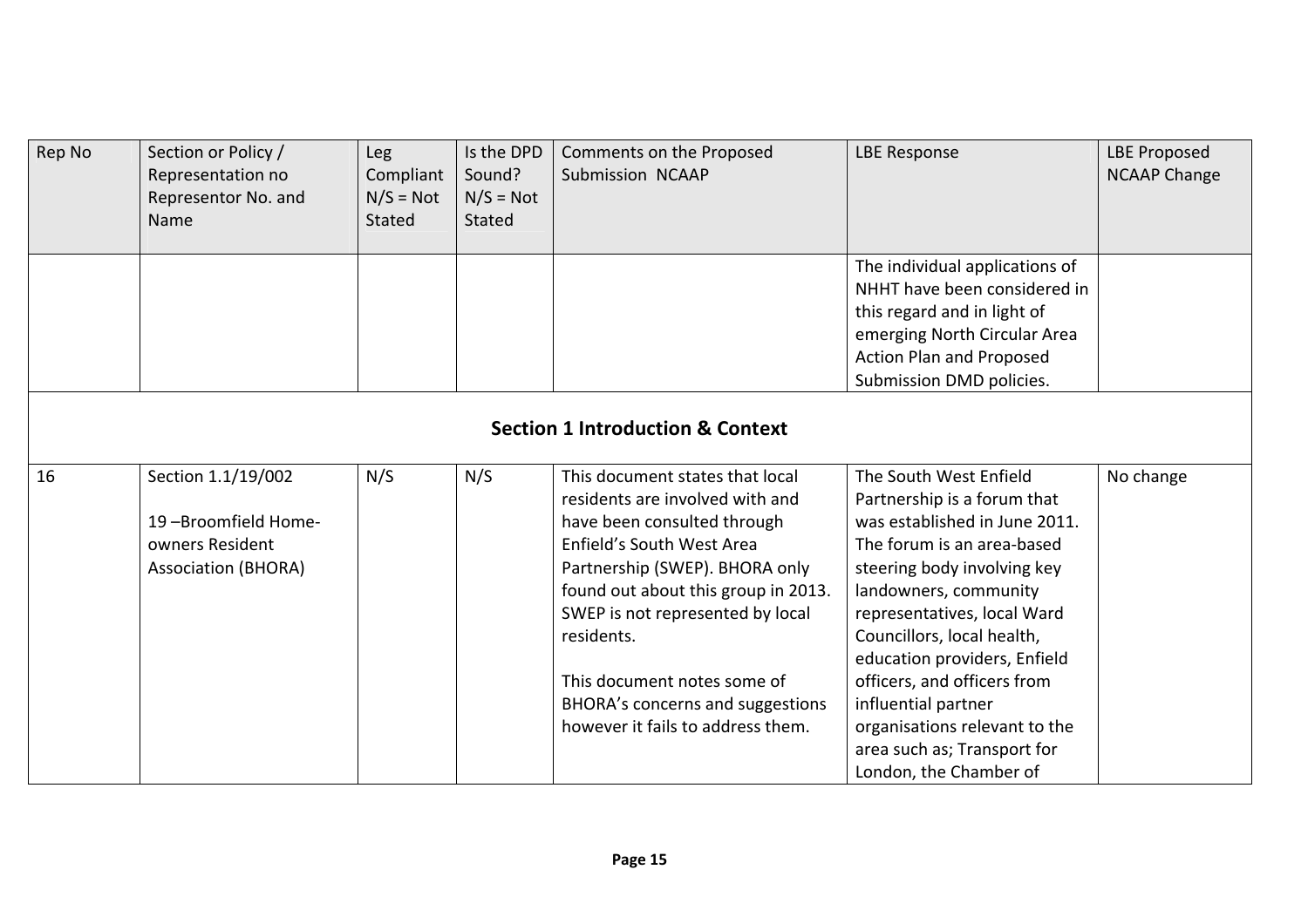| Rep No | Section or Policy /<br>Representation no<br>Representor No. and<br>Name | Leg<br>Compliant<br>$N/S = Not$<br>Stated | Is the DPD<br>Sound?<br>$N/S = Not$<br>Stated | Comments on the Proposed<br>Submission NCAAP | <b>LBE Response</b>              | <b>LBE Proposed</b><br><b>NCAAP Change</b> |
|--------|-------------------------------------------------------------------------|-------------------------------------------|-----------------------------------------------|----------------------------------------------|----------------------------------|--------------------------------------------|
|        |                                                                         |                                           |                                               |                                              | Commerce and the North           |                                            |
|        |                                                                         |                                           |                                               |                                              | London Waste Authority. It is    |                                            |
|        |                                                                         |                                           |                                               |                                              | an established forum whose       |                                            |
|        |                                                                         |                                           |                                               |                                              | remit is to identify particular  |                                            |
|        |                                                                         |                                           |                                               |                                              | issues/constraints in the area   |                                            |
|        |                                                                         |                                           |                                               |                                              | of a strategic nature. It is not |                                            |
|        |                                                                         |                                           |                                               |                                              | intended to be a resident-led    |                                            |
|        |                                                                         |                                           |                                               |                                              | forum, however the forum has     |                                            |
|        |                                                                         |                                           |                                               |                                              | welcomed representation          |                                            |
|        |                                                                         |                                           |                                               |                                              | from established resident /      |                                            |
|        |                                                                         |                                           |                                               |                                              | community groups in the area.    |                                            |
|        |                                                                         |                                           |                                               |                                              | The SWEP is not the only         |                                            |
|        |                                                                         |                                           |                                               |                                              | forum with whom direct           |                                            |
|        |                                                                         |                                           |                                               |                                              | consultation has been            |                                            |
|        |                                                                         |                                           |                                               |                                              | undertaken. Local business       |                                            |
|        |                                                                         |                                           |                                               |                                              | forums, churches, schools and    |                                            |
|        |                                                                         |                                           |                                               |                                              | resident groups have also        |                                            |
|        |                                                                         |                                           |                                               |                                              | been directly consulted          |                                            |
|        |                                                                         |                                           |                                               |                                              | through focused meetings,        |                                            |
|        |                                                                         |                                           |                                               |                                              | sites visits and workshops. The  |                                            |
|        |                                                                         |                                           |                                               |                                              | Regulation 22 Consultation       |                                            |
|        |                                                                         |                                           |                                               |                                              | Statement for the North          |                                            |
|        |                                                                         |                                           |                                               |                                              | Circular Area Action Plan sets   |                                            |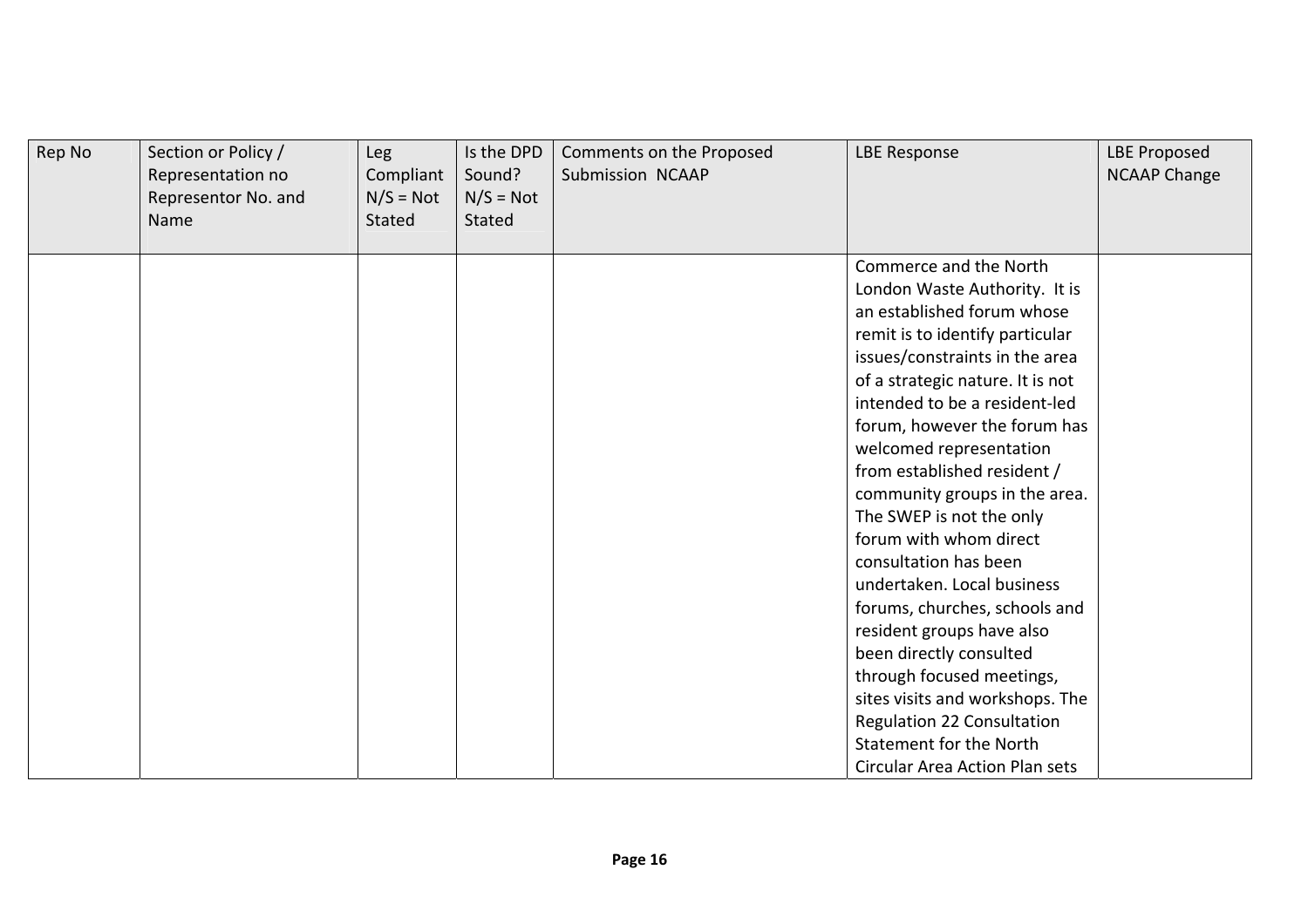| Rep No | Section or Policy /<br>Representation no<br>Representor No. and<br>Name | Leg<br>Compliant<br>$N/S = Not$<br>Stated | Is the DPD<br>Sound?<br>$N/S = Not$<br>Stated | Comments on the Proposed<br>Submission NCAAP | <b>LBE Response</b>             | <b>LBE Proposed</b><br><b>NCAAP Change</b> |
|--------|-------------------------------------------------------------------------|-------------------------------------------|-----------------------------------------------|----------------------------------------------|---------------------------------|--------------------------------------------|
|        |                                                                         |                                           |                                               |                                              | out the methods used for        |                                            |
|        |                                                                         |                                           |                                               |                                              | consultation at each stage of   |                                            |
|        |                                                                         |                                           |                                               |                                              | the Plan's preparation. The     |                                            |
|        |                                                                         |                                           |                                               |                                              | Statement also includes the     |                                            |
|        |                                                                         |                                           |                                               |                                              | Council's response to the       |                                            |
|        |                                                                         |                                           |                                               |                                              | representations showing how     |                                            |
|        |                                                                         |                                           |                                               |                                              | consultation has influenced     |                                            |
|        |                                                                         |                                           |                                               |                                              | the Plan. This process has      |                                            |
|        |                                                                         |                                           |                                               |                                              | allowed for the alternatives to |                                            |
|        |                                                                         |                                           |                                               |                                              | be raised and considered.       |                                            |
|        |                                                                         |                                           |                                               |                                              | The Area Action Plan seeks to   |                                            |
|        |                                                                         |                                           |                                               |                                              | highlight the key local issues  |                                            |
|        |                                                                         |                                           |                                               |                                              | arising from community          |                                            |
|        |                                                                         |                                           |                                               |                                              | consultation in Section 1.1.    |                                            |
|        |                                                                         |                                           |                                               |                                              | The policies in the Plan seek,  |                                            |
|        |                                                                         |                                           |                                               |                                              | where appropriate and within    |                                            |
|        |                                                                         |                                           |                                               |                                              | the remit of the local plan     |                                            |
|        |                                                                         |                                           |                                               |                                              | making process, to address      |                                            |
|        |                                                                         |                                           |                                               |                                              | these. Policies specifically    |                                            |
|        |                                                                         |                                           |                                               |                                              | address concerns raised over    |                                            |
|        |                                                                         |                                           |                                               |                                              | development density,            |                                            |
|        |                                                                         |                                           |                                               |                                              | community infrastructure,       |                                            |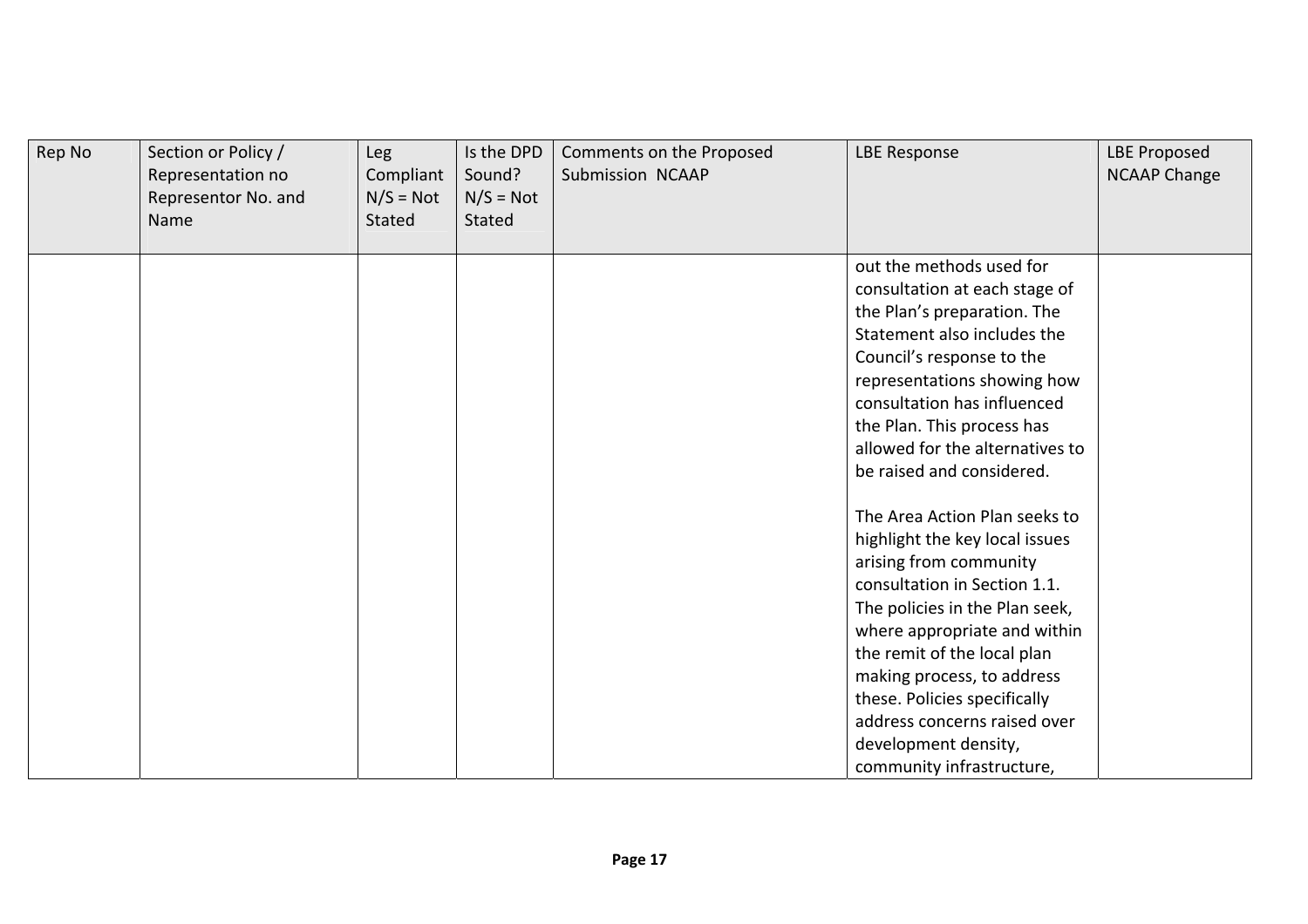| Rep No | Section or Policy /<br>Representation no<br>Representor No. and<br>Name | Leg<br>Compliant<br>$N/S = Not$<br>Stated | Is the DPD<br>Sound?<br>$N/S = Not$<br><b>Stated</b> | Comments on the Proposed<br>Submission NCAAP                                                                                                                                                                                                                                                                                                                                                                                                             | <b>LBE Response</b>                                                                                                                                                   | <b>LBE Proposed</b><br><b>NCAAP Change</b> |
|--------|-------------------------------------------------------------------------|-------------------------------------------|------------------------------------------------------|----------------------------------------------------------------------------------------------------------------------------------------------------------------------------------------------------------------------------------------------------------------------------------------------------------------------------------------------------------------------------------------------------------------------------------------------------------|-----------------------------------------------------------------------------------------------------------------------------------------------------------------------|--------------------------------------------|
|        |                                                                         |                                           |                                                      |                                                                                                                                                                                                                                                                                                                                                                                                                                                          | road capacity, and<br>environment are addressed<br>through the policies of the<br>Plan. The representation does<br>not state which issues have<br>not been addressed. |                                            |
| 17     | Section 1.1/23/001<br>23 - Environment Agency                           | N/S                                       | N/S                                                  | The document should also identify<br>the Bounds Green Brook, running<br>north-south towards the east of the<br>AAP boundary. The brook runs<br>adjacent to the A406 North Circular<br>Road for part of its length, as well as<br>the New Southgate area, and is also<br>partially culverted. It should be<br>mentioned in the NCAAP, because<br>opportunities must be taken to<br>deculvert and enhance this<br>important watercourse where<br>possible. | Agreed to a minor change to<br>acknowledge Bounds Green<br>Brook in the second to last<br>paragraph on page 9.                                                        | PPMC <sub>6</sub>                          |
| 18     | Section 1.2/19/003<br>19-Broomfield Home-<br>owners Resident            | N/S                                       | N/S                                                  | Housing-led regeneration is<br>unimaginative. This is not endorsed<br>by community consultation. The<br>community has requested better                                                                                                                                                                                                                                                                                                                   | The North Circular Area Action<br>Plan seeks to positively<br>contribute towards<br>implementing the vision and                                                       | No change                                  |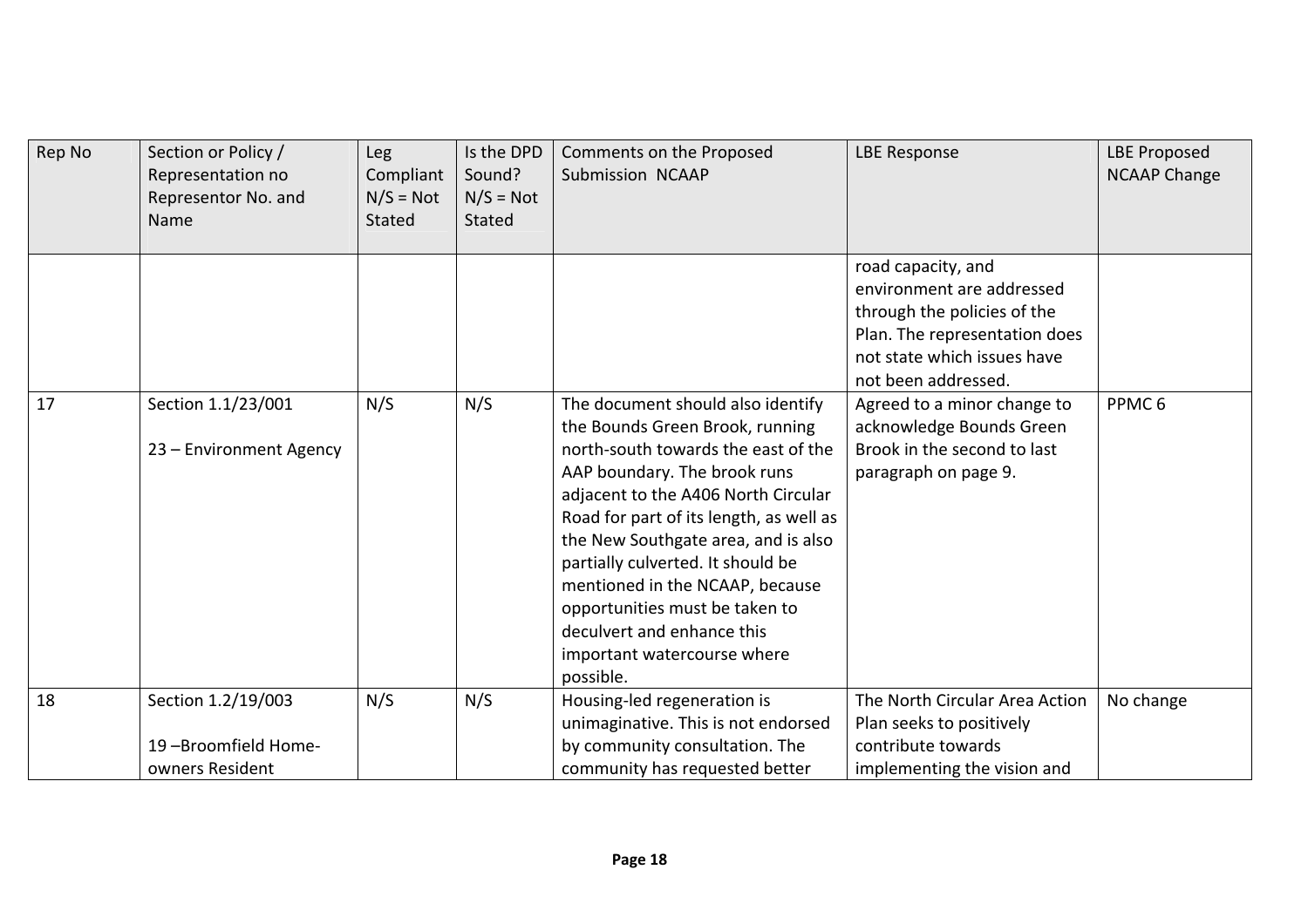| Rep No | Section or Policy /<br>Representation no<br>Representor No. and<br>Name | Leg<br>Compliant<br>$N/S = Not$<br><b>Stated</b> | Is the DPD<br>Sound?<br>$N/S = Not$<br>Stated | Comments on the Proposed<br>Submission NCAAP                                                                                                                                                                                                                                                                                                                                                                                                                                                                                                                                                                                                                                                                                                                                                                                                       | <b>LBE Response</b>                                                                                                                                                                                                                                                                                                                                                                                                                                                                                                                                                                                                                                                                                                | <b>LBE Proposed</b><br><b>NCAAP Change</b> |
|--------|-------------------------------------------------------------------------|--------------------------------------------------|-----------------------------------------------|----------------------------------------------------------------------------------------------------------------------------------------------------------------------------------------------------------------------------------------------------------------------------------------------------------------------------------------------------------------------------------------------------------------------------------------------------------------------------------------------------------------------------------------------------------------------------------------------------------------------------------------------------------------------------------------------------------------------------------------------------------------------------------------------------------------------------------------------------|--------------------------------------------------------------------------------------------------------------------------------------------------------------------------------------------------------------------------------------------------------------------------------------------------------------------------------------------------------------------------------------------------------------------------------------------------------------------------------------------------------------------------------------------------------------------------------------------------------------------------------------------------------------------------------------------------------------------|--------------------------------------------|
|        | <b>Association (BHORA)</b>                                              |                                                  |                                               | shops, improved health facilities,<br>leisure facilities, longer library<br>opening hours at Bowes Rd library,<br>more school places, fly tipping to be<br>removed, streets to be swept<br>regularly. BHORA understand that<br>something has to happen to<br>encourage the private sector to<br>invest in the area but question the<br>quality of what is being built.<br><b>Socio-Economic Context</b><br>This document highlights Bowes<br>Ward as having higher than borough<br>average of 25-64 year olds. This<br>document fails to show how<br>'housing-led regeneration' will<br>create local, well paid, meaningful<br>work. Part of the Ladderswood<br>(New Southgate Industrial Estate)<br>that provides work is now to be<br>demolished, making way for more<br>housing. This section of the NCAAP<br>proposed draft submission gives a | objectives of the Mayor's<br>London Plan and implement<br>the Spatial strategy and<br>objectives of Enfield's adopted<br>Core Strategy, in particular the<br>regeneration priorities,<br>including: securing new<br>housing, jobs and facilities for<br>Enfield's growing population;<br>and meeting local<br>development needs.<br>The adopted Core Strategy<br>(2010) established the<br>strategic priorities for the<br>North Circular area which is<br>housing led regeneration<br>strategy and building<br>sustainable communities, with<br>potential to deliver 1500 new<br>homes by 2026. (Core Policy<br>44. 'North Circular Area'). This<br>will help to regenerate the<br>deprived and blighted parts of |                                            |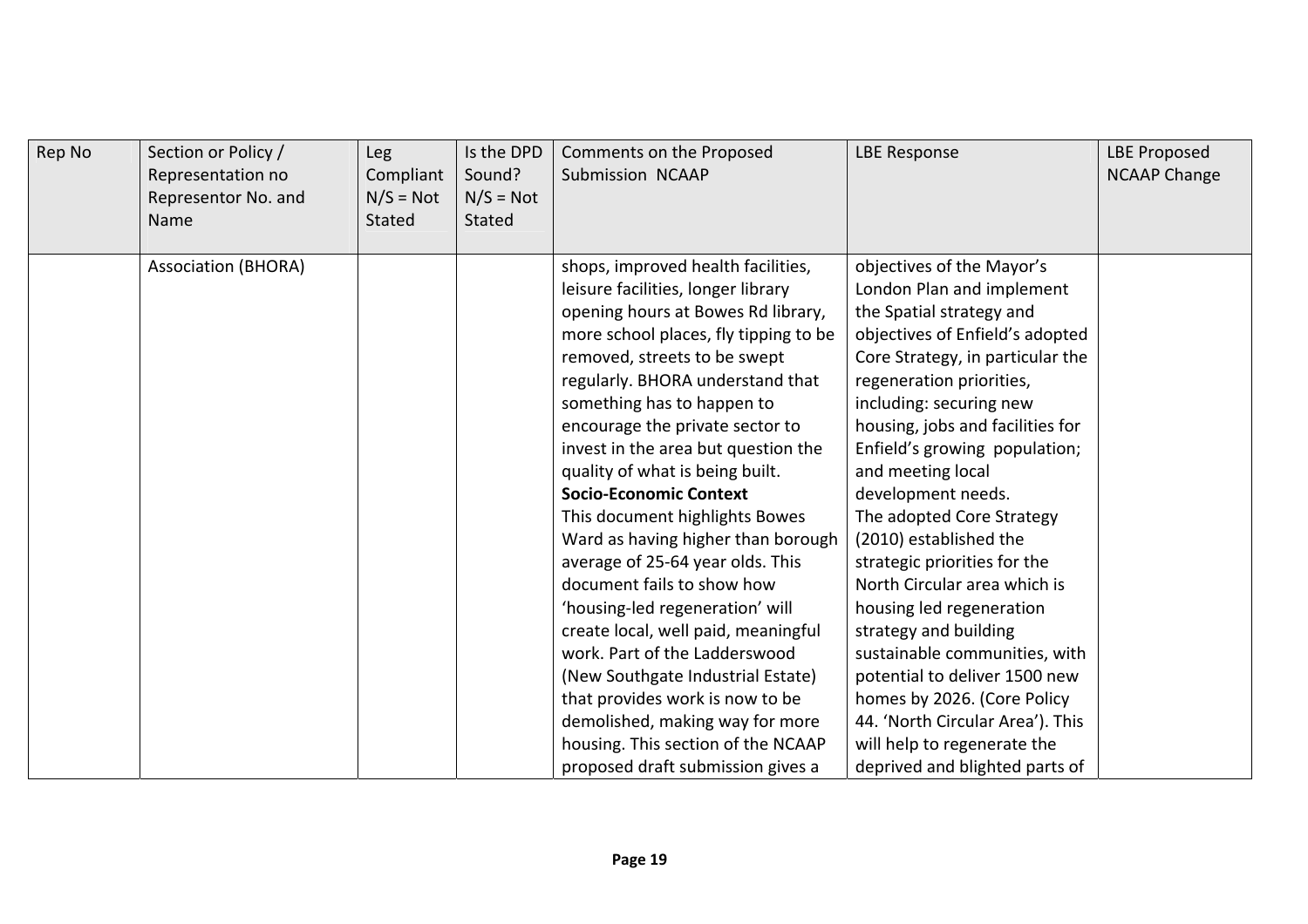| Rep No | Section or Policy /<br>Representation no<br>Representor No. and<br>Name | <b>Leg</b><br>Compliant<br>$N/S = Not$<br>Stated | Is the DPD<br>Sound?<br>$N/S = Not$<br><b>Stated</b> | Comments on the Proposed<br>Submission NCAAP | <b>LBE Response</b>                                                                                                                                                                                                                                                                                                                                                                                                                                                                                                                                                                                                                                                                                     | <b>LBE Proposed</b><br><b>NCAAP Change</b> |
|--------|-------------------------------------------------------------------------|--------------------------------------------------|------------------------------------------------------|----------------------------------------------|---------------------------------------------------------------------------------------------------------------------------------------------------------------------------------------------------------------------------------------------------------------------------------------------------------------------------------------------------------------------------------------------------------------------------------------------------------------------------------------------------------------------------------------------------------------------------------------------------------------------------------------------------------------------------------------------------------|--------------------------------------------|
|        |                                                                         |                                                  |                                                      | fair assessment of the area.                 | the NCAAP area and make use<br>of previously developed and<br>land. There would also be<br>additional benefits:<br>refurbished and redeveloped<br>buildings would be<br>constructed to higher<br>environmental standards; the<br>redevelopment of the blighted<br>parts of the road corridor; and<br>some development will<br>provide for a mix of uses that<br>will include new provision for<br>local services and facilities.<br>New development along the<br>road corridor should also help<br>to mitigate against the<br>negative environmental<br>impacts of the road corridor<br>for existing residents, acting as<br>a buffer.<br>In reference to Ladderswood<br>industrial estate, the release |                                            |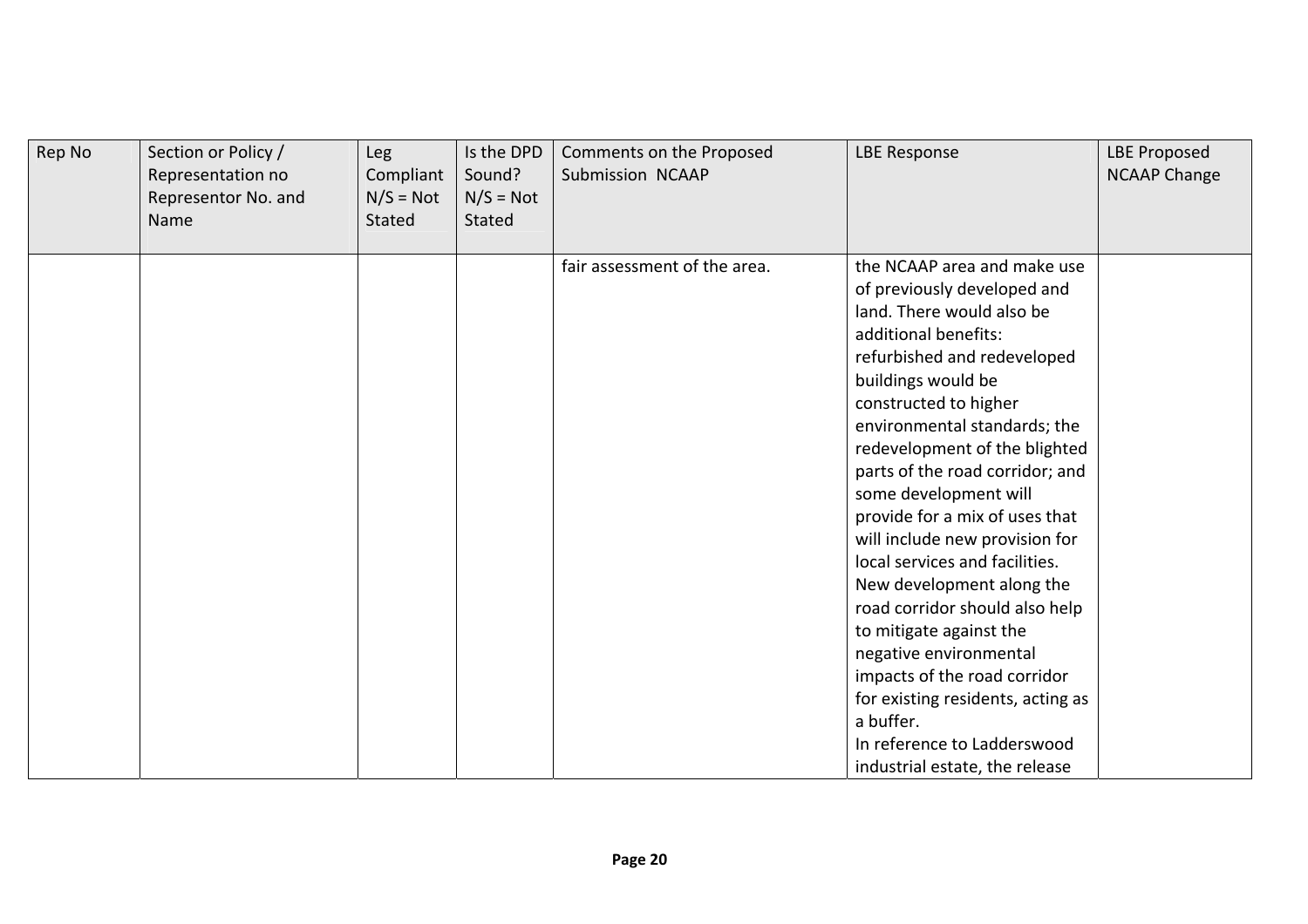| Rep No | Section or Policy /<br>Representation no<br>Representor No. and<br>Name | Leg<br>Compliant<br>$N/S = Not$<br>Stated | Is the DPD<br>Sound?<br>$N/S = Not$<br>Stated | Comments on the Proposed<br>Submission NCAAP | <b>LBE Response</b>              | <b>LBE Proposed</b><br><b>NCAAP Change</b> |
|--------|-------------------------------------------------------------------------|-------------------------------------------|-----------------------------------------------|----------------------------------------------|----------------------------------|--------------------------------------------|
|        |                                                                         |                                           |                                               |                                              | of part of the New Southgate     |                                            |
|        |                                                                         |                                           |                                               |                                              | Local Industrial Estate was      |                                            |
|        |                                                                         |                                           |                                               |                                              | accepted through the Core        |                                            |
|        |                                                                         |                                           |                                               |                                              | Strategy examination in 2010     |                                            |
|        |                                                                         |                                           |                                               |                                              | to facilitate the estate renewal |                                            |
|        |                                                                         |                                           |                                               |                                              | at Ladderswood. However, the     |                                            |
|        |                                                                         |                                           |                                               |                                              | remainder of the estate and      |                                            |
|        |                                                                         |                                           |                                               |                                              | Regents Avenue Industrial        |                                            |
|        |                                                                         |                                           |                                               |                                              | Estate (to the far east of the   |                                            |
|        |                                                                         |                                           |                                               |                                              | corridor) continue to be         |                                            |
|        |                                                                         |                                           |                                               |                                              | protected for employment.        |                                            |
|        |                                                                         |                                           |                                               |                                              | The 3 Neighbourhood Places       |                                            |
|        |                                                                         |                                           |                                               |                                              | also seek to further expand      |                                            |
|        |                                                                         |                                           |                                               |                                              | employment opportunities.        |                                            |
| 19     | Section 1.2 The North                                                   | N/S                                       | N/S                                           | 3 points raised:                             | Since the publication of the     | PPMC <sub>8</sub> .                        |
|        | London Waste                                                            |                                           |                                               | 1. Planning application at Pinkham           | proposed submission              |                                            |
|        | Plan/15/001                                                             |                                           |                                               | Way was withdrawn therefore                  | document the planning            |                                            |
|        |                                                                         |                                           |                                               | reference no longer correct.                 | application at Pinkham Way       |                                            |
|        | 15 - North London Waste                                                 |                                           |                                               | 2. Additional homes planned for in           | was withdrawn as was the         |                                            |
|        | Authority (NLWA)                                                        |                                           |                                               | the area will create additional waste        | North London Waste Plan. It is   |                                            |
|        |                                                                         |                                           |                                               | that will need to be appropriately           | agreed that the Action Plan      |                                            |
|        |                                                                         |                                           |                                               | accommodated.                                | would benefit from a minor       |                                            |
|        |                                                                         |                                           |                                               | 3. NLWA would not consider                   | change to reflect the current    |                                            |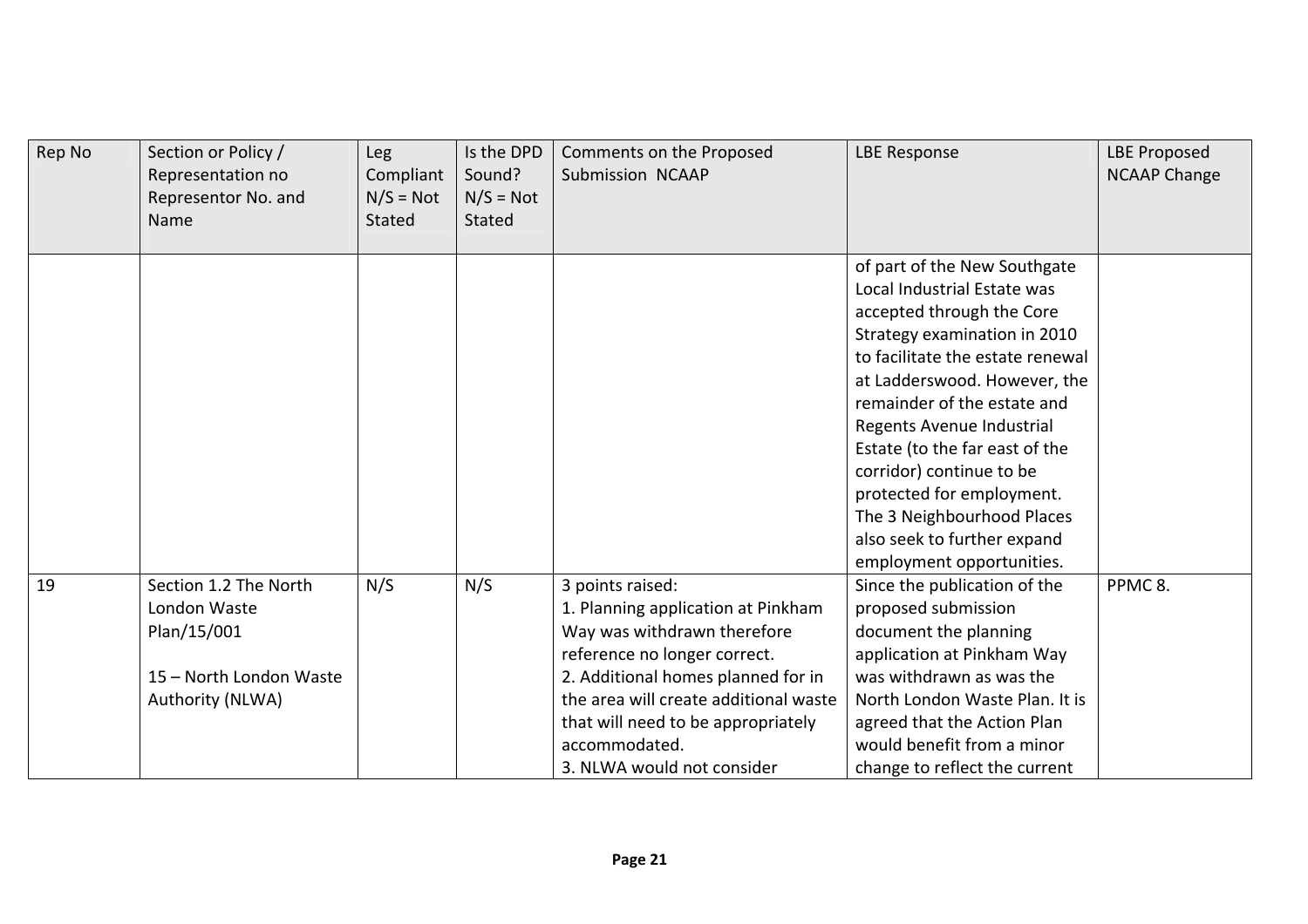| Rep No | Section or Policy /<br>Representation no<br>Representor No. and<br>Name                   | <b>Leg</b><br>Compliant<br>$N/S = Not$<br>Stated | Is the DPD<br>Sound?<br>$N/S = Not$<br><b>Stated</b> | Comments on the Proposed<br>Submission NCAAP                                                                                                                                                                                                                         | <b>LBE Response</b>                                                                                                                                                                                                                                     | <b>LBE Proposed</b><br><b>NCAAP Change</b> |
|--------|-------------------------------------------------------------------------------------------|--------------------------------------------------|------------------------------------------------------|----------------------------------------------------------------------------------------------------------------------------------------------------------------------------------------------------------------------------------------------------------------------|---------------------------------------------------------------------------------------------------------------------------------------------------------------------------------------------------------------------------------------------------------|--------------------------------------------|
|        |                                                                                           |                                                  |                                                      | additional new homes in proximity<br>to the Pinkham Way site is<br>inconsistent with the development<br>of a modern waste facility and<br>development on the south west<br>corner of the NCAAP would be<br>shielded from any proposed<br>development on Pinkham Way. | status of both.                                                                                                                                                                                                                                         |                                            |
|        | <b>Section 2 Vision and Spatial Strategy</b>                                              |                                                  |                                                      |                                                                                                                                                                                                                                                                      |                                                                                                                                                                                                                                                         |                                            |
| 20     | Section 2 /19/004<br>19-Broomfield Home-<br>owners Resident<br><b>Association (BHORA)</b> | N/S                                              | N/S                                                  | 2.0 The North Circular Vision and<br><b>Spatial Strategy</b><br>Over-development does not create<br>sustainable communities. Designs<br>Notting Hill Housing Trust (NHHT)<br>have presented are not supported.                                                       | The vision and spatial strategy<br>of the Plan (page 17) is to<br>provide a range of facilities,<br>services and places that<br>support sustainable local<br>communities and resident<br>needs along the road corridor.<br>Section 3 of the Action Plan | No change.                                 |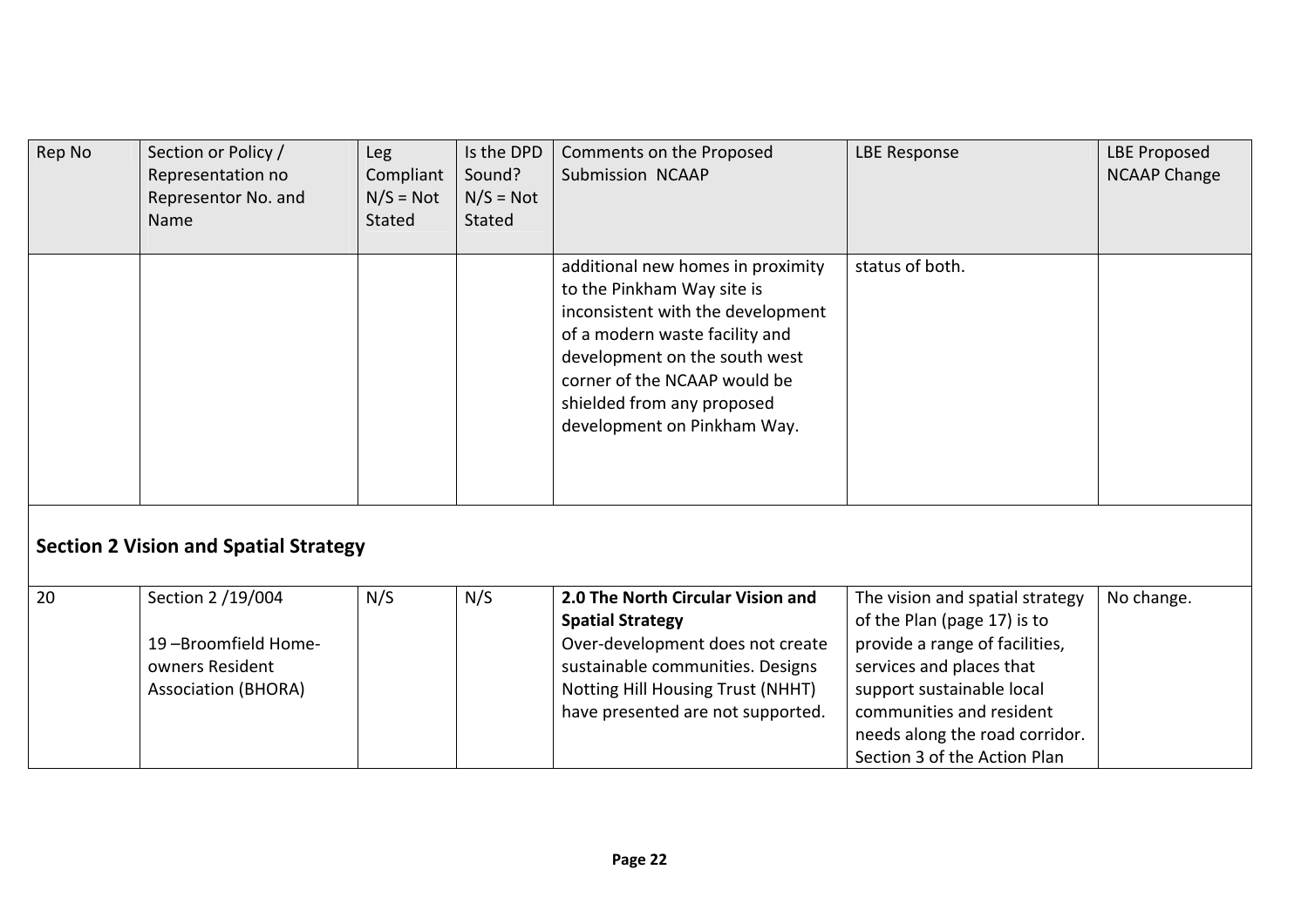| Rep No | Section or Policy /<br>Representation no<br>Representor No. and<br>Name | Leg<br>Compliant<br>$N/S = Not$<br>Stated | Is the DPD<br>Sound?<br>$N/S = Not$<br>Stated | Comments on the Proposed<br>Submission NCAAP                                                                                                                                                                                                                                                                                                                                           | <b>LBE Response</b>                                                                                                                                                                                                                                                                                                                                                            | <b>LBE Proposed</b><br><b>NCAAP Change</b> |
|--------|-------------------------------------------------------------------------|-------------------------------------------|-----------------------------------------------|----------------------------------------------------------------------------------------------------------------------------------------------------------------------------------------------------------------------------------------------------------------------------------------------------------------------------------------------------------------------------------------|--------------------------------------------------------------------------------------------------------------------------------------------------------------------------------------------------------------------------------------------------------------------------------------------------------------------------------------------------------------------------------|--------------------------------------------|
|        |                                                                         |                                           |                                               |                                                                                                                                                                                                                                                                                                                                                                                        | identifies the key principles for<br>creating sustainable<br>neighbourhoods and<br>recognises that the corridor<br>has a blend of uses including<br>homes, shops, schools, local<br>health facilities, employment<br>opportunities, local libraries,<br>and leisure and open spaces.<br>This mix creates a diverse<br>foundation on which to build<br>sustainable communities. |                                            |
| 21     | 2.2 Objective 2/06/002<br>06 Individual/Resident                        | N/S                                       | N/S                                           | The NCAAP (page 17) hopes to<br>provide more jobs yet there is<br>nothing in the report to indicate<br>either how or where this aim is<br>achievable. Indeed, there is an<br>indication that the "locally<br>significant industrial site" at the<br>junction of Station Road and the<br>A406 is to close, but no<br>consideration appears to have been<br>given to how to relocate the | The Council reviewed evidence<br>base specific to designated<br>employment sites in the area<br>through the Employment Land<br>Review Update 2012 in order<br>to assess long term viability.<br>The Study assessed both<br>Locally Significant Industrial<br>Sites (LSIS) in the NCAAP area<br>and for both Regents Avenue<br>and the remainder of New                         | No change.                                 |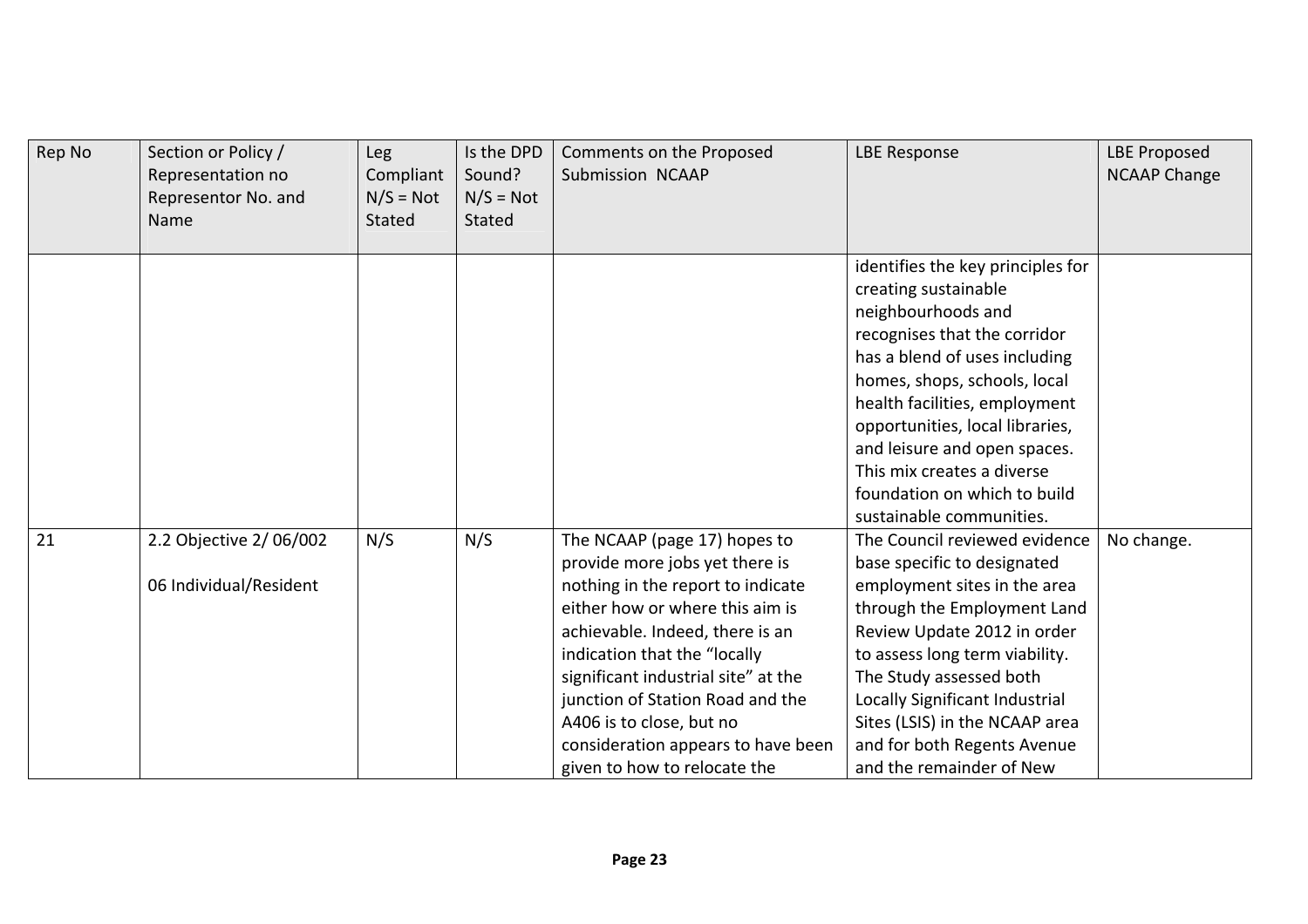| Rep No | Section or Policy /<br>Representation no<br>Representor No. and<br>Name | Leg<br>Compliant<br>$N/S = Not$<br>Stated | Is the DPD<br>Sound?<br>$N/S = Not$<br>Stated | Comments on the Proposed<br>Submission NCAAP                                                                                            | <b>LBE Response</b>                                                                                                                                                                                                                                                                                                                                                                                                                                                                                  | <b>LBE Proposed</b><br><b>NCAAP Change</b> |
|--------|-------------------------------------------------------------------------|-------------------------------------------|-----------------------------------------------|-----------------------------------------------------------------------------------------------------------------------------------------|------------------------------------------------------------------------------------------------------------------------------------------------------------------------------------------------------------------------------------------------------------------------------------------------------------------------------------------------------------------------------------------------------------------------------------------------------------------------------------------------------|--------------------------------------------|
|        |                                                                         |                                           |                                               | businesses and the staff in<br>accordance with the aims set out on<br>page 30.<br>The NCAAP is principally about<br>increasing housing. | Southgate Industrial Estate<br>continues to support their LSIS<br>designations. Outside of the<br>industrial estates, job creation<br>will come forward in the 3<br>Neighbourhood Places and<br>through the mixed use<br>opportunity sites.<br>The corridor is predominantly<br>residential, however Policy 3:<br>'Creating and Protecting Local<br>Jobs in the North Circular<br>Area' the commitment to<br>providing new employment<br>opportunities is addressed.<br>One of the objectives of the |                                            |
|        |                                                                         |                                           |                                               |                                                                                                                                         | Plan is to ensure growth takes<br>place in a way that strikes an<br>appropriate balance between<br>residential, institutional and<br>commercial uses and<br>addresses the impact of                                                                                                                                                                                                                                                                                                                  |                                            |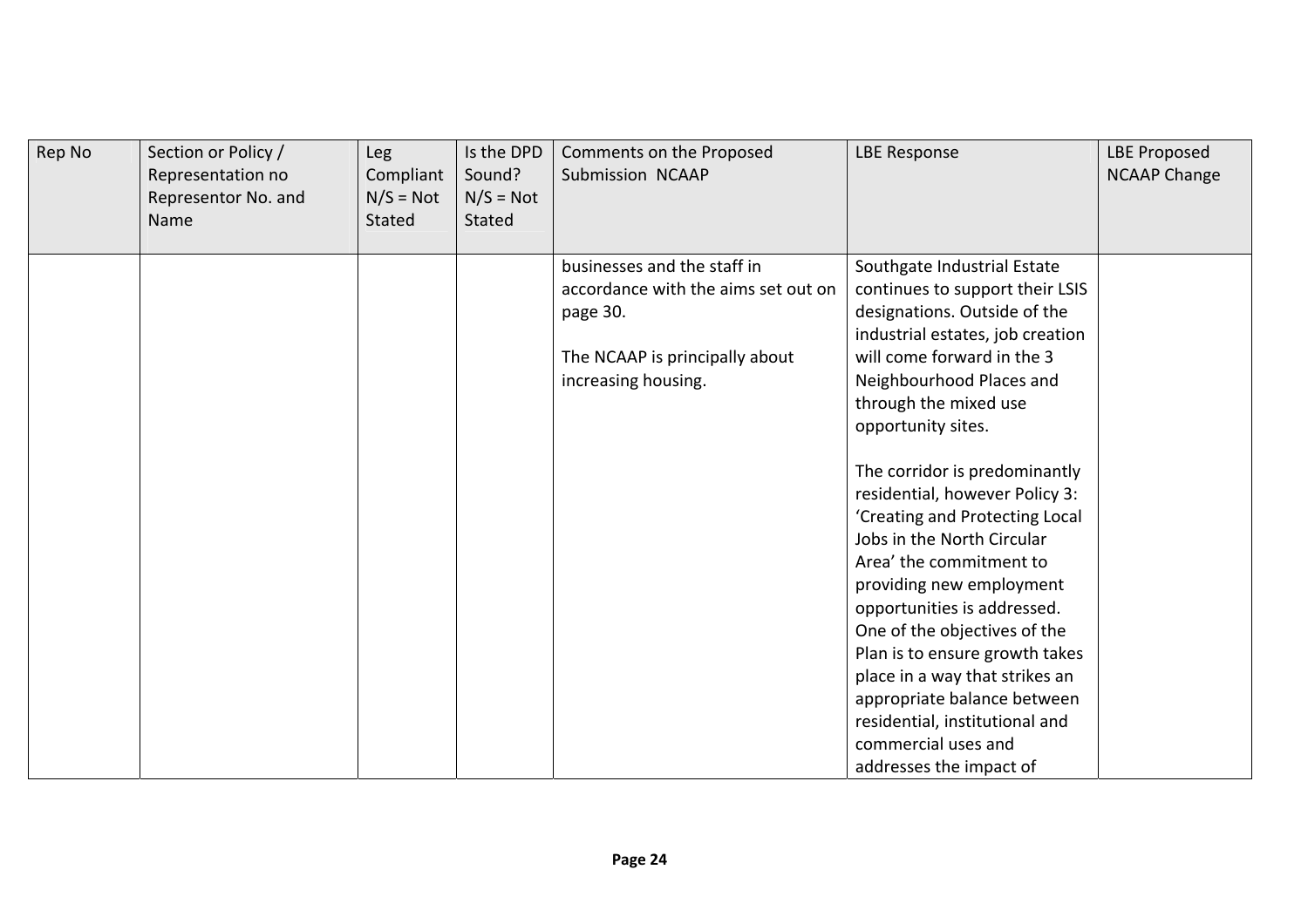| Rep No | Section or Policy /<br>Representation no<br>Representor No. and<br>Name                     | Leg<br>Compliant<br>$N/S = Not$<br>Stated | Is the DPD<br>Sound?<br>$N/S = Not$<br>Stated | Comments on the Proposed<br><b>Submission NCAAP</b>                                                                                                                                                                  | <b>LBE Response</b>                                                                                                                                                                                                                                                                                                                                                                                                                                                                                                          | <b>LBE Proposed</b><br><b>NCAAP Change</b> |
|--------|---------------------------------------------------------------------------------------------|-------------------------------------------|-----------------------------------------------|----------------------------------------------------------------------------------------------------------------------------------------------------------------------------------------------------------------------|------------------------------------------------------------------------------------------------------------------------------------------------------------------------------------------------------------------------------------------------------------------------------------------------------------------------------------------------------------------------------------------------------------------------------------------------------------------------------------------------------------------------------|--------------------------------------------|
|        |                                                                                             |                                           |                                               |                                                                                                                                                                                                                      | growth on residential amenity<br>whilst seeking to enhance the<br>local economic profile of the<br>area.                                                                                                                                                                                                                                                                                                                                                                                                                     |                                            |
| 22     | Section 2.2 /19/005<br>19-Broomfield Home-<br>owners Resident<br><b>Association (BHORA)</b> | N/S                                       | N/S                                           | 2.2 Objectives<br>Anticipate the majority of flats will<br>be purchased by landlords rather<br>than local residents looking to<br>purchase their first home. This will<br>not help build sustainable<br>communities. | The Plan's objectives include<br>supporting suburban<br>residential communities that<br>live alongside one of London's<br>principal distributor roads.<br>The area should continue to<br>provide a wide range of<br>choices in terms of living<br>accommodation. The NCAAP<br>area benefits from a wide<br>spectrum of house types and<br>prices and the sites identified<br>in the Plan seek to provide for<br>a range of residential types, as<br>detailed in Fig 8 - 'Capacity<br>Schedule' for each<br>Opportunity Site. | No change.                                 |
| 23     | Policy 1 North Circular<br>Area Action Plan Area                                            | N/S                                       | N/S                                           | Question how new space can be<br>created with so much planned                                                                                                                                                        | Policy 6: 'High Quality Design<br>of New Development'                                                                                                                                                                                                                                                                                                                                                                                                                                                                        | No change                                  |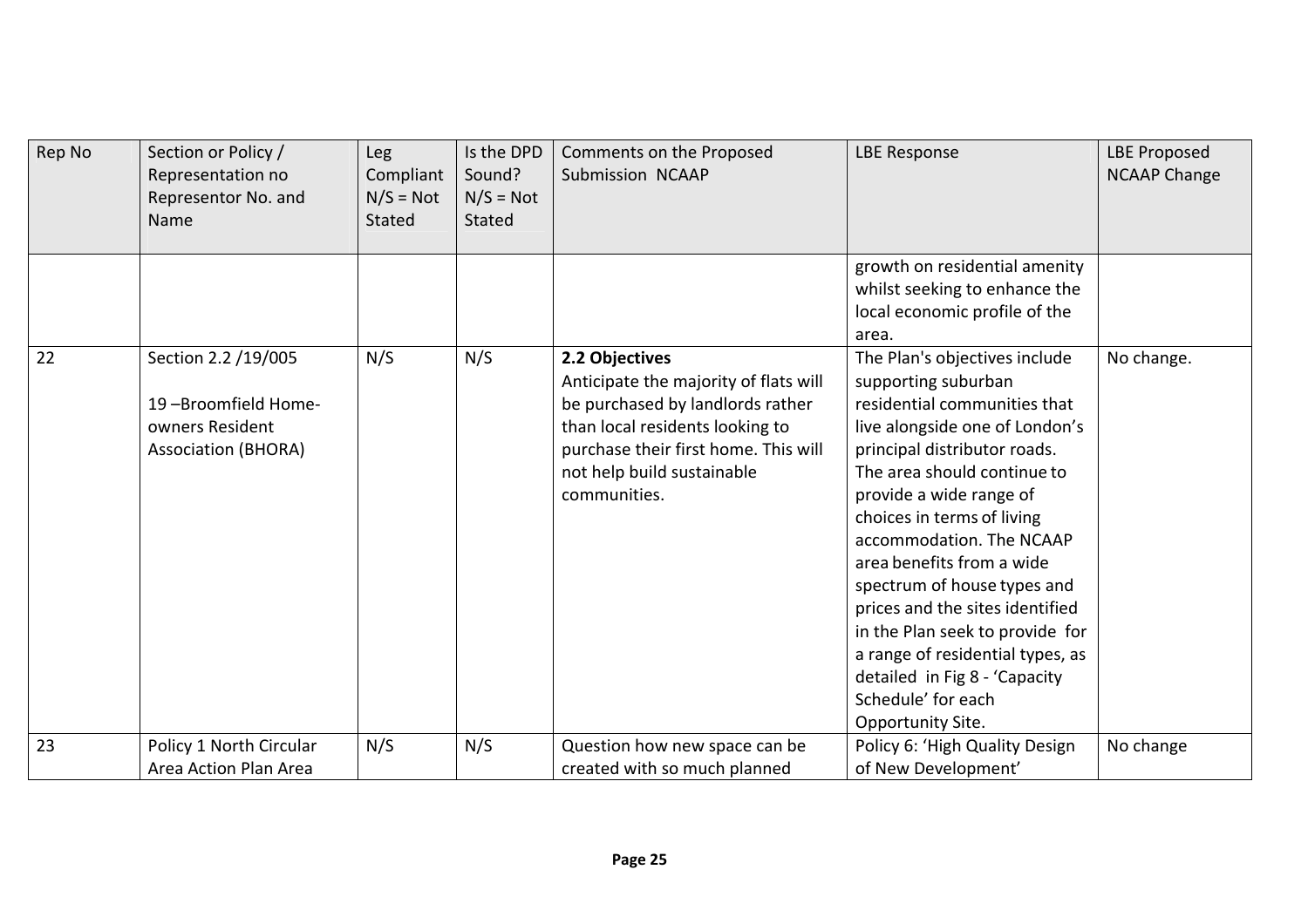| Rep No | Section or Policy /        | Leg         | Is the DPD    | Comments on the Proposed         | <b>LBE Response</b>             | <b>LBE Proposed</b> |
|--------|----------------------------|-------------|---------------|----------------------------------|---------------------------------|---------------------|
|        | Representation no          | Compliant   | Sound?        | Submission NCAAP                 |                                 | <b>NCAAP Change</b> |
|        | Representor No. and        | $N/S = Not$ | $N/S = Not$   |                                  |                                 |                     |
|        | Name                       | Stated      | <b>Stated</b> |                                  |                                 |                     |
|        |                            |             |               |                                  |                                 |                     |
|        | Key elements of the        |             |               | development. This document fails | provides a design led           |                     |
|        | spatial framework          |             |               | to detail what is meant by 'high | approach to new development     |                     |
|        | /19/006                    |             |               | quality development'.            | and public realm                |                     |
|        |                            |             |               |                                  | interventions. Particular focus |                     |
|        | 19-Broomfield Home-        |             |               |                                  | is given to addressing the      |                     |
|        | owners Resident            |             |               |                                  | urban context of the North      |                     |
|        | <b>Association (BHORA)</b> |             |               |                                  | Circular corridor and           |                     |
|        |                            |             |               |                                  | reinforcing local               |                     |
|        |                            |             |               |                                  | distinctiveness. However, the   |                     |
|        |                            |             |               |                                  | Action Plan intentionally does  |                     |
|        |                            |             |               |                                  | not seek to be overly           |                     |
|        |                            |             |               |                                  | prescriptive as development     |                     |
|        |                            |             |               |                                  | proposals will be assessed on   |                     |
|        |                            |             |               |                                  | their own merits, within their  |                     |
|        |                            |             |               |                                  | own context and with            |                     |
|        |                            |             |               |                                  | reference to existing guidance  |                     |
|        |                            |             |               |                                  | and other relevant local plan   |                     |
|        |                            |             |               |                                  | policies.                       |                     |
|        |                            |             |               |                                  |                                 |                     |

**Section 3 Our Approach – Building for Sustainable Neighbourhoods**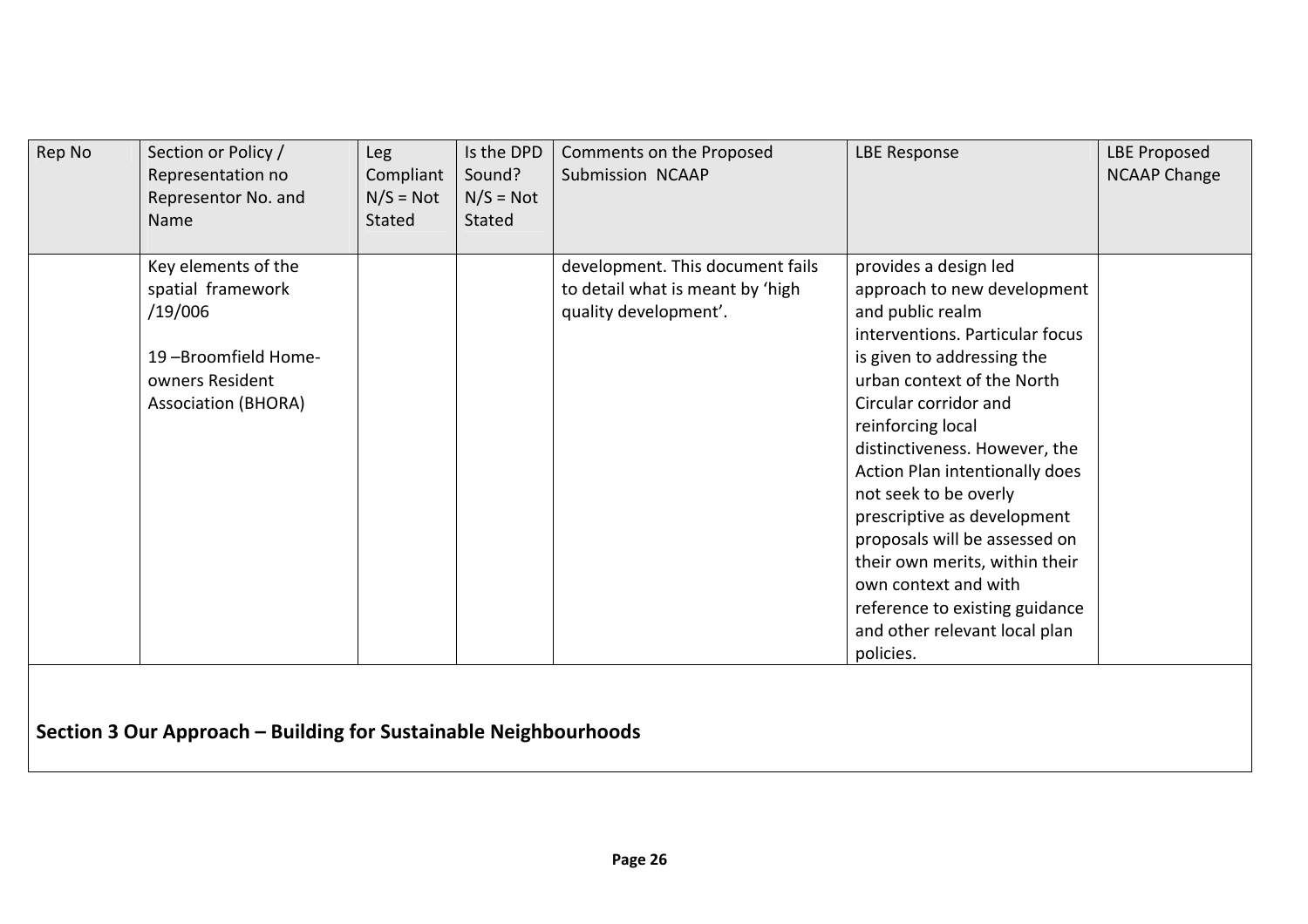| Rep No | Section or Policy /<br>Representation no<br>Representor No. and<br>Name                    | Leg<br>Compliant<br>$N/S = Not$<br>Stated | Is the DPD<br>Sound?<br>$N/S = Not$<br><b>Stated</b> | Comments on the Proposed<br>Submission NCAAP                                                                                                                                                                                                                                                                                                                                                      | <b>LBE Response</b>                                                                                                                                                                                                                                                                                                                                                                                                                                                                                                                                                                                                                                                                                                             | <b>LBE Proposed</b><br><b>NCAAP Change</b> |
|--------|--------------------------------------------------------------------------------------------|-------------------------------------------|------------------------------------------------------|---------------------------------------------------------------------------------------------------------------------------------------------------------------------------------------------------------------------------------------------------------------------------------------------------------------------------------------------------------------------------------------------------|---------------------------------------------------------------------------------------------------------------------------------------------------------------------------------------------------------------------------------------------------------------------------------------------------------------------------------------------------------------------------------------------------------------------------------------------------------------------------------------------------------------------------------------------------------------------------------------------------------------------------------------------------------------------------------------------------------------------------------|--------------------------------------------|
| 24     | Section 3.1/19/007<br>19-Broomfield Home-<br>owners Resident<br><b>Association (BHORA)</b> | N/S                                       | N/S                                                  | The area is in great need of:<br>improved shopping facilities,<br>employment and leisure facilities.<br>Bowes Road Library should be<br>extended into the building below<br>plus increased opening hours. With<br>1000's of new people moving into<br>the area the library service must be<br>increased. BHORA oppose any plans<br>to build on the small plot of land in<br>front of the library. | Section 3 of the Plan identifies<br>the key principles for creating<br>sustainable neighbourhoods<br>and recognises that the<br>corridor already has a blend of<br>uses including homes, shops,<br>schools, local health facilities,<br>employment opportunities,<br>local libraries, leisure and<br>open spaces. This mix creates<br>a foundation for creating a<br>more interesting corridor, with<br>lively and active<br>neighbourhood places.<br>Policy 4: 'Local Education' and<br>Policy 5: 'Provision of Modern<br>Health Care' (provides a<br>position on meeting key<br>infrastructure issues for the<br>area). Policy 11: 'Three<br>Neighbourhood Places'<br>outlines the key community<br>priorities that each will | No change.                                 |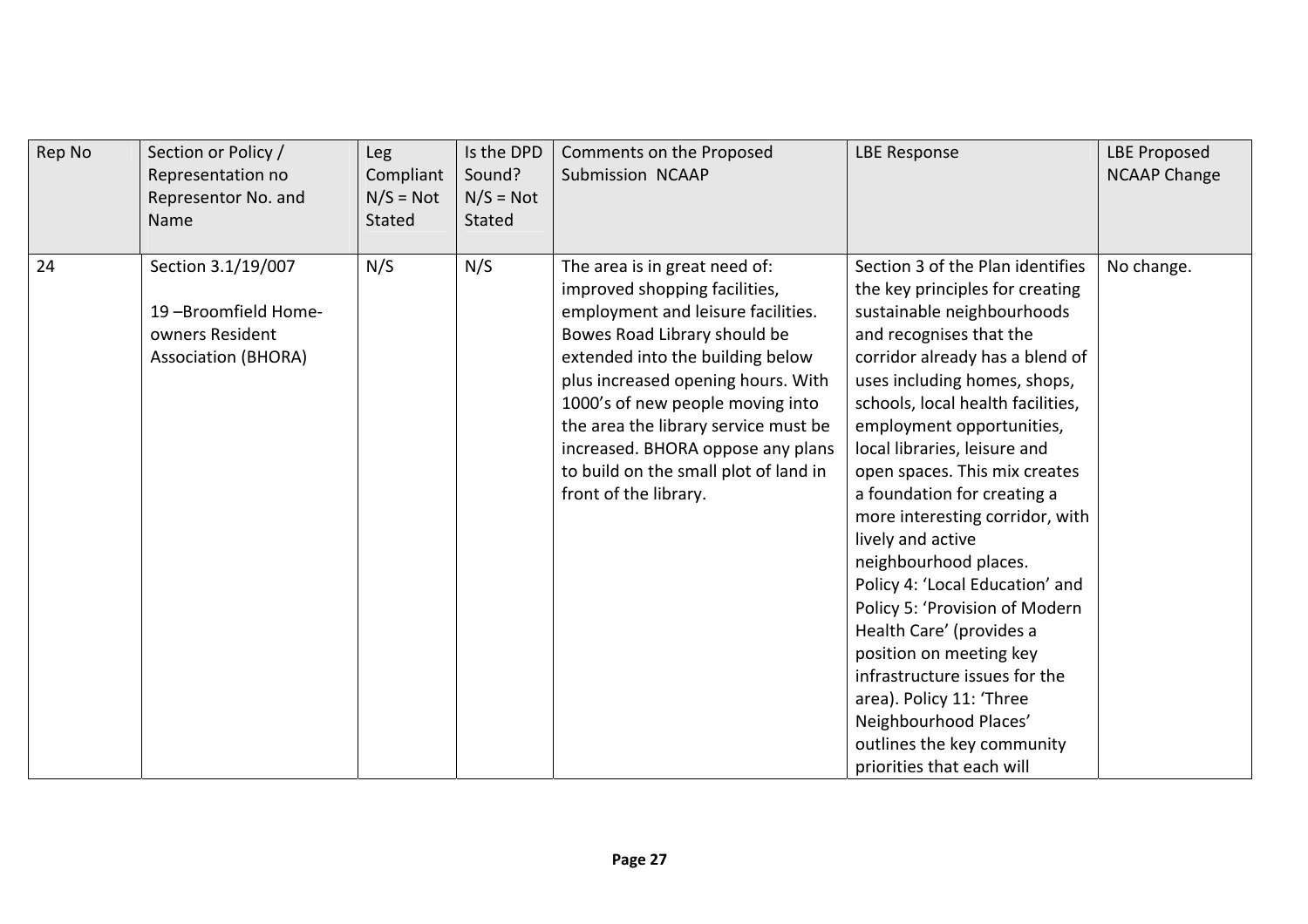| Rep No | Section or Policy /<br>Representation no<br>Representor No. and<br>Name     | Leg<br>Compliant<br>$N/S = Not$<br><b>Stated</b> | Is the DPD<br>Sound?<br>$N/S = Not$<br><b>Stated</b> | Comments on the Proposed<br>Submission NCAAP                                                                                                                                                                                                                                                                                                                                                                   | <b>LBE Response</b>                                                                                                                                                                                                                                                                                                                                                           | <b>LBE Proposed</b><br><b>NCAAP Change</b> |
|--------|-----------------------------------------------------------------------------|--------------------------------------------------|------------------------------------------------------|----------------------------------------------------------------------------------------------------------------------------------------------------------------------------------------------------------------------------------------------------------------------------------------------------------------------------------------------------------------------------------------------------------------|-------------------------------------------------------------------------------------------------------------------------------------------------------------------------------------------------------------------------------------------------------------------------------------------------------------------------------------------------------------------------------|--------------------------------------------|
|        |                                                                             |                                                  |                                                      |                                                                                                                                                                                                                                                                                                                                                                                                                | deliver. Enhanced community<br>/ leisure provision is<br>designated for both library<br>sites within the NCAAP area, in<br>accordance with the adopted<br>New Southgate Master Plan<br>(2010) and Southgate Town<br>Hall Planning Brief (2011). No<br>proposals to build in front of<br>Bowes Library are proposed.<br>Fig 16 identifies this area as<br>valuable open space. |                                            |
| 25     | Policy 2 New and<br>Refurbished<br>Homes/14/002<br>14 - Individual/Resident | N/S                                              | N/S                                                  | The development of some sites<br>involve 6 storey blocks of flats,<br>which will be strange in an area of<br>mainly 2-storey, 3-bed properties.<br>Terraced houses would be more in<br>keeping with the area. The London<br>Plan states "The design of all new<br>housing developments should<br>enhance the quality of local places,<br>taking into account physical context<br>local character and density". | Policy 6: 'High Quality Design<br>of New Development' and<br>Policy 7: 'Building Heights and<br>Development Densities'<br>provide a design led approach<br>to new development and<br>public realm interventions.<br>Particular focus is given to<br>addressing the urban context<br>of the North Circular corridor<br>and reinforcing local                                   | No change.                                 |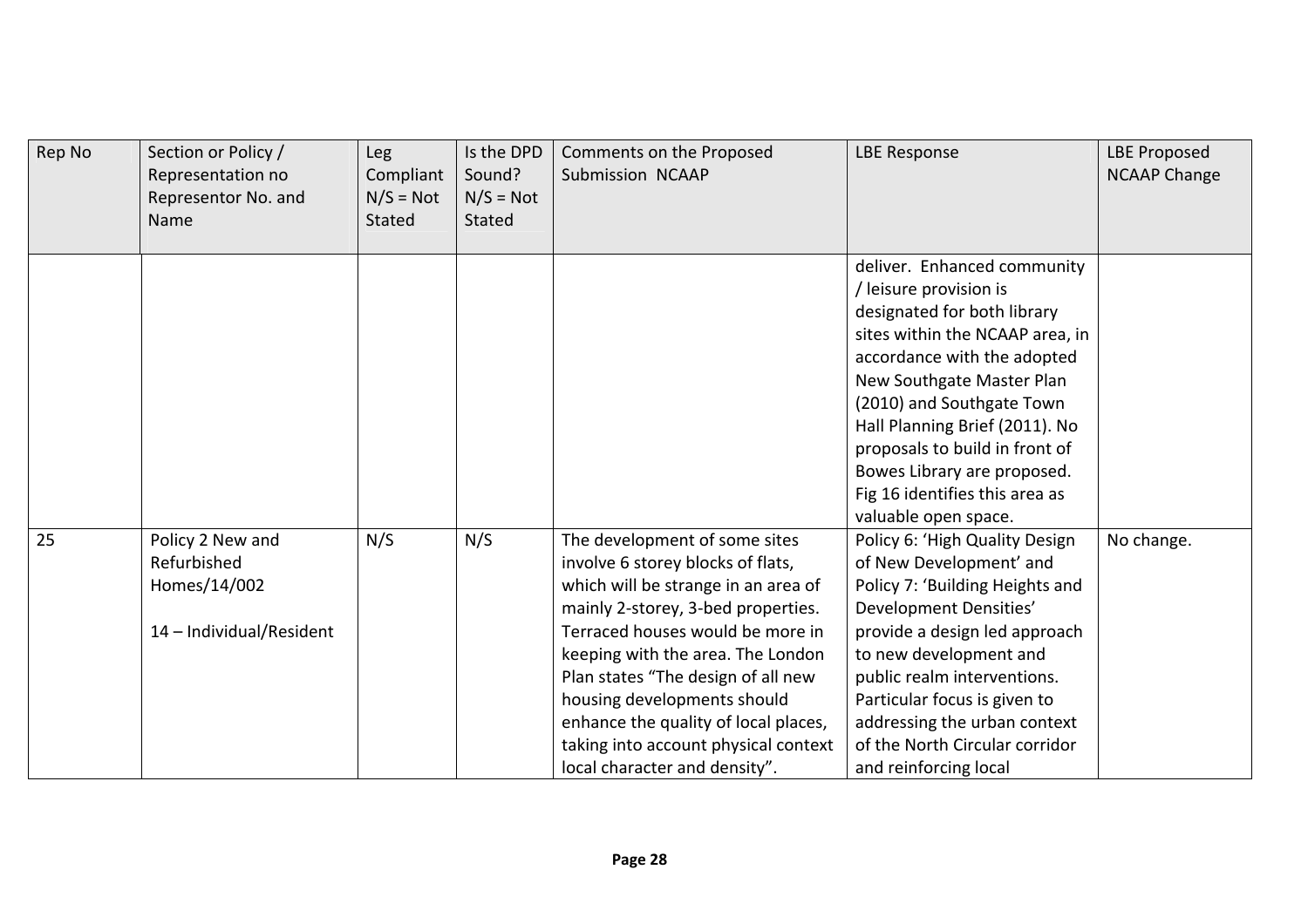| Rep No | Section or Policy /<br>Representation no<br>Representor No. and<br>Name                                                                | <b>Leg</b><br>Compliant<br>$N/S = Not$<br><b>Stated</b> | Is the DPD<br>Sound?<br>$N/S = Not$<br><b>Stated</b> | Comments on the Proposed<br>Submission NCAAP                                                                                                                                                                                                   | <b>LBE Response</b>                                                                                                                                                                                                                                                                                                                                                                                                                            | <b>LBE Proposed</b><br><b>NCAAP Change</b> |
|--------|----------------------------------------------------------------------------------------------------------------------------------------|---------------------------------------------------------|------------------------------------------------------|------------------------------------------------------------------------------------------------------------------------------------------------------------------------------------------------------------------------------------------------|------------------------------------------------------------------------------------------------------------------------------------------------------------------------------------------------------------------------------------------------------------------------------------------------------------------------------------------------------------------------------------------------------------------------------------------------|--------------------------------------------|
| 26     | Figure 6: Site name,<br>description and<br>ownership18/001<br>18 - Savills on behalf of<br>Legal & General and<br><b>National Grid</b> |                                                         | Viability                                            | Recommend the Description of<br>Opportunity for sites 2, 3 and 4 in<br>Figure 6: Western Gateway should<br>be reworded to read, "Mixed use<br>high density development including<br>leisure and retail, housing, and<br>community facilities". | distinctiveness. The Plan<br>intentionally does not seek to<br>be overly prescriptive as<br>development proposals will be<br>assessed on their individual<br>merits, within their own<br>context and with reference to<br>existing guidance, studies and<br>other local plan policies.<br>Text amended within Figure 6<br>to further clarify the mix of<br>land uses proposed for the<br>three sites that make up the<br>Western Gateway site. | <b>PPMC 12.</b>                            |
| 27     | Policy 2 New and<br>Refurbished<br>Homes/24/002<br>24 - London Assembly<br>Labour Member                                               | N/S                                                     | N/S                                                  | London needs more housing<br>however, this area is already<br>densely populated and lacks green<br>space and facilities, such as<br>adequate health and school<br>provision.                                                                   | Policy 4: 'Local Education' and<br>Policy 5: 'Provision of Modern<br>Health Care' provides a<br>position on meeting key<br>infrastructure issues for the<br>area. Policy 11: 'Three                                                                                                                                                                                                                                                            | No change                                  |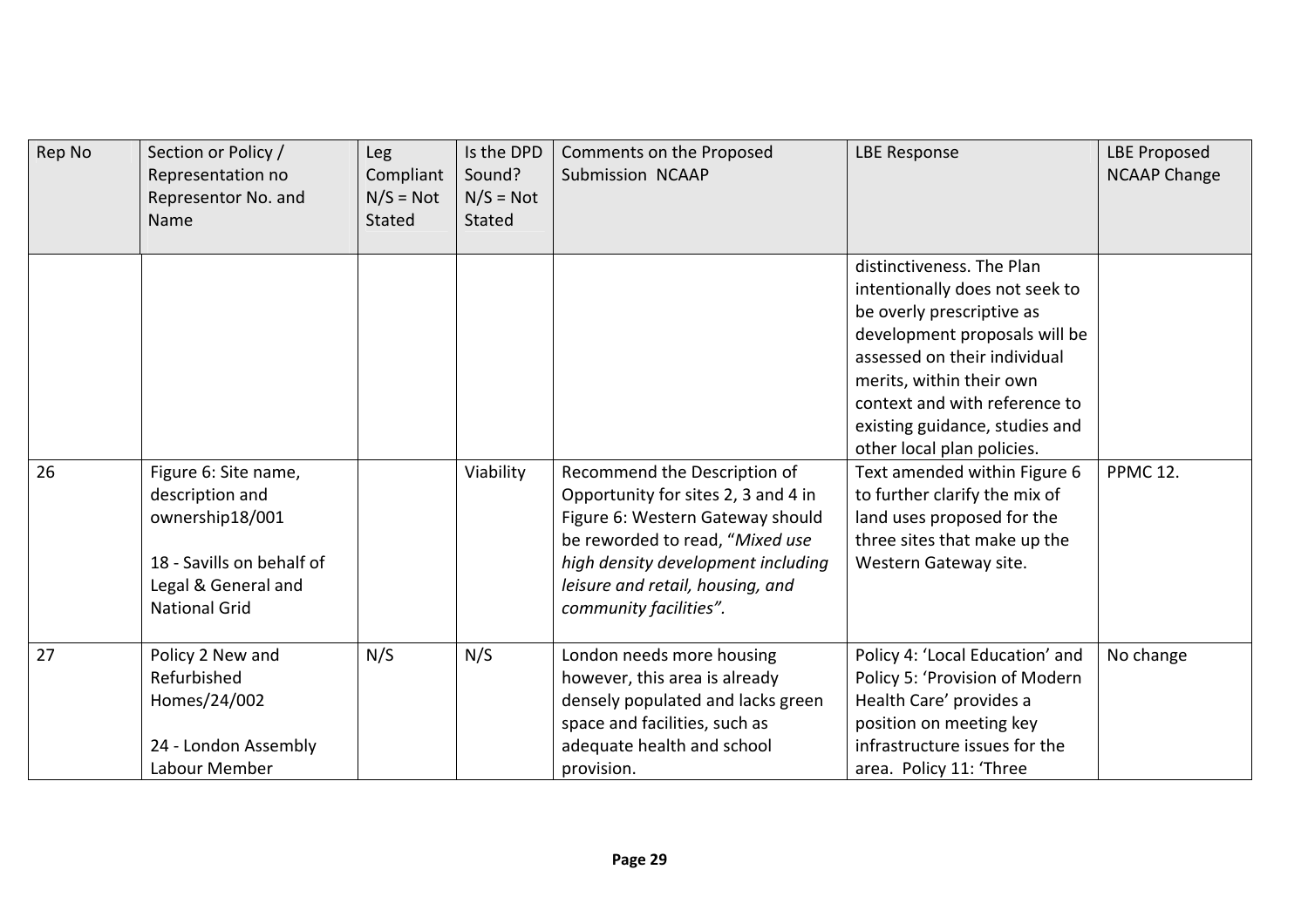| Rep No | Section or Policy /<br>Representation no<br>Representor No. and<br>Name                                                                                        | <b>Leg</b><br>Compliant<br>$N/S = Not$<br><b>Stated</b> | Is the DPD<br>Sound?<br>$N/S = Not$<br><b>Stated</b> | Comments on the Proposed<br>Submission NCAAP                                                                                                                                                             | <b>LBE Response</b>                                                                                                                                                                                                                                                                                                                                                                            | <b>LBE Proposed</b><br><b>NCAAP Change</b> |
|--------|----------------------------------------------------------------------------------------------------------------------------------------------------------------|---------------------------------------------------------|------------------------------------------------------|----------------------------------------------------------------------------------------------------------------------------------------------------------------------------------------------------------|------------------------------------------------------------------------------------------------------------------------------------------------------------------------------------------------------------------------------------------------------------------------------------------------------------------------------------------------------------------------------------------------|--------------------------------------------|
|        | Joanne McCarthy                                                                                                                                                |                                                         |                                                      | Recent planning applications<br>submitted by Notting Hill Housing<br>Trust considered to be "cramming"<br>many people into new flats which<br>will add further unbearable<br>pressure on local services. | Neighbourhood Places'<br>outlines the key community<br>priorities that each will deliver<br>in terms of community<br>infrastructure and services.<br>In considering the recent<br>planning applications of<br>Notting Hill Housing Trust, the<br>Development Management<br>officer will have had regard to<br>emerging as well as adopted<br>local plan policies and<br>development standards. |                                            |
| 28     | Policy 3 Creating and<br>protecting local jobs in<br>the North Circular<br>Area/19/008<br>19-Broomfield Home-<br>owners Resident<br><b>Association (BHORA)</b> | N/S                                                     | N/S                                                  | The Council has already accepted<br>the partial loss of New Southgate<br>Industrial Estates, failing to protect<br>local jobs in the area.                                                               | Some release of the New<br>Southgate Local Industrial Site<br>was accepted through the<br>Core Strategy examination in<br>2010 to facilitate the estate<br>renewal at Ladderswood.<br>However, the remainder of<br>the estate and Regents                                                                                                                                                      | No change                                  |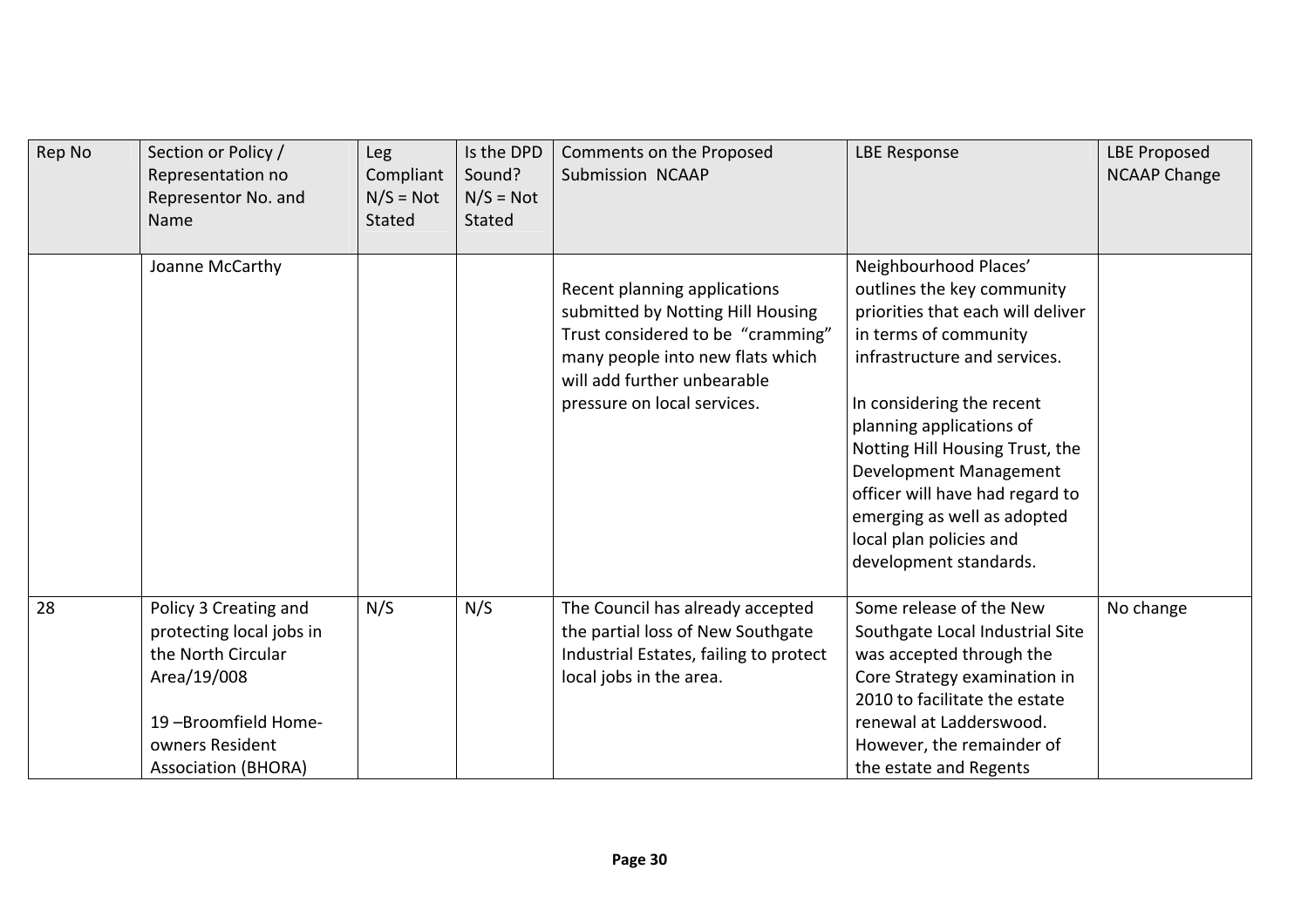| Rep No | Section or Policy /<br>Representation no<br>Representor No. and<br>Name | <b>Leg</b><br>Compliant<br>$N/S = Not$<br><b>Stated</b> | Is the DPD<br>Sound?<br>$N/S = Not$<br>Stated | Comments on the Proposed<br>Submission NCAAP                            | <b>LBE Response</b>                                                                                                                                                                                                                                                                                                                                             | <b>LBE Proposed</b><br><b>NCAAP Change</b> |
|--------|-------------------------------------------------------------------------|---------------------------------------------------------|-----------------------------------------------|-------------------------------------------------------------------------|-----------------------------------------------------------------------------------------------------------------------------------------------------------------------------------------------------------------------------------------------------------------------------------------------------------------------------------------------------------------|--------------------------------------------|
|        |                                                                         |                                                         |                                               |                                                                         | Avenue Industrial Estate<br>continue to be protected. The<br>three Neighbourhood Places<br>also seek to expand<br>employment opportunities.<br>NCAAP Policy 3: 'Creating and<br>Protecting Local Jobs in the<br>North Circular Area' addresses                                                                                                                  |                                            |
|        |                                                                         |                                                         |                                               |                                                                         | these issues in a positive way.<br>One of the objectives of the<br>Plan is to ensure growth takes<br>place in a way that strikes an<br>appropriate balance between<br>residential, institutional and<br>commercial uses and<br>addresses the impact of<br>growth on residential amenity<br>whilst seeking to enhance the<br>local economic role of the<br>area. |                                            |
| 29     | Policy 3: Creating and<br>protecting local jobs in                      | N/S                                                     | N/S                                           | The opportunity to create jobs<br>locally is important; there is little | The Action Plan includes<br>policies that would seek to                                                                                                                                                                                                                                                                                                         | No change                                  |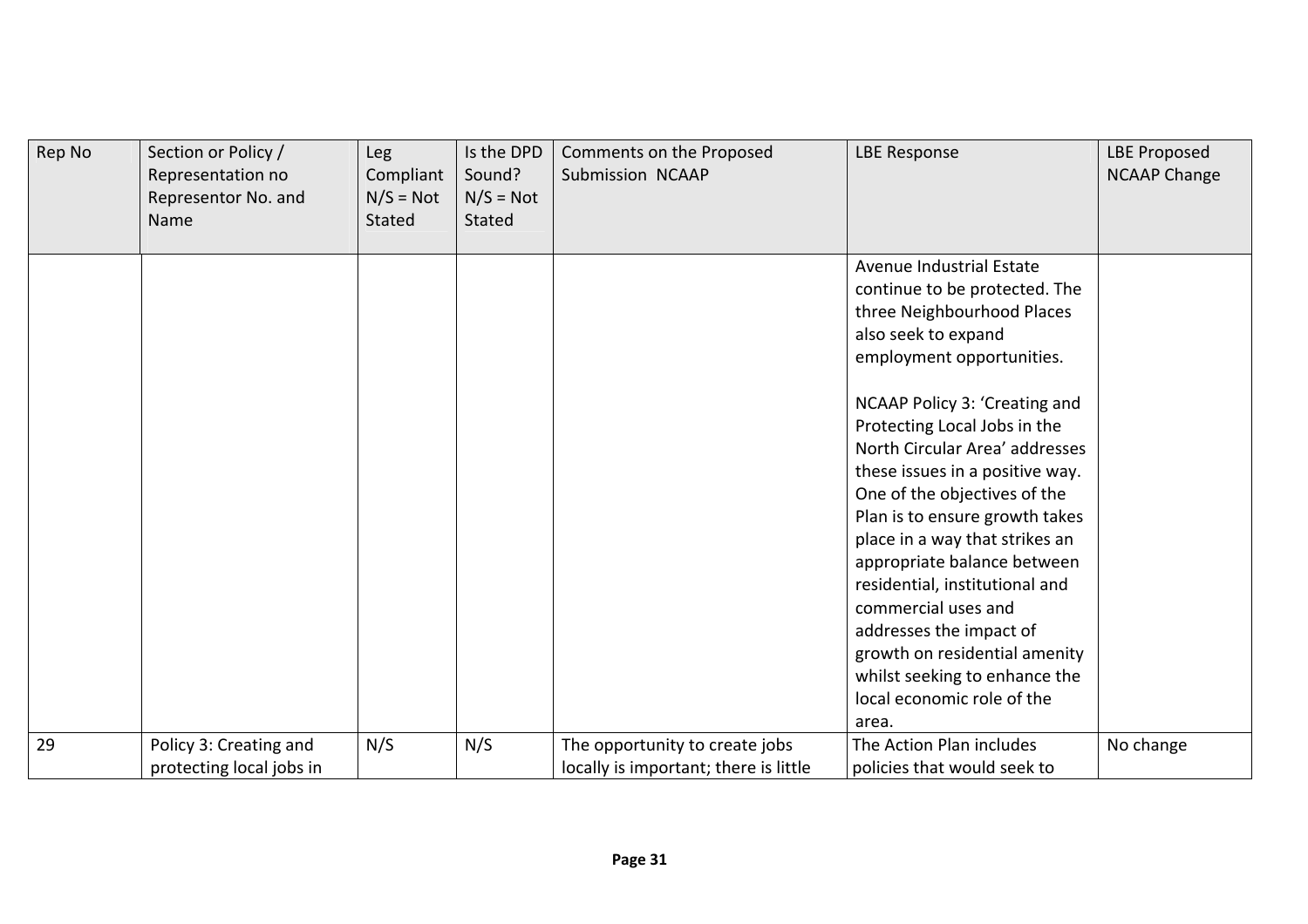| Rep No | Section or Policy /<br>Representation no<br>Representor No. and<br>Name | Leg<br>Compliant<br>$N/S = Not$<br><b>Stated</b> | Is the DPD<br>Sound?<br>$N/S = Not$<br>Stated | Comments on the Proposed<br>Submission NCAAP | <b>LBE Response</b>                | <b>LBE Proposed</b><br><b>NCAAP Change</b> |
|--------|-------------------------------------------------------------------------|--------------------------------------------------|-----------------------------------------------|----------------------------------------------|------------------------------------|--------------------------------------------|
|        | the North Circular                                                      |                                                  |                                               | detail in the Plan as to how this will       | provide new and improved           |                                            |
|        | Area/24/003                                                             |                                                  |                                               | be achieved. Residents are                   | business accommodation             |                                            |
|        |                                                                         |                                                  |                                               | concerned that employment will               | directly, as well as those that    |                                            |
|        |                                                                         |                                                  |                                               | reduce and existing commercial               | would look to improve              |                                            |
|        | 24 - London Assembly                                                    |                                                  |                                               | premises have already and will be            | conditions more generally and      |                                            |
|        | Labour Member                                                           |                                                  |                                               | lost as a result.                            | make the area more attractive      |                                            |
|        | Joanne McCarthy                                                         |                                                  |                                               |                                              | for businesses. Policy 3 would     |                                            |
|        |                                                                         |                                                  |                                               | Has the Borough set targets                  | seek to help create and protect    |                                            |
|        |                                                                         |                                                  |                                               | regarding local labour that will be          | local jobs, and other policies,    |                                            |
|        |                                                                         |                                                  |                                               | used in the construction of these            | such as Policy 13:                 |                                            |
|        |                                                                         |                                                  |                                               | new developments?                            | 'Ladderswood', Policy 14:          |                                            |
|        |                                                                         |                                                  |                                               |                                              | 'Western Gateway' and Policy       |                                            |
|        |                                                                         |                                                  |                                               |                                              | 30 'Old Labour Exchange',          |                                            |
|        |                                                                         |                                                  |                                               |                                              | would contribute directly          |                                            |
|        |                                                                         |                                                  |                                               |                                              | towards the provision of new       |                                            |
|        |                                                                         |                                                  |                                               |                                              | commercial floorspace in           |                                            |
|        |                                                                         |                                                  |                                               |                                              | specified locations. Other         |                                            |
|        |                                                                         |                                                  |                                               |                                              | <b>NCAAP Opportunity Sites for</b> |                                            |
|        |                                                                         |                                                  |                                               |                                              | mixed use and community uses       |                                            |
|        |                                                                         |                                                  |                                               |                                              | would provide further              |                                            |
|        |                                                                         |                                                  |                                               |                                              | opportunities. The continued       |                                            |
|        |                                                                         |                                                  |                                               |                                              | protection of Regents Avenue       |                                            |
|        |                                                                         |                                                  |                                               |                                              | Industrial Estate and the          |                                            |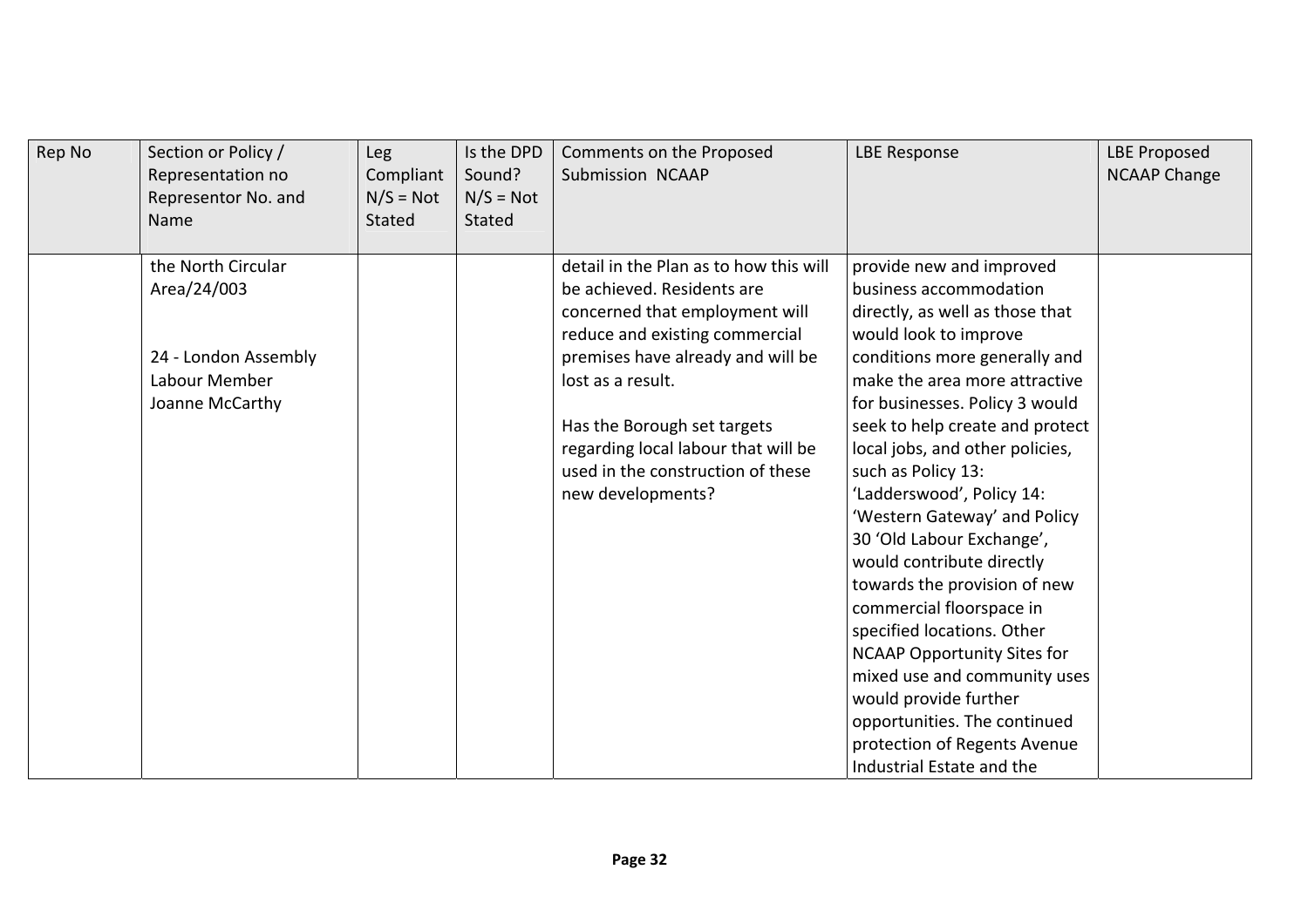| Rep No | Section or Policy /<br>Representation no<br>Representor No. and<br>Name                                                | <b>Leg</b><br>Compliant<br>$N/S = Not$<br><b>Stated</b> | Is the DPD<br>Sound?<br>$N/S = Not$<br><b>Stated</b> | Comments on the Proposed<br>Submission NCAAP                                                  | <b>LBE Response</b>                                                                                                                                                                                                                                                                                                                                                | <b>LBE Proposed</b><br><b>NCAAP Change</b> |
|--------|------------------------------------------------------------------------------------------------------------------------|---------------------------------------------------------|------------------------------------------------------|-----------------------------------------------------------------------------------------------|--------------------------------------------------------------------------------------------------------------------------------------------------------------------------------------------------------------------------------------------------------------------------------------------------------------------------------------------------------------------|--------------------------------------------|
|        |                                                                                                                        |                                                         |                                                      |                                                                                               | remaining portion of New<br>Southgate Industrial Estate by<br>the Action Plan.<br>The adopted S106 SPD (2011)<br>sets out the Council's<br>approach to securing local<br>labour in construction<br>initiatives as part of major<br>developments.                                                                                                                   |                                            |
| 30     | Section 3.3 Community<br>Infrastructure/19/009<br>19-Broomfield Home-<br>owners Resident<br><b>Association (BHORA)</b> | N/S                                                     | N/S                                                  | Respondent questions whether<br>S106 contributions will be ring-<br>fenced to the NCAAP area. | Section 5: Infrastructure<br><b>Priorities and Delivery</b><br>Mechanisms sets out the<br>approach to local<br>infrastructure delivery. S106<br>contributions will be<br>negotiated on development<br>schemes to support local<br>infrastructure requirements.<br><b>Adopted Core Strategy Policy</b><br>46: (Infrastructure) outlines<br>the Council's policy for | No change.                                 |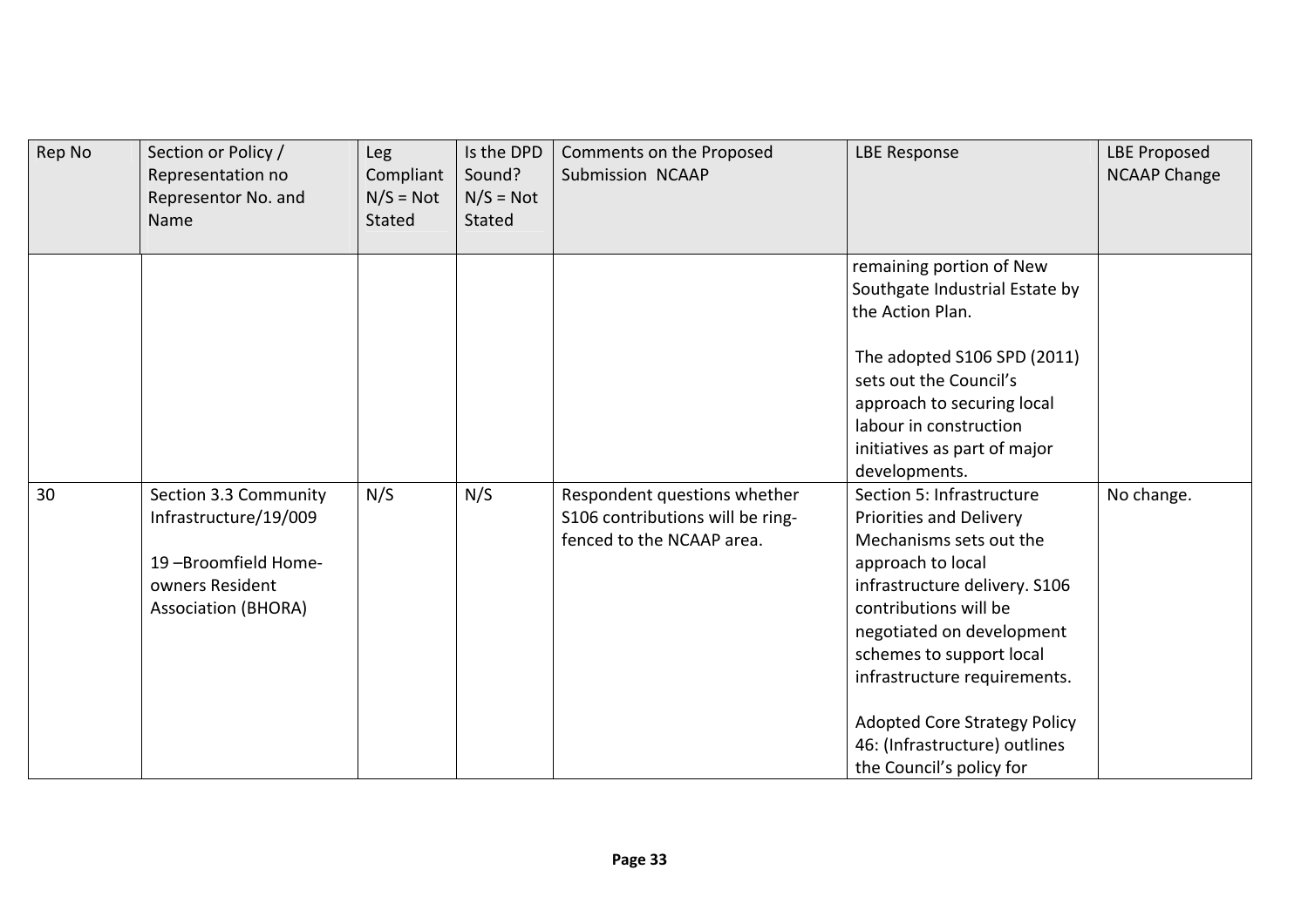| Rep No | Section or Policy /<br>Representation no<br>Representor No. and<br>Name | <b>Leg</b><br>Compliant<br>$N/S = Not$<br><b>Stated</b> | Is the DPD<br>Sound?<br>$N/S = Not$<br><b>Stated</b> | Comments on the Proposed<br>Submission NCAAP                                                                                                                                                                                                                                                                                                                                                                                                                                                                                                       | <b>LBE Response</b>                                                                                                                                                                                                                                                                                                                                                                                                                                               | <b>LBE Proposed</b><br><b>NCAAP Change</b> |
|--------|-------------------------------------------------------------------------|---------------------------------------------------------|------------------------------------------------------|----------------------------------------------------------------------------------------------------------------------------------------------------------------------------------------------------------------------------------------------------------------------------------------------------------------------------------------------------------------------------------------------------------------------------------------------------------------------------------------------------------------------------------------------------|-------------------------------------------------------------------------------------------------------------------------------------------------------------------------------------------------------------------------------------------------------------------------------------------------------------------------------------------------------------------------------------------------------------------------------------------------------------------|--------------------------------------------|
|        |                                                                         |                                                         |                                                      |                                                                                                                                                                                                                                                                                                                                                                                                                                                                                                                                                    | requiring contributions from<br>developments towards<br>infrastructure costs. It refers<br>to the Council's intention to<br>introduce CIL and in the<br>meantime to continue secure<br>S106 contributions.                                                                                                                                                                                                                                                        |                                            |
| 31     | Section 3.3 Community<br>Infrastructure/20/001<br>20 - Barnet Council   | N/S                                                     | N/S                                                  | Support the NCAAP approach<br>towards community facilities and in<br>particular education. However,<br>concerned that the net gain of<br>1,335 units identified will lead to<br>further pressure on Barnet's<br>schools, in particular the demand<br>for primary school places.<br>Note that the expansion of local<br>education will specifically be<br>provided at Garfield Primary School,<br>concerned that the Proposed<br>Submission draft of the NCAAP is<br>still exploring the feasibility of this<br>expansion at this late stage in the | The comments from the<br>adjoining authority are noted<br>as being ongoing cross-<br>borough issues. The Plan area<br>is bounded by Haringey to the<br>south and Barnet to the west;<br>therefore it is equally possible<br>that the regeneration of the<br>area could also attract pupils<br>from Haringey and Barnet,<br>increasing demand in Enfield<br>in the immediate area and<br>beyond.<br>The Plan reflects the current<br>situation with regards to the | No change.                                 |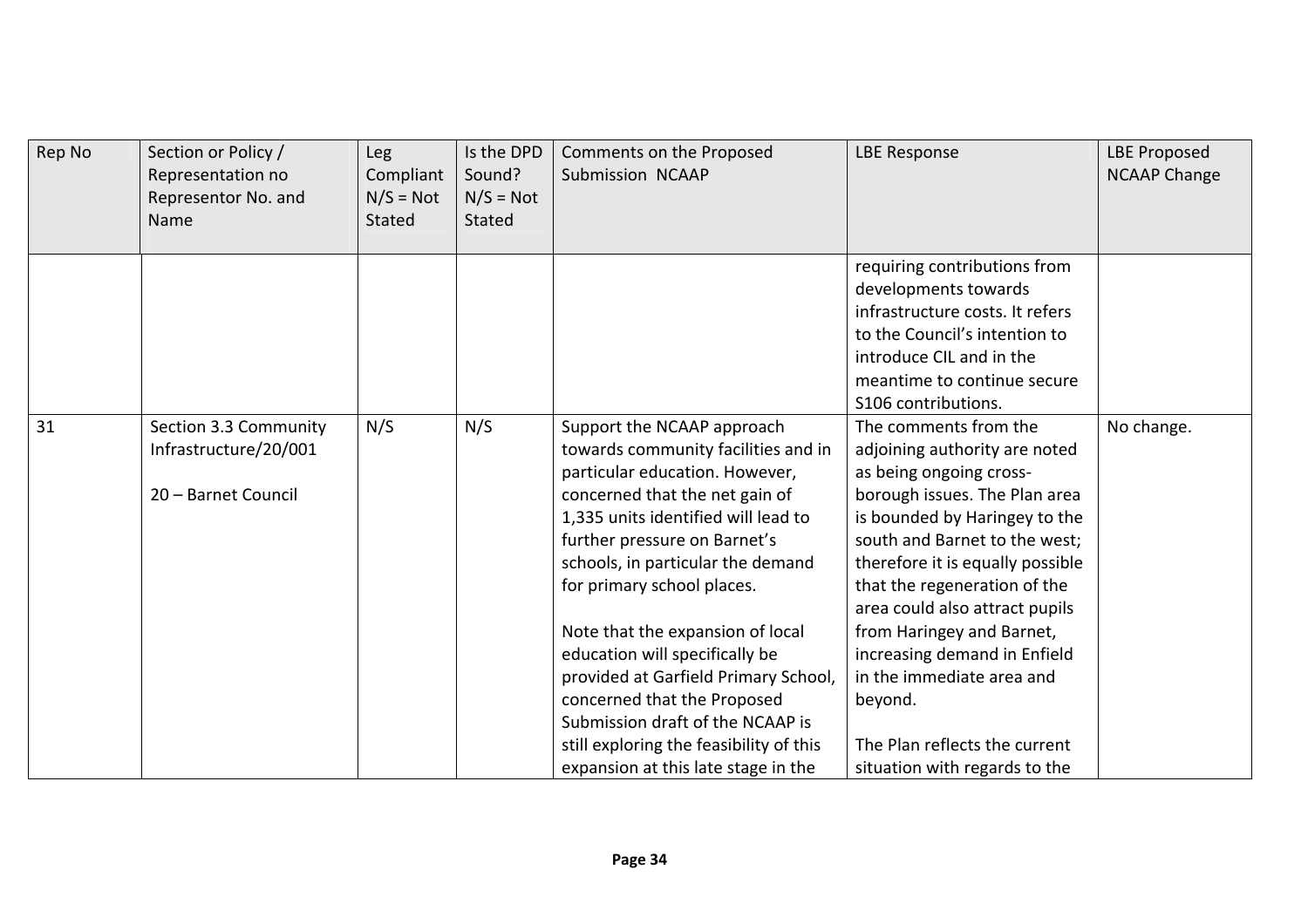| Rep No | Section or Policy /<br>Representation no<br>Representor No. and<br>Name | Leg<br>Compliant<br>$N/S = Not$<br>Stated | Is the DPD<br>Sound?<br>$N/S = Not$<br>Stated | Comments on the Proposed<br>Submission NCAAP                                                         | <b>LBE Response</b>                                                                                                                                                                                                                                                                                                                                                                                                                                                                                                                                                                | <b>LBE Proposed</b><br><b>NCAAP Change</b> |
|--------|-------------------------------------------------------------------------|-------------------------------------------|-----------------------------------------------|------------------------------------------------------------------------------------------------------|------------------------------------------------------------------------------------------------------------------------------------------------------------------------------------------------------------------------------------------------------------------------------------------------------------------------------------------------------------------------------------------------------------------------------------------------------------------------------------------------------------------------------------------------------------------------------------|--------------------------------------------|
|        |                                                                         |                                           |                                               | document's production.                                                                               | Council's approach for future<br>primary and secondary schools<br>places. Policy 4: 'Education'<br>confirms Enfield's<br>commitment to creating<br>additional school places. Since<br>the Proposed Submission<br>publication, expansion plans<br>for Garfield School continue to<br>progress and NCAAP is<br>intentionally left flexible to<br>allow plans for the School to<br>develop and provide the<br>appropriate framework for<br>delivering additional school<br>places. The Policy and<br>supporting text make<br>reference to needing to work<br>with adjoining boroughs. |                                            |
| 32     | Section 3.3 Community<br>Infrastructure/16/002                          | N/S                                       | N/S                                           | Page 30, Section 3.3 refers in the<br>third bullet point to a minimum of<br>600 sqm of new community | The Council's Infrastructure<br>Delivery Plan (IDP) 2013<br>update reflects the current                                                                                                                                                                                                                                                                                                                                                                                                                                                                                            | No change                                  |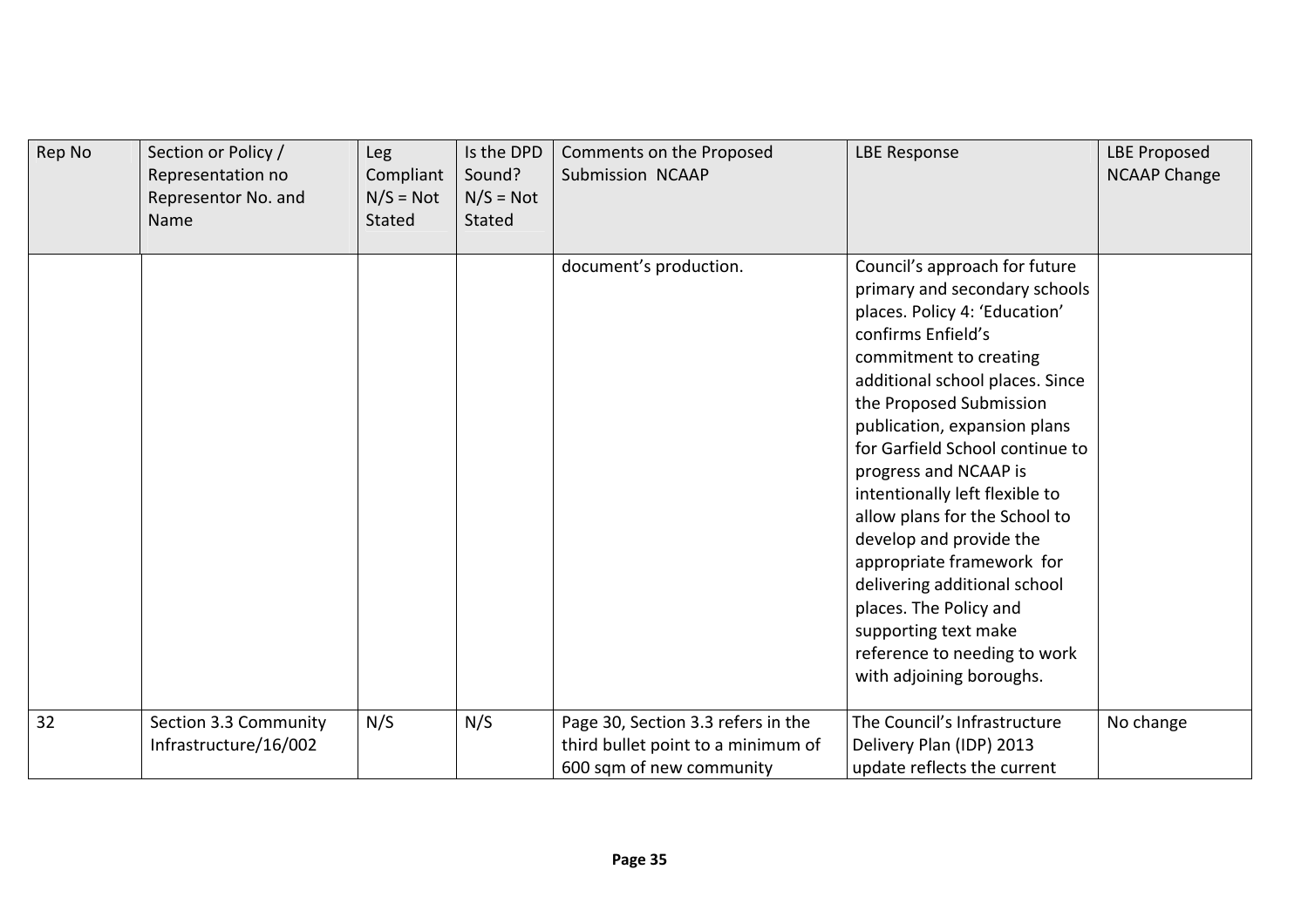| Rep No | Section or Policy /<br>Representation no<br>Representor No. and<br>Name | <b>Leg</b><br>Compliant<br>$N/S = Not$<br>Stated | Is the DPD<br>Sound?<br>$N/S = Not$<br>Stated | Comments on the Proposed<br>Submission NCAAP | <b>LBE Response</b>             | <b>LBE Proposed</b><br><b>NCAAP Change</b> |
|--------|-------------------------------------------------------------------------|--------------------------------------------------|-----------------------------------------------|----------------------------------------------|---------------------------------|--------------------------------------------|
|        | 16 - Notting Hill Housing                                               |                                                  |                                               | facilities to be delivered on the            | position statement on the       |                                            |
|        | Trust                                                                   |                                                  |                                               | ground floor of new development at           | AAP's infrastructure            |                                            |
|        |                                                                         |                                                  |                                               | the Wilmer Way / Bowes Road                  | requirements. The key local     |                                            |
|        |                                                                         |                                                  |                                               | junction. The planning approval              | infrastructure requirements     |                                            |
|        |                                                                         |                                                  |                                               | (subject to a S106 agreement)                | and their means of delivery     |                                            |
|        |                                                                         |                                                  |                                               | provides for 230 sqm of community            | across the North Circular area  |                                            |
|        |                                                                         |                                                  |                                               | floorspace. Following a detailed             | have been identified            |                                            |
|        |                                                                         |                                                  |                                               | assessment of the available space            | throughout the document and     |                                            |
|        |                                                                         |                                                  |                                               | and what could be accommodated               | pulled together in Section 5:   |                                            |
|        |                                                                         |                                                  |                                               | in terms of highway impact, this is          | 'Key Infrastructure             |                                            |
|        |                                                                         |                                                  |                                               | the optimum provision. It would be           | Requirements'.                  |                                            |
|        |                                                                         |                                                  |                                               | useful therefore to understand how           |                                 |                                            |
|        |                                                                         |                                                  |                                               | the 600 sqm figure was arrived at.           | The figure of 600 - 1200sqm at  |                                            |
|        |                                                                         |                                                  |                                               |                                              | the Wilmer Way / Bowes Road     |                                            |
|        |                                                                         |                                                  |                                               | Policy 22, point 3 refers to a               | junction, Site 11 and Policy 22 |                                            |
|        |                                                                         |                                                  |                                               | community use of approximately               | is a figure based on a ground   |                                            |
|        |                                                                         |                                                  |                                               | $600 - 1,200$ sqm. This figure is            | floor footprint on this corner  |                                            |
|        |                                                                         |                                                  |                                               | inconsistent with that expressed on          | site of approximately 1,000     |                                            |
|        |                                                                         |                                                  |                                               | page 30 of the document (see                 | sqm gross. The 600sqm is        |                                            |
|        |                                                                         |                                                  |                                               | above) and the scheme which has a            | therefore a reflection of a     |                                            |
|        |                                                                         |                                                  |                                               | resolution on this site. The                 | reasonable proportion of the    |                                            |
|        |                                                                         |                                                  |                                               | approved scheme provides three               | ground floor of a building. The |                                            |
|        |                                                                         |                                                  |                                               | storey mews style housing along the          | approach provides for both      |                                            |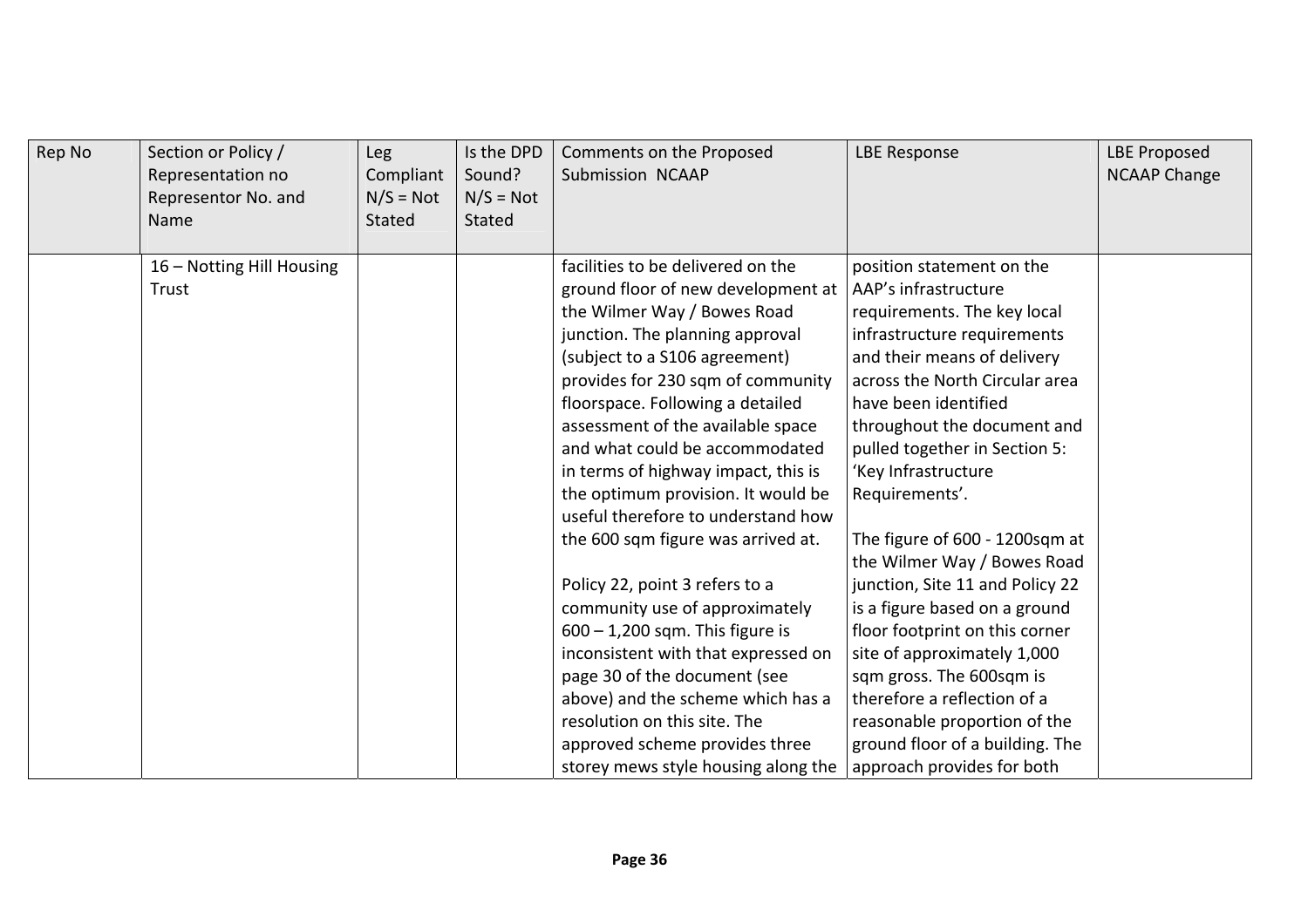| Rep No | Section or Policy /<br>Representation no<br>Representor No. and<br>Name | Leg<br>Compliant<br>$N/S = Not$<br>Stated | Is the DPD<br>Sound?<br>$N/S = Not$<br>Stated | Comments on the Proposed<br>Submission NCAAP | <b>LBE Response</b>                                      | <b>LBE Proposed</b><br><b>NCAAP Change</b> |
|--------|-------------------------------------------------------------------------|-------------------------------------------|-----------------------------------------------|----------------------------------------------|----------------------------------------------------------|--------------------------------------------|
|        |                                                                         |                                           |                                               | boundary with Broomfield School,             | ground and first floor                                   |                                            |
|        |                                                                         |                                           |                                               | and therefore Point 1 should be              | accommodation. Policy 22<br>seeks to secure a reasonable |                                            |
|        |                                                                         |                                           |                                               | updated.                                     | proportion of the site for                               |                                            |
|        |                                                                         |                                           |                                               |                                              | community space and this will                            |                                            |
|        |                                                                         |                                           |                                               |                                              | continue to be negotiated                                |                                            |
|        |                                                                         |                                           |                                               |                                              | through the detailed                                     |                                            |
|        |                                                                         |                                           |                                               |                                              | assessment of planning                                   |                                            |
|        |                                                                         |                                           |                                               |                                              | applications.                                            |                                            |
|        |                                                                         |                                           |                                               |                                              | The policy approach to secure                            |                                            |
|        |                                                                         |                                           |                                               |                                              | a non-residential use for the                            |                                            |
|        |                                                                         |                                           |                                               |                                              | Wilmer Way / North Circular                              |                                            |
|        |                                                                         |                                           |                                               |                                              | Road junction seeks to address                           |                                            |
|        |                                                                         |                                           |                                               |                                              | the immediate environment of                             |                                            |
|        |                                                                         |                                           |                                               |                                              | the busy junction and                                    |                                            |
|        |                                                                         |                                           |                                               |                                              | footbridge. While a planning                             |                                            |
|        |                                                                         |                                           |                                               |                                              | scheme has been approved,                                |                                            |
|        |                                                                         |                                           |                                               |                                              | (subject to S106 negotiations)                           |                                            |
|        |                                                                         |                                           |                                               |                                              | it has yet to be built, therefore                        |                                            |
|        |                                                                         |                                           |                                               |                                              | the Policy aspiration remains                            |                                            |
|        |                                                                         |                                           |                                               |                                              | and there is no justification to                         |                                            |
|        |                                                                         |                                           |                                               |                                              | update the Policy to align to                            |                                            |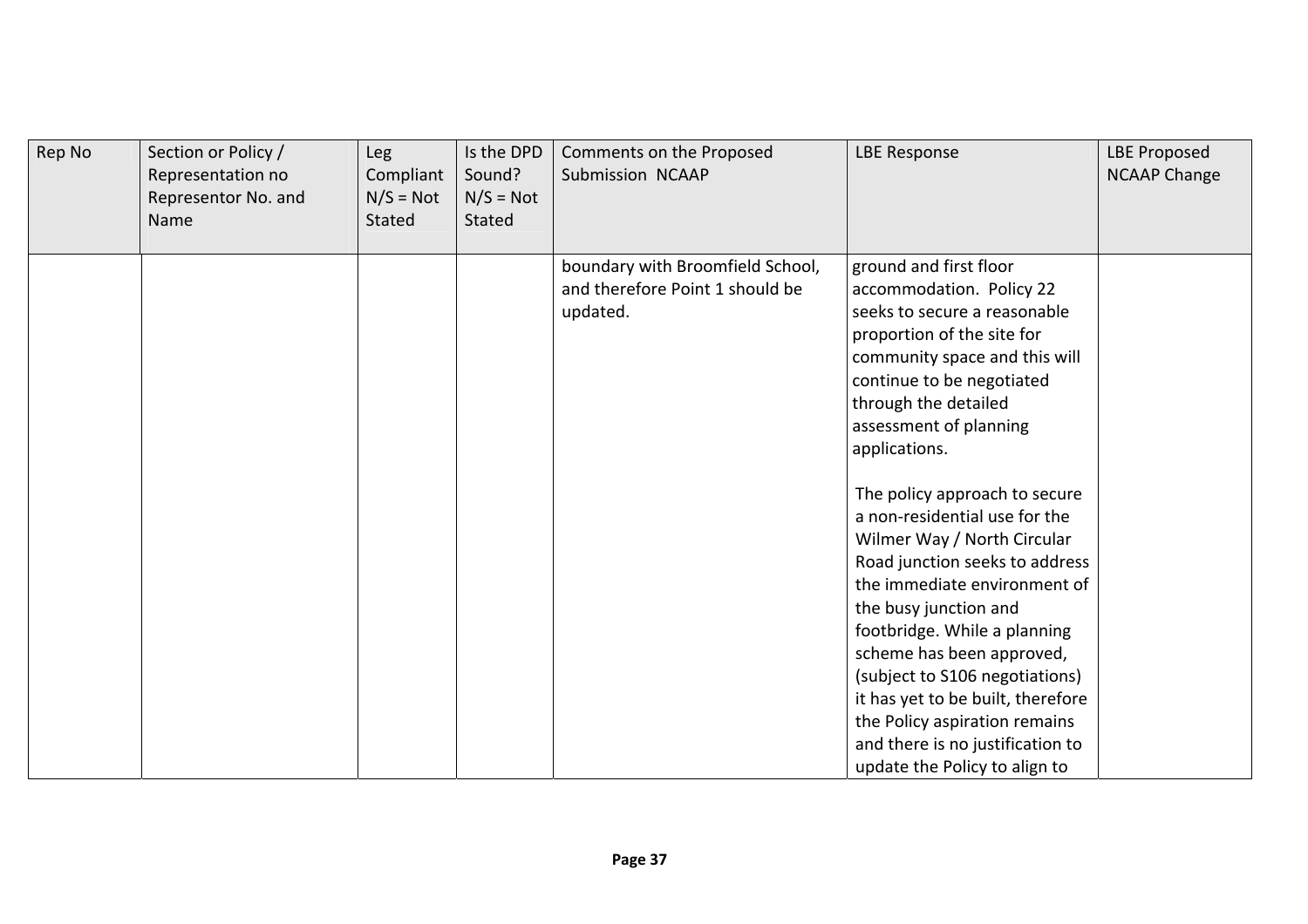| Rep No | Section or Policy /<br>Representation no<br>Representor No. and<br>Name                                    | <b>Leg</b><br>Compliant<br>$N/S = Not$<br>Stated | Is the DPD<br>Sound?<br>$N/S = Not$<br><b>Stated</b> | Comments on the Proposed<br>Submission NCAAP                                                                                                                                                                                                                                           | <b>LBE Response</b>                                                                                                                                                                                                                                                                                                                                                                                                   | <b>LBE Proposed</b><br><b>NCAAP Change</b> |
|--------|------------------------------------------------------------------------------------------------------------|--------------------------------------------------|------------------------------------------------------|----------------------------------------------------------------------------------------------------------------------------------------------------------------------------------------------------------------------------------------------------------------------------------------|-----------------------------------------------------------------------------------------------------------------------------------------------------------------------------------------------------------------------------------------------------------------------------------------------------------------------------------------------------------------------------------------------------------------------|--------------------------------------------|
|        |                                                                                                            |                                                  |                                                      |                                                                                                                                                                                                                                                                                        | the consented scheme.                                                                                                                                                                                                                                                                                                                                                                                                 |                                            |
| 33     | Section 3.3 Community<br>Infrastructure/24/004<br>24 - London Assembly<br>Labour Member<br>Joanne McCarthy | N/S                                              | N/S                                                  | Local residents are rightly<br>concerned that the right mix and<br>capacity of retail and public services<br>are forthcoming. Urgent need for<br>better health services (GP and<br>dentistry) in the area and buy-in<br>from local health commissioners<br>should be gained as soon as | <b>Enfield Council continues to</b><br>work closely with all<br>healthcare providers to<br>understand and support the<br>local health care needs of<br>residents and physical<br>provision across the local area.                                                                                                                                                                                                     | No change.                                 |
|        |                                                                                                            |                                                  |                                                      | possible.                                                                                                                                                                                                                                                                              | <b>Additional healthcare</b><br>provision is supported and<br>identified on several NCAAP<br>opportunity sites,<br>Coppicewood Lodge, (site 6),<br>Southgate Town Hall (site 14)<br>and the expansion of provision<br>at Arnos Grove Medical<br>centre site / Bowes Library<br>(site 8). Additionally health<br>services would also be<br>supported within the Bowes<br>Road and Green Lanes<br>Neighbourhood Places. |                                            |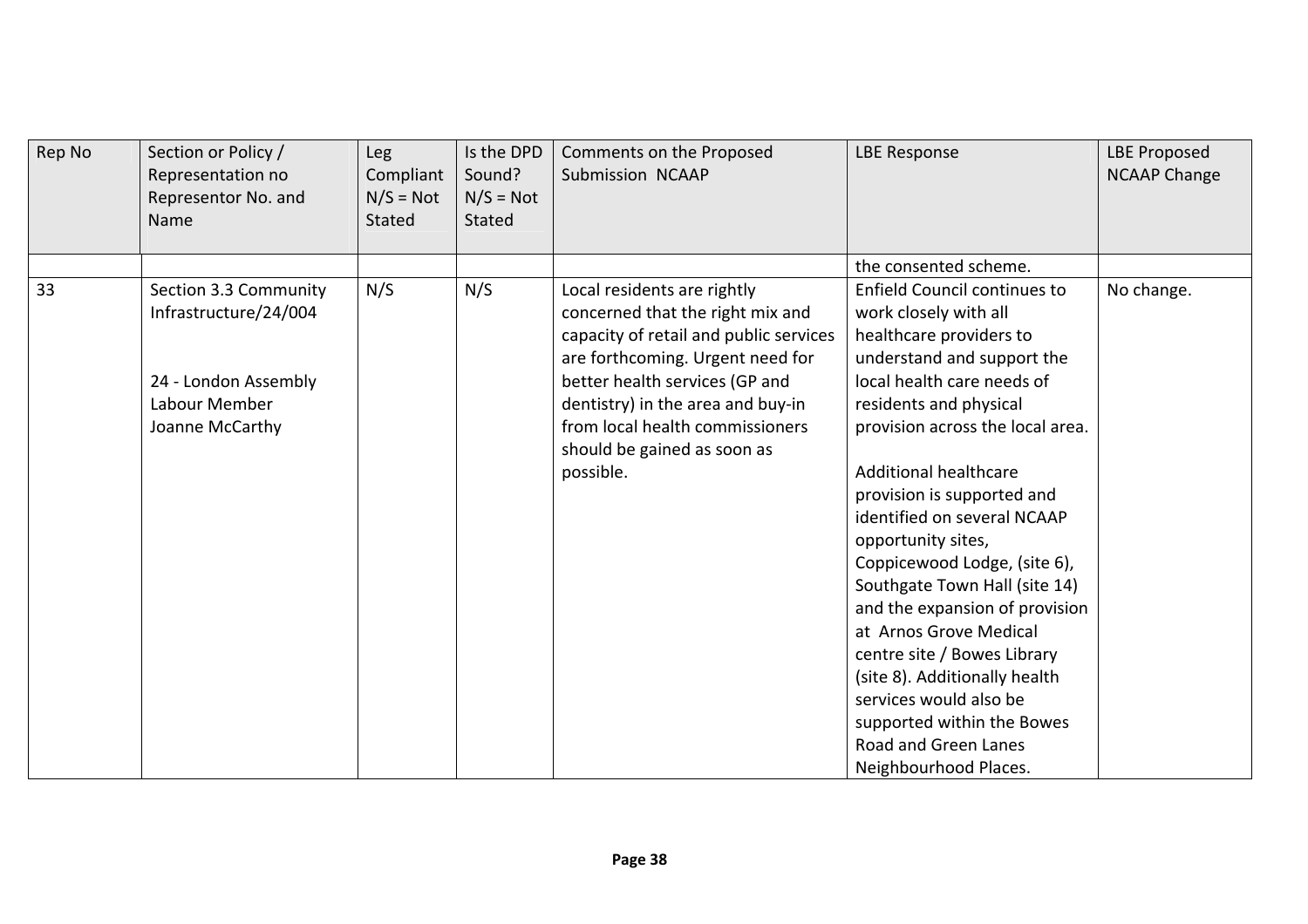| Rep No | Section or Policy /<br>Representation no<br>Representor No. and<br>Name                                    | <b>Leg</b><br>Compliant<br>$N/S = Not$<br><b>Stated</b> | Is the DPD<br>Sound?<br>$N/S = Not$<br><b>Stated</b> | Comments on the Proposed<br>Submission NCAAP                                                                                                                                                                                                                                                                                                                                    | <b>LBE Response</b>                                                                                                                                                                                                                                                                                                     | <b>LBE Proposed</b><br><b>NCAAP Change</b> |
|--------|------------------------------------------------------------------------------------------------------------|---------------------------------------------------------|------------------------------------------------------|---------------------------------------------------------------------------------------------------------------------------------------------------------------------------------------------------------------------------------------------------------------------------------------------------------------------------------------------------------------------------------|-------------------------------------------------------------------------------------------------------------------------------------------------------------------------------------------------------------------------------------------------------------------------------------------------------------------------|--------------------------------------------|
| 34     | Policy 4 Local Education/<br>06/003<br>06 - Individual/Resident                                            | N/S                                                     | N/S                                                  | Although requirements for school<br>places are said to be covered by<br>expansion at Garfield and<br>Broomfield schools provision is<br>stretched in the wider area adjacent<br>to that covered by the NCAAP.<br>Demand for schooling in Southgate<br>Green Ward has already been<br>shown to be inadequate and the<br>expansion envisaged may still not<br>meet future demand. | The Plan reflects the current<br>situation with regards to the<br>Council's approach for future<br>primary and secondary school<br>places, and this will continue<br>to be kept under review<br>through the relevant Council<br>programmes and strategies.                                                              | No change                                  |
| 35     | Policy 4 Local<br>Education/19/010<br>19-Broomfield Home-<br>owners Resident<br><b>Association (BHORA)</b> | N/S                                                     | N/S                                                  | Plans to increase the size of Garfield<br>School to accommodate new<br>families on the Ladderswood Estate<br>had been rejected by the governors.<br>There is already massive pressure<br>on local schools, LBE are not<br>addressing the issue. An all-through<br>school on the site of Broomfield<br>School should be considered.                                              | The need for two additional<br>forms of entry primary school<br>places is identified early on<br>Page 11 of the Plan, and<br>references to additional<br>provision are made<br>throughout the document, in<br>particular at Policy 4:<br>'Education'.<br>Plans to provide additional<br>capacity at Garfield School are | No change.                                 |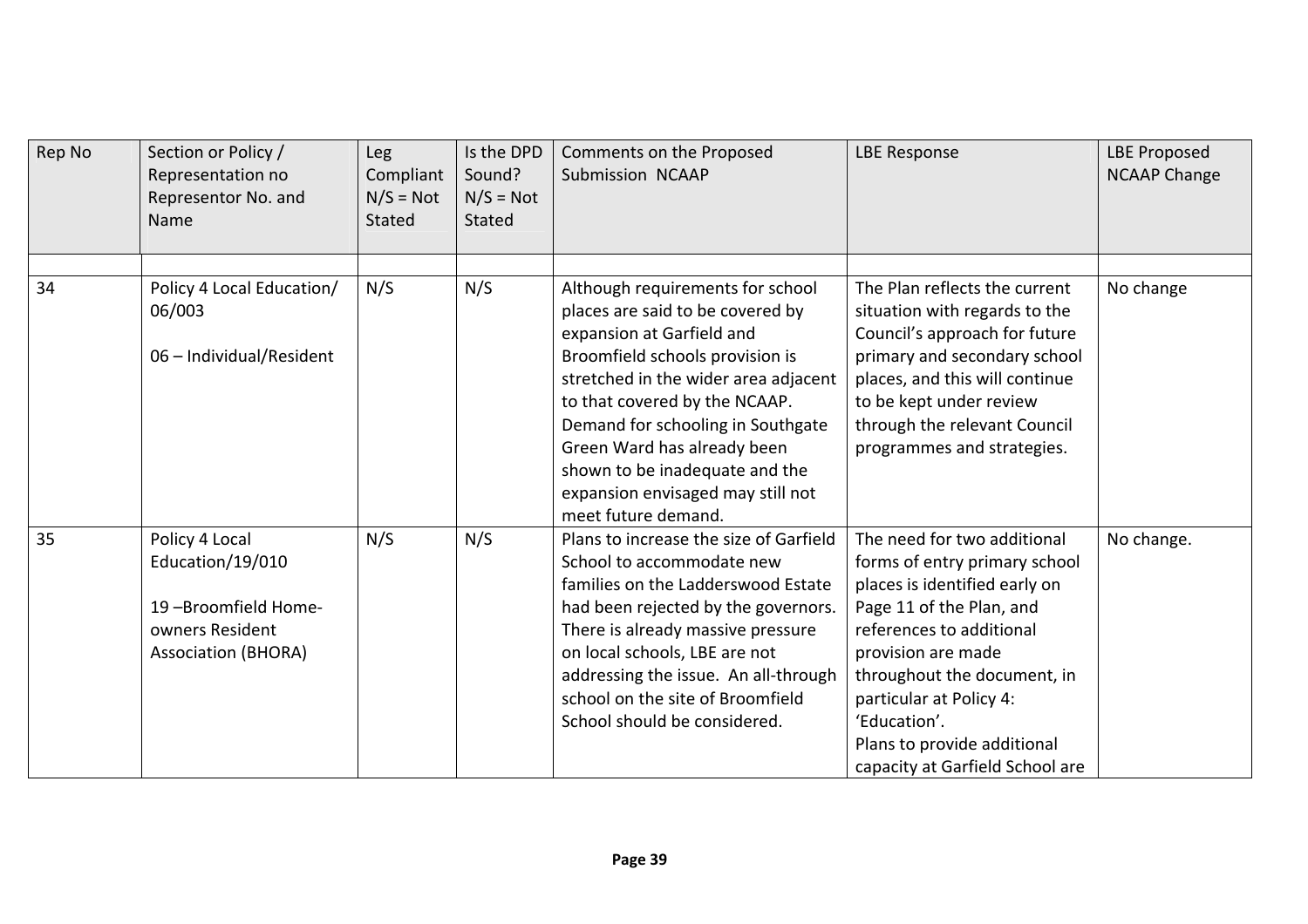| Rep No | Section or Policy /<br>Representation no<br>Representor No. and<br>Name | Leg<br>Compliant<br>$N/S = Not$<br>Stated | Is the DPD<br>Sound?<br>$N/S = Not$<br><b>Stated</b> | Comments on the Proposed<br>Submission NCAAP                                                                                                                                                                                                                            | <b>LBE Response</b>                                                                                                                                                                                                                                                                                                                                                                                                                                    | <b>LBE Proposed</b><br><b>NCAAP Change</b> |
|--------|-------------------------------------------------------------------------|-------------------------------------------|------------------------------------------------------|-------------------------------------------------------------------------------------------------------------------------------------------------------------------------------------------------------------------------------------------------------------------------|--------------------------------------------------------------------------------------------------------------------------------------------------------------------------------------------------------------------------------------------------------------------------------------------------------------------------------------------------------------------------------------------------------------------------------------------------------|--------------------------------------------|
|        |                                                                         |                                           |                                                      |                                                                                                                                                                                                                                                                         | continuing to progress. The<br>respondent is referring to<br>earlier proposals for Garfield<br>School that have been<br>superseded.<br>The Council continues to<br>discuss opportunities with<br>Broomfield School.                                                                                                                                                                                                                                    |                                            |
| 36     | Policy 4 Local Education<br>14/003<br>14 - Individual/Resident          | N/S                                       | N/S                                                  | Over the last 15 years or so, the<br>Council has been unable to allocate<br>school places to pupils in their<br>catchment area. With the increase<br>of population planned, the<br>expansion of Garfield and<br>Broomfield schools will certainly not<br>be sufficient. | The pressure for school places<br>is not just a local issue for the<br>housing growth planned in the<br>NCAAP area, but is also a<br>borough and London-wide<br>issue related to population<br>projections and the rise in<br>birth rates and migration.<br>The need for two additional<br>forms of primary school entry<br>places is identified early on<br>Page 11, and references to<br>additional provision is made<br>throughout the document, in | No change.                                 |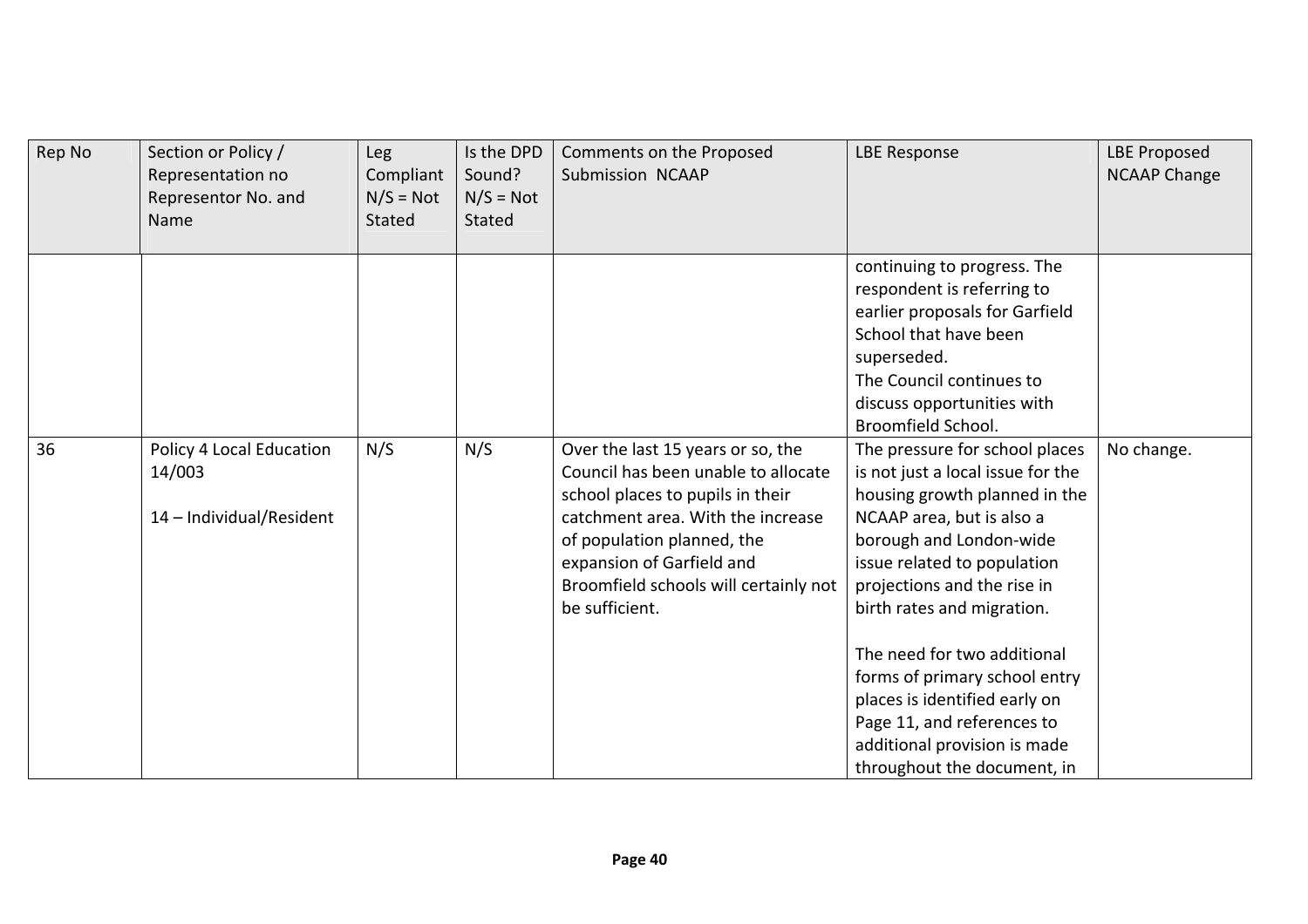| Rep No | Section or Policy /<br>Representation no<br>Representor No. and<br>Name                        | Leg<br>Compliant<br>$N/S = Not$<br>Stated | Is the DPD<br>Sound?<br>$N/S = Not$<br>Stated | Comments on the Proposed<br>Submission NCAAP                                                                                                                                                                                     | <b>LBE Response</b>                                                                                                                                                                                                                                                                                                      | <b>LBE Proposed</b><br><b>NCAAP Change</b> |
|--------|------------------------------------------------------------------------------------------------|-------------------------------------------|-----------------------------------------------|----------------------------------------------------------------------------------------------------------------------------------------------------------------------------------------------------------------------------------|--------------------------------------------------------------------------------------------------------------------------------------------------------------------------------------------------------------------------------------------------------------------------------------------------------------------------|--------------------------------------------|
|        |                                                                                                |                                           |                                               |                                                                                                                                                                                                                                  | particular at Policy 4:<br>'Education'.<br>The Plan reflects the current<br>situation with regards to the<br>Council's approach for future<br>primary and secondary schools<br>places, and this will continue<br>to be kept under review<br>through the relevant Council<br>programmes and strategies.                   |                                            |
| 37     | Policy 4 Local Education<br>24/005<br>24 - London Assembly<br>Labour Member<br>Joanne McCarthy | N/S                                       | N/S                                           | There is also a lack of primary<br>school places in the wider area<br>which has led to local children not<br>gaining a place at their local school.<br>This needs urgent attention, more<br>housing will lead to further strain. | The pressure for school places<br>is not just a local issue for the<br>housing growth planned in the<br>NCAAP area, but is also a<br>borough and London-wide<br>issue related to population<br>projections and the rise in birth<br>rates and migration.<br>The need for two additional<br>forms of primary school entry | No change                                  |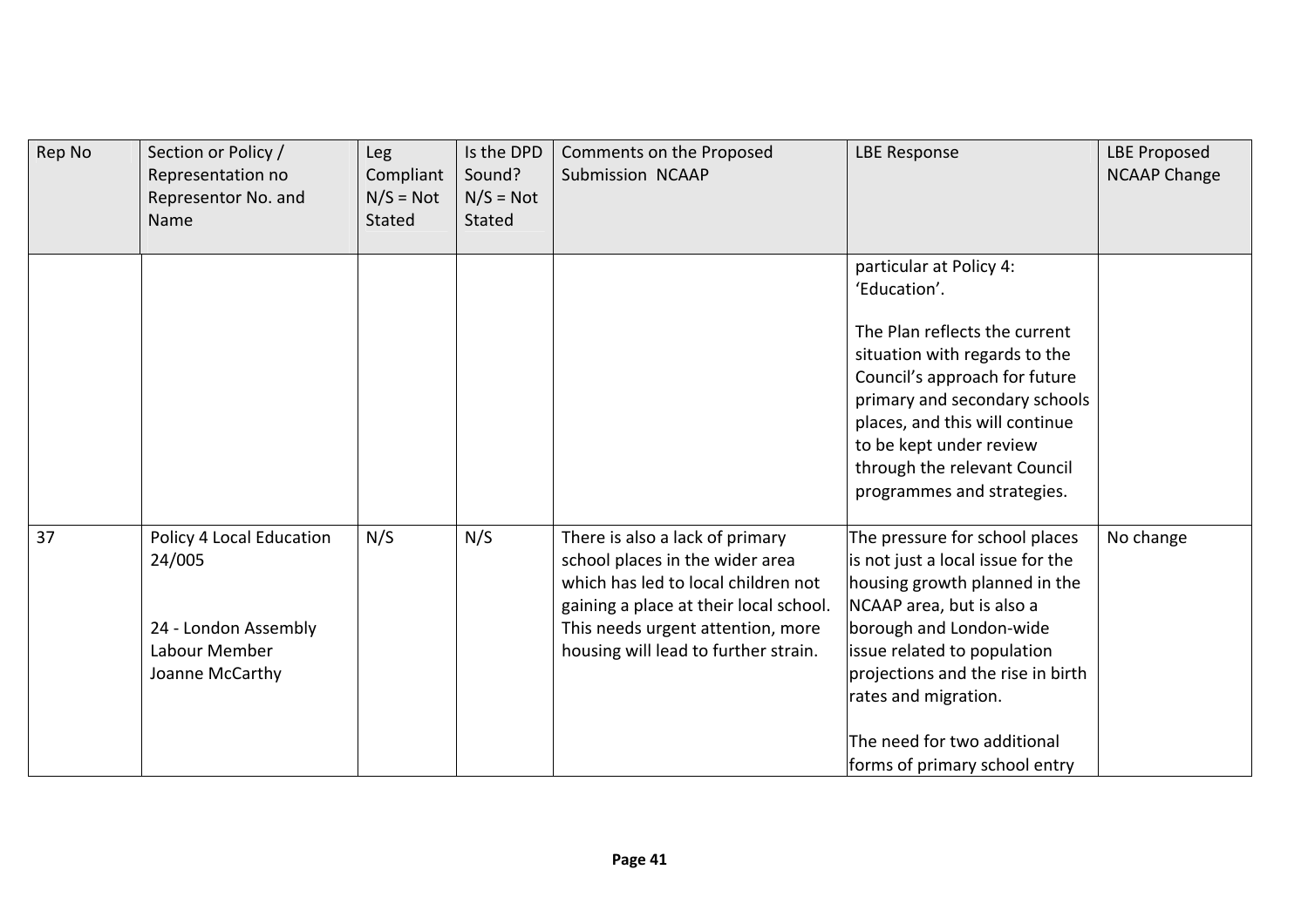| Rep No | Section or Policy /<br>Representation no<br>Representor No. and<br>Name          | Leg<br>Compliant<br>$N/S = Not$<br>Stated | Is the DPD<br>Sound?<br>$N/S = Not$<br>Stated | Comments on the Proposed<br>Submission NCAAP                                                                                                                                                                                                                      | <b>LBE Response</b>                                                                                                                                                                                                                                                                                                                                                                                     | <b>LBE Proposed</b><br><b>NCAAP Change</b> |
|--------|----------------------------------------------------------------------------------|-------------------------------------------|-----------------------------------------------|-------------------------------------------------------------------------------------------------------------------------------------------------------------------------------------------------------------------------------------------------------------------|---------------------------------------------------------------------------------------------------------------------------------------------------------------------------------------------------------------------------------------------------------------------------------------------------------------------------------------------------------------------------------------------------------|--------------------------------------------|
|        |                                                                                  |                                           |                                               |                                                                                                                                                                                                                                                                   | places is identified early on<br>Page 11, and references to<br>additional provision are made<br>throughout the document, in<br>particular at Policy 4:<br>'Education'.<br>The Plan reflects the current<br>situation with regards to the<br>Council's approach for future<br>primary and secondary schools<br>places, and this will continue to<br>be kept under review through<br>the relevant Council |                                            |
| 38     | Policy 5 Provision of<br>Modern<br>Healthcare/06/004<br>06 - Individual/Resident | N/S                                       | N/S                                           | With the recent creation of the<br><b>Enfield Clinical Commissioning</b><br>Group (CCG) it is essential for liaison<br>to be established by SWEP between<br>the Council, residents and the<br>Commissioning Group to ensure<br>good health provision in the area. | programmes and strategies.<br>The Council continues to work<br>closely with all healthcare<br>providers, including the new<br>local Clinical Commissioning<br>Group (CCG), to understand<br>and support the local health<br>care needs and physical<br>provision across the area.                                                                                                                       | No change.                                 |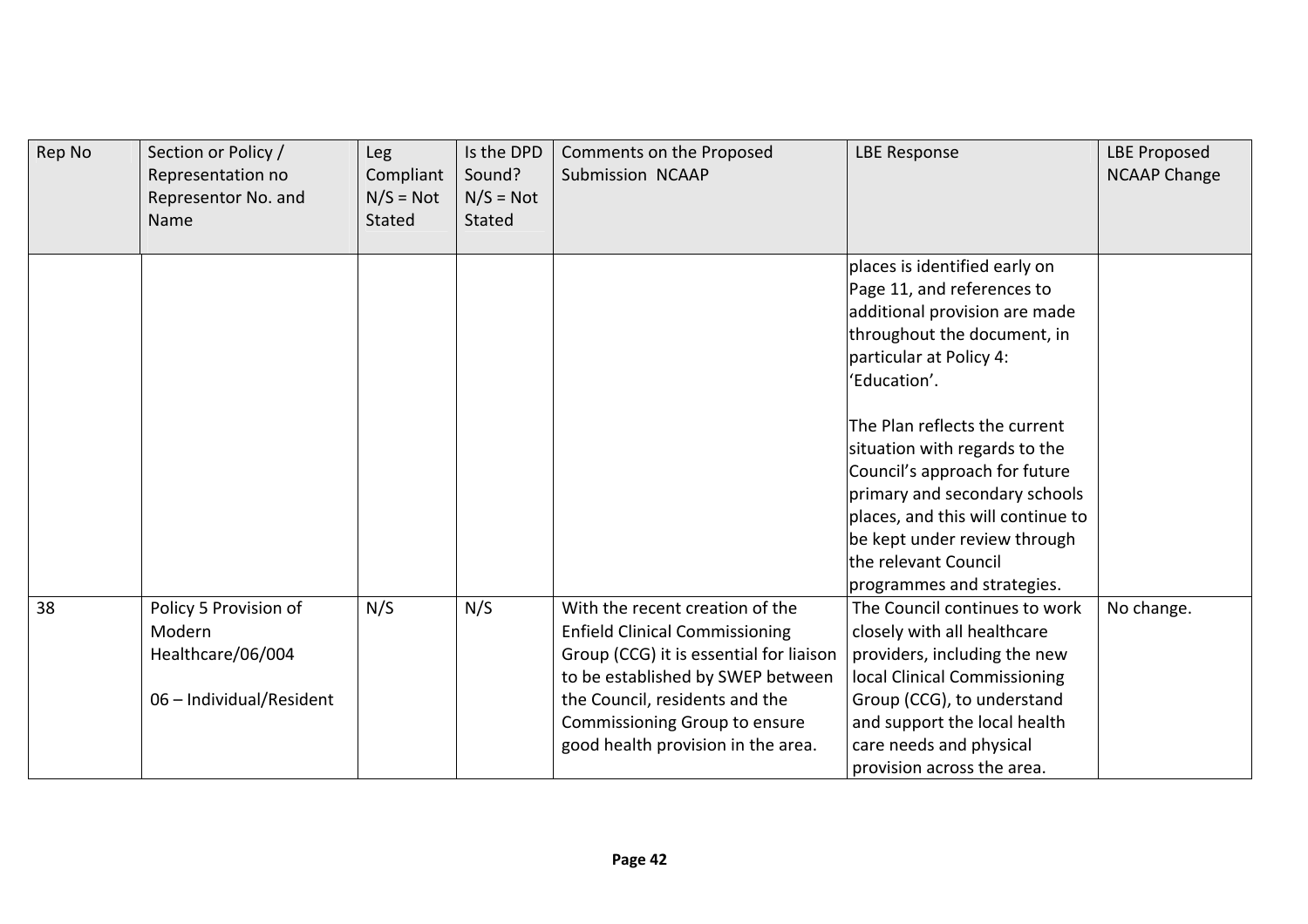| Rep No | Section or Policy /<br>Representation no<br>Representor No. and<br>Name | <b>Leg</b><br>Compliant<br>$N/S = Not$<br>Stated | Is the DPD<br>Sound?<br>$N/S = Not$<br><b>Stated</b> | Comments on the Proposed<br>Submission NCAAP       | <b>LBE Response</b>                                                                                                                                                                                                                                                                                                                                                                                                                                                                                                                            | <b>LBE Proposed</b><br><b>NCAAP Change</b> |
|--------|-------------------------------------------------------------------------|--------------------------------------------------|------------------------------------------------------|----------------------------------------------------|------------------------------------------------------------------------------------------------------------------------------------------------------------------------------------------------------------------------------------------------------------------------------------------------------------------------------------------------------------------------------------------------------------------------------------------------------------------------------------------------------------------------------------------------|--------------------------------------------|
|        |                                                                         |                                                  |                                                      |                                                    | Policy 5: 'Provision of Modern<br>Health Care' provides a<br>position on meeting the<br>physical infrastructure<br>requirements for the area.<br>Additional healthcare provision<br>is supported and identified on<br>opportunity sites,<br>Coppicewood Lodge, (Site 6),<br>Southgate Town Hall (site 14)<br>and the expansion of provision<br>at Arnos Grove Medical centre<br>site / Bowes Library (site 8).<br>Additionally health services<br>would also be supported<br>within the Bowes Road and<br>Green Lanes Neighbourhood<br>Places. |                                            |
| 39     | Policy 5 Provision of<br>Modern<br>Healthcare/19/011                    | N/S                                              | N/S                                                  | Walk-in Centre at Coppice Wood<br>Lodge supported. | Comments noted                                                                                                                                                                                                                                                                                                                                                                                                                                                                                                                                 | No change                                  |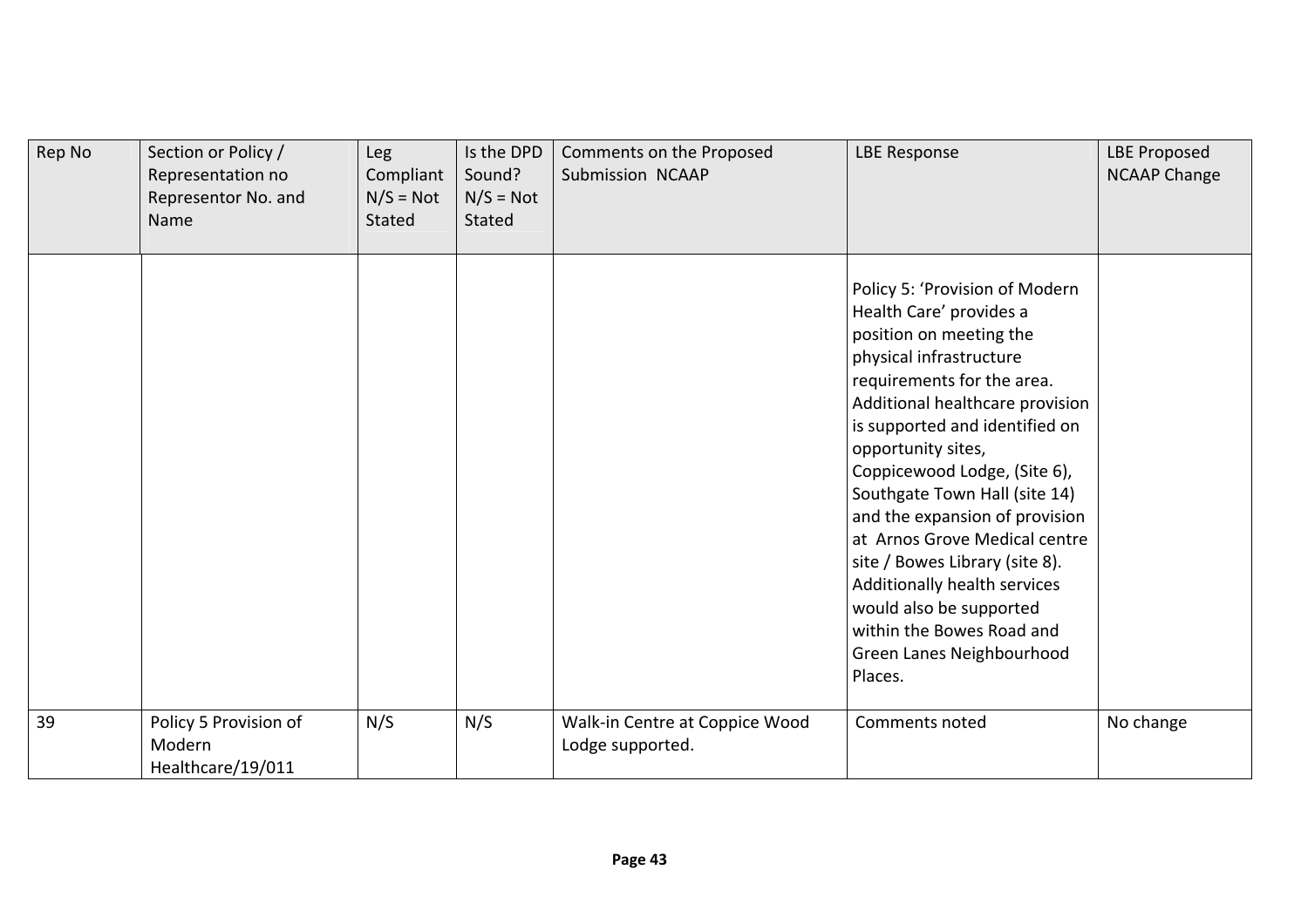| Rep No | Section or Policy /<br>Representation no<br>Representor No. and<br>Name          | Leg<br>Compliant<br>$N/S = Not$<br>Stated | Is the DPD<br>Sound?<br>$N/S = Not$<br>Stated | Comments on the Proposed<br>Submission NCAAP                                                                                                                                    | <b>LBE Response</b>                                                                                                                                                                                                                                                                                                                                                                                                                                                                                                                                   | <b>LBE Proposed</b><br><b>NCAAP Change</b> |
|--------|----------------------------------------------------------------------------------|-------------------------------------------|-----------------------------------------------|---------------------------------------------------------------------------------------------------------------------------------------------------------------------------------|-------------------------------------------------------------------------------------------------------------------------------------------------------------------------------------------------------------------------------------------------------------------------------------------------------------------------------------------------------------------------------------------------------------------------------------------------------------------------------------------------------------------------------------------------------|--------------------------------------------|
|        | 19-Broomfield Home-<br>owners Resident<br><b>Association (BHORA)</b>             |                                           |                                               |                                                                                                                                                                                 |                                                                                                                                                                                                                                                                                                                                                                                                                                                                                                                                                       |                                            |
| 40     | Policy 5 Provision of<br>Modern Healthcare<br>14/004<br>14 - Individual/Resident | N/S                                       | N/S                                           | The health service is already under<br>immense strain and no significant<br>proposals will alleviate the problem<br>let alone deal with the expected<br>increase of population. | Policy 5: 'Provision of Modern<br>Health Care' provides a<br>position on meeting the<br>physical infrastructure<br>requirements for the area.<br><b>Additional healthcare</b><br>provision is supported and<br>identified on opportunity sites,<br>Coppicewood Lodge, (Site 6),<br>Southgate Town Hall (site 14)<br>and the expansion of provision<br>at Arnos Grove Medical centre<br>site / Bowes Library (site 8).<br>Additionally health services<br>would also be supported<br>within the Bowes Road and<br>Green Lanes Neighbourhood<br>Places. | No change                                  |
| 41     | Section 3.4 A design-led                                                         | N/S                                       | N/S                                           | The area has been ignored for many                                                                                                                                              | The detailed comments of the                                                                                                                                                                                                                                                                                                                                                                                                                                                                                                                          | No change.                                 |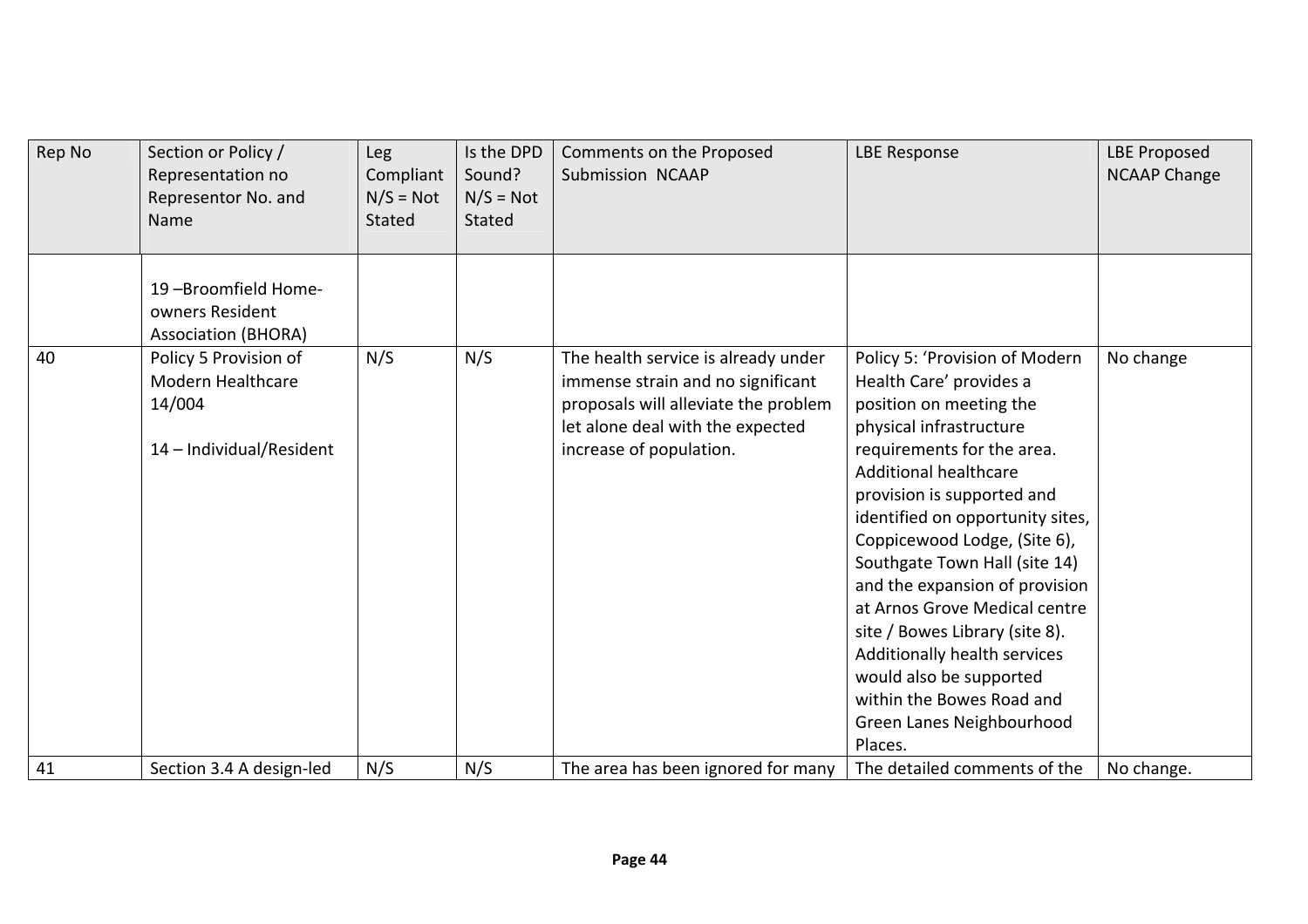| Rep No | Section or Policy /<br>Representation no<br>Representor No. and<br>Name                       | Leg<br>Compliant<br>$N/S = Not$<br>Stated | Is the DPD<br>Sound?<br>$N/S = Not$<br>Stated | Comments on the Proposed<br>Submission NCAAP                                                                                                                                                                                                                                                                                    | <b>LBE Response</b>                                                                                                                                                                                                                                                                                                                                                                                                              | <b>LBE Proposed</b><br><b>NCAAP Change</b> |
|--------|-----------------------------------------------------------------------------------------------|-------------------------------------------|-----------------------------------------------|---------------------------------------------------------------------------------------------------------------------------------------------------------------------------------------------------------------------------------------------------------------------------------------------------------------------------------|----------------------------------------------------------------------------------------------------------------------------------------------------------------------------------------------------------------------------------------------------------------------------------------------------------------------------------------------------------------------------------------------------------------------------------|--------------------------------------------|
|        | approach/19/012<br>19-Broomfield Home-<br>owners Resident<br><b>Association (BHORA)</b>       |                                           |                                               | years for many reasons. A design led<br>approach has not been<br>implemented to date when<br>considering recent additions to the<br>area including the new footbridge,<br>poor tarmac, surfacing and weak<br>green planting.                                                                                                    | representation have been<br>noted and relate specifically to<br>the road safety and<br>environmental improvement<br>scheme implemented by TfL.<br>Going forward, the Area<br>Action Plan's objective is to<br>deliver a high quality<br>environment as articulated in<br>Policy 6: 'High Quality Design<br>of New Development'. This<br>Policy is relevant to not only<br>new development but also<br>public realm improvements. |                                            |
| 42     | Policy 7 Building Heights<br>and Development<br>Densities /06/005<br>06 - Individual/Resident | N/S                                       | N/S                                           | The London Plan notes that it is not<br>appropriate to apply PTAL's<br>mechanistically and that its density<br>ranges for particular types of<br>location are broad, enabling<br>account to be taken of other factors<br>relevant to optimising potential.<br>PTAL's provide an indication of<br>transport accessibility and by | Making the most efficient and<br>best use of Enfield's limited<br>land is promoted in locations<br>well served by public transport<br>as set out in Enfield's Core<br>Strategy and the Mayor's<br>London Plan Policy. The North<br><b>Circular Area Action Plan</b><br>applies the density ranges as                                                                                                                             | No change.                                 |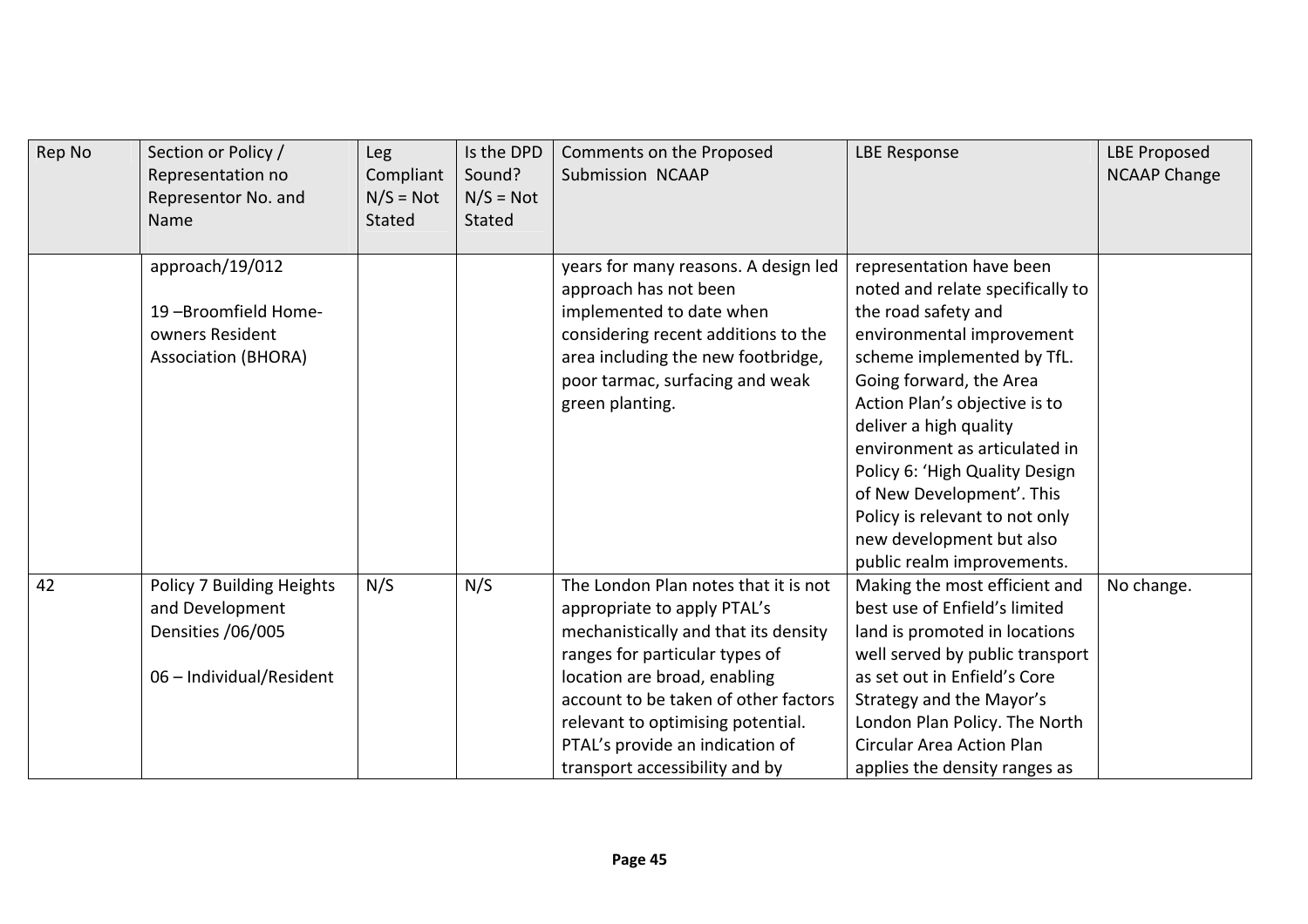| Rep No | Section or Policy /<br>Representation no<br>Representor No. and<br>Name | Leg<br>Compliant<br>$N/S = Not$<br>Stated | Is the DPD<br>Sound?<br>$N/S = Not$<br><b>Stated</b> | Comments on the Proposed<br>Submission NCAAP | <b>LBE Response</b>                  | <b>LBE Proposed</b><br><b>NCAAP Change</b> |
|--------|-------------------------------------------------------------------------|-------------------------------------------|------------------------------------------------------|----------------------------------------------|--------------------------------------|--------------------------------------------|
|        |                                                                         |                                           |                                                      | formula an indication of the number          | set out in the London Plan. Fig.     |                                            |
|        |                                                                         |                                           |                                                      | of housing units that are                    | 8 (page 28 -29) provides a           |                                            |
|        |                                                                         |                                           |                                                      | appropriate to a location. However,          | capacity schedule of                 |                                            |
|        |                                                                         |                                           |                                                      | there seems to be no direct                  | Opportunity Sites based on           |                                            |
|        |                                                                         |                                           |                                                      | connection between PTAL's and                | the density matrix provided by       |                                            |
|        |                                                                         |                                           |                                                      | population densities.                        | the Mayor's London Plan.             |                                            |
|        |                                                                         |                                           |                                                      |                                              | PTAL data is supplied by             |                                            |
|        |                                                                         |                                           |                                                      | On page 35 of the NCAAP it is                | Transport for London (TfL) to        |                                            |
|        |                                                                         |                                           |                                                      | argued that " there are no other             | measure ease of access to the        |                                            |
|        |                                                                         |                                           |                                                      | locations or sites considered                | public transport network. In         |                                            |
|        |                                                                         |                                           |                                                      | appropriate for tall buildings  and          | assessing a site's development       |                                            |
|        |                                                                         |                                           |                                                      | that it may therefore be appropriate         | capacity, a site-specific PTAL       |                                            |
|        |                                                                         |                                           |                                                      | for building heights of high quality         | assessment is carried out.           |                                            |
|        |                                                                         |                                           |                                                      | new development to be one or two             | However, the Council accepts         |                                            |
|        |                                                                         |                                           |                                                      | storeys above the neighbouring               | that PTAL is not the only            |                                            |
|        |                                                                         |                                           |                                                      | buildings "                                  | consideration that would             |                                            |
|        |                                                                         |                                           |                                                      |                                              | determine a site's appropriate       |                                            |
|        |                                                                         |                                           |                                                      | It is a similar case with Mews               | density. Other factors such as       |                                            |
|        |                                                                         |                                           |                                                      | developments. The Council's                  | a site's accessibility to facilities |                                            |
|        |                                                                         |                                           |                                                      | position on backland development             | and services, the impact on          |                                            |
|        |                                                                         |                                           |                                                      | is recorded on page 35 of the                | existing development, and the        |                                            |
|        |                                                                         |                                           |                                                      | NCAAP and these accords with The             | needs of new development             |                                            |
|        |                                                                         |                                           |                                                      | London Plan. Yet, on both Sites 11           | are equally considered.              |                                            |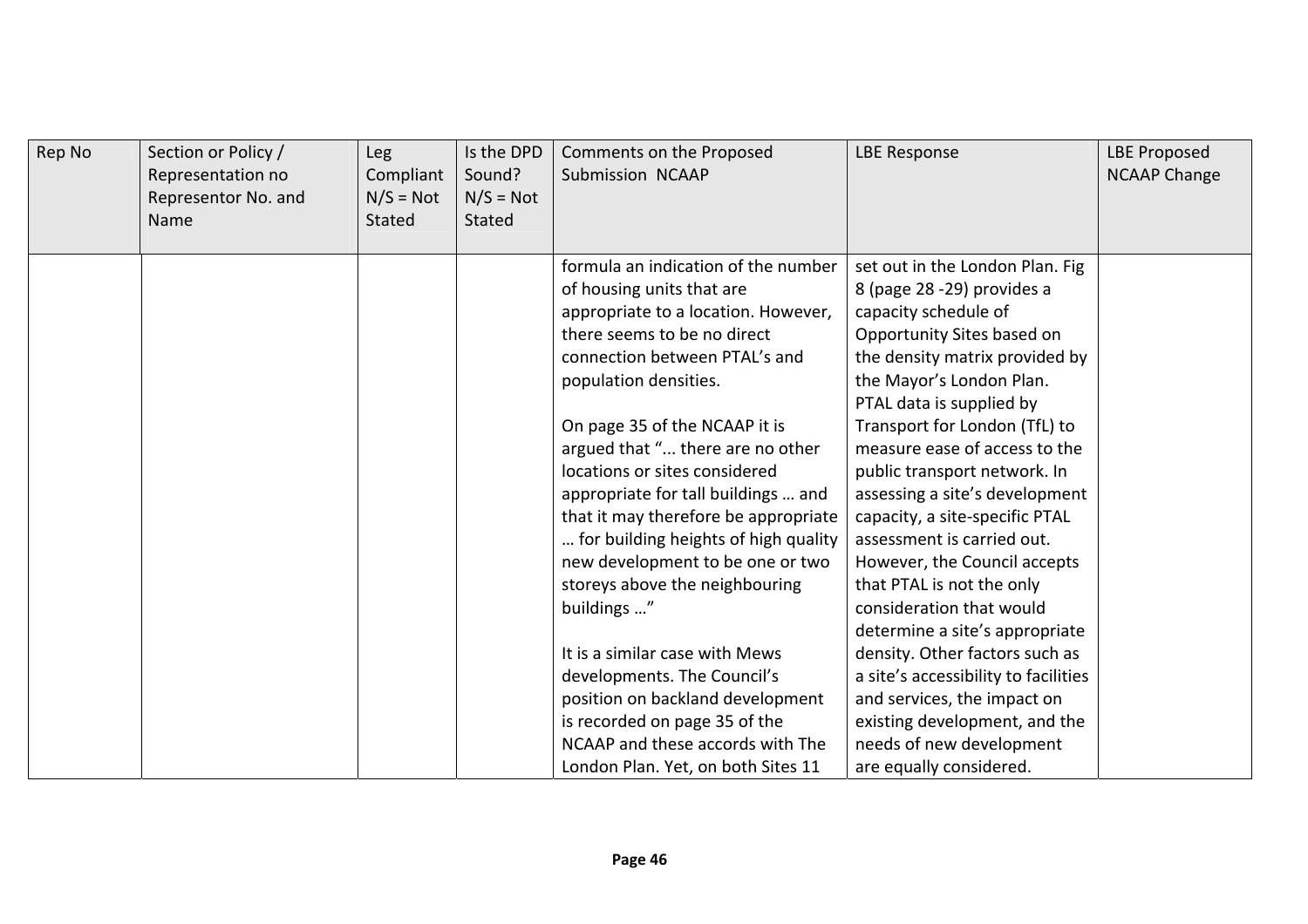| Rep No | Section or Policy /<br>Representation no<br>Representor No. and<br>Name | Leg<br>Compliant<br>$N/S = Not$<br><b>Stated</b> | Is the DPD<br>Sound?<br>$N/S = Not$<br><b>Stated</b> | Comments on the Proposed<br>Submission NCAAP                                  | <b>LBE Response</b>                                                                                                                                                                                                                                                                                                                                                                                                                                                                                                                                 | <b>LBE Proposed</b><br><b>NCAAP Change</b> |
|--------|-------------------------------------------------------------------------|--------------------------------------------------|------------------------------------------------------|-------------------------------------------------------------------------------|-----------------------------------------------------------------------------------------------------------------------------------------------------------------------------------------------------------------------------------------------------------------------------------------------------------------------------------------------------------------------------------------------------------------------------------------------------------------------------------------------------------------------------------------------------|--------------------------------------------|
|        |                                                                         |                                                  |                                                      | and 13 backland development is<br>proposed with no credible<br>justification. | Further guidance on this is<br>detailed in the policies of the<br><b>Proposed Submission</b><br>Development Management<br>Document.<br>For planning purposes, density<br>ranges are expressed in<br>habitable rooms per hectare<br>and in units per hectare, not<br>people per hectare.<br>The approach to considering<br>the appropriateness of new<br>building heights will be a<br>considered at a detailed<br>planning and design stage.<br>The Plan is clear that the area<br>represents limited opportunity<br>for 'tall buildings'. Building |                                            |
|        |                                                                         |                                                  |                                                      |                                                                               | heights of one or two storeys<br>higher than any adjoining<br>buildings are not considered                                                                                                                                                                                                                                                                                                                                                                                                                                                          |                                            |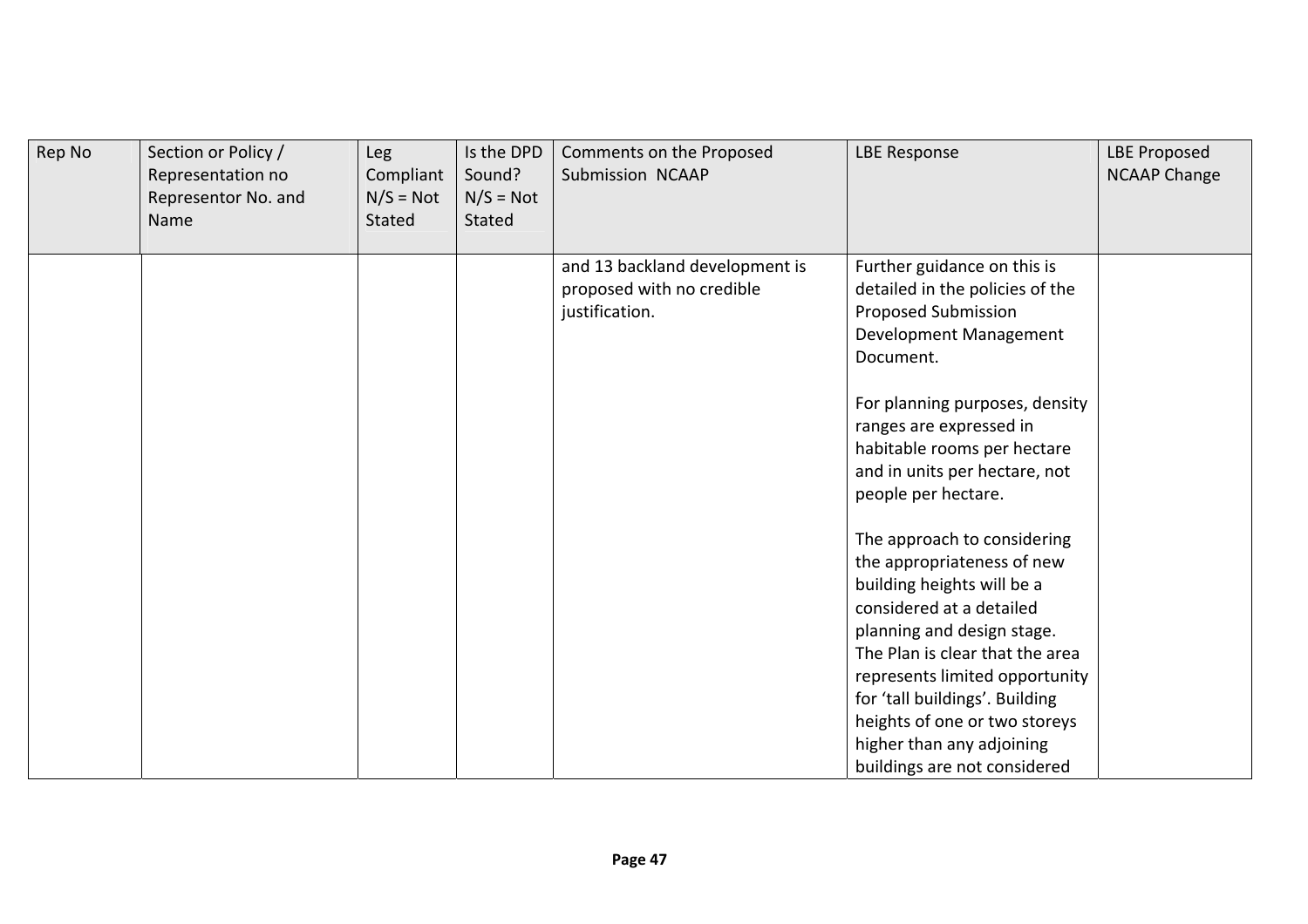| Rep No | Section or Policy /<br>Representation no<br>Representor No. and<br>Name                       | Leg<br>Compliant<br>$N/S = Not$<br>Stated | Is the DPD<br>Sound?<br>$N/S = Not$<br>Stated | Comments on the Proposed<br>Submission NCAAP                                                                                                                                                                                                     | <b>LBE Response</b>                                                                                                                                                                                                          | <b>LBE Proposed</b><br><b>NCAAP Change</b> |
|--------|-----------------------------------------------------------------------------------------------|-------------------------------------------|-----------------------------------------------|--------------------------------------------------------------------------------------------------------------------------------------------------------------------------------------------------------------------------------------------------|------------------------------------------------------------------------------------------------------------------------------------------------------------------------------------------------------------------------------|--------------------------------------------|
|        |                                                                                               |                                           |                                               |                                                                                                                                                                                                                                                  | to be a 'Tall Building'. Further<br>guidance and criteria is set out<br>in adopted Core Strategy and<br>London Plan policies and the<br>Proposed Submission DMD<br>policies as referenced on page<br>35.                     |                                            |
|        |                                                                                               |                                           |                                               |                                                                                                                                                                                                                                                  | Of the 20 Opportunity Sites<br>identified, Site 11 is seen as<br>the only appropriate exception<br>to resisting backland<br>development identified within<br>the Plan. Site 13 is not<br>considered backland<br>development. |                                            |
| 43     | Policy 7 Building Heights<br>and Development<br>Densities /14/005<br>14 - Individual/Resident | N/S                                       | N/S                                           | In an already overpopulated area,<br>some of the proposed<br>developments will mean an increase<br>of population of anywhere between<br>100% - 250%. This increase will<br>automatically have an impact on<br>provision of primary and secondary | Accommodating housing and<br>population growth is being<br>addressed borough-wide.<br>Enfield's adopted Core<br>Strategy (2010) sets out the<br>borough-wide spatial strategy.<br>In particular the regeneration             | No change.                                 |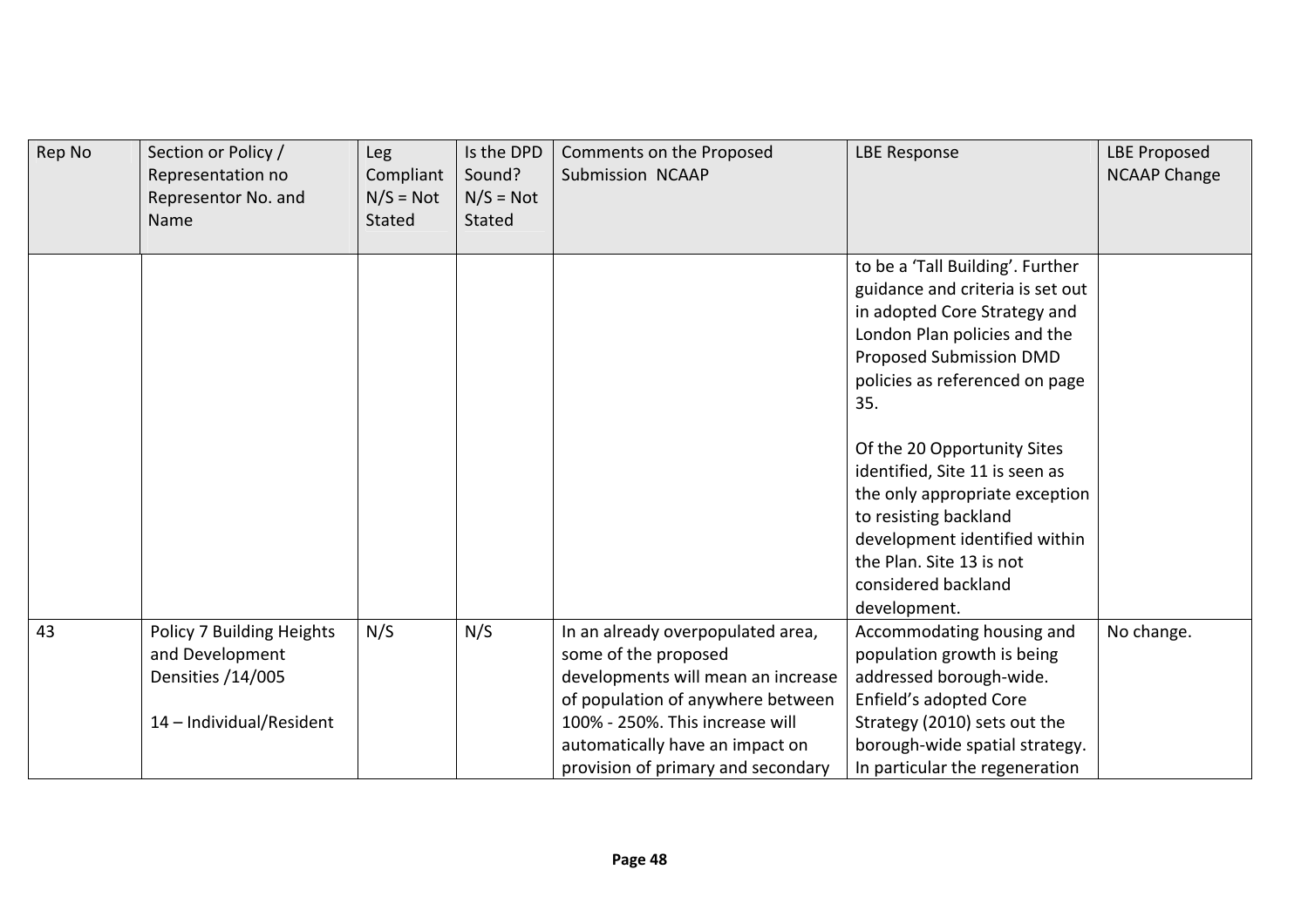| Rep No | Section or Policy /<br>Representation no<br>Representor No. and<br>Name                                                       | Leg<br>Compliant<br>$N/S = Not$<br><b>Stated</b> | Is the DPD<br>Sound?<br>$N/S = Not$<br><b>Stated</b> | Comments on the Proposed<br>Submission NCAAP                                                                                                                                                                                                                             | <b>LBE Response</b>                                                                                                                                                                                                                                                                                                                                                                                                                                            | <b>LBE Proposed</b><br><b>NCAAP Change</b> |
|--------|-------------------------------------------------------------------------------------------------------------------------------|--------------------------------------------------|------------------------------------------------------|--------------------------------------------------------------------------------------------------------------------------------------------------------------------------------------------------------------------------------------------------------------------------|----------------------------------------------------------------------------------------------------------------------------------------------------------------------------------------------------------------------------------------------------------------------------------------------------------------------------------------------------------------------------------------------------------------------------------------------------------------|--------------------------------------------|
|        |                                                                                                                               |                                                  |                                                      | education, health services, and car<br>parking. The Council should<br>consider other areas inside the<br>borough where density<br>(population/hectors) is significantly<br>below the borough average?                                                                    | priorities including: securing<br>new housing, jobs, facilities for<br>Enfield's growing population<br>and meeting local<br>development needs in<br>different areas of Enfield.<br>Enfield's adopted housing<br>growth target is 11000 new<br>homes borough-wide up to<br>2026. Specifically, Core Policy<br>2: 'Housing Supply and<br>Location of New Homes'<br>adopts an indicative target of<br>1500 new homes for the North<br>Circular Regeneration Area. |                                            |
| 44     | Policy 7 Building Heights<br>and Development<br>Densities /24/006<br>24 - London Assembly<br>Labour Member<br>Joanne McCarthy | N/S                                              | N/S                                                  | Height of some proposed<br>developments has elicited a hostile<br>response from local residents.<br>Although this area surrounds the<br>A406 it is still very much a<br>residential area, and high rise<br>developments, in an area that is<br>predominantly two-storey, | Key Spatial Element 2 on page<br>19 sets out the need to<br>protect the varying character<br>of the urban and suburban<br>residential character of the<br>area.<br>The supporting paragraph<br>under Policy 7: 'Building                                                                                                                                                                                                                                       | No change.                                 |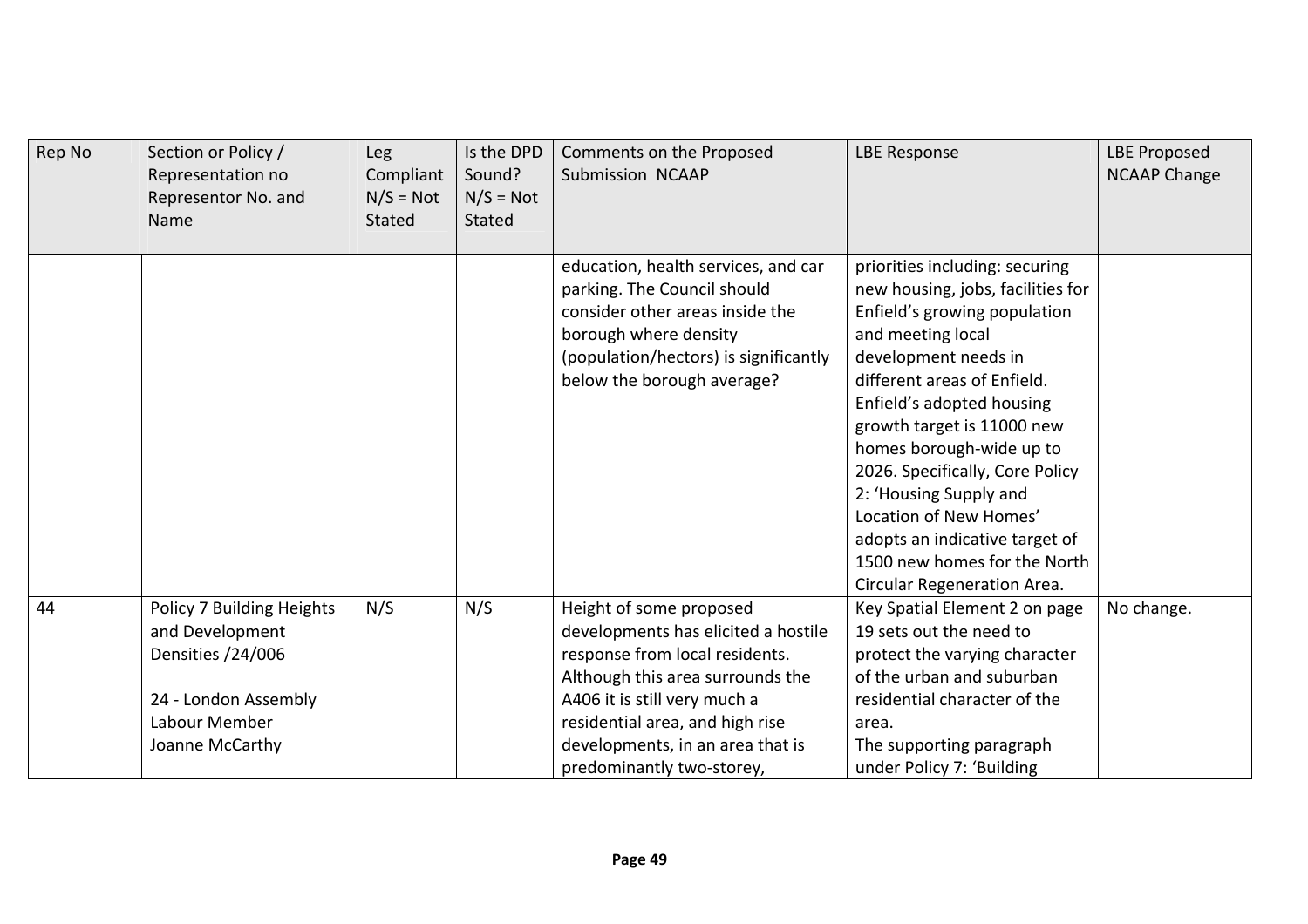| Rep No | Section or Policy /<br>Representation no<br>Representor No. and<br>Name | Leg<br>Compliant<br>$N/S = Not$<br><b>Stated</b> | Is the DPD<br>Sound?<br>$N/S = Not$<br><b>Stated</b> | Comments on the Proposed<br>Submission NCAAP                            | <b>LBE Response</b>                                                                                                                                                                                                                                                                                                                                                                                                                                                                                                                                                                                                                                                         | <b>LBE Proposed</b><br><b>NCAAP Change</b> |
|--------|-------------------------------------------------------------------------|--------------------------------------------------|------------------------------------------------------|-------------------------------------------------------------------------|-----------------------------------------------------------------------------------------------------------------------------------------------------------------------------------------------------------------------------------------------------------------------------------------------------------------------------------------------------------------------------------------------------------------------------------------------------------------------------------------------------------------------------------------------------------------------------------------------------------------------------------------------------------------------------|--------------------------------------------|
|        |                                                                         |                                                  |                                                      | suburban dwellings will detract<br>from this residential suburban feel. | <b>Heights and Development</b><br>Densities' also acknowledges<br>the area is generally<br>characterised by low rise<br>residential. Appropriate<br>locations for tall buildings are<br>detailed through the work<br>undertaken to inform the<br>adopted New Southgate<br>Masterplan, at (Ladderswood<br>and the Western Gateway<br>site) given existing building<br>heights and location. However<br>beyond this, the Plan only<br>supports buildings heights of<br>one or two storeys above<br>neighboring buildings and only<br>in appropriate locations (the<br>three Neighbourhood Places<br>and identified points of<br>transition).<br>The appropriateness of taller |                                            |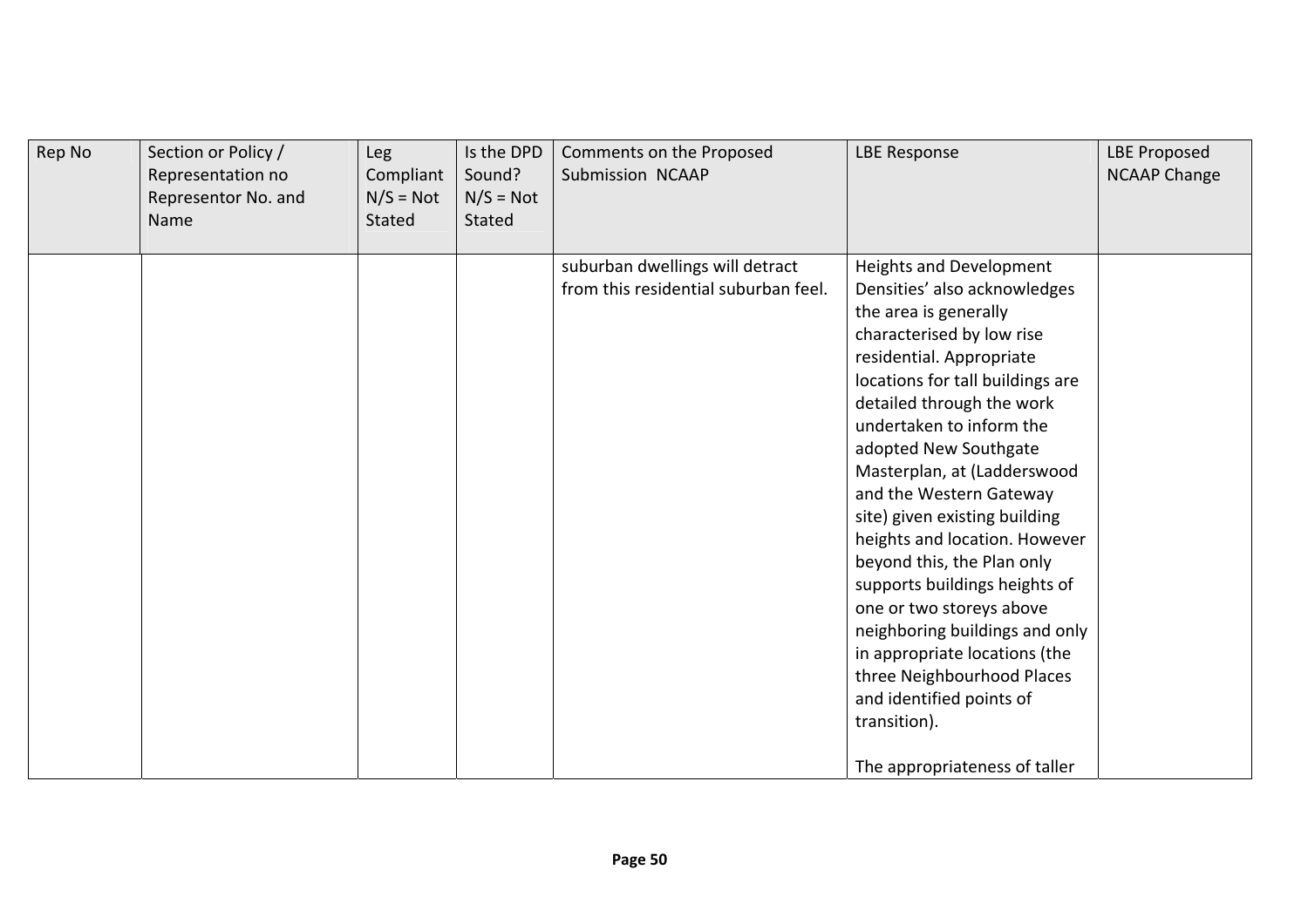| Rep No | Section or Policy /<br>Representation no<br>Representor No. and<br>Name    | Leg<br>Compliant<br>$N/S = Not$<br>Stated | Is the DPD<br>Sound?<br>$N/S = Not$<br><b>Stated</b> | Comments on the Proposed<br>Submission NCAAP                                                                                                                                                                                                                                                                                                                                                                                                                                                                                               | <b>LBE Response</b>                                                                                                                                                                                                                                                                                                                                                                                                                             | <b>LBE Proposed</b><br><b>NCAAP Change</b> |
|--------|----------------------------------------------------------------------------|-------------------------------------------|------------------------------------------------------|--------------------------------------------------------------------------------------------------------------------------------------------------------------------------------------------------------------------------------------------------------------------------------------------------------------------------------------------------------------------------------------------------------------------------------------------------------------------------------------------------------------------------------------------|-------------------------------------------------------------------------------------------------------------------------------------------------------------------------------------------------------------------------------------------------------------------------------------------------------------------------------------------------------------------------------------------------------------------------------------------------|--------------------------------------------|
|        |                                                                            |                                           |                                                      |                                                                                                                                                                                                                                                                                                                                                                                                                                                                                                                                            | buildings will be assessed in<br>consideration of criteria as set<br>out in the adopted Core<br>Strategy, London Plan policies<br>and the Proposed Submission<br>DMD policies as referenced on<br>page 35 of the NCAAP.                                                                                                                                                                                                                         |                                            |
| 45     | Section 3.3 Connecting<br>the North Circular/20/002<br>20 - Barnet Council | N/S                                       | N/S                                                  | NCAAP abandons the historical<br>safeguarding allocation of land<br>along the A406 North Circular Road<br>between Bounds Green Road and<br>Green Lanes. Removing this<br>safeguarding appears to be<br>inconsistent with Enfield's Core<br>Strategy. Without any safeguarding<br>will grade separation be possible?<br>Enfield's adopted Core Strategy<br>evidenced that strategic growth<br>could be delivered within the plan<br>period despite the significant<br>capacity constraints on this stretch<br>of the North Circular. Barnet | The historical North Circular<br>Road safeguarding issue has<br>been a longstanding and<br>somewhat complex one that<br>has unfortunately blighted the<br>area for over 40 years. The<br>Highways Agency (HA) scheme<br>of 1987 never progressed.<br>The Core Strategy continued<br>to reflect the broad extent of<br>the original HA "inherited"<br>scheme in the absence of an<br>agreed position / commitment<br>to an "intermediate" scheme | No change.                                 |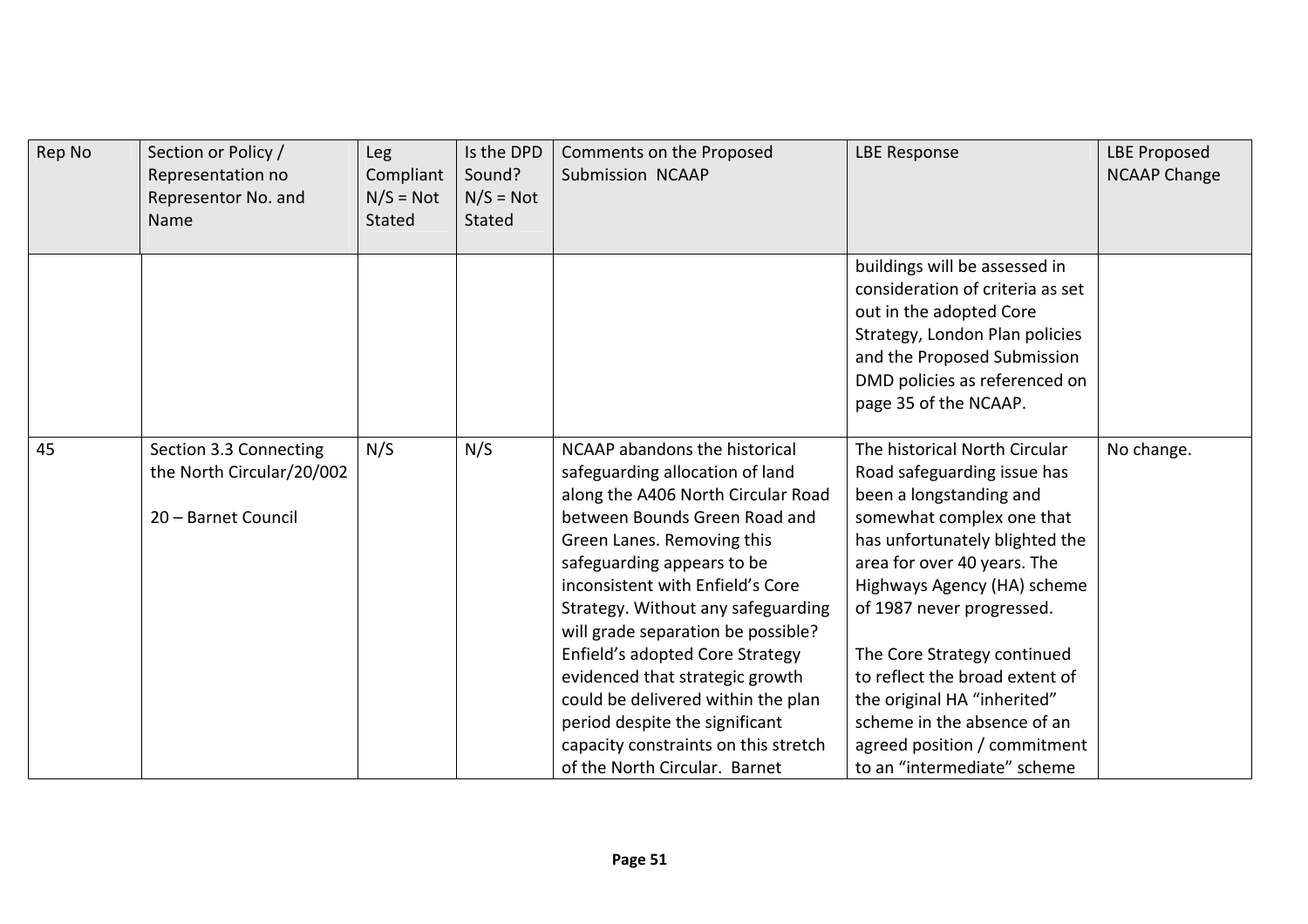| Rep No | Section or Policy /<br>Representation no<br>Representor No. and<br>Name | <b>Leg</b><br>Compliant<br>$N/S = Not$<br><b>Stated</b> | Is the DPD<br>Sound?<br>$N/S = Not$<br><b>Stated</b> | Comments on the Proposed<br>Submission NCAAP                                                                                                                                                 | <b>LBE Response</b>                                                                                                                                                                                                                                                                                                                                                                                                                                                                                                                        | <b>LBE Proposed</b><br><b>NCAAP Change</b> |
|--------|-------------------------------------------------------------------------|---------------------------------------------------------|------------------------------------------------------|----------------------------------------------------------------------------------------------------------------------------------------------------------------------------------------------|--------------------------------------------------------------------------------------------------------------------------------------------------------------------------------------------------------------------------------------------------------------------------------------------------------------------------------------------------------------------------------------------------------------------------------------------------------------------------------------------------------------------------------------------|--------------------------------------------|
|        |                                                                         |                                                         |                                                      | Council would like to point out that<br>the removal of the safeguarding<br>could constrain future growth in<br>Enfield and adjacent boroughs,<br>including Barnet in future plan<br>periods. | between TfL and Enfield<br>Council.<br>Since the adoption of the Core<br>Strategy, in 2010, TfL<br>transferred the majority of<br>land safeguarded to Notting<br>Hill Housing Trust (NHHT).<br>Ultimately the transferal of<br>land to NHHT addressed much<br>of the uncertainty over future<br>"inherited or "intermediate"<br>scheme proposals. NHHT<br>acquired 400 property<br>interests from Transport for<br>London in April 2010.<br>The NCAAP is the appropriate<br>opportunity for Enfield Council<br>to provide an updated local |                                            |
|        |                                                                         |                                                         |                                                      |                                                                                                                                                                                              | planning position on a key<br>issue that has played a major<br>contribution to the area's                                                                                                                                                                                                                                                                                                                                                                                                                                                  |                                            |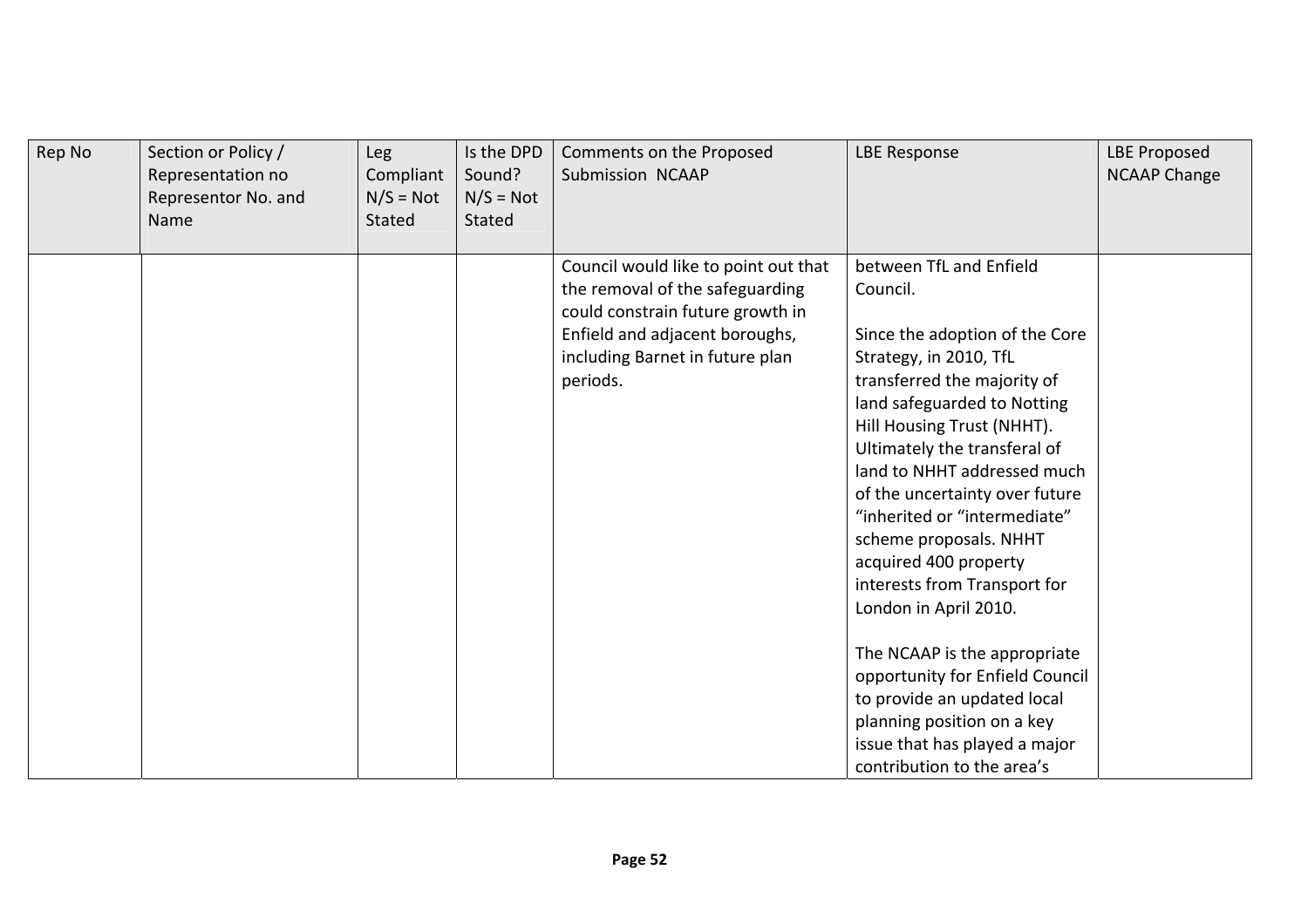| Rep No | Section or Policy /<br>Representation no<br>Representor No. and<br>Name | Leg<br>Compliant<br>$N/S = Not$<br>Stated | Is the DPD<br>Sound?<br>$N/S = Not$<br><b>Stated</b> | Comments on the Proposed<br>Submission NCAAP | <b>LBE Response</b>                                                                                                                                                                                                                                                                                                                                                                                                                                                                                                                                                                                                | <b>LBE Proposed</b><br><b>NCAAP Change</b> |
|--------|-------------------------------------------------------------------------|-------------------------------------------|------------------------------------------------------|----------------------------------------------|--------------------------------------------------------------------------------------------------------------------------------------------------------------------------------------------------------------------------------------------------------------------------------------------------------------------------------------------------------------------------------------------------------------------------------------------------------------------------------------------------------------------------------------------------------------------------------------------------------------------|--------------------------------------------|
|        |                                                                         |                                           |                                                      |                                              | blighted state.<br>Enfield Council has no<br>evidence or justification to<br>support the continuation of an<br>"inherited" safeguarding of<br>land as illustrated on the Core<br><b>Strategy Policies Map.</b><br>However, Policy 8: Transport<br>(page 35 and 36) updates the<br>position further and makes<br>clear that any capacity<br>improvements to the road<br>network will continue to be<br>sought and discussions with<br>TfL will remain open.<br>The approach taken in the<br>Plan has been developed in<br>consultation with TfL and has<br>the support of the GLA.<br>The historical North Circular |                                            |
| 46     | Section 3.3 Connecting                                                  | N/S                                       | N/S                                                  | Object to removal of historical              |                                                                                                                                                                                                                                                                                                                                                                                                                                                                                                                                                                                                                    | No change.                                 |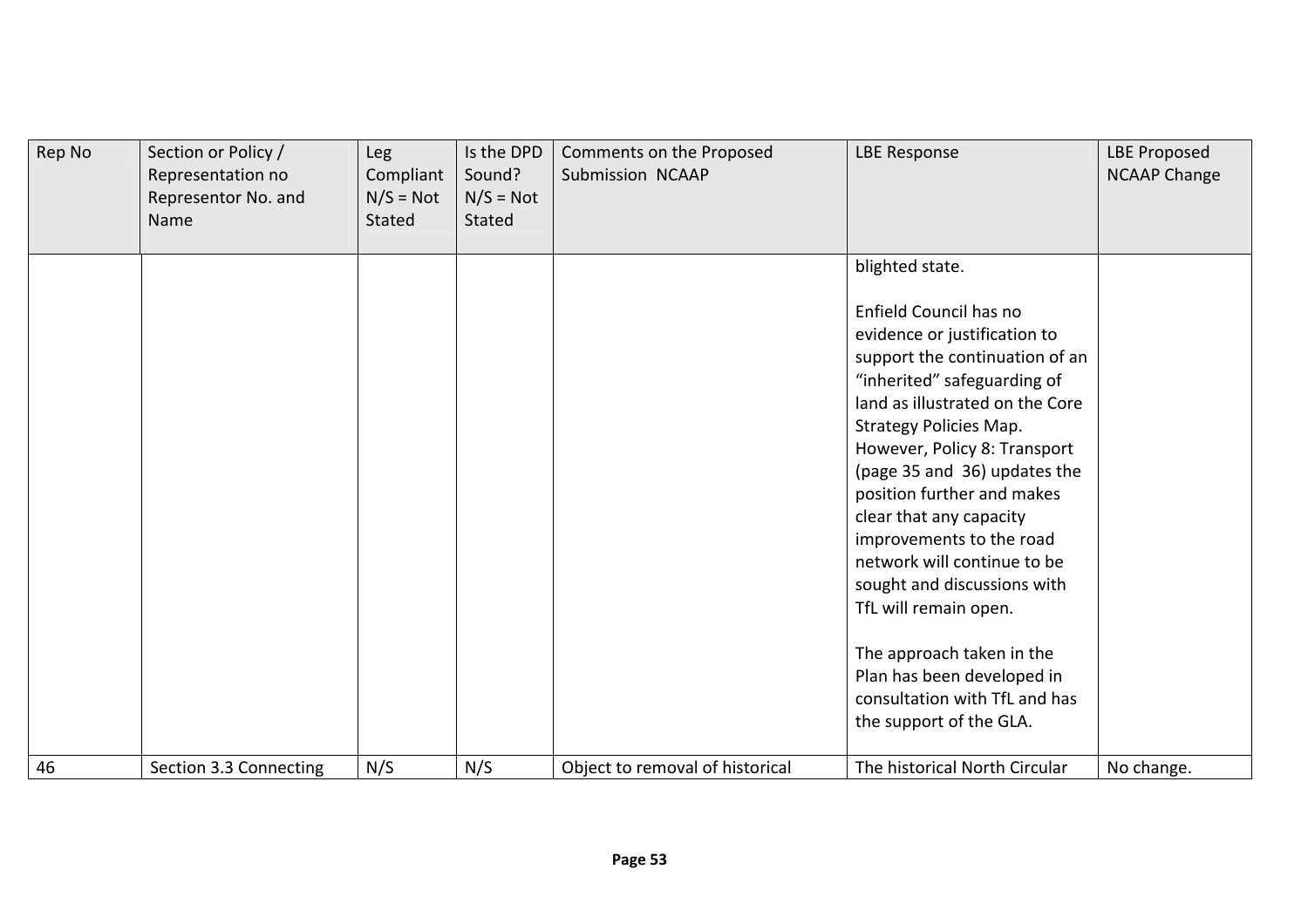| Rep No | Section or Policy /<br>Representation no<br>Representor No. and<br>Name                                               | Leg<br>Compliant<br>$N/S = Not$<br>Stated | Is the DPD<br>Sound?<br>$N/S = Not$<br>Stated | Comments on the Proposed<br><b>Submission NCAAP</b>                                                                                                                                                     | <b>LBE Response</b>                                                                                                                                                                                                                                                                                                                                                                                                                                   | <b>LBE Proposed</b><br><b>NCAAP Change</b> |
|--------|-----------------------------------------------------------------------------------------------------------------------|-------------------------------------------|-----------------------------------------------|---------------------------------------------------------------------------------------------------------------------------------------------------------------------------------------------------------|-------------------------------------------------------------------------------------------------------------------------------------------------------------------------------------------------------------------------------------------------------------------------------------------------------------------------------------------------------------------------------------------------------------------------------------------------------|--------------------------------------------|
|        | the North Circular/07/001<br>07 - Federation of Enfield<br><b>Residents and Allied</b><br><b>Associations (FERAA)</b> |                                           |                                               | safeguarding. Short sighted and<br>unwise policy as it would<br>permanently remove the possibility<br>of the construction of a more<br>substantial and effective (in terms<br>of capacity) road scheme. | Road safeguarding issue has<br>been a longstanding and<br>somewhat complex one that<br>has unfortunately blighted the<br>area for over 40 years. The<br>Highways Agency (HA) scheme<br>of 1987 never progressed.<br>The Core Strategy continued<br>to reflect the broad extent of<br>the original HA "inherited"<br>scheme in the absence on an<br>agreed position / commitment<br>to an "intermediate" scheme<br>between TfL and Enfield<br>Council. |                                            |
|        |                                                                                                                       |                                           |                                               |                                                                                                                                                                                                         | Since the adoption of the Core<br>Strategy, in 2010, TfL<br>transferred the majority of<br>land safeguarded to Notting<br>Hill Housing Trust (NHHT).<br>Ultimately the transferal of                                                                                                                                                                                                                                                                  |                                            |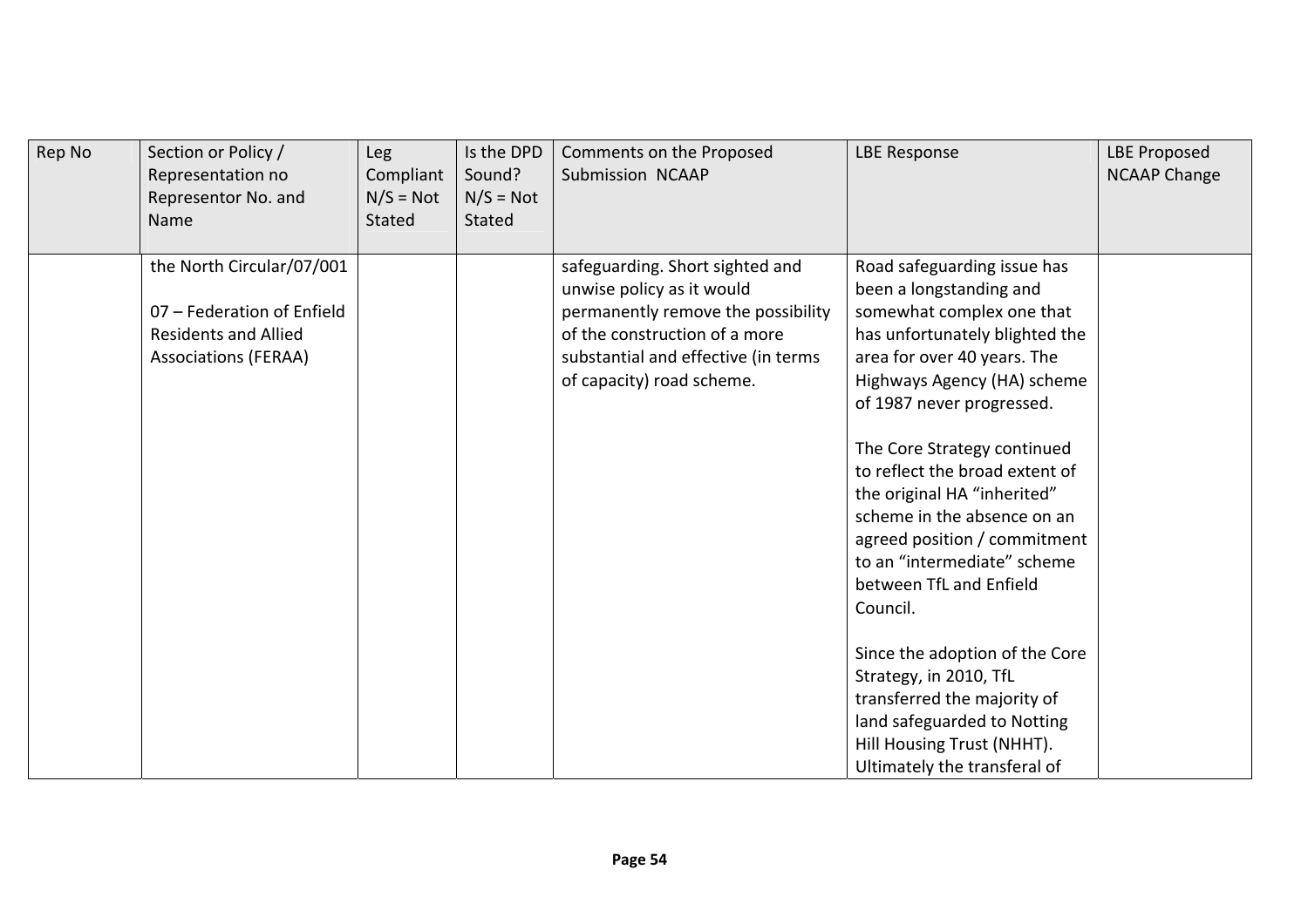| Rep No | Section or Policy /<br>Representation no<br>Representor No. and<br>Name | Leg<br>Compliant<br>$N/S = Not$<br><b>Stated</b> | Is the DPD<br>Sound?<br>$N/S = Not$<br>Stated | Comments on the Proposed<br>Submission NCAAP | <b>LBE Response</b>                                                                                                                                                                                                                                                                                                                                                                                                         | <b>LBE Proposed</b><br><b>NCAAP Change</b> |
|--------|-------------------------------------------------------------------------|--------------------------------------------------|-----------------------------------------------|----------------------------------------------|-----------------------------------------------------------------------------------------------------------------------------------------------------------------------------------------------------------------------------------------------------------------------------------------------------------------------------------------------------------------------------------------------------------------------------|--------------------------------------------|
|        |                                                                         |                                                  |                                               |                                              | land to NHHT addressed much<br>of the uncertainty over future<br>"inherited or "intermediate"<br>scheme proposals. NHHT<br>acquired 400 property<br>interests from Transport for<br>London in April 2010.<br>The NCAAP is the appropriate<br>opportunity for Enfield Council<br>to provide an updated local<br>planning position on a key<br>issue that has played a major<br>contribution to the area's<br>blighted state. |                                            |
|        |                                                                         |                                                  |                                               |                                              | Enfield Council has no<br>evidence or justification to<br>support the continuation of an<br>"inherited" safeguarding of<br>land as illustrated on the Core<br><b>Strategy Policies Map.</b><br>However, Policy 8: Transport                                                                                                                                                                                                 |                                            |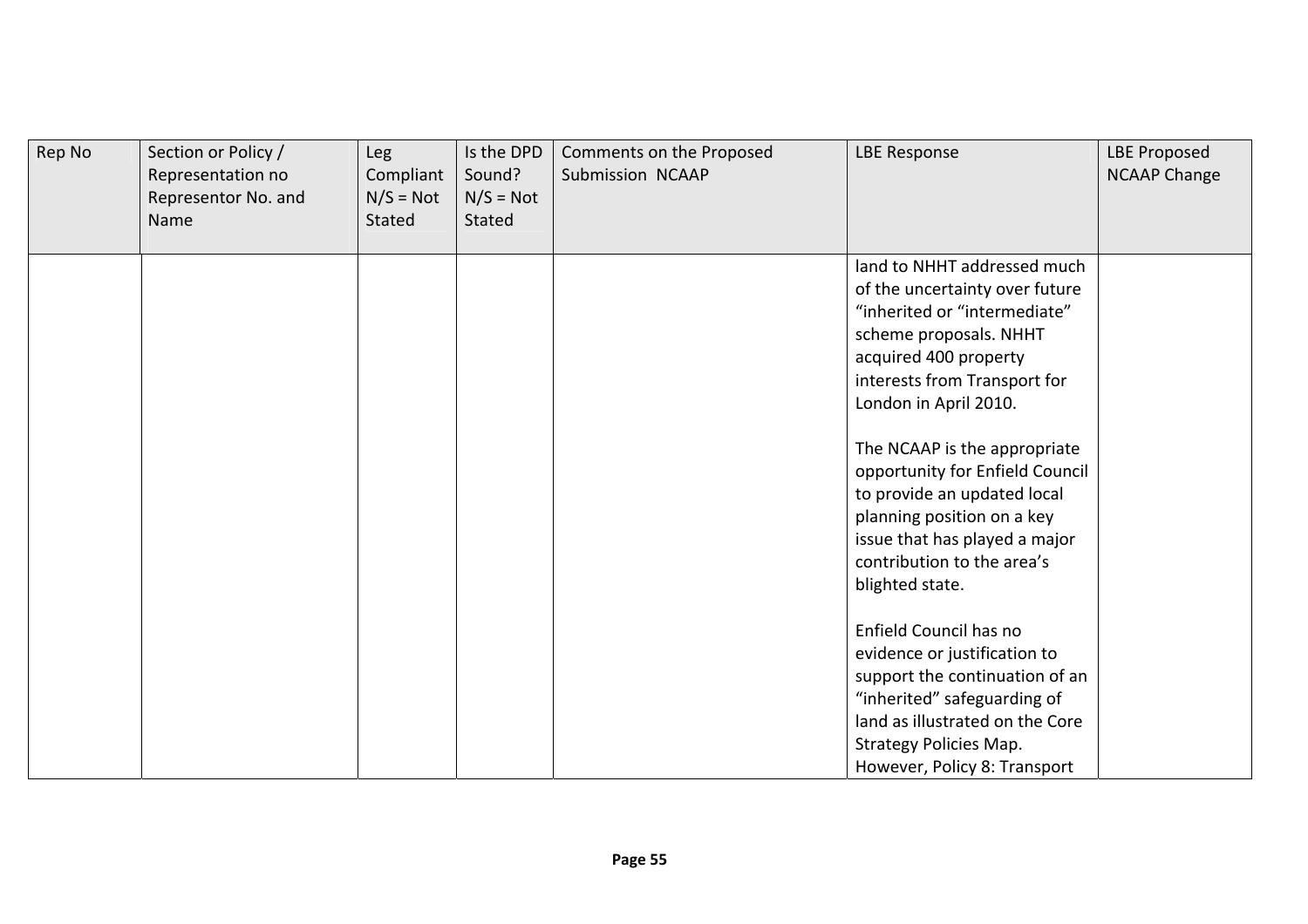| Rep No | Section or Policy /<br>Representation no<br>Representor No. and<br>Name                    | Leg<br>Compliant<br>$N/S = Not$<br><b>Stated</b> | Is the DPD<br>Sound?<br>$N/S = Not$<br>Stated | Comments on the Proposed<br>Submission NCAAP                                                                                                                                                                                                                                                                                                                                     | <b>LBE Response</b>                                                                                                                                                                                                                                                                                                             | <b>LBE Proposed</b><br><b>NCAAP Change</b> |
|--------|--------------------------------------------------------------------------------------------|--------------------------------------------------|-----------------------------------------------|----------------------------------------------------------------------------------------------------------------------------------------------------------------------------------------------------------------------------------------------------------------------------------------------------------------------------------------------------------------------------------|---------------------------------------------------------------------------------------------------------------------------------------------------------------------------------------------------------------------------------------------------------------------------------------------------------------------------------|--------------------------------------------|
|        |                                                                                            |                                                  |                                               |                                                                                                                                                                                                                                                                                                                                                                                  | (page 35 and 36) updates the<br>position further and makes<br>clear that any capacity<br>improvements to the road<br>network will continue to be<br>sought and discussions with<br>TfL will remain open.<br>The approach taken in the<br>Plan has been developed in<br>consultation with TfL and has<br>the support of the GLA. |                                            |
| 47     | Policy 8 Transport and<br>movement in the NCAAP<br>Area/06/006<br>06 - Individual/Resident | N/S                                              | N/S                                           | Issues of safety need to be included<br>in the NCAAP. The following have<br>been noted:<br>a. A406: Pedestrian crossing points<br>all along the road are hazardous<br>owing to the priority given to<br>vehicular traffic over pedestrians.<br><b>b. Site 11:</b> The failure to provide<br>pavements with the mews<br>development on this site makes the<br>mix of vehicles and | Section 3.5: 'Connecting the<br>North Circular' makes<br>reference to TfL's recently<br>completed safety and<br>environmental road<br>improvement scheme. The<br>Council acknowledges the<br>implemented scheme has<br>raised a number of 'snagging'<br>issues of considerable concern<br>to residents in the local             | No Change                                  |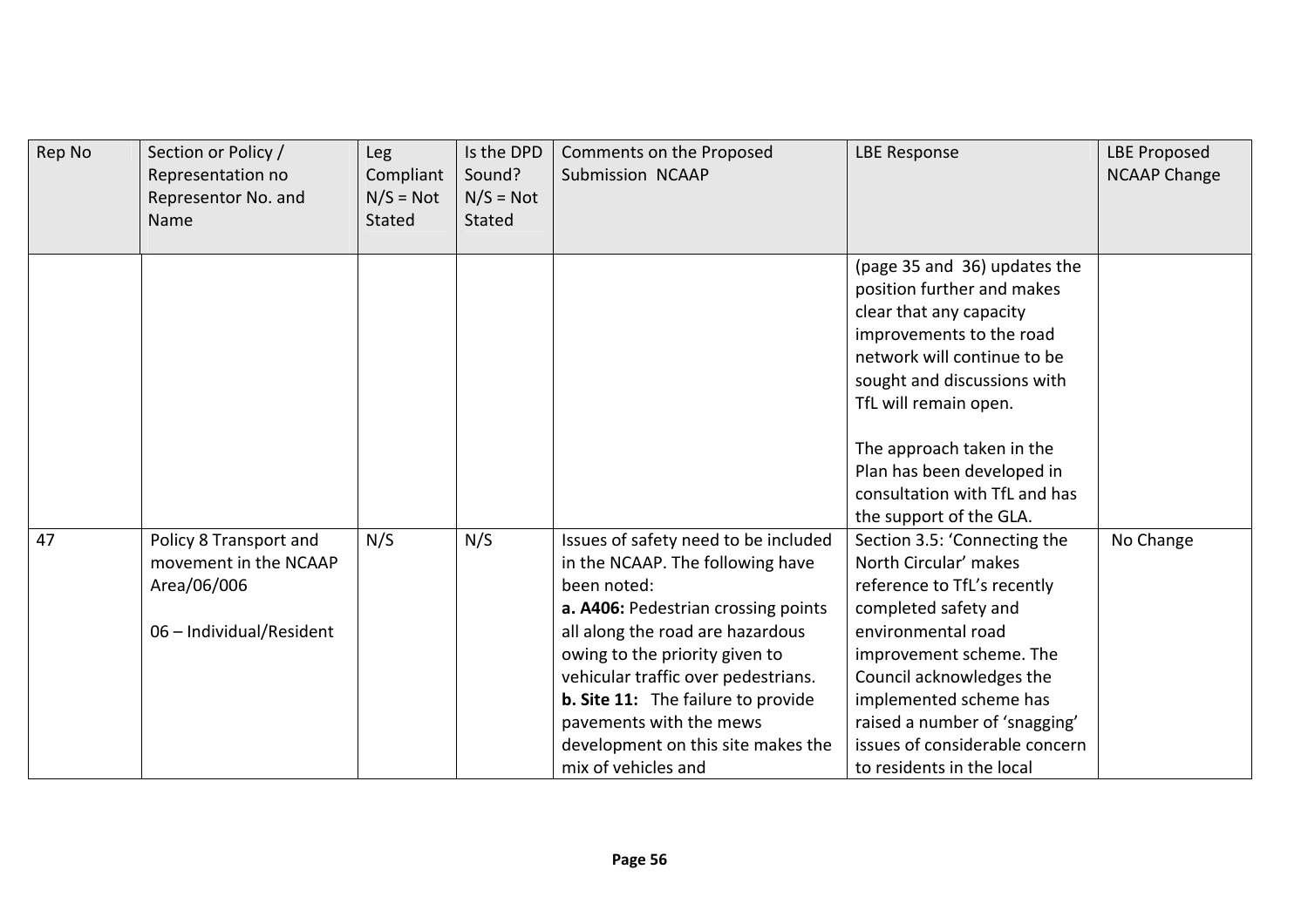| Rep No<br>Section or Policy /<br>Representation no<br>Representor No. and<br>Name | <b>Leg</b><br>Compliant<br>$N/S = Not$<br>Stated | Is the DPD<br>Sound?<br>$N/S = Not$<br><b>Stated</b> | Comments on the Proposed<br>Submission NCAAP                                                                                                                                                                                                                                                                                                                                                                                                                                                                                                                                                                                                                          | <b>LBE Response</b>                                                                                                                                                                                                                                                                                                                                                                                                                                                                                                                                                                                                                        | <b>LBE Proposed</b><br><b>NCAAP Change</b> |
|-----------------------------------------------------------------------------------|--------------------------------------------------|------------------------------------------------------|-----------------------------------------------------------------------------------------------------------------------------------------------------------------------------------------------------------------------------------------------------------------------------------------------------------------------------------------------------------------------------------------------------------------------------------------------------------------------------------------------------------------------------------------------------------------------------------------------------------------------------------------------------------------------|--------------------------------------------------------------------------------------------------------------------------------------------------------------------------------------------------------------------------------------------------------------------------------------------------------------------------------------------------------------------------------------------------------------------------------------------------------------------------------------------------------------------------------------------------------------------------------------------------------------------------------------------|--------------------------------------------|
|                                                                                   |                                                  |                                                      | pedestrians/children another<br>hazard.<br>c. Site 13: Access to and from<br>Powys Lane will prove difficult given<br>the weight of traffic and tailbacks at<br>the lights caused by the limited time<br>allowed for vehicles to cross the<br>A406.<br>d. Site 10: the very plan to develop<br>so close to a dangerous bend on the<br>A406.<br><b>Car Parking for Housing:</b><br>It is noted that inadequate parking<br>provision is planned for in Notting<br>Hill Housing Trust's approved<br>planning applications.<br><b>Parking at Shops</b><br>No apparent provision is included<br>for vehicular access and parking at  <br>shops for deliveries or shopping. | community. Enfield Council, in<br>its capacity is raising the issues<br>directly with TfL. The issue sits<br>outside the local plan process.<br>The individual design<br>proposals and car parking<br>standards for sites raised in<br>points b-d are more<br>appropriately addressed<br>through the detailed<br>assessment of the planning<br>applications It should be noted<br>that London Plan car parking<br>standards are 'maximum'<br>standards. Further guidance<br>on the application of<br>standards is provided through<br>Proposed Submission DMD<br>Policy 45.<br>The issue of parking provision<br>for shops is noted and is |                                            |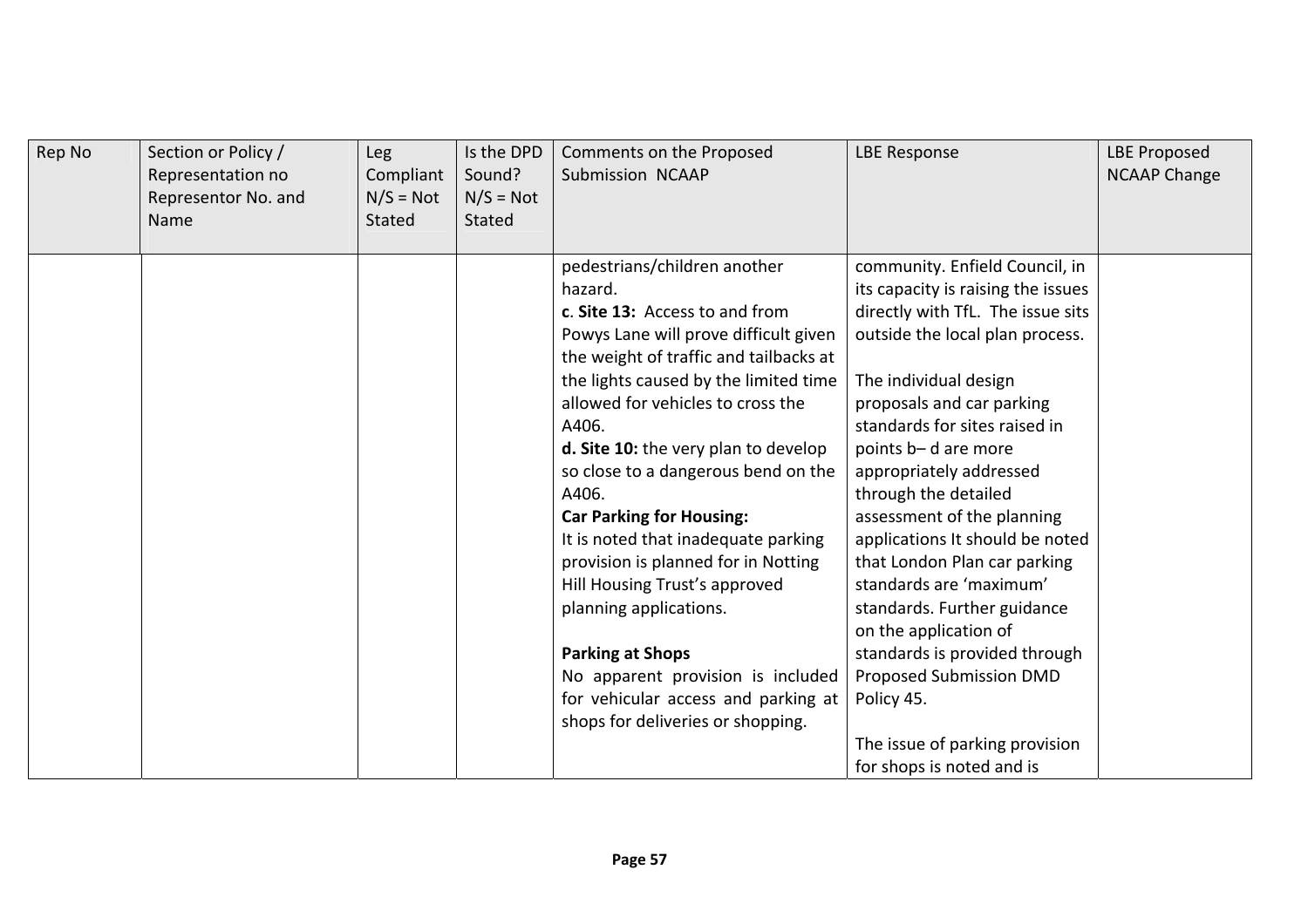| Rep No | Section or Policy /<br>Representation no<br>Representor No. and<br>Name                    | <b>Leg</b><br>Compliant<br>$N/S = Not$<br><b>Stated</b> | Is the DPD<br>Sound?<br>$N/S = Not$<br>Stated | Comments on the Proposed<br>Submission NCAAP                                                                                                                                                                                                                                                                 | <b>LBE Response</b>                                                                                                                                                                                                                                                                                                                                                                                 | <b>LBE Proposed</b><br><b>NCAAP Change</b> |
|--------|--------------------------------------------------------------------------------------------|---------------------------------------------------------|-----------------------------------------------|--------------------------------------------------------------------------------------------------------------------------------------------------------------------------------------------------------------------------------------------------------------------------------------------------------------|-----------------------------------------------------------------------------------------------------------------------------------------------------------------------------------------------------------------------------------------------------------------------------------------------------------------------------------------------------------------------------------------------------|--------------------------------------------|
|        |                                                                                            |                                                         |                                               |                                                                                                                                                                                                                                                                                                              | possibly in reference to the<br>parking bays lost as a result of<br>the implementation of TfL's<br>safety and environmental road<br>improvement scheme at Ritz<br>Parade. Policy 23: Ritz Parade<br>supports bringing capacity<br>back and creating additional<br>parking for local businesses.                                                                                                     |                                            |
| 48     | Policy 8 Transport and<br>movement in the NCAAP<br>Area/14/006<br>14 - Individual/Resident | N/S                                                     | N/S                                           | <b>Road Safety</b><br>There have been a number of road<br>accidents only some of which have<br>been reported since the opening of<br>the North Circular Road<br>improvement scheme.<br><b>Car Parking</b><br>Allocation of car parking for the new<br>housing falls significantly below GLA<br>requirements. | Section 3.5: 'Connecting the<br>North Circular' makes<br>reference to TfL's recently<br>completed safety and<br>environmental road<br>improvement scheme. The<br>Council acknowledges the<br>implemented scheme has<br>raised a number of 'snagging'<br>issues of concern to the local<br>community. Enfield Council, in<br>its capacity is raising the issues<br>directly with TfL. The issue sits |                                            |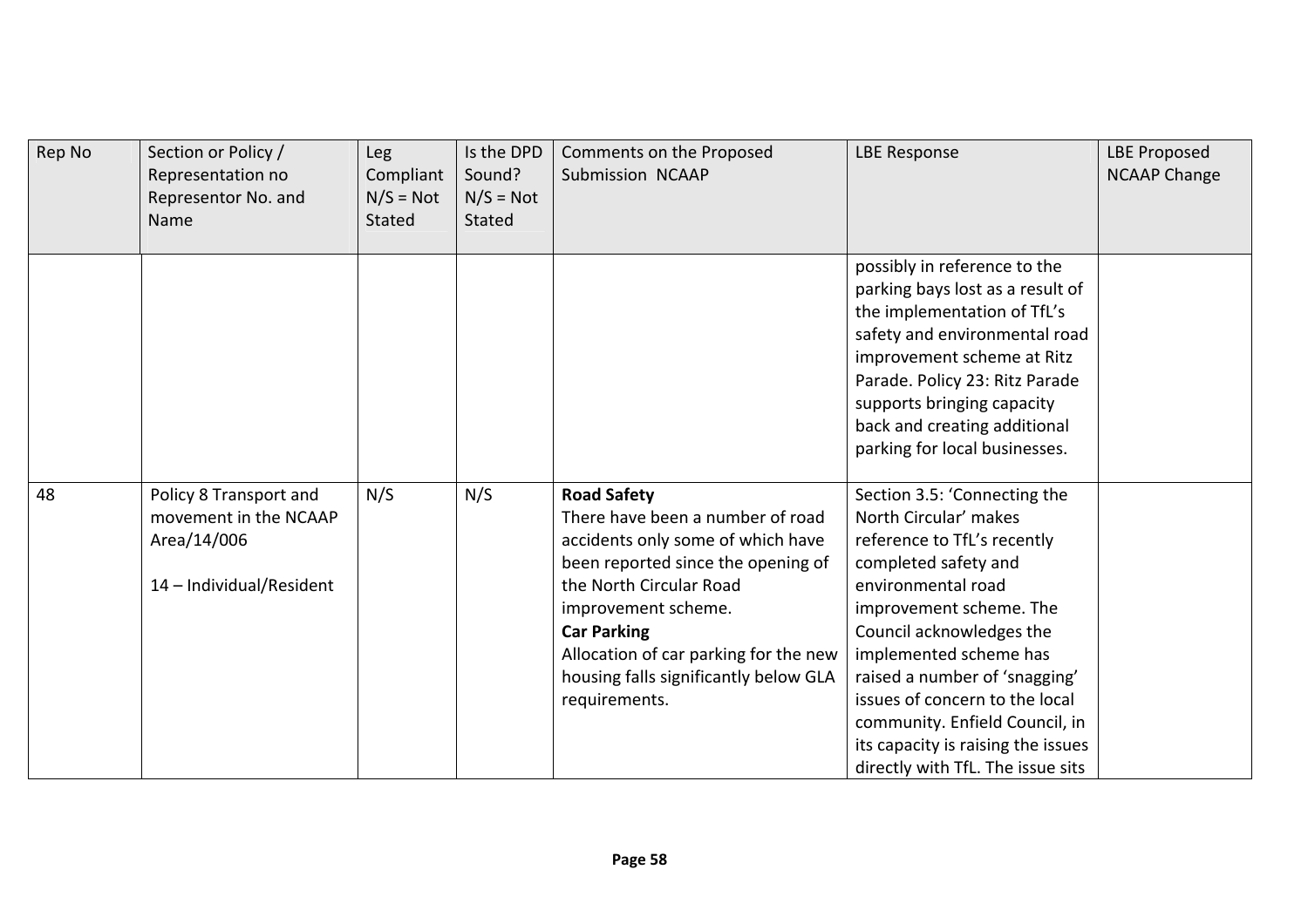| Rep No | Section or Policy /<br>Representation no<br>Representor No. and<br>Name | Leg<br>Compliant<br>$N/S = Not$<br>Stated | Is the DPD<br>Sound?<br>$N/S = Not$<br><b>Stated</b> | Comments on the Proposed<br>Submission NCAAP                             | <b>LBE Response</b>                                                                                                                                                     | <b>LBE Proposed</b><br><b>NCAAP Change</b> |
|--------|-------------------------------------------------------------------------|-------------------------------------------|------------------------------------------------------|--------------------------------------------------------------------------|-------------------------------------------------------------------------------------------------------------------------------------------------------------------------|--------------------------------------------|
|        |                                                                         |                                           |                                                      |                                                                          | outside of the local plan                                                                                                                                               |                                            |
|        |                                                                         |                                           |                                                      |                                                                          | process.                                                                                                                                                                |                                            |
|        |                                                                         |                                           |                                                      |                                                                          | Car parking standards are<br>more appropriately addressed<br>through the detailed<br>assessment of planning<br>applications. It should be<br>noted that London Plan Car |                                            |
|        |                                                                         |                                           |                                                      |                                                                          | parking standards are                                                                                                                                                   |                                            |
|        |                                                                         |                                           |                                                      |                                                                          | 'Maximum' standards. Further                                                                                                                                            |                                            |
|        |                                                                         |                                           |                                                      |                                                                          | guidance on the application of                                                                                                                                          |                                            |
|        |                                                                         |                                           |                                                      |                                                                          | standards is provided through<br>Proposed Submission DMD                                                                                                                |                                            |
|        |                                                                         |                                           |                                                      |                                                                          | Policy 45.                                                                                                                                                              |                                            |
| 49     | Policy 10 Open Spaces,<br>Waterways and the Blue                        | N/S                                       | N/S                                                  | Parks: The NCAAP highlights the<br>lack of open spaces in certain areas, | One of the NCAAP's objectives<br>includes identifying                                                                                                                   | PPMC <sub>52</sub>                         |
|        | Ribbon Network/06/007                                                   |                                           |                                                      | but makes no recommendation for                                          | opportunities to improve                                                                                                                                                | Policy 26:                                 |
|        |                                                                         |                                           |                                                      | better use of existing open space,                                       | publicly accessible open and                                                                                                                                            | Southgate Town                             |
|        | 06 - Individual/Resident                                                |                                           |                                                      | especially Arnos Park.                                                   | green spaces and the blue                                                                                                                                               | Hall amend final                           |
|        |                                                                         |                                           |                                                      | Water Ways: The report says (Page                                        | ribbon network. The Plan                                                                                                                                                | supporting                                 |
|        |                                                                         |                                           |                                                      | 85) that the New River is a valuable                                     | establishes an approach to                                                                                                                                              | paragraph to                               |
|        |                                                                         |                                           |                                                      | local amenity and recommends that                                        | Greening the corridor through                                                                                                                                           | reference the                              |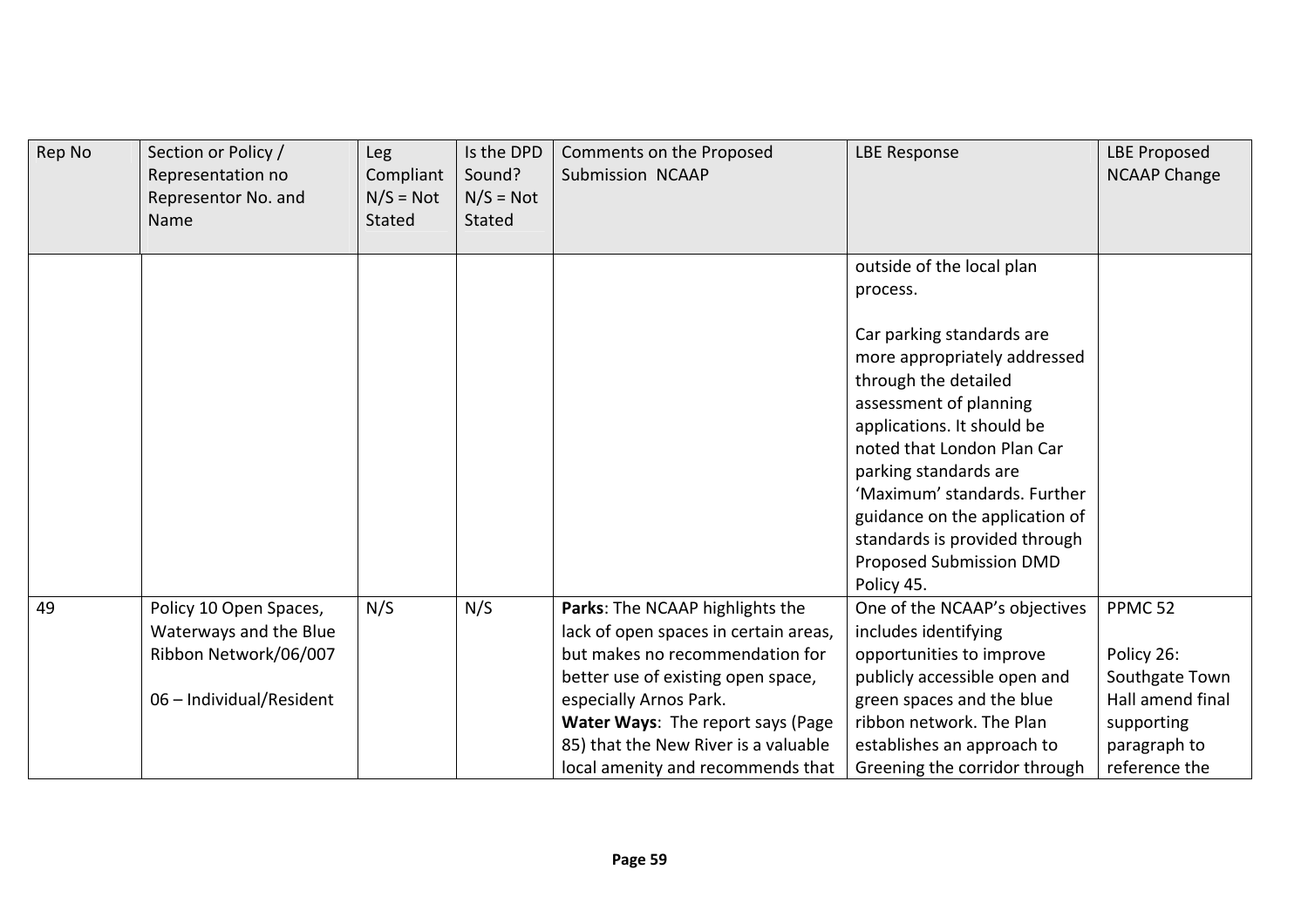| Rep No | Section or Policy /<br>Representation no<br>Representor No. and<br>Name | Leg<br>Compliant<br>$N/S = Not$<br><b>Stated</b> | Is the DPD<br>Sound?<br>$N/S = Not$<br><b>Stated</b> | Comments on the Proposed<br>Submission NCAAP                                                                                                                                                                                                                        | <b>LBE Response</b>                                                                                                                                                                                                                                                                                                                                                                                                                                                                                                                                                                         | <b>LBE Proposed</b><br><b>NCAAP Change</b> |
|--------|-------------------------------------------------------------------------|--------------------------------------------------|------------------------------------------------------|---------------------------------------------------------------------------------------------------------------------------------------------------------------------------------------------------------------------------------------------------------------------|---------------------------------------------------------------------------------------------------------------------------------------------------------------------------------------------------------------------------------------------------------------------------------------------------------------------------------------------------------------------------------------------------------------------------------------------------------------------------------------------------------------------------------------------------------------------------------------------|--------------------------------------------|
|        |                                                                         |                                                  |                                                      | the route along it is strengthened.<br>Few people walk along the New<br>River feels isolated and unsafe<br>between access points. It should be<br>noted that the New River can be<br>accessed at Southgate Town Hall<br>contrary to what is recorded on<br>Page 89. | Section 3.6 (Page 37).<br>Core Strategy Policy 34:<br>'Parks, Playing Fields and<br>Other Open Spaces' sets out<br>the Council's approach to<br>protecting and enhancing<br>existing open space.<br>The AAP supports enhancing<br>the waterways to make them<br>more attractive to use and<br>access, so that current issues<br>of isolation and safety can be<br>overcome.<br>The point about accessing the<br>New River at Southgate Town<br>Hall is noted. Policy 26:<br>Southgate Town Hall and final<br>supporting paragraph<br>amended to reference the<br>New River can be accessed. | New River can be<br>accessed.              |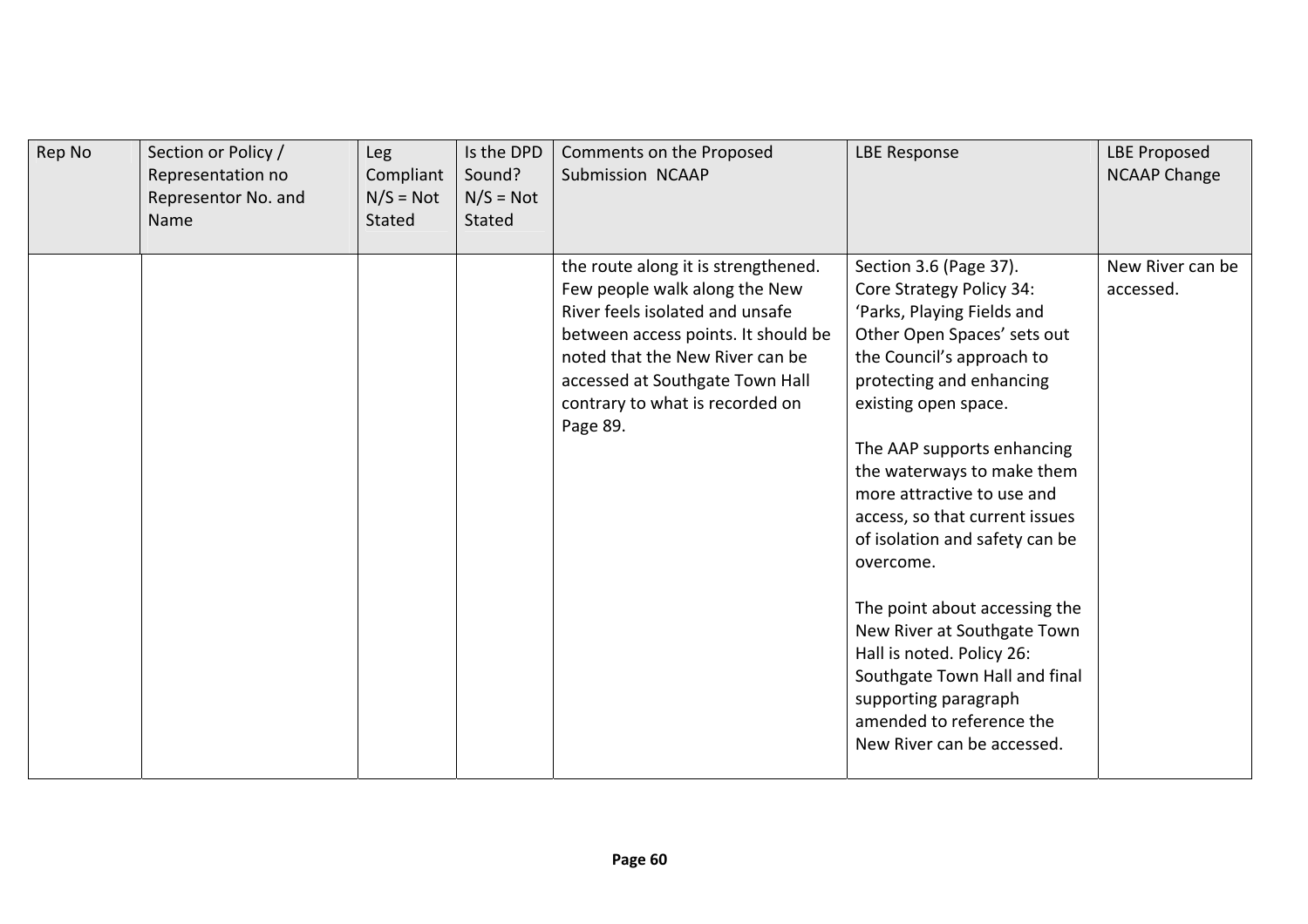| Rep No | Section or Policy /<br>Representation no<br>Representor No. and<br>Name                                                               | <b>Leg</b><br>Compliant<br>$N/S = Not$<br>Stated | Is the DPD<br>Sound?<br>$N/S = Not$<br><b>Stated</b> | Comments on the Proposed<br>Submission NCAAP                                                       | <b>LBE Response</b>                                                                                                                                                                                                                                                                                                                                                                                                                                                                                                                                                                                                                                                                           | <b>LBE Proposed</b><br><b>NCAAP Change</b> |
|--------|---------------------------------------------------------------------------------------------------------------------------------------|--------------------------------------------------|------------------------------------------------------|----------------------------------------------------------------------------------------------------|-----------------------------------------------------------------------------------------------------------------------------------------------------------------------------------------------------------------------------------------------------------------------------------------------------------------------------------------------------------------------------------------------------------------------------------------------------------------------------------------------------------------------------------------------------------------------------------------------------------------------------------------------------------------------------------------------|--------------------------------------------|
| 50     | Policy 10 Open Spaces,<br>Waterways and the Blue<br>Ribbon Network/24/007<br>24 - London Assembly<br>Labour Member<br>Joanne McCarthy | N/S                                              | N/S                                                  | There must be adequate play space<br>which children can walk to without<br>crossing the busy A406. | The urban analysis section of<br>the NCAAP identifies the<br>principal open spaces in the<br>area and opportunities where<br>either enhanced provision and<br>or improved access should<br>be prioritised. In terms of<br>individual sites, Policies 13<br>'Ladderswood' and Policy<br>24 'Bowes Road Sites' (Powys<br>Lane to Broomfield Road)<br>would make significant and<br>positive on site contributions<br>to open space. The application<br>of how individual<br>development proposals should<br>contribute towards open<br>space provision is established<br>through Core Strategy Policy<br>34: 'Parks, Playing Fields and<br>Other Open Spaces' and<br>Proposed Submission DMD73: | No change.                                 |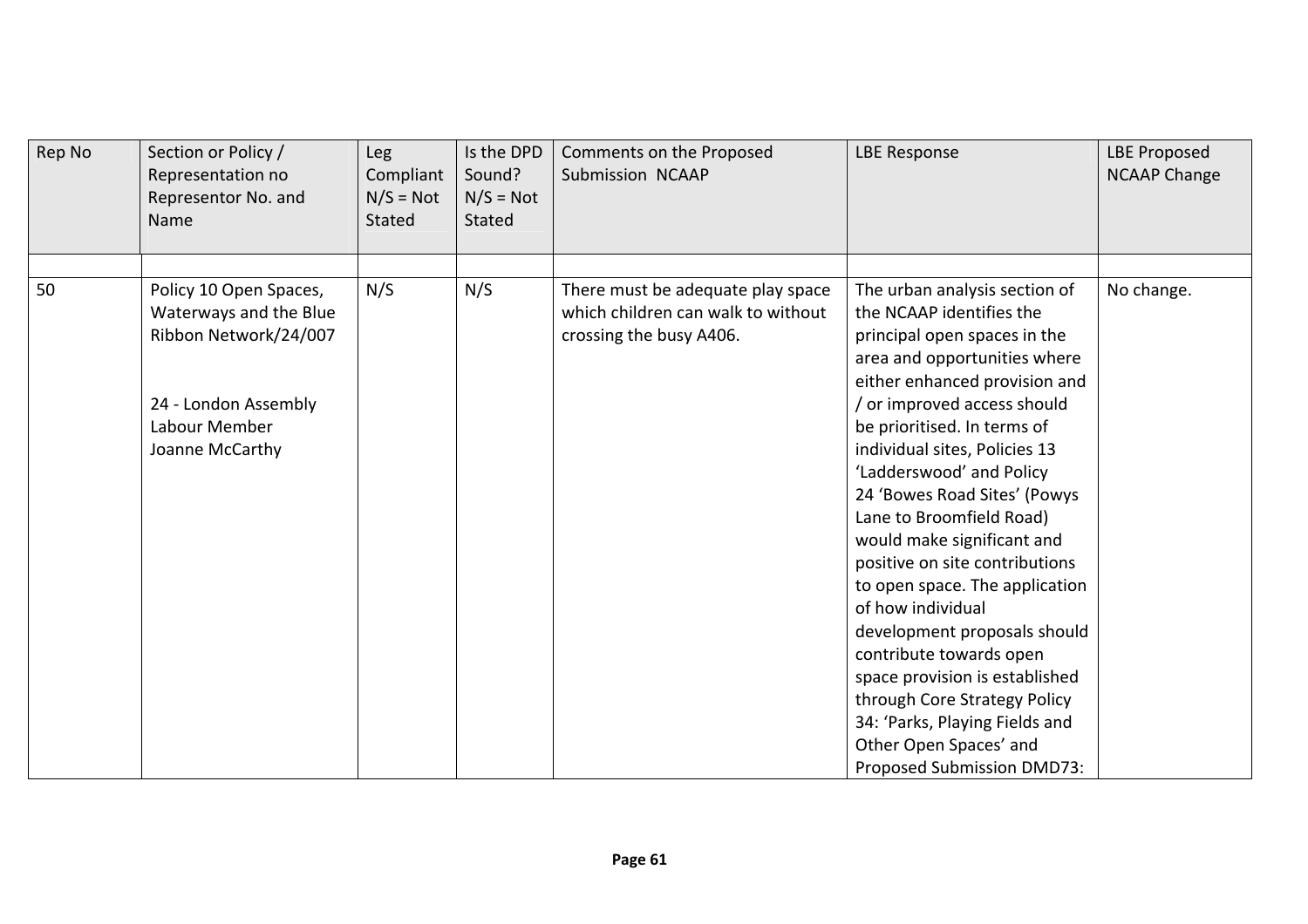| Rep No | Section or Policy /<br>Representation no<br>Representor No. and<br>Name                                                                | <b>Leg</b><br>Compliant<br>$N/S = Not$<br>Stated | Is the DPD<br>Sound?<br>$N/S = Not$<br>Stated | Comments on the Proposed<br>Submission NCAAP                                                                                                                                                                                                                                                                                                    | <b>LBE Response</b>                                                                                                                                                                                                                                                                                                                                                                                                                    | <b>LBE Proposed</b><br><b>NCAAP Change</b> |
|--------|----------------------------------------------------------------------------------------------------------------------------------------|--------------------------------------------------|-----------------------------------------------|-------------------------------------------------------------------------------------------------------------------------------------------------------------------------------------------------------------------------------------------------------------------------------------------------------------------------------------------------|----------------------------------------------------------------------------------------------------------------------------------------------------------------------------------------------------------------------------------------------------------------------------------------------------------------------------------------------------------------------------------------------------------------------------------------|--------------------------------------------|
|        |                                                                                                                                        |                                                  |                                               |                                                                                                                                                                                                                                                                                                                                                 | 'Children's Play Space'.                                                                                                                                                                                                                                                                                                                                                                                                               |                                            |
| 51     | Section 3.6 Greening the<br>North Circular/19/013<br>19-Broomfield Home-<br>owners Resident<br><b>Association (BHORA)</b>              | N/S                                              | N/S                                           | 3.6 Greening the North Circular<br>Policy 9.<br>Landscaping and biodiversity<br>proposals will play a vital role not an<br>'important role' in managing noise<br>and air pollution. Imaginative<br>landscaping, the incorporation of<br>broad leaf trees and shrubs with<br>colour would be a key to creating a<br>'sustainable neighbourhood'. | The Plan's objectives include<br>identifying opportunities to<br>improve publicly accessible<br>open and green spaces and<br>the blue ribbon network. The<br>Plan establishes an approach<br>to Greening the corridor<br>through Section 3.6 (Page 37).<br><b>Adopted Core Policy 34:</b><br>'Parks, Playing Fields and<br>Other Open Space' sets out<br>the Council's approach on<br>protecting and enhancing<br>existing open space. | No change                                  |
| 52     | Section 3.6 Greening the<br>North Circular/ Climate<br>Change /18/001<br>18 - Savills on behalf of<br>Legal & General/National<br>Grid | No                                               | Viability                                     | The requirement for a district<br>heating network as part of the<br>NCAAP Area is understood.<br>However, creating a financially<br>viable development is vital to the<br>redevelopment of the Western<br>Gateway Site, therefore, including a                                                                                                  | The NCAAP provides sufficient<br>flexibility as drafted to take<br>account of viability<br>considerations. The approach<br>is supported by the Council's<br>evidence base 'Renewable<br>Energy and Low Carbon                                                                                                                                                                                                                          | No change                                  |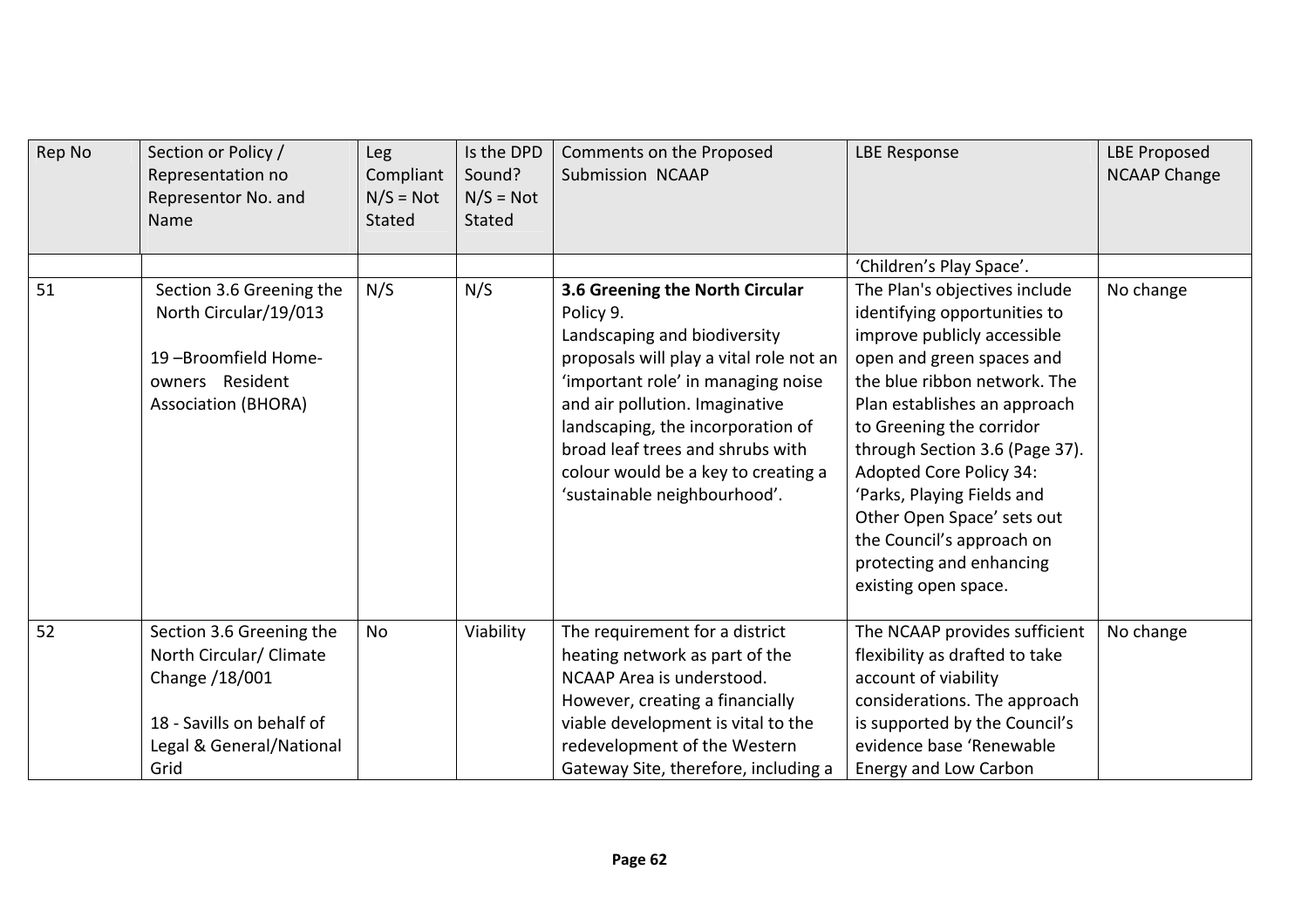| Rep No | Section or Policy /<br>Representation no<br>Representor No. and<br>Name | <b>Leg</b><br>Compliant<br>$N/S = Not$<br>Stated | Is the DPD<br>Sound?<br>$N/S = Not$<br><b>Stated</b> | Comments on the Proposed<br>Submission NCAAP                                                                                                                                                                        | <b>LBE Response</b>                                                                                                                                                                                                                                                                                                                                                                                                                                                                                                                                                    | <b>LBE Proposed</b><br><b>NCAAP Change</b> |
|--------|-------------------------------------------------------------------------|--------------------------------------------------|------------------------------------------------------|---------------------------------------------------------------------------------------------------------------------------------------------------------------------------------------------------------------------|------------------------------------------------------------------------------------------------------------------------------------------------------------------------------------------------------------------------------------------------------------------------------------------------------------------------------------------------------------------------------------------------------------------------------------------------------------------------------------------------------------------------------------------------------------------------|--------------------------------------------|
|        |                                                                         |                                                  |                                                      | district heating network as part of<br>the redevelopment should be<br>subject to viability considerations<br>and should not limit the options for<br>providing a financially viable and<br>deliverable development. | Development Study' (2010).<br>Planning proposals will be<br>assessed against existing and<br>emerging Local Plan<br>documents, including the<br><b>Proposed Submission DMD</b><br>policies, and particularly DMD<br>52: 'Decentralised Energy<br>Networks' (DENs), requires<br>major applications to<br>implement the Mayor's energy<br>hierarchy, encourages the<br>provision of and low and zero<br>carbon technologies and<br>sustainability measures.<br>Technical feasibility and<br>financial viability issues are<br>addressed in this more<br>detailed policy. |                                            |
| 53     | Section 3.6 Greening the<br>North Circular/ Climate<br>Change /24/008   | N/S                                              | N/S                                                  | A real opportunity missed to add<br>significant greening to this corridor<br>during the recent widening of the<br>A406. However, if development is to                                                               | The recent road widening<br>referred to by the<br>representation relates to TfL's<br>recently implemented Safety                                                                                                                                                                                                                                                                                                                                                                                                                                                       | No change.                                 |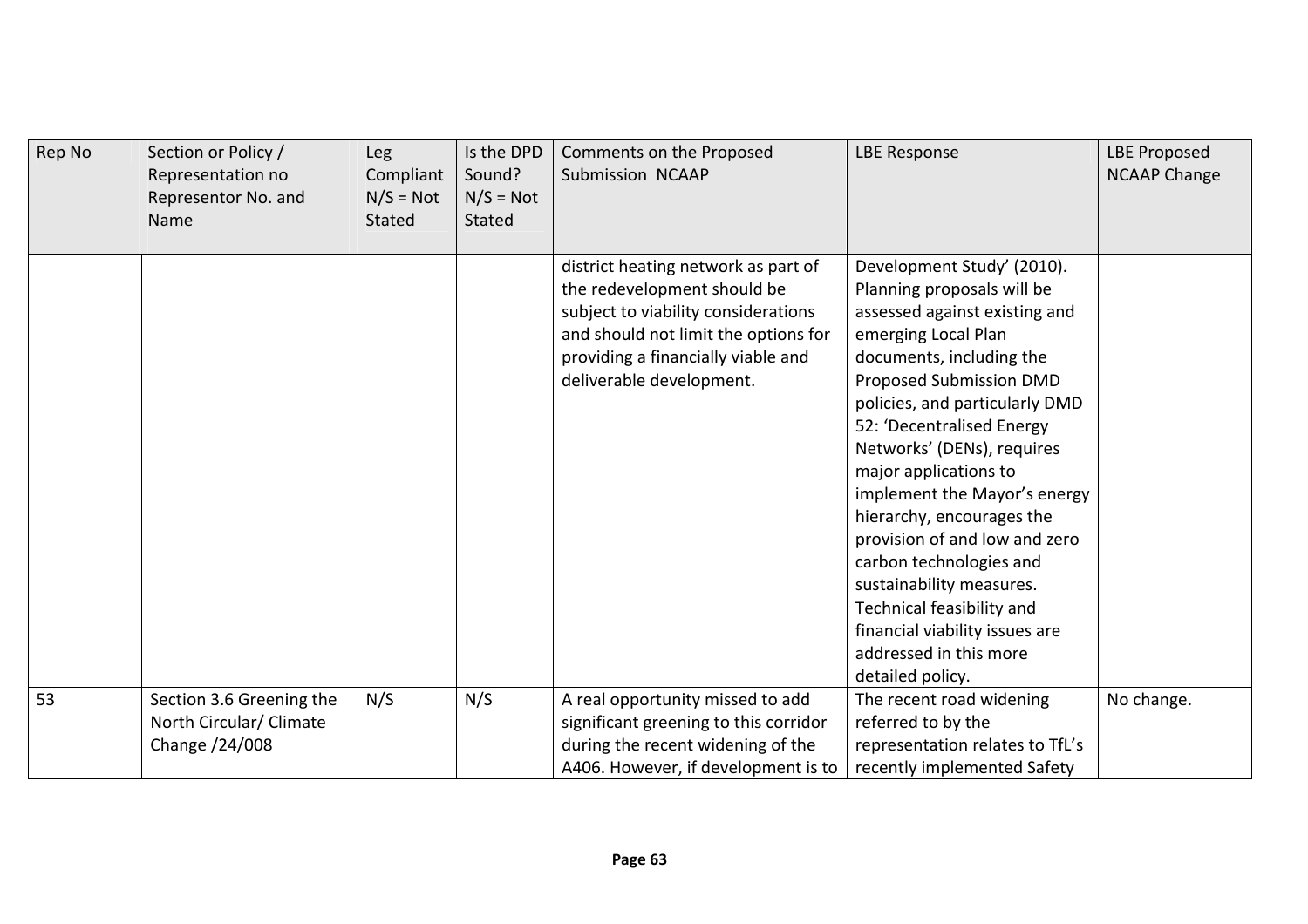| Rep No | Section or Policy /<br>Representation no<br>Representor No. and<br>Name | Leg<br>Compliant<br>$N/S = Not$<br>Stated | Is the DPD<br>Sound?<br>$N/S = Not$<br>Stated | Comments on the Proposed<br>Submission NCAAP                                                    | <b>LBE Response</b>                                                                                                                                                                                                                                                                                                                                                                                                                                                                                                                                                                                     | <b>LBE Proposed</b><br><b>NCAAP Change</b> |
|--------|-------------------------------------------------------------------------|-------------------------------------------|-----------------------------------------------|-------------------------------------------------------------------------------------------------|---------------------------------------------------------------------------------------------------------------------------------------------------------------------------------------------------------------------------------------------------------------------------------------------------------------------------------------------------------------------------------------------------------------------------------------------------------------------------------------------------------------------------------------------------------------------------------------------------------|--------------------------------------------|
|        | 24 - London Assembly<br>Labour Member<br>Joanne McCarthy                |                                           |                                               | take pace the environmental impact<br>on and look of the area must be<br>given high importance. | & Environmental<br>Improvement Scheme. Some<br>improvements to landscaping<br>and streetscape have been<br>introduced. The NCAAP<br>promotes further<br>environmental improvements<br>to be secured through<br>development opportunities.<br>The area's landscape would be<br>positively impacted through<br>Policy 10, which would direct<br>contributions for new<br>developments towards key<br>improvements to the existing<br>network of open spaces, and,<br>in particular, those identified<br>opportunities alongside<br>waterways.<br>More generally, the policies<br>would have a significant |                                            |
|        |                                                                         |                                           |                                               |                                                                                                 | positive impact cumulatively,                                                                                                                                                                                                                                                                                                                                                                                                                                                                                                                                                                           |                                            |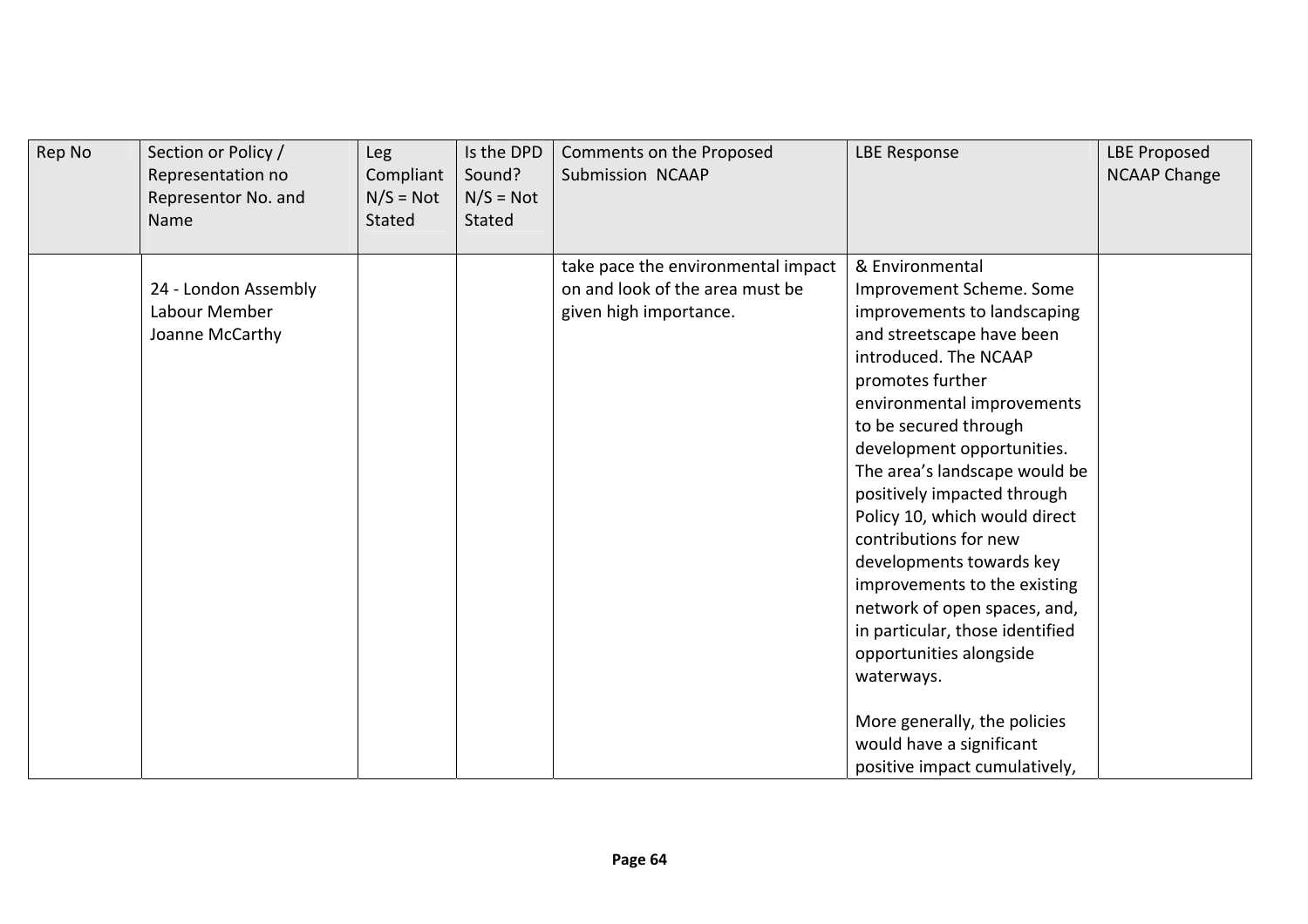| Rep No | Section or Policy /<br>Representation no<br>Representor No. and<br>Name                            | <b>Leg</b><br>Compliant<br>$N/S = Not$<br><b>Stated</b> | Is the DPD<br>Sound?<br>$N/S = Not$<br>Stated | Comments on the Proposed<br>Submission NCAAP                                                                                                                                                                        | <b>LBE Response</b>                                                                                                                                                                                                                       | <b>LBE Proposed</b><br><b>NCAAP Change</b> |
|--------|----------------------------------------------------------------------------------------------------|---------------------------------------------------------|-----------------------------------------------|---------------------------------------------------------------------------------------------------------------------------------------------------------------------------------------------------------------------|-------------------------------------------------------------------------------------------------------------------------------------------------------------------------------------------------------------------------------------------|--------------------------------------------|
|        |                                                                                                    |                                                         |                                               |                                                                                                                                                                                                                     | because they would promote<br>the redevelopment of vacant<br>land and derelict buildings.<br>This would help to transform<br>blighted areas into places that<br>contribute successfully<br>towards the area's landscape<br>and townscape. |                                            |
|        | Section 4 Environmental Context and the Three Neighbourhood places                                 |                                                         |                                               |                                                                                                                                                                                                                     |                                                                                                                                                                                                                                           |                                            |
| 54     | Section 4.4<br>Public Realm and open<br>space (Fig 160/23/002<br>23 - Environment Agency           | N/S                                                     | N/S                                           | Failure to mention Bounds Green<br>Brook within the context of<br>opportunities for improvements to<br>open spaces next to the brook.                                                                               | Amendment made via PPMCs<br>to recognise Bounds Green<br>Brook.                                                                                                                                                                           | <b>PPMC39&amp;</b><br>PPMC <sub>40</sub>   |
| 55     | Policy 12 Arnos Grove /<br>New Southgate<br>Neigbourhood place /<br>10/001<br>10 - New Ladderswood |                                                         | Unsound                                       | Amend policy to include the New<br>Southgate Industrial Estate as a<br>development site 1a for residential-<br>led mixed-use development and to<br>specifically include an element of B1<br>employment development, | The remaining element of New<br>Southgate Industrial Estate<br>continues to be designated a<br>Local Strategic Industrial Site<br>(LSIS). The NCAAP is not                                                                                | No change                                  |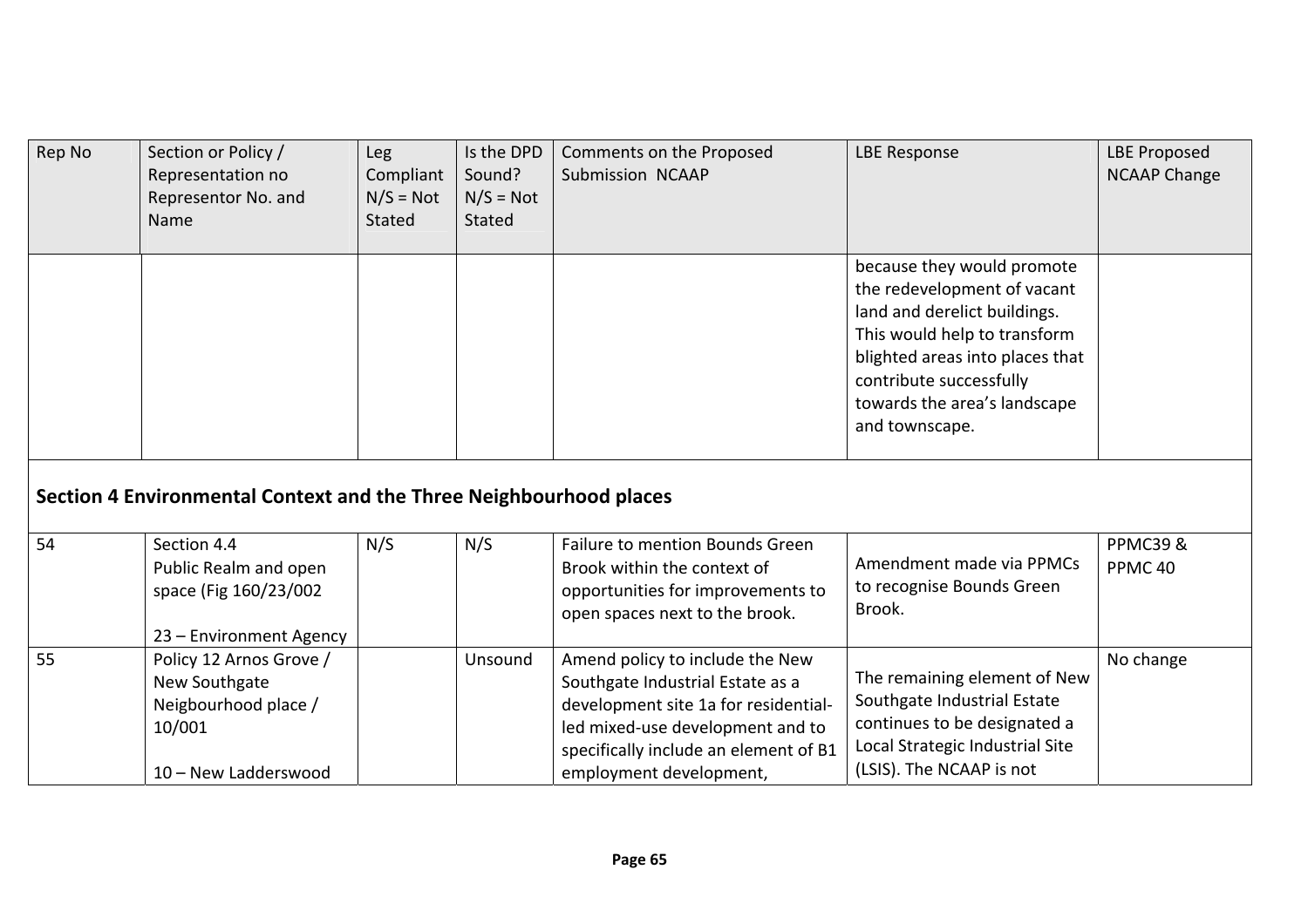| Rep No | Section or Policy /<br>Representation no<br>Representor No. and<br>Name | Leg<br>Compliant<br>$N/S = Not$<br>Stated | Is the DPD<br>Sound?<br>$N/S = Not$<br>Stated | Comments on the Proposed<br>Submission NCAAP                                                                                                                                                                                                                                                                                                                                                | <b>LBE Response</b>                                                                                                                                                                                                                                                                                                                                                                                                                                                                                                                                                                                                                                                                                   | <b>LBE Proposed</b><br><b>NCAAP Change</b> |
|--------|-------------------------------------------------------------------------|-------------------------------------------|-----------------------------------------------|---------------------------------------------------------------------------------------------------------------------------------------------------------------------------------------------------------------------------------------------------------------------------------------------------------------------------------------------------------------------------------------------|-------------------------------------------------------------------------------------------------------------------------------------------------------------------------------------------------------------------------------------------------------------------------------------------------------------------------------------------------------------------------------------------------------------------------------------------------------------------------------------------------------------------------------------------------------------------------------------------------------------------------------------------------------------------------------------------------------|--------------------------------------------|
|        | <b>LLP</b>                                                              |                                           |                                               | following the principles accepted by<br>the Council on the adjacent existing<br>Ladderswood Estate opportunity<br>site. The Policy should also specify a<br>need to ensure that the New<br>Southgate Industrial Estate site is<br>fully integrated within the wider<br>Ladderswood Estate proposals to<br>ensure enhanced connectivity and<br>deliver a sustainable mixed-use<br>community. | proposing any change to the<br>adopted employment use of<br>this site and therefore the<br>relevant policies of the<br>adopted Core Strategy and<br><b>Proposed Submission DMD</b><br>apply. The release of<br>3000sqm of adjacent<br>employment floorspace from<br>the former New Southgate<br>Industrial Estate was accepted<br>through the Core Strategy<br>adoption in 2010. This was<br>part of a rationalisation in<br>order to achieve a viable<br>scheme for the regeneration<br>of the Ladderswood Estate.<br>Proactive release was also<br>accepted to facilitate<br>improvements to the<br>remainder of the industrial<br>estate as set out in Core Policy<br>45: (New Southgate) and Core |                                            |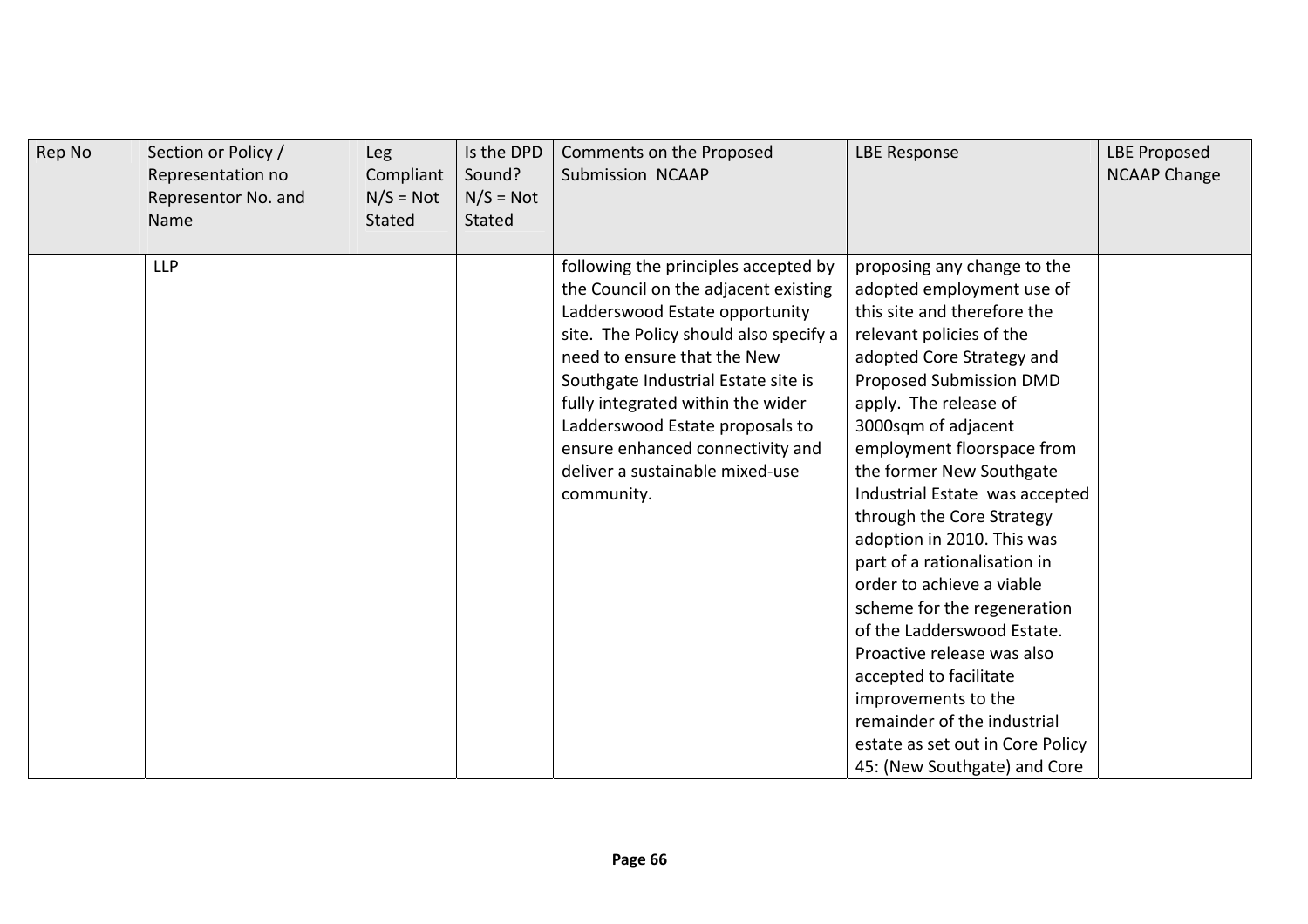| Rep No | Section or Policy /<br>Representation no<br>Representor No. and<br>Name | Leg<br>Compliant<br>$N/S = Not$<br>Stated | Is the DPD<br>Sound?<br>$N/S = Not$<br><b>Stated</b> | Comments on the Proposed<br>Submission NCAAP | <b>LBE Response</b>                                                                                                                                                                                                                                                                           | <b>LBE Proposed</b><br><b>NCAAP Change</b> |
|--------|-------------------------------------------------------------------------|-------------------------------------------|------------------------------------------------------|----------------------------------------------|-----------------------------------------------------------------------------------------------------------------------------------------------------------------------------------------------------------------------------------------------------------------------------------------------|--------------------------------------------|
|        |                                                                         |                                           |                                                      |                                              | Policy 15: (Locally Significant<br>Industrial Sites).                                                                                                                                                                                                                                         |                                            |
|        |                                                                         |                                           |                                                      |                                              | The consented planning<br>scheme for Ladderswood<br>includes six B1(b) and (c) units.<br>If implemented, the new units<br>may be bought back into the<br>LSIS designation as<br>recommended by the 2012<br><b>Employment Land Study to</b><br>strengthen and raise to profile<br>of the LSIS. |                                            |
| 56     |                                                                         | N/S                                       | Unsound                                              | Amend to include the New                     | The NCAAP makes a<br>commitment to creating and<br>protecting jobs, releasing this<br>remaining parcel of LSIS for<br>mixed use housing led<br>regeneration is not justified by<br>existing Local Plan policies and<br>evidence base.<br>As set out in Enfield's                              | No change.                                 |
|        | Figures 13, 14, 15, 16, 17 &                                            |                                           |                                                      |                                              |                                                                                                                                                                                                                                                                                               |                                            |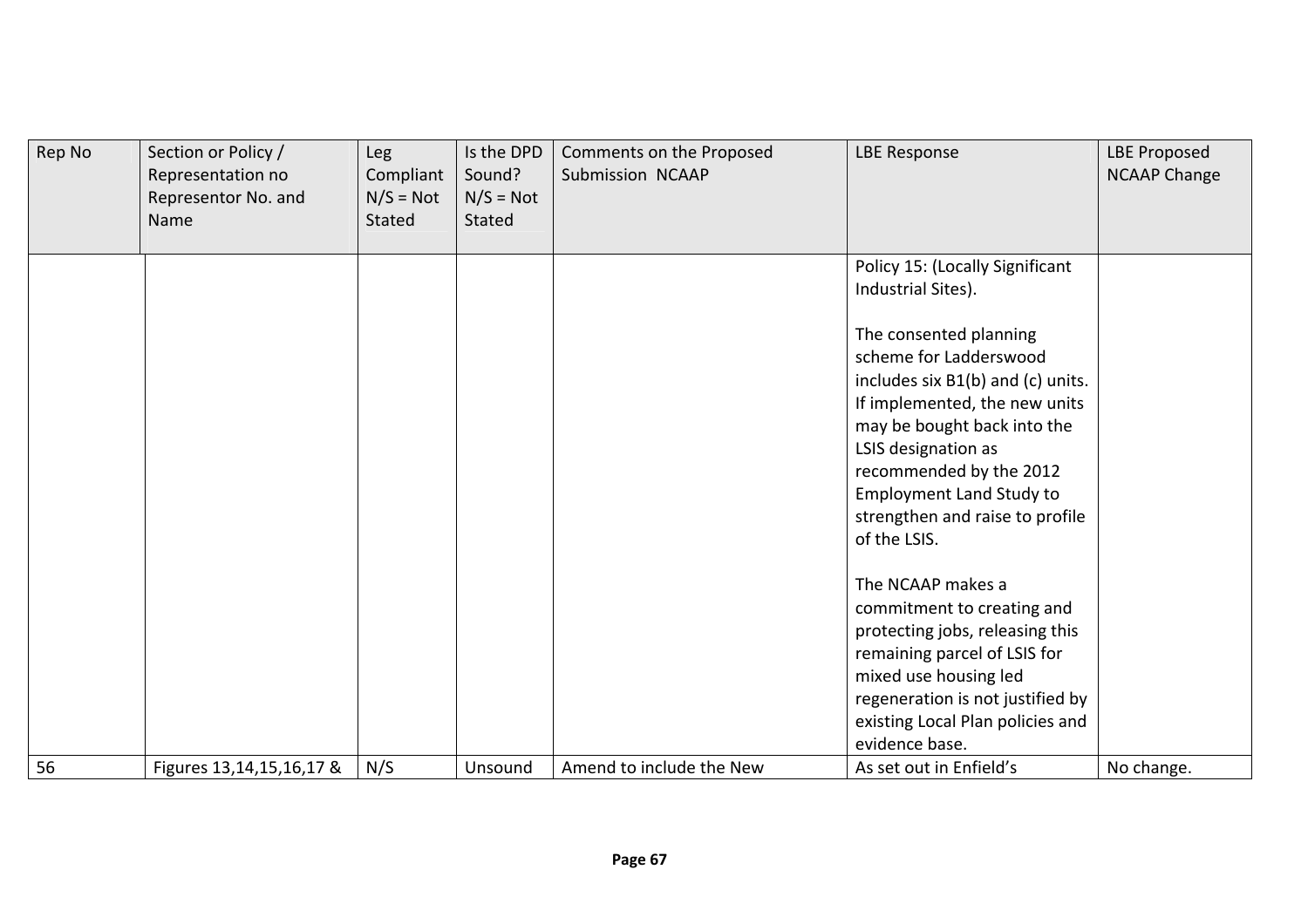| Rep No | Section or Policy /<br>Representation no<br>Representor No. and<br>Name                           | Leg<br>Compliant<br>$N/S = Not$<br>Stated | Is the DPD<br>Sound?<br>$N/S = Not$<br>Stated | Comments on the Proposed<br>Submission NCAAP                                                                                                                                                                  | <b>LBE Response</b>                                                                                                                                                                                                                                                                                                                                                                                                                                                                                                  | <b>LBE Proposed</b><br><b>NCAAP Change</b> |
|--------|---------------------------------------------------------------------------------------------------|-------------------------------------------|-----------------------------------------------|---------------------------------------------------------------------------------------------------------------------------------------------------------------------------------------------------------------|----------------------------------------------------------------------------------------------------------------------------------------------------------------------------------------------------------------------------------------------------------------------------------------------------------------------------------------------------------------------------------------------------------------------------------------------------------------------------------------------------------------------|--------------------------------------------|
|        | 18/10/002<br>10-DHA Planning on<br>behalf of New<br>Ladderswood LLP                               |                                           |                                               | Southgate Industrial Estate as an<br>opportunity site.                                                                                                                                                        | response to Rep No. 53 above,<br>the NCAAP does not propose<br>any change to the<br>employment designation of<br>this site.                                                                                                                                                                                                                                                                                                                                                                                          |                                            |
| 57     | Policy 13 Ladderswood<br>Estate/ 10/003<br>10-DHA Planning on<br>behalf of New<br>Ladderswood LLP | N/S                                       | Unsound                                       | Amend to be consistent with the<br>Council's own resolution to grant<br>planning permission. In particular,<br>Part 4 should be amended to refer<br>to a capacity for 517 dwellings (net<br>increase of 356). | Aligning Policy 13<br>'Ladderswood' to the<br>approved planning application<br>is not considered to be<br>appropriate or justified. The<br>Policy provides the framework<br>and vision for this site. The<br>consented planning scheme<br>has yet to be implemented,<br>and should a revised or new<br>scheme come forward; Policy<br>13 would still remain the<br>relevant starting position.<br>Policy 13 is sufficiently flexible<br>and appropriately states the<br>considered capacity is<br>"approximately 400 | No change.                                 |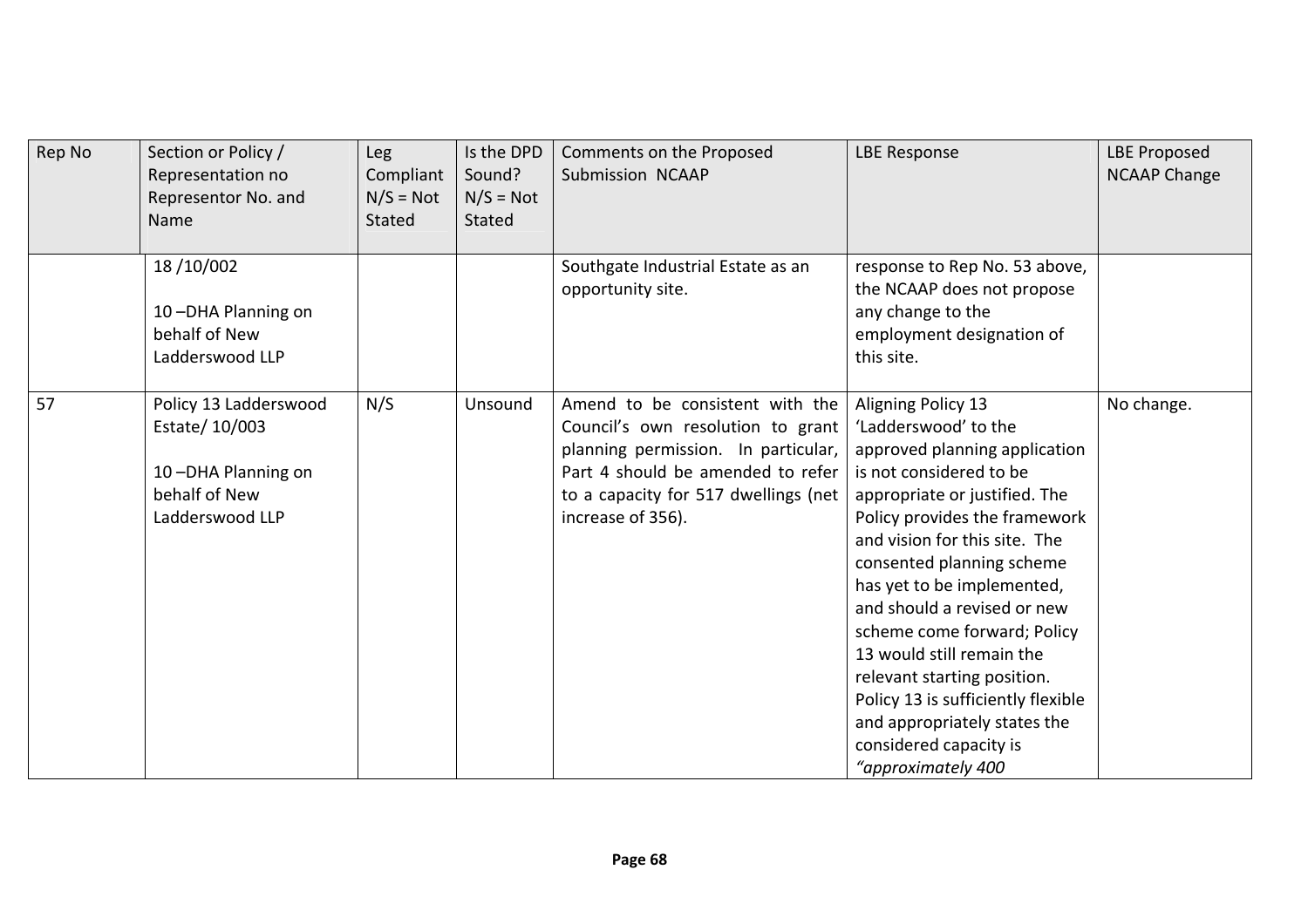| Rep No | Section or Policy /<br>Representation no<br>Representor No. and<br>Name         | Leg<br>Compliant<br>$N/S = Not$<br>Stated | Is the DPD<br>Sound?<br>$N/S = Not$<br>Stated | Comments on the Proposed<br>Submission NCAAP                                                                                                                                                                                                                                                                                                                                                                                                                                                                                                                                           | <b>LBE Response</b>                                                                                                                                                                                                                      | <b>LBE Proposed</b><br><b>NCAAP Change</b> |
|--------|---------------------------------------------------------------------------------|-------------------------------------------|-----------------------------------------------|----------------------------------------------------------------------------------------------------------------------------------------------------------------------------------------------------------------------------------------------------------------------------------------------------------------------------------------------------------------------------------------------------------------------------------------------------------------------------------------------------------------------------------------------------------------------------------------|------------------------------------------------------------------------------------------------------------------------------------------------------------------------------------------------------------------------------------------|--------------------------------------------|
|        |                                                                                 |                                           |                                               |                                                                                                                                                                                                                                                                                                                                                                                                                                                                                                                                                                                        | dwellings."                                                                                                                                                                                                                              |                                            |
| 58     | New Policy 13a/10/004<br>10-DHA Planning on<br>behalf of New<br>Ladderswood LLP |                                           | Unsound                                       | Following<br>of<br>format<br>the<br>the<br>identified<br>development sites in<br>Policy 12, a new policy should be<br>inserted relating specifically to the<br>New Southgate Industrial Estate<br>site.<br>New Policy 13a - NEW SOUTHGATE<br><b>INDUSTRIAL ESTATE (SITE 1A)</b><br>Redevelopment of the site will<br>secure its long-term future and<br>deliver a better integrated<br>development with the<br>Ladderswood Estate regeneration<br>and a high quality sustainable new<br>neighbourhood. Having regard to<br>any approved development for the<br>Ladderswood Estate, any | The Council has provided a<br>detailed response under Rep<br>No 53. The release of the<br>employment land to housing<br>led development is not<br>consistent with existing Local<br>Plan policies and the<br>Employment Land Study 2012. | No change.                                 |
|        |                                                                                 |                                           |                                               | development should take account                                                                                                                                                                                                                                                                                                                                                                                                                                                                                                                                                        |                                                                                                                                                                                                                                          |                                            |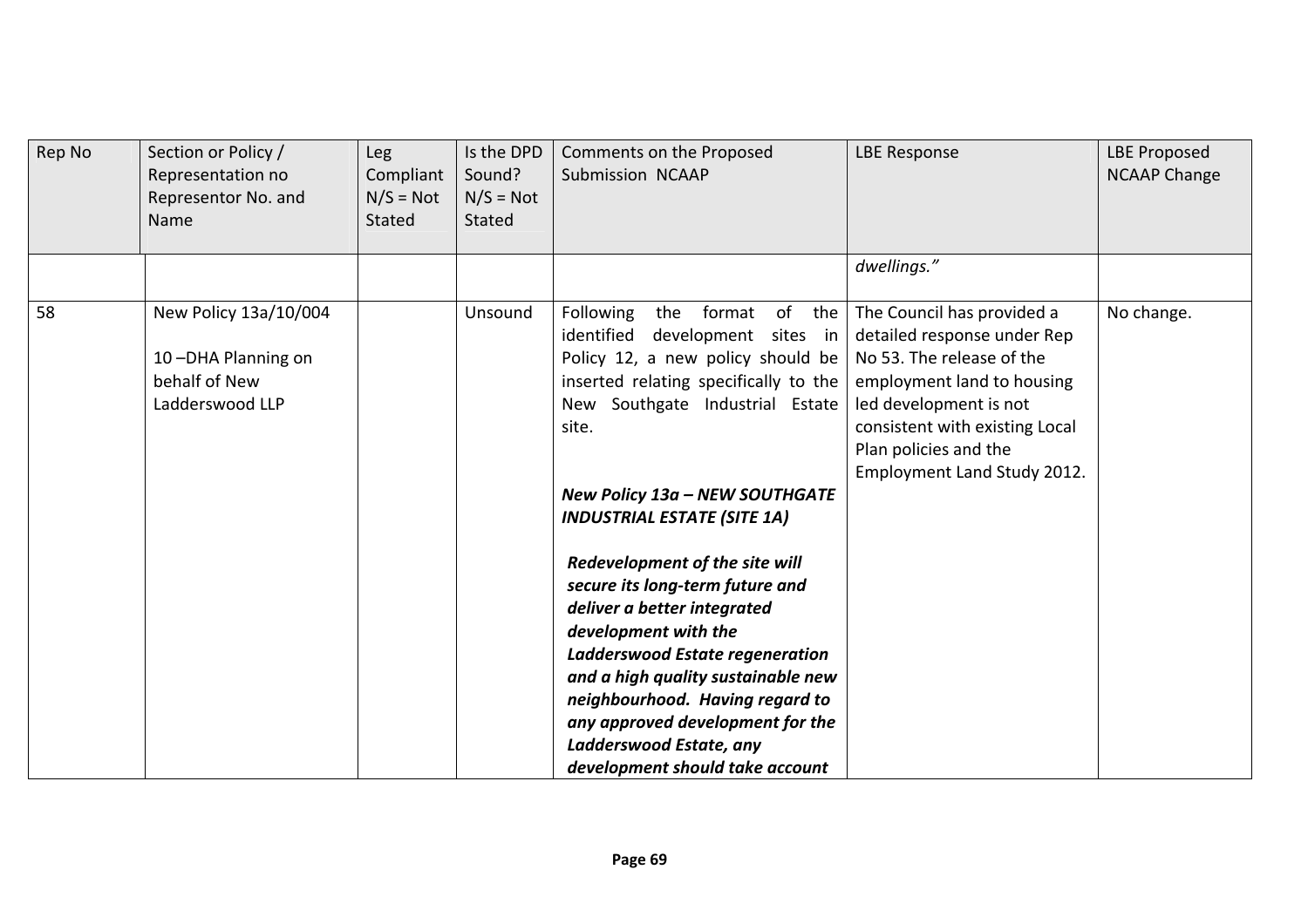| Rep No | Section or Policy /<br>Representation no<br>Representor No. and<br>Name | Leg<br>Compliant<br>$N/S = Not$<br>Stated | Is the DPD<br>Sound?<br>$N/S = Not$<br>Stated | Comments on the Proposed<br>Submission NCAAP                                                                                                                                                                                                                                                        | <b>LBE Response</b> | <b>LBE Proposed</b><br><b>NCAAP Change</b> |
|--------|-------------------------------------------------------------------------|-------------------------------------------|-----------------------------------------------|-----------------------------------------------------------------------------------------------------------------------------------------------------------------------------------------------------------------------------------------------------------------------------------------------------|---------------------|--------------------------------------------|
|        |                                                                         |                                           |                                               | of the following:<br><b>Be residential-led and</b><br>1.<br>deliver a sustainable mixed<br>community when taken with<br>the Ladderswood Estate;<br>2.<br><b>Include high quality B1</b><br>employment provision<br>following the principles of<br>the provision approved as<br>part of any planning |                     |                                            |
|        |                                                                         |                                           |                                               | permission for the<br>Ladderswood Estate;<br>Secure safe access via the<br>3.                                                                                                                                                                                                                       |                     |                                            |
|        |                                                                         |                                           |                                               | <b>Ladderswood Estate</b><br>development and enhance<br>pedestrian connectivity and<br>legibility throughout the<br>area;                                                                                                                                                                           |                     |                                            |
|        |                                                                         |                                           |                                               | Preserve and enhance the<br>4.<br>landscape and ecological<br>value of Bounds Green                                                                                                                                                                                                                 |                     |                                            |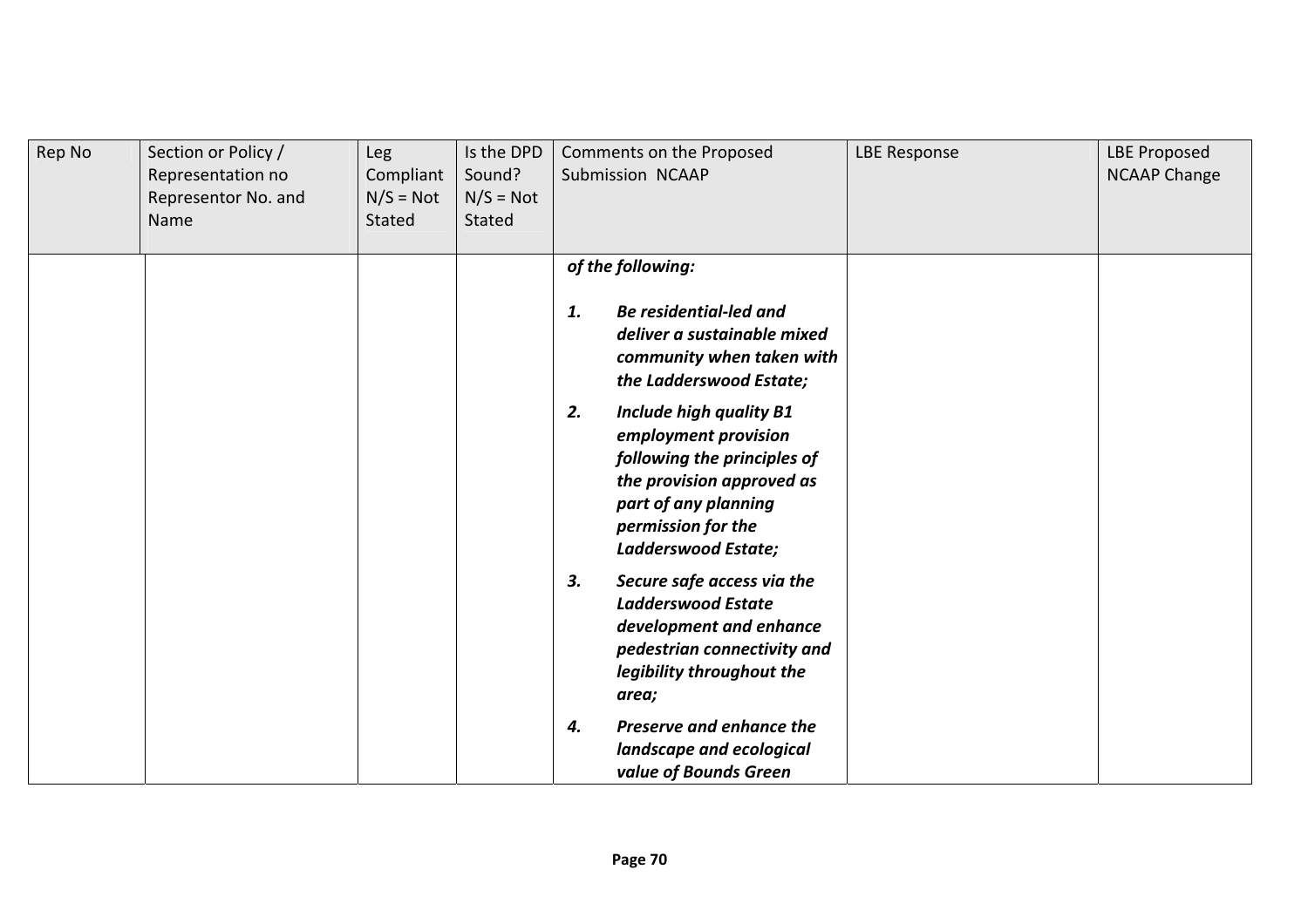| Rep No | Section or Policy /<br>Representation no<br>Representor No. and<br>Name                                        | <b>Leg</b><br>Compliant<br>$N/S = Not$<br>Stated | Is the DPD<br>Sound?<br>$N/S = Not$<br>Stated | Comments on the Proposed<br>Submission NCAAP                                                                                                                                                                                                                                                                                                                                           | <b>LBE Response</b>                                                                                                                                                                                                                                                                                                                                                                      | <b>LBE Proposed</b><br><b>NCAAP Change</b> |
|--------|----------------------------------------------------------------------------------------------------------------|--------------------------------------------------|-----------------------------------------------|----------------------------------------------------------------------------------------------------------------------------------------------------------------------------------------------------------------------------------------------------------------------------------------------------------------------------------------------------------------------------------------|------------------------------------------------------------------------------------------------------------------------------------------------------------------------------------------------------------------------------------------------------------------------------------------------------------------------------------------------------------------------------------------|--------------------------------------------|
|        |                                                                                                                |                                                  |                                               | <b>Brook;</b><br>5.<br>Provide a layout, form and<br>design of development that<br>taken with any approved<br>development at the<br>Ladderswod Estate, creates<br>an appropriate gateway to<br>the Bounds Green/Station<br>Road junction.                                                                                                                                              |                                                                                                                                                                                                                                                                                                                                                                                          |                                            |
| 59     | Fig. 18 Site Proposals /<br>18/002<br>18 - Savills on behalf of<br>Legal & General and<br><b>National Grid</b> | <b>No</b>                                        | Viability                                     | Figure 18 shows residential on<br>ground floor on site 2 which directly<br>fronts onto the North Circular.<br>Figure 18 should be amended to<br>show commercial uses at ground<br>floor fronting the North Circular. It<br>is important that provision is made<br>for an adequate amount of<br>commercial floorspace to ensure<br>the scheme is financially viable and<br>deliverable. | Figure 18 is not intended to be<br>overly prescriptive. Residential<br>development fronting directly<br>on to the North Circular Road<br>is not considered<br>inappropriate. Addressing the<br>North Circular positively as a<br>frontage is a key objective of<br>the Policy 6 High Quality<br>Design of New Development.<br>The amount of commercial<br>floorpspace set out Policy 14: | No change.                                 |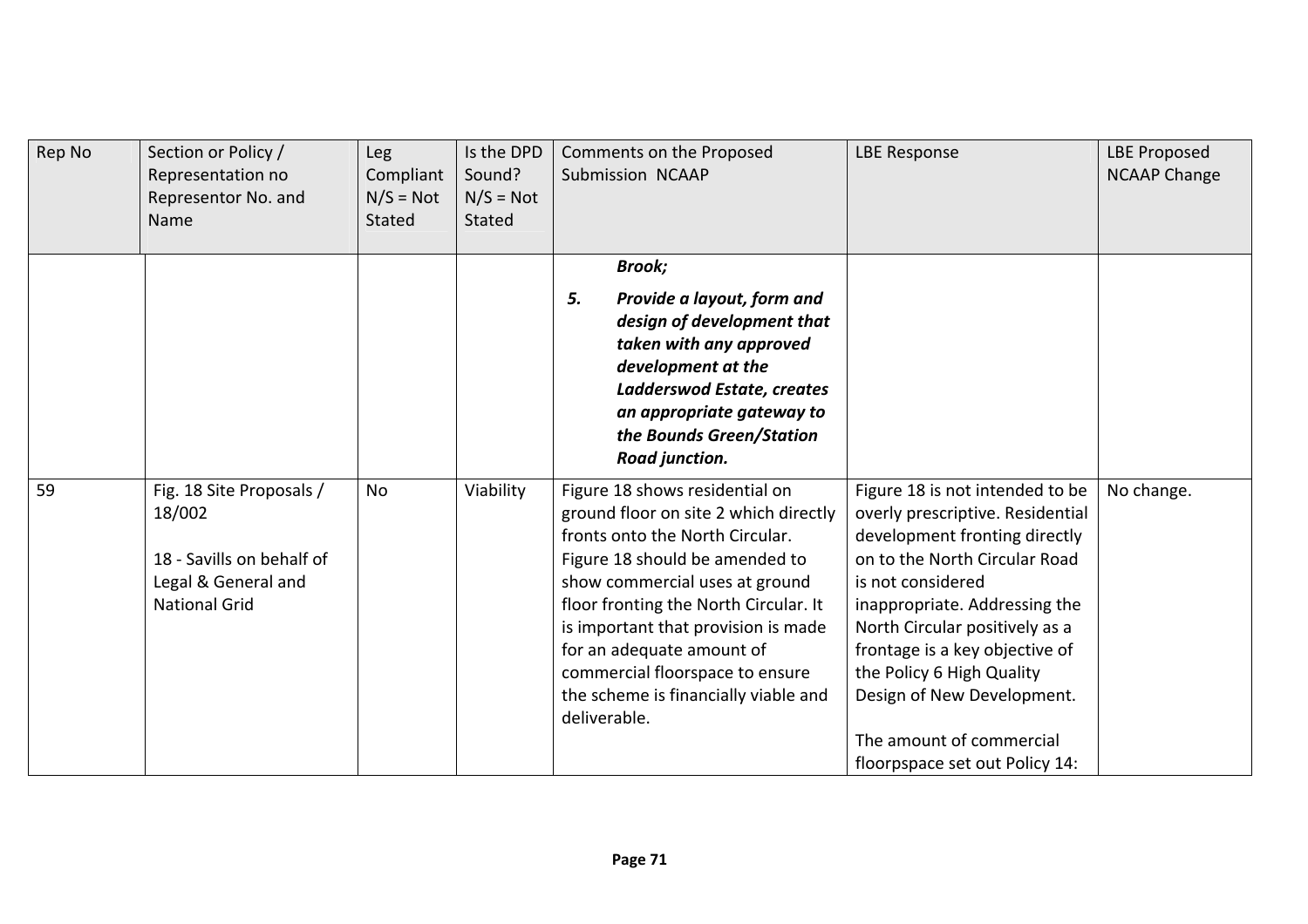| Rep No | Section or Policy /<br>Representation no<br>Representor No. and<br>Name                                   | <b>Leg</b><br>Compliant<br>$N/S = Not$<br>Stated | Is the DPD<br>Sound?<br>$N/S = Not$<br>Stated                        | Comments on the Proposed<br><b>Submission NCAAP</b>                                                                                                                                                                                                                                                                                                                                                                                                                                                                                                    | <b>LBE Response</b>                                                                                                                                                                                                                                                                                                                                                                                                                                                                                   | <b>LBE Proposed</b><br><b>NCAAP Change</b> |
|--------|-----------------------------------------------------------------------------------------------------------|--------------------------------------------------|----------------------------------------------------------------------|--------------------------------------------------------------------------------------------------------------------------------------------------------------------------------------------------------------------------------------------------------------------------------------------------------------------------------------------------------------------------------------------------------------------------------------------------------------------------------------------------------------------------------------------------------|-------------------------------------------------------------------------------------------------------------------------------------------------------------------------------------------------------------------------------------------------------------------------------------------------------------------------------------------------------------------------------------------------------------------------------------------------------------------------------------------------------|--------------------------------------------|
|        |                                                                                                           |                                                  |                                                                      |                                                                                                                                                                                                                                                                                                                                                                                                                                                                                                                                                        | (Western Gateway) allows for<br>approximately 3,500sqm. This<br>figure is considered to provide<br>a degree of balance between<br>the mix of land uses promoted<br>for sites 2, 3 and 4.                                                                                                                                                                                                                                                                                                              |                                            |
| 60     | Policy 14 Western<br>Gateway Site/18/003<br>18 - Savills on behalf of<br>Legal & General/National<br>Grid | <b>No</b>                                        | Viability,<br>not<br>positively<br>prepared<br>and not<br>effective. | Supportive of the mixed use<br>redevelopment, however,<br>landowners consider housing led<br>mixed use development is not<br>viable or deliverable. There are key<br>issues that limit the options for<br>providing a financially viable<br>development, these are set out as<br>- Contamination issues;<br>- Homebase and Topps Tiles are<br>relatively valuable and need to be<br>displaced;<br>- residential values are not<br>significant in this area, particularly<br>for this site given the juxtaposition<br>between the busy road and railway | Support for a mixed use<br>scheme is noted. The issues<br>set out concerning viability<br>would need to be evidenced at<br>a more detailed planning<br>proposal level. However, to<br>date, the landowners have not<br>put forward a detailed scheme<br>that would validate the<br>representation. The principle<br>of a housing-led mixed-use<br>scheme has been evidenced<br>and adopted through the<br>Enfield Core Strategy and the<br>New Southgate Masterplan.<br>Enfield Council questions the | PPMC <sub>38</sub>                         |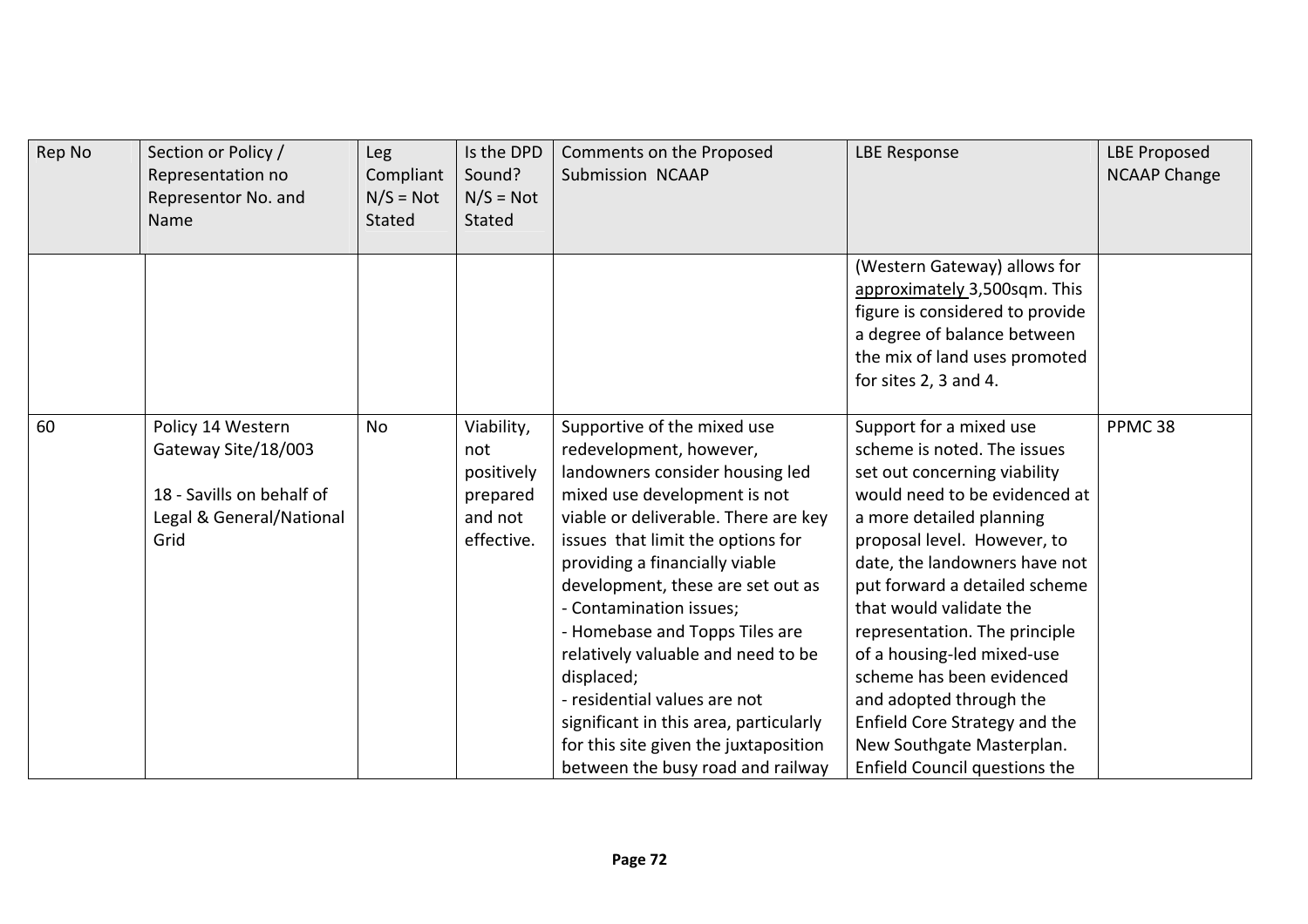| Rep No | Section or Policy /<br>Representation no<br>Representor No. and<br>Name | Leg<br>Compliant<br>$N/S = Not$<br>Stated | Is the DPD<br>Sound?<br>$N/S = Not$<br>Stated | Comments on the Proposed<br>Submission NCAAP                                                                                                                                                                                                                                                                                                                                                                                                                                                                                                                                                                                                                                        | <b>LBE Response</b>                                                                                                                                                                                                                                                                                                                                                                                                                                                                                                                                                                                                                          | <b>LBE Proposed</b><br><b>NCAAP Change</b> |
|--------|-------------------------------------------------------------------------|-------------------------------------------|-----------------------------------------------|-------------------------------------------------------------------------------------------------------------------------------------------------------------------------------------------------------------------------------------------------------------------------------------------------------------------------------------------------------------------------------------------------------------------------------------------------------------------------------------------------------------------------------------------------------------------------------------------------------------------------------------------------------------------------------------|----------------------------------------------------------------------------------------------------------------------------------------------------------------------------------------------------------------------------------------------------------------------------------------------------------------------------------------------------------------------------------------------------------------------------------------------------------------------------------------------------------------------------------------------------------------------------------------------------------------------------------------------|--------------------------------------------|
|        |                                                                         |                                           |                                               | line;<br>The provision of leisure facilities as<br>part of a mixed use development is<br>particularly important because<br>there is currently a shortage of<br>quality leisure facilities in the south<br>of the Borough. Consider the AAP<br>as currently drafted is potentially<br>unsound as it has not been<br>positively prepared and is not<br>effective.<br>To ensure the AAP is sufficiently<br>flexible, suggest part 3 of Policy 14<br>is amended to read "a taller<br>building of approximately 10<br>storeys".<br>Allow some flexibility in terms of<br>the amount of houses that can be<br>provided, we suggest that part 6 of<br>the policy is reworded to state: The | representor's argument that<br>residential values are not<br>significant in this area. A<br>number of residential schemes<br>are being pursued along the<br>A406 corridor that contradicts<br>this statement.<br>The wording of bullet point 3<br>of Policy 14 "a taller building<br>of approximately of up to 10<br>storeys" continues to provide<br>sufficient flexibility with a<br>degree of guidance, without<br>being unduly prescriptive.<br>Additional flexibility is agreed<br>at bullet points 2 and 6 of<br>Policy 14 that now includes<br>leisure' as part of the<br>development mix and at point<br>6 offers a flexible housing |                                            |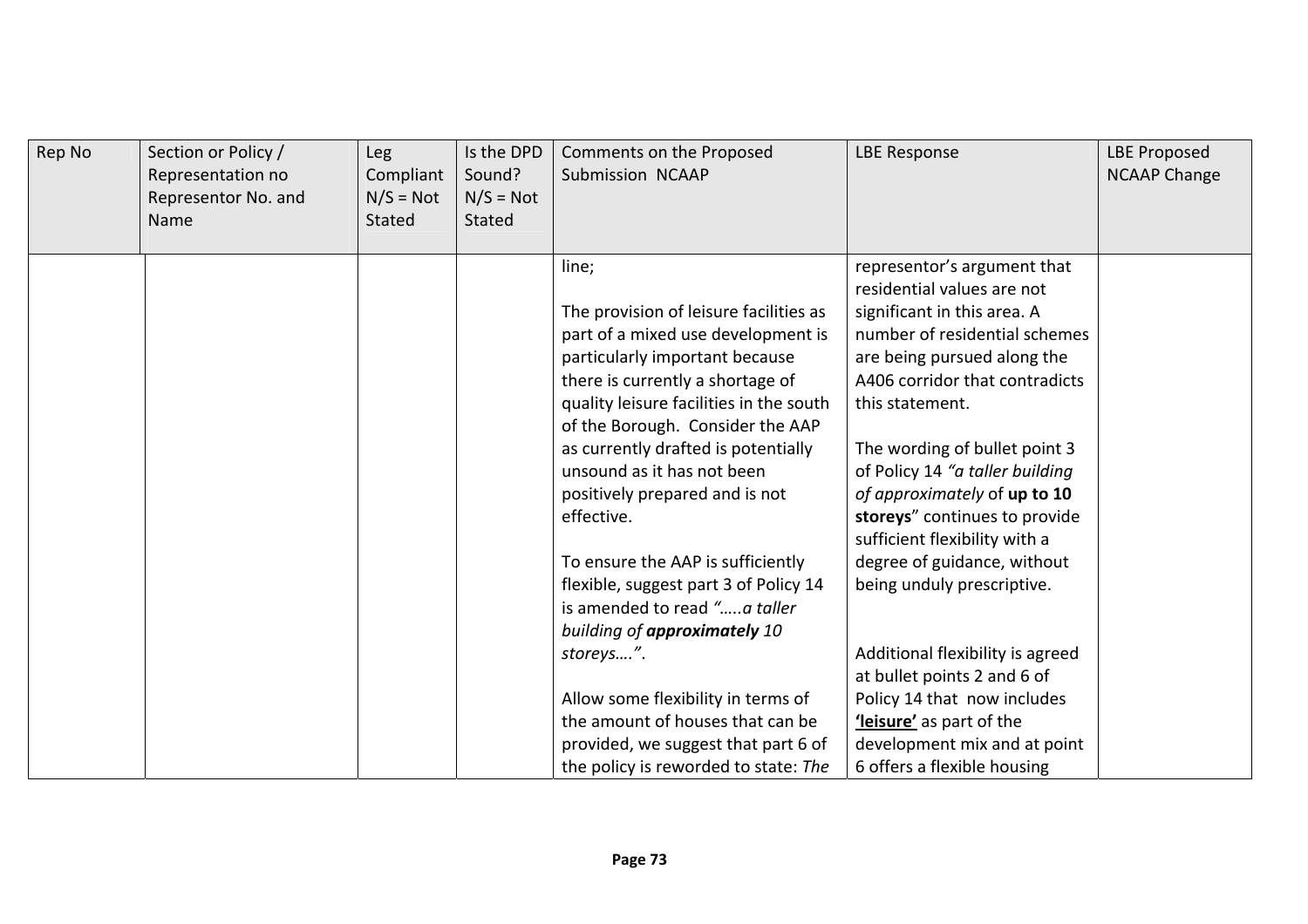| Rep No | Section or Policy /<br>Representation no<br>Representor No. and<br>Name | Leg<br>Compliant<br>$N/S = Not$<br><b>Stated</b> | Is the DPD<br>Sound?<br>$N/S = Not$<br>Stated | Comments on the Proposed<br>Submission NCAAP                                                                                                                                                                                                                                                                                                                                                                                                                                                                                                                                                                              | <b>LBE Response</b>                                                                                                                                                                                                                                                                                                                                                                                                                                                 | <b>LBE Proposed</b><br><b>NCAAP Change</b> |
|--------|-------------------------------------------------------------------------|--------------------------------------------------|-----------------------------------------------|---------------------------------------------------------------------------------------------------------------------------------------------------------------------------------------------------------------------------------------------------------------------------------------------------------------------------------------------------------------------------------------------------------------------------------------------------------------------------------------------------------------------------------------------------------------------------------------------------------------------------|---------------------------------------------------------------------------------------------------------------------------------------------------------------------------------------------------------------------------------------------------------------------------------------------------------------------------------------------------------------------------------------------------------------------------------------------------------------------|--------------------------------------------|
|        |                                                                         |                                                  |                                               | site has the capacity to deliver up to<br>360 new dwellings of a mixed tenure<br>and size.<br>In summary, the inclusion of the site<br>in the North Circular Area Action<br>Plan is supported. However, the<br>detailed comments provided above<br>in particular those relating to<br>providing an attractive and viable<br>mix of uses should be taken into<br>consideration. A viable mixed use<br>development (including housing,<br>retail, leisure, employment and<br>community facilities) would<br>contribute towards achieving the<br>Council's regeneration objectives<br>and an element of retail is essential. | target for the site and now<br>gives a range <b>between 200 -</b><br>360 units.<br>This approach has been taken<br>to encourage enhancement of<br>the existing local centres while<br>recognising that housing<br>growth may result in the need<br>for some uses that directly<br>support new homes in New<br>Southgate.<br>Enfield Council will continue to<br>discuss the deliverability and<br>viability of any proposed<br>developments with the<br>landowners. |                                            |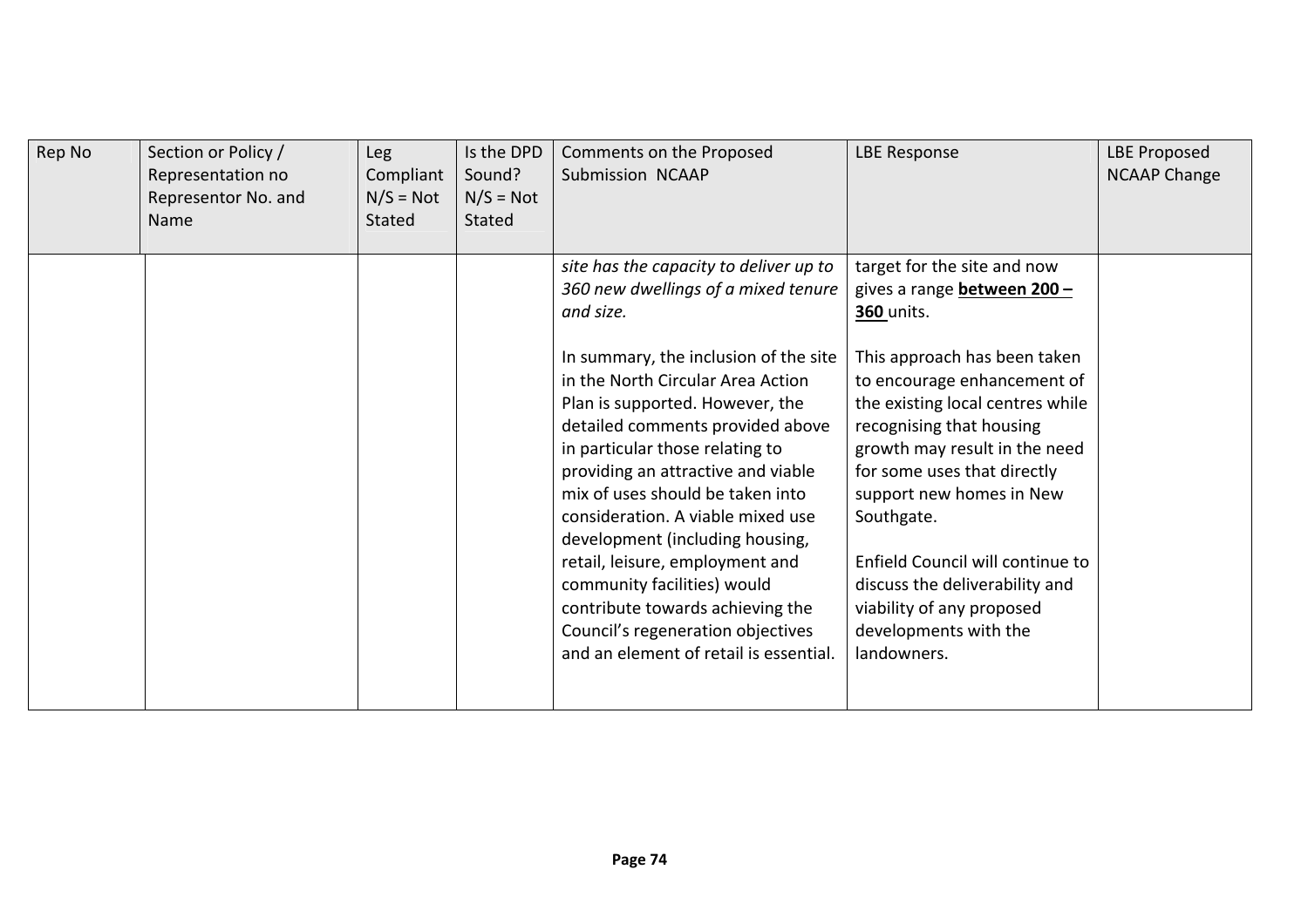| Rep No | Section or Policy /<br>Representation no<br>Representor No. and<br>Name | <b>Leg</b><br>Compliant<br>$N/S = Not$<br><b>Stated</b> | Is the DPD<br>Sound?<br>$N/S = Not$<br><b>Stated</b> | Comments on the Proposed<br>Submission NCAAP                                                                                                                                                                                                                                         | <b>LBE Response</b>                                                                                                                                                                                                                                                                                     | <b>LBE Proposed</b><br><b>NCAAP Change</b> |
|--------|-------------------------------------------------------------------------|---------------------------------------------------------|------------------------------------------------------|--------------------------------------------------------------------------------------------------------------------------------------------------------------------------------------------------------------------------------------------------------------------------------------|---------------------------------------------------------------------------------------------------------------------------------------------------------------------------------------------------------------------------------------------------------------------------------------------------------|--------------------------------------------|
| 61     | Policy 14 Western<br>Gateway Site/23/003<br>23 - Environment Agency     | N/S                                                     | N/S                                                  | Remediation of the gasholder site<br>should be mentioned in the NCAAP.<br>The Environment Agency (EA) would<br>expect development in New<br>Southgate to deculvert Bounds<br>Green Brook and would require an<br>undeveloped eight meter buffer<br>zone.                             | The detailed aspects related to<br>remediation works and<br>detailed requirements of the<br>EA of development are<br>considered more appropriate<br>to a detailed development<br>scheme. The deculverting of<br>Bounds Green Brook is one<br>option that still requires more<br>detailed investigation. | No change.                                 |
| 62     | Policy 15 new Southgate<br>Station (Site 5)/02/001<br>02 - Arriva Buses | N/S                                                     | N/S                                                  | Policy 15 sees development around<br>New Southgate Station. Road side<br>parking is already an issue on<br>Station Road, from the North<br>Circular Road through to Friern<br>Barnet Road. Will measures be<br>taken to improve this, or at least to<br>stop it from becoming worse? | The aim of the Plan is to<br>improve transport and<br>movement along the length of<br>the corridor, recognising that<br>there are certain pinch points<br>of congestion as pointed out in<br>this representation and by<br>Barnet Council in Rep No. 44.                                                | No change.                                 |
| 63     | Policy 17 Arnos Grove<br>Station (Site 7)/12/002<br>12 - Transport for  | No                                                      | Viability                                            | <b>Site 7 Arnos Grove Station site</b><br>TfL Property supports 'in principle'<br>the identification of the land<br>adjacent to Arnos Grove Station as                                                                                                                               | Two of three sites covered by<br>Policy 17: (Arnos Grove<br>Station) are currently surface<br>commuter parks and have                                                                                                                                                                                   | No change.                                 |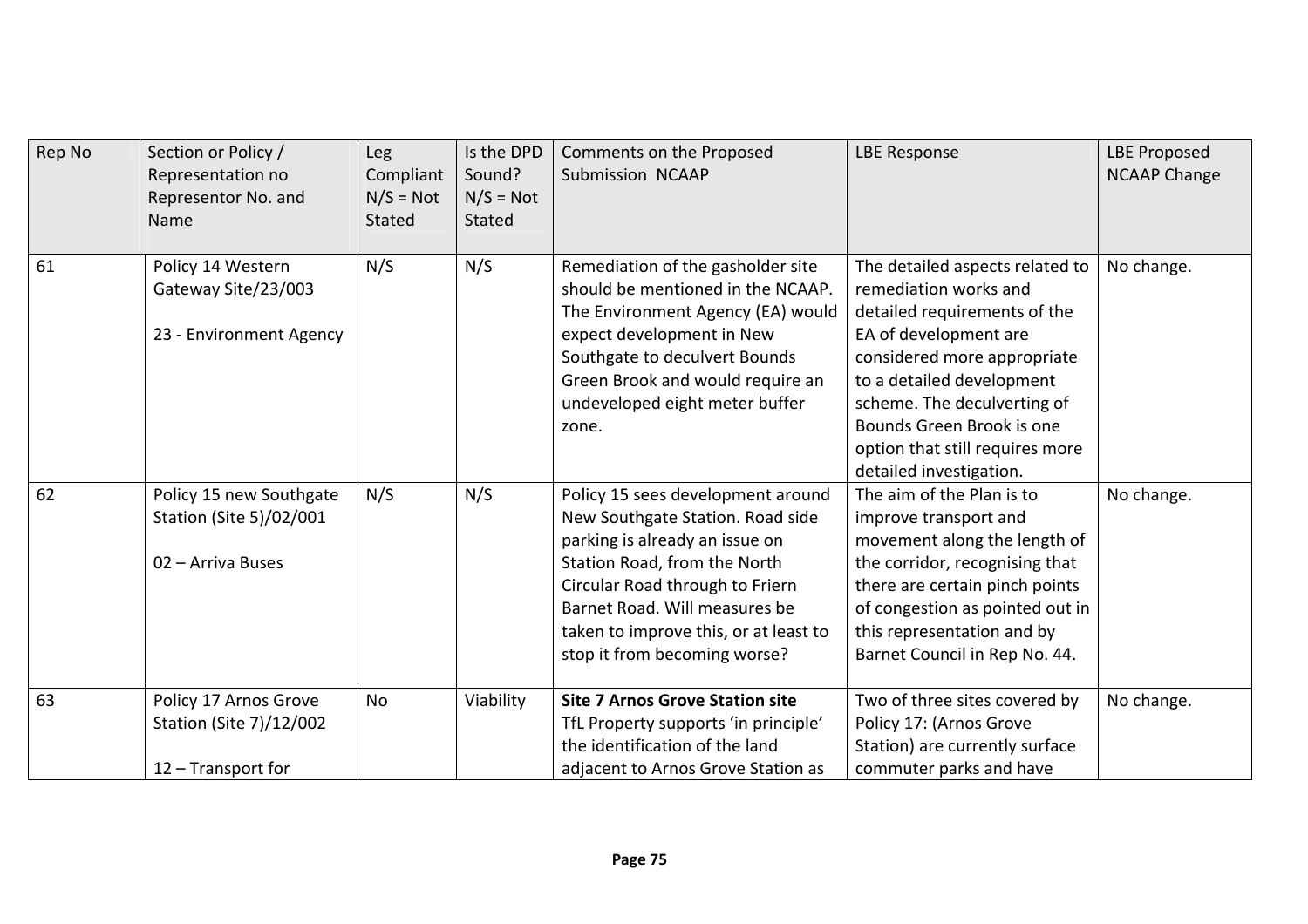| Rep No | Section or Policy /<br>Representation no<br>Representor No. and<br>Name | Leg<br>Compliant<br>$N/S = Not$<br>Stated | Is the DPD<br>Sound?<br>$N/S = Not$<br><b>Stated</b> | Comments on the Proposed<br>Submission NCAAP                                                                                                                                                                                                                                                                                                                                                                                                                                                                                                                                                                                                                                                                                                                                                              | <b>LBE Response</b>                                                                                                                                                                                                                                                                                                                                                                                                                                                                                                                                                                                                                                                        | <b>LBE Proposed</b><br><b>NCAAP Change</b> |
|--------|-------------------------------------------------------------------------|-------------------------------------------|------------------------------------------------------|-----------------------------------------------------------------------------------------------------------------------------------------------------------------------------------------------------------------------------------------------------------------------------------------------------------------------------------------------------------------------------------------------------------------------------------------------------------------------------------------------------------------------------------------------------------------------------------------------------------------------------------------------------------------------------------------------------------------------------------------------------------------------------------------------------------|----------------------------------------------------------------------------------------------------------------------------------------------------------------------------------------------------------------------------------------------------------------------------------------------------------------------------------------------------------------------------------------------------------------------------------------------------------------------------------------------------------------------------------------------------------------------------------------------------------------------------------------------------------------------------|--------------------------------------------|
|        | London (property)                                                       |                                           |                                                      | an Opportunity Site for mixed-use<br>development including residential<br>development referenced Policy 17:<br>'Arnos Grove Station,' Site 7 in the<br>NCAAP.<br>However, TfL Property reiterate<br>concerns raised in February 2012<br>whereby the release of TfL land to<br>the west of the station to<br>accommodate a mixed use<br>development scheme is dependent<br>on the consolidation of car parking<br>spaces on TfL land to the east.<br>Welcome the recognition that the<br>provision of commuter parking<br>would be subject to detailed<br>feasibility studies and balanced<br>against the aims of the London Plan<br>and the Mayor's Transport Plan. TfL<br>would not support the assumption<br>that a decked structure would be<br>provided on eastern parcel of land<br>to allow for the | been intentionally linked<br>owing to their use,<br>relationship to Arnos Grove<br>Station, and partly due to<br>ownership. The policy<br>approach for the sites has<br>moved on since the 'Towards<br>Pre-Submission' consultation<br>(Nov 2011-Feb 2012) to take<br>account of the views<br>expressed by TfL property. As<br>drafted, Policy 17 point 1 uses<br>the words 'on the assumption'<br>that parking capacity on the<br>east would be expanded to<br>compensate for loss". The use<br>of these words replaced<br>"dependent on" to offer an<br>appropriate degree of<br>flexibility given the uncertainty<br>of how TfL intend to take<br>forward theses sites. |                                            |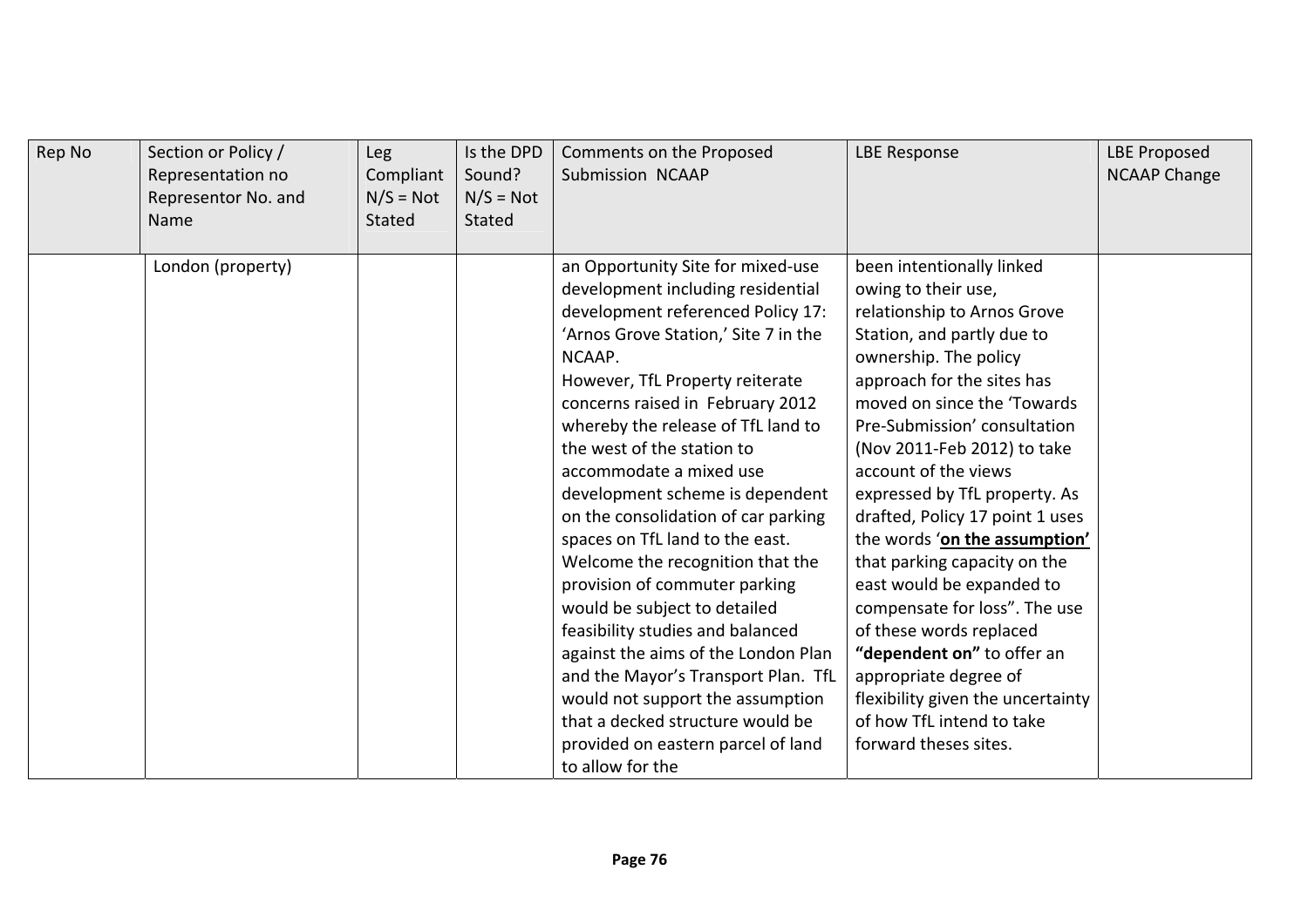| Rep No | Section or Policy /<br>Representation no<br>Representor No. and<br>Name | Leg<br>Compliant<br>$N/S = Not$<br><b>Stated</b> | Is the DPD<br>Sound?<br>$N/S = Not$<br><b>Stated</b> | Comments on the Proposed<br>Submission NCAAP                                                                                                                                                                                                                                                                                                                                                                                                                                                                                                                                                                    | <b>LBE Response</b>                                                                                                                                                                                                                                                                                                                                                                                                                                                                                                                                                    | <b>LBE Proposed</b><br><b>NCAAP Change</b> |
|--------|-------------------------------------------------------------------------|--------------------------------------------------|------------------------------------------------------|-----------------------------------------------------------------------------------------------------------------------------------------------------------------------------------------------------------------------------------------------------------------------------------------------------------------------------------------------------------------------------------------------------------------------------------------------------------------------------------------------------------------------------------------------------------------------------------------------------------------|------------------------------------------------------------------------------------------------------------------------------------------------------------------------------------------------------------------------------------------------------------------------------------------------------------------------------------------------------------------------------------------------------------------------------------------------------------------------------------------------------------------------------------------------------------------------|--------------------------------------------|
|        |                                                                         |                                                  |                                                      | expansion/compensation of<br>commuter car parking. The site is<br>constrained by both its size and<br>irregular shape, therefore any<br>decked structure is largely<br>dependent on satisfying engineering<br>constraints and commercial viability<br>matters, a point not currently<br>reflected in Policy 17 and its<br>supporting text.<br>To ensure Policy 17 is 'effective',<br>'justified' and sound we would<br>recommend amendments to Policy<br>17 and its supporting text to reflect<br>engineering and commercial<br>viability matters to facilitate the<br>delivery of development on the<br>sites. | The supporting paragraph<br>goes on to state the reduction<br>of public parking would in<br>planning terms need to be<br>justified but also recognises in<br>the final sentence of the<br>supporting text under Policy<br>17 that 'consolidating car<br>parking may not be the<br>appropriate solution in the<br>context of TfL's wider<br>strategy". Reference to the<br>potential of a 'decked<br>structure' on the eastern site<br>has not been carried forward<br>in the Proposed Submission<br>NCAAP having taken on board<br>TfL's previous comments in<br>2012. |                                            |
| 64     | Policy 19/23/004<br>23 - Environment Agency                             | N/S                                              | N/S                                                  | <b>Environment Agency support</b><br>element 4 but do not feel the New<br>River should be given greater<br>priority over Pymmes Brook.                                                                                                                                                                                                                                                                                                                                                                                                                                                                          | Agree both corridors are<br>equally important,<br>amendment made via PPMC.                                                                                                                                                                                                                                                                                                                                                                                                                                                                                             | PPMC <sub>46</sub>                         |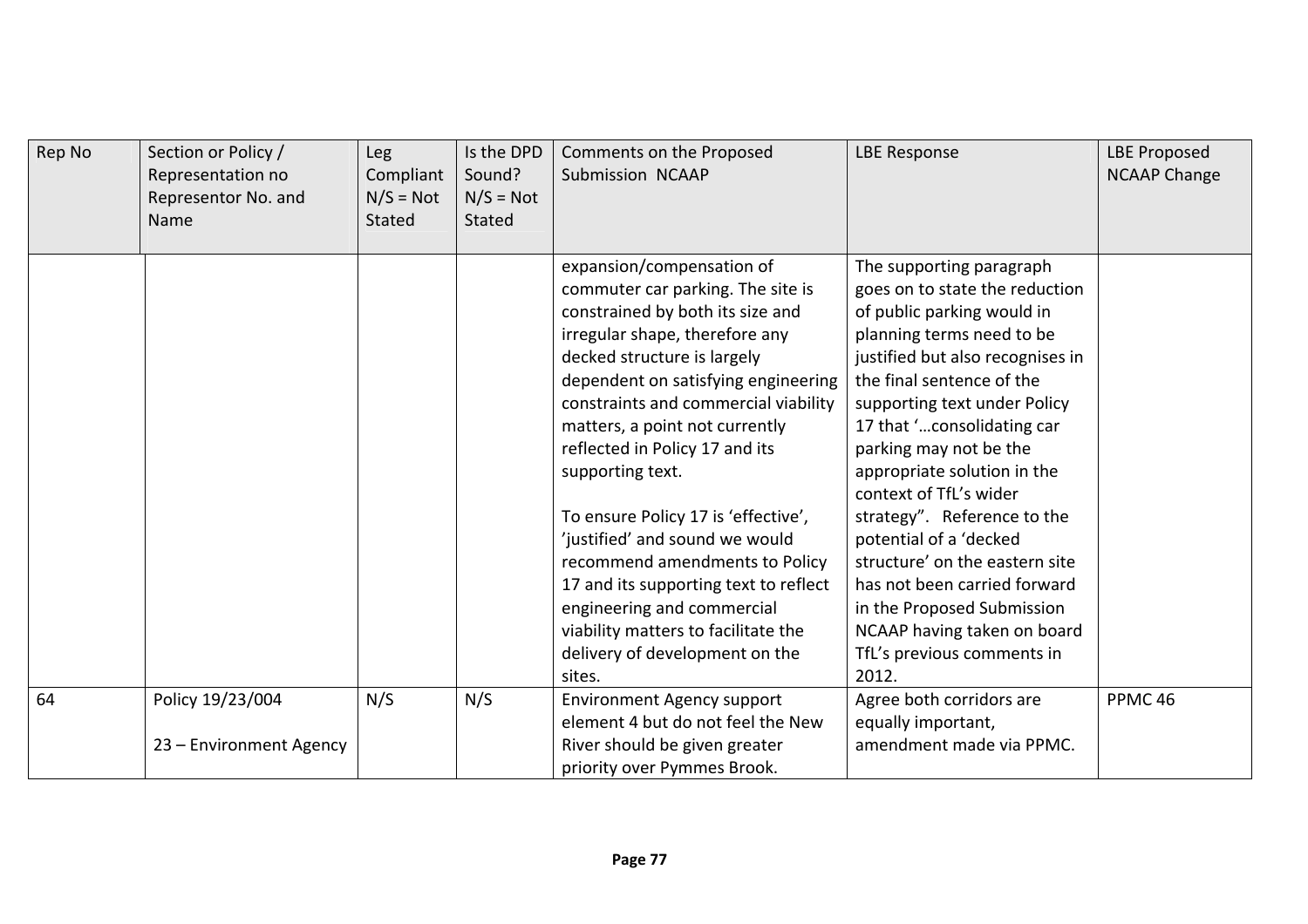| Rep No | Section or Policy /<br>Representation no<br>Representor No. and<br>Name                      | <b>Leg</b><br>Compliant<br>$N/S = Not$<br>Stated | Is the DPD<br>Sound?<br>$N/S = Not$<br><b>Stated</b> | Comments on the Proposed<br>Submission NCAAP                                                                                                                                                                                                                                                                                                                                                                                                                                                                                                                                | <b>LBE Response</b>                                                                                                                                                                                                                                                                                                                                                                                                                                                                        | <b>LBE Proposed</b><br><b>NCAAP Change</b> |
|--------|----------------------------------------------------------------------------------------------|--------------------------------------------------|------------------------------------------------------|-----------------------------------------------------------------------------------------------------------------------------------------------------------------------------------------------------------------------------------------------------------------------------------------------------------------------------------------------------------------------------------------------------------------------------------------------------------------------------------------------------------------------------------------------------------------------------|--------------------------------------------------------------------------------------------------------------------------------------------------------------------------------------------------------------------------------------------------------------------------------------------------------------------------------------------------------------------------------------------------------------------------------------------------------------------------------------------|--------------------------------------------|
| 65     | Fig 21/23/05<br>23 - Environment Agency                                                      | N/S                                              | N/S                                                  | An 'improvement opportunity' is<br>identified at (D), but not explained<br>in accompanying text.                                                                                                                                                                                                                                                                                                                                                                                                                                                                            | On page 69 of the NCAAP<br>under the heading 'Public<br>realm and open space (Fig 21')<br>text explains that the<br>opportunity identified at (D) is<br>to improve the local<br>environment and public<br>access.                                                                                                                                                                                                                                                                          | No change.                                 |
| 66     | Policy 21 Telford Road<br>/Bowes Road Corner (Site<br>10) 06/009<br>06 - Individual/Resident | N/S                                              | N/S                                                  | The PTAL score falls within the 4-6<br>range. The site covers 0.35 hectares,<br>which indicates a maximum of 79<br>units compared with a planned<br>build of 62. However, in terms of<br>population estimates indicate an<br>increase from 63 residents to 180,<br>an increase of 185%. Not only will<br>Southgate Green ward see the<br>increases indicated on sites 11, 13,<br>and 10, but increases will also result<br>from other developments described<br>in the NCAAP. Taken together it is<br>estimated that the population in the<br>ward will rise by about 3,000 | Making the most efficient and<br>best use of Enfield's limited<br>land is promoted in locations<br>well served by public transport<br>as set out in Enfield's Core<br>Strategy and the Mayor's<br>London Plan Policy. The North<br><b>Circular Area Action Plan</b><br>applies the density ranges as<br>set out in the London Plan. Fig.<br>8 (page 28 -29) provides a<br>capacity schedule for<br>Opportunity Sites based on<br>the density matrix provided by<br>the adopted London Plan | No change.                                 |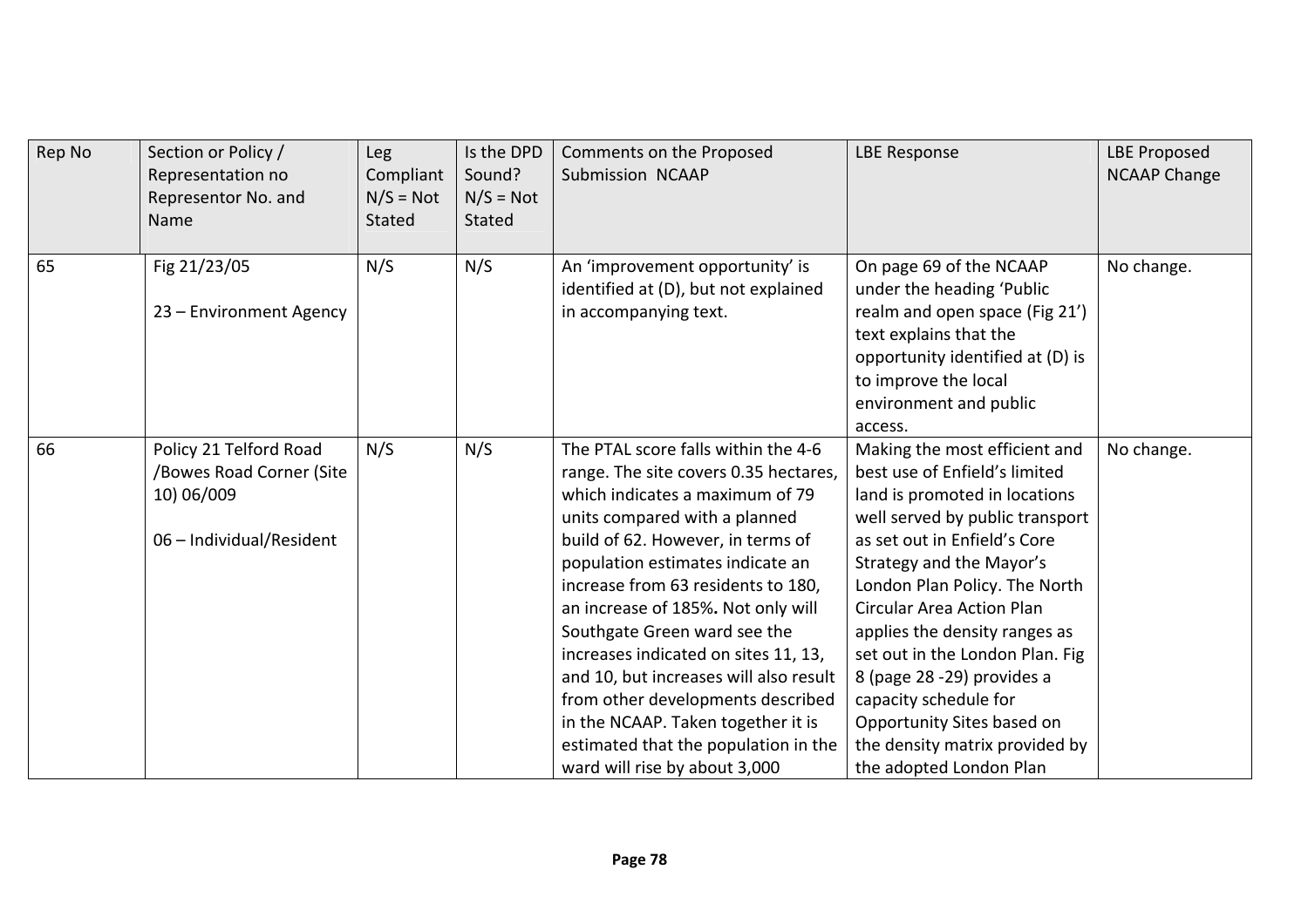| Rep No | Section or Policy /<br>Representation no<br>Representor No. and<br>Name | Leg<br>Compliant<br>$N/S = Not$<br>Stated | Is the DPD<br>Sound?<br>$N/S = Not$<br>Stated | Comments on the Proposed<br>Submission NCAAP                                                                                                                                                                                                    | <b>LBE Response</b>                                                                                                                                                                                                                                                                                                                                                                                             | <b>LBE Proposed</b><br><b>NCAAP Change</b> |
|--------|-------------------------------------------------------------------------|-------------------------------------------|-----------------------------------------------|-------------------------------------------------------------------------------------------------------------------------------------------------------------------------------------------------------------------------------------------------|-----------------------------------------------------------------------------------------------------------------------------------------------------------------------------------------------------------------------------------------------------------------------------------------------------------------------------------------------------------------------------------------------------------------|--------------------------------------------|
|        |                                                                         |                                           |                                               | people, which is close on 25%.                                                                                                                                                                                                                  | (2011).<br>It is unclear how the<br>representor has calculated<br>population density growth for<br>Southgate Green ward.<br>Enfield's adopted Core<br>Strategy established a<br>potential housing growth<br>target of 1500 new homes in<br>the area by 2026 and<br>recognised this would lead to<br>a population growth of the<br>NCAAP area of some 3,750.<br>Using an average of 2.5<br>persons per new home. |                                            |
| 67     | Policy 21 Telford Road<br>/Bowes Road Corner (Site<br>10) 16/003        | N/S                                       | N/S                                           | Site 10 Telford Road / Bowes Road<br>Page 71, Policy 21 Telford Road /<br>Bowes Road Corner Sites. Point 2<br>refers to high quality development<br>of up to 5 storeys. However,<br>planning permission has been<br>resolved to be granted to a | The request to align Policy 21<br>to the approved planning<br>application is not considered<br>to be appropriate or justified.<br>The Policy provides the<br>framework for this site. The<br>consented scheme has yet to                                                                                                                                                                                        | No change.                                 |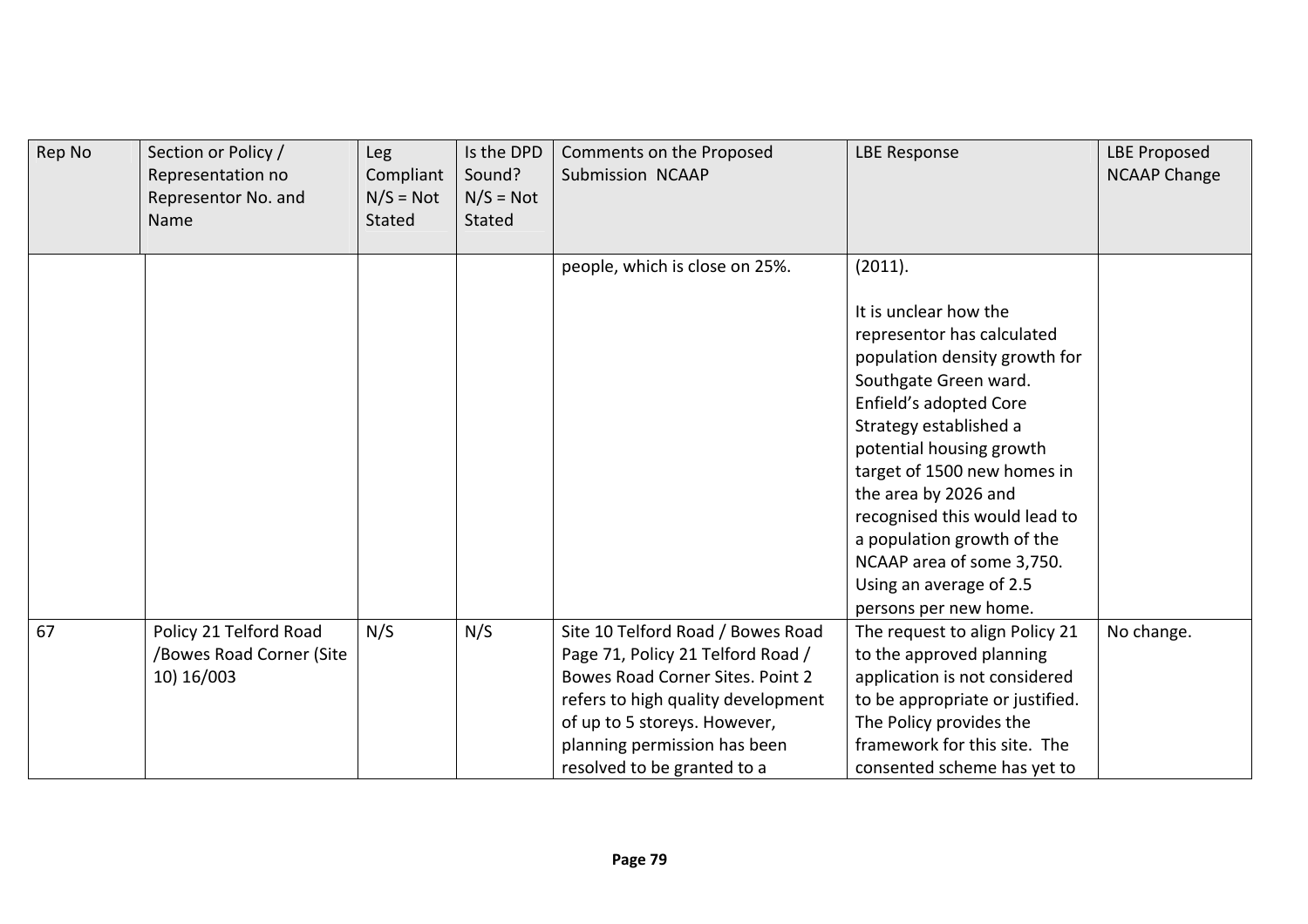| Rep No | Section or Policy /<br>Representation no<br>Representor No. and<br>Name           | Leg<br>Compliant<br>$N/S = Not$<br>Stated | Is the DPD<br>Sound?<br>$N/S = Not$<br>Stated | Comments on the Proposed<br>Submission NCAAP                                                                                                                                                                                                                                                                                                                                                                                                                | <b>LBE Response</b>                                                                                                                                                | <b>LBE Proposed</b><br><b>NCAAP Change</b> |
|--------|-----------------------------------------------------------------------------------|-------------------------------------------|-----------------------------------------------|-------------------------------------------------------------------------------------------------------------------------------------------------------------------------------------------------------------------------------------------------------------------------------------------------------------------------------------------------------------------------------------------------------------------------------------------------------------|--------------------------------------------------------------------------------------------------------------------------------------------------------------------|--------------------------------------------|
|        |                                                                                   |                                           |                                               | maximum height of 6 storeys so this<br>policy should be amended to reflect<br>the current position.                                                                                                                                                                                                                                                                                                                                                         | be implemented, therefore<br>should a revised or another<br>scheme come forward Policy<br>21 would still remain the<br>starting policy position.                   |                                            |
| 68     | Policy 21, 22 and<br>24/12/003<br>12 - Transport for<br>London                    | N/S                                       | N/S                                           | TfL Property welcomes the<br>promotion of Sites 10, 11 and 13<br>(Policies 21, 22, and 24) for housing-<br>led development. In particular, it<br>welcomes Policies 21 and 22,<br>agreeing that this is a key junction<br>and point of transition along the<br>North Circular Road and that new<br>development would help define and<br>enclose this junction, although we<br>note a typographical error<br>associated with Policy 21, point 3<br>(page 71). | Comments noted.                                                                                                                                                    | No change.                                 |
| 69     | Policy 22 Bowes Road<br>Wilmer Way (Site 11)<br>/06/008<br>06 Individual/Resident | N/S                                       | N/S                                           | In the case of site 11 the PTAL rating<br>is given as 4 in the NCAAP and as 5<br>by TfL. The planned number of units<br>on planning application P12-<br>3179PLA is for 56 units. However, in                                                                                                                                                                                                                                                                | Making the most efficient and<br>best use of Enfield's limited<br>land is promoted in locations<br>well served by public transport<br>as set out in Enfield's Core | No change.                                 |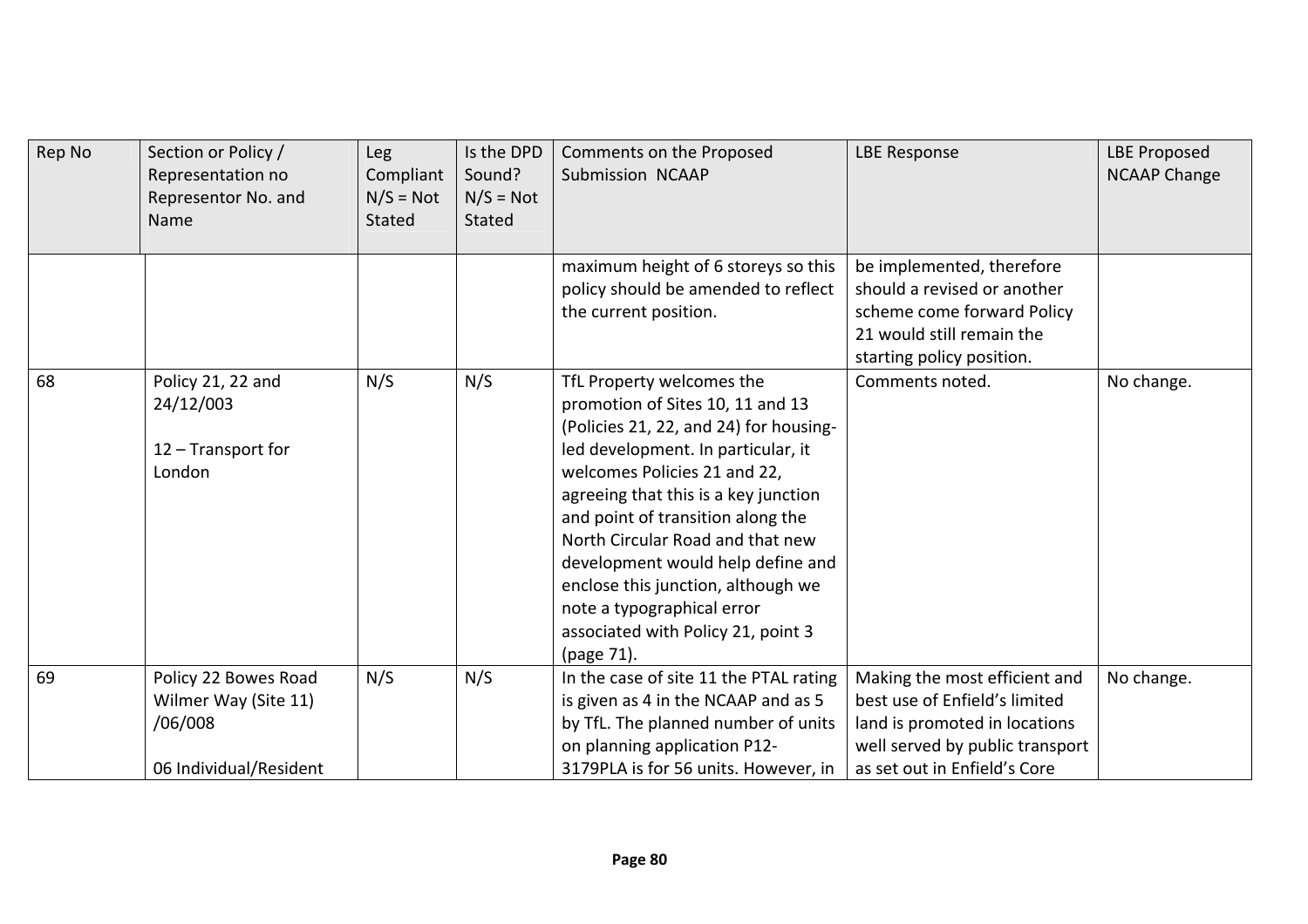| Rep No | Section or Policy /<br>Representation no<br>Representor No. and<br>Name | Leg<br>Compliant<br>$N/S = Not$<br>Stated | Is the DPD<br>Sound?<br>$N/S = Not$<br><b>Stated</b> | Comments on the Proposed<br>Submission NCAAP                                                                                                                                                                                                                                                                                                                                                                                                              | <b>LBE Response</b>                                                                                                                                                                                                                                                                                                                                                                                                                                                                                                                                                                                                                                   | <b>LBE Proposed</b><br><b>NCAAP Change</b> |
|--------|-------------------------------------------------------------------------|-------------------------------------------|------------------------------------------------------|-----------------------------------------------------------------------------------------------------------------------------------------------------------------------------------------------------------------------------------------------------------------------------------------------------------------------------------------------------------------------------------------------------------------------------------------------------------|-------------------------------------------------------------------------------------------------------------------------------------------------------------------------------------------------------------------------------------------------------------------------------------------------------------------------------------------------------------------------------------------------------------------------------------------------------------------------------------------------------------------------------------------------------------------------------------------------------------------------------------------------------|--------------------------------------------|
|        |                                                                         |                                           |                                                      | terms of population, it is estimated<br>that around 140 people lived in<br>houses on Bowes Road. With the<br>new development this increases to<br>around 278, an increase of 99%.<br>Southgate Green ward will see<br>significant population increases<br>result from proposed developments<br>described in the NCAAP. Taken<br>together it is estimated that the<br>population in the ward will rise by<br>about 3,000 people, which is close<br>on 25%. | Strategy and the Mayor's<br>London Plan Policy. The North<br><b>Circular Area Action Plan</b><br>applies the density ranges as<br>set out in the London Plan. Fig<br>8 (page 28 -29) provides a<br>capacity schedule for<br>Opportunity Sites based on<br>the density matrix provided by<br>the adopted London Plan<br>(2011).<br>It is unclear how the<br>representor has calculated<br>population density growth for<br>Southgate Green ward.<br>Enfield's adopted Core<br>Strategy established a<br>potential housing growth<br>target of 1500 new homes in<br>the area by 2026 and<br>recognised this would lead to<br>a population growth of the |                                            |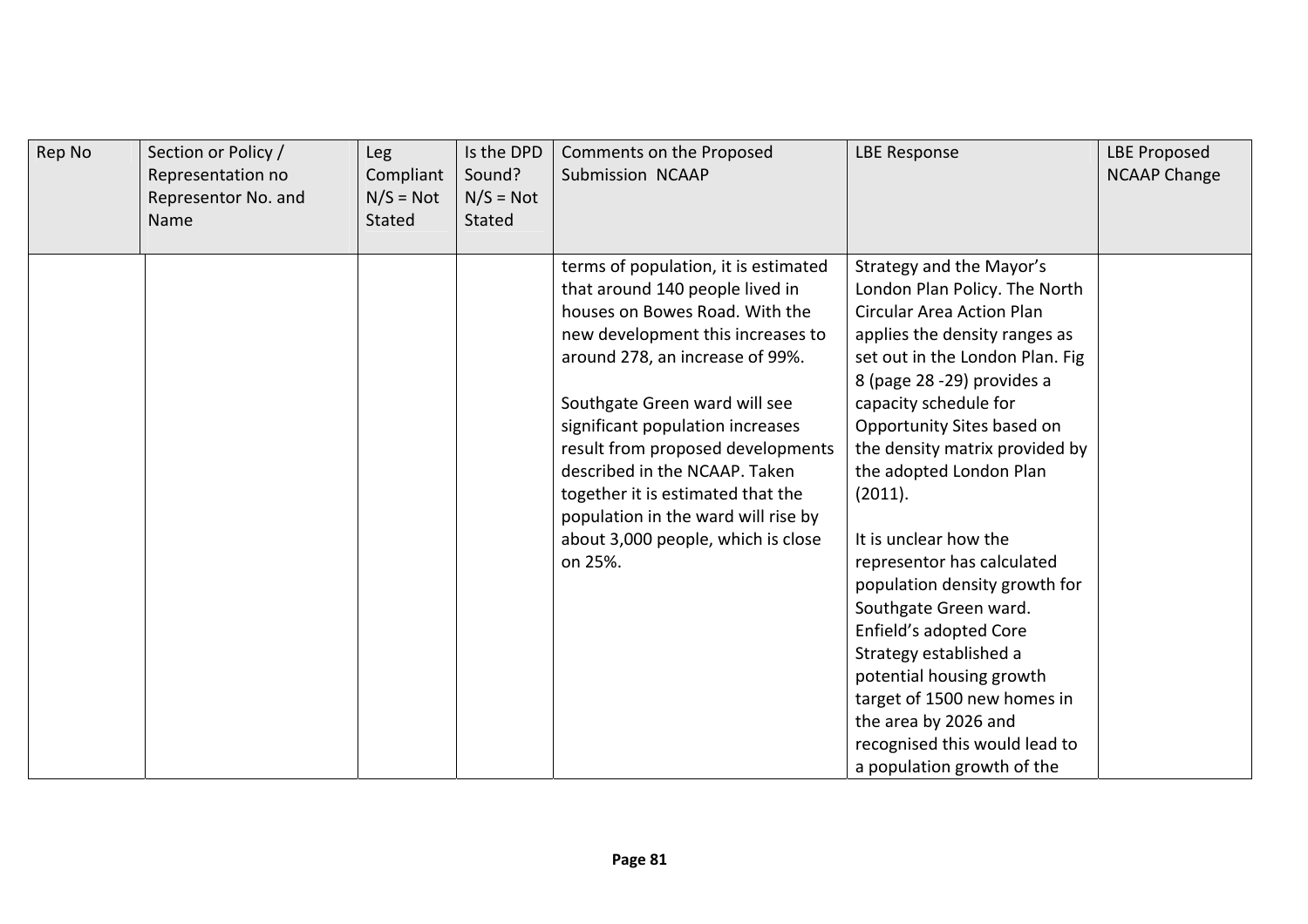| Rep No | Section or Policy /<br>Representation no<br>Representor No. and<br>Name | <b>Leg</b><br>Compliant<br>$N/S = Not$<br>Stated | Is the DPD<br>Sound?<br>$N/S = Not$<br><b>Stated</b> | Comments on the Proposed<br>Submission NCAAP                                                                                                                                                                                                                                                                                                                                                                                                                                                                                                                                                                                                                                             | <b>LBE Response</b>                                                                                                                                                                                                                                                                                                                                                                                                                                                                                                                  | <b>LBE Proposed</b><br><b>NCAAP Change</b> |
|--------|-------------------------------------------------------------------------|--------------------------------------------------|------------------------------------------------------|------------------------------------------------------------------------------------------------------------------------------------------------------------------------------------------------------------------------------------------------------------------------------------------------------------------------------------------------------------------------------------------------------------------------------------------------------------------------------------------------------------------------------------------------------------------------------------------------------------------------------------------------------------------------------------------|--------------------------------------------------------------------------------------------------------------------------------------------------------------------------------------------------------------------------------------------------------------------------------------------------------------------------------------------------------------------------------------------------------------------------------------------------------------------------------------------------------------------------------------|--------------------------------------------|
|        |                                                                         |                                                  |                                                      |                                                                                                                                                                                                                                                                                                                                                                                                                                                                                                                                                                                                                                                                                          | NCAAP area of some 3,750.<br>Using an average of 2.5                                                                                                                                                                                                                                                                                                                                                                                                                                                                                 |                                            |
|        |                                                                         |                                                  |                                                      |                                                                                                                                                                                                                                                                                                                                                                                                                                                                                                                                                                                                                                                                                          | persons per new home.                                                                                                                                                                                                                                                                                                                                                                                                                                                                                                                |                                            |
| 70     | Policy 23 Ritz<br>Parade/16/003<br>16 - Notting Hill Housing<br>Trust   | N/S                                              | N/S                                                  | It is useful to see the Council's<br>emerging vision for Ritz Parade. The<br>key to unlocking its potential is<br>engagement and partnership with<br>the Council and therefore it is<br>considered that it is too early for<br>detailed comments to be made on<br>capacity, form and content of any<br>future development until the issues<br>of land ownership and hence<br>delivery are fully understood.<br>Notting Hill therefore reserves their<br>position in terms of this<br>development opportunity, albeit<br>recognising that the uses set out<br>seem appropriate.<br>Notting Hill however support the<br>comprehensive development of Ritz<br>Parade, including the central | Support noted. The Plan<br>continues to provide a level of<br>flexibility and scope as to how<br>the regeneration of Ritz<br>Parade can be facilitated.<br>The Plan applies the density<br>ranges as set out in the<br>London Plan. Fig 8 (page 28 -<br>29) provides a capacity<br>schedule for Opportunity Sites<br>based on the density matrix<br>provided by the adopted<br>London Plan (2011).<br>It is appropriate for the Plan to<br>guide investment and provide<br>a level of expectation without<br>being too prescriptive. | No change.                                 |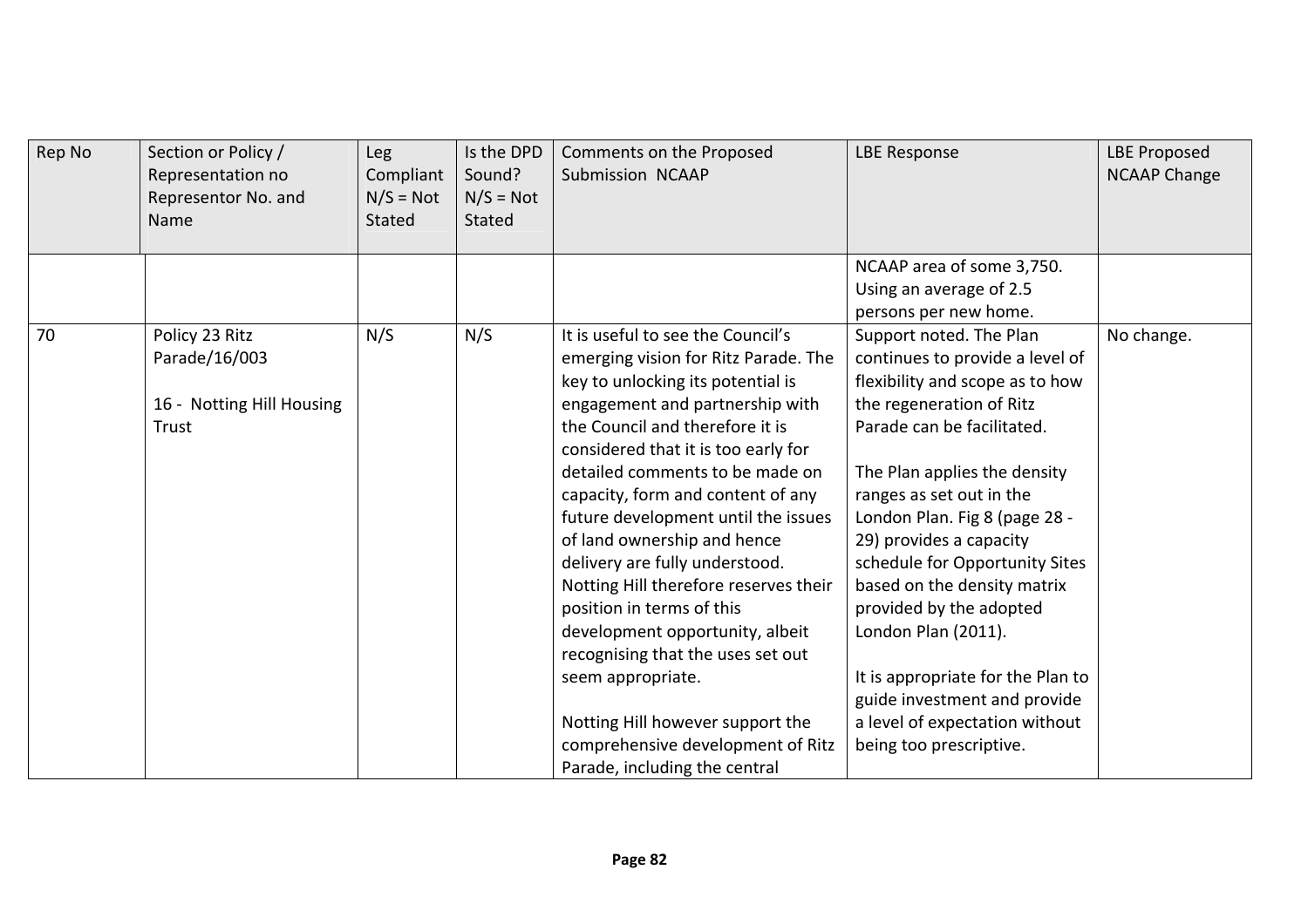| Rep No | Section or Policy /<br>Representation no<br>Representor No. and<br>Name | Leg<br>Compliant<br>$N/S = Not$<br>Stated | Is the DPD<br>Sound?<br>$N/S = Not$<br>Stated | Comments on the Proposed<br><b>Submission NCAAP</b>                                                                                                                                                                                                                                                                                                                                                                                                                                                                                                                                                                                                                                                                                                                               | <b>LBE Response</b>                                                                                                                                                                                                                                                                                                                                                                                                                                                                                                                                                                                                                                 | <b>LBE Proposed</b><br><b>NCAAP Change</b> |
|--------|-------------------------------------------------------------------------|-------------------------------------------|-----------------------------------------------|-----------------------------------------------------------------------------------------------------------------------------------------------------------------------------------------------------------------------------------------------------------------------------------------------------------------------------------------------------------------------------------------------------------------------------------------------------------------------------------------------------------------------------------------------------------------------------------------------------------------------------------------------------------------------------------------------------------------------------------------------------------------------------------|-----------------------------------------------------------------------------------------------------------------------------------------------------------------------------------------------------------------------------------------------------------------------------------------------------------------------------------------------------------------------------------------------------------------------------------------------------------------------------------------------------------------------------------------------------------------------------------------------------------------------------------------------------|--------------------------------------------|
|        |                                                                         |                                           |                                               | parade, rather than piecemeal<br>development to either side, which is<br>unlikely to be deliverable on its<br>own. Given that the operation of<br>the central section has been<br>severely undermined and<br>constrained by the works to the<br>road a preference towards its<br>retention is not appropriate and is<br>likely to impede the provision of a<br>viable and vital neighbourhood<br>centre in this location. The AAP<br>should be used to support and<br>encourage comprehensive<br>development and include the<br>central parade within the<br>opportunity site, in accordance with<br>the adopted Core Strategy.<br>The suggested densities and unit<br>numbers highlighted on pages<br>28/29 and within Policy 23 are too<br>restrictive and are likely to impede | A capacity assumption for all<br>20 Opportunity Sites within<br>NCAAP has been documented<br>in Fig 8 (Pages 28/29) and all<br>opportunity site policies state<br>an approximate capacity,<br>including where appropriate,<br>building heights.<br>Policy 23 provides a<br>framework for retaining the<br>central section building and<br>developing on the land either<br>side of it. The capacity range<br>of 20 net additional new<br>homes is based on this option.<br>The final paragraph of Policy<br>23 does however make<br>reference to the fact that<br>should a comprehensive<br>development scheme come<br>forward then the appropriate |                                            |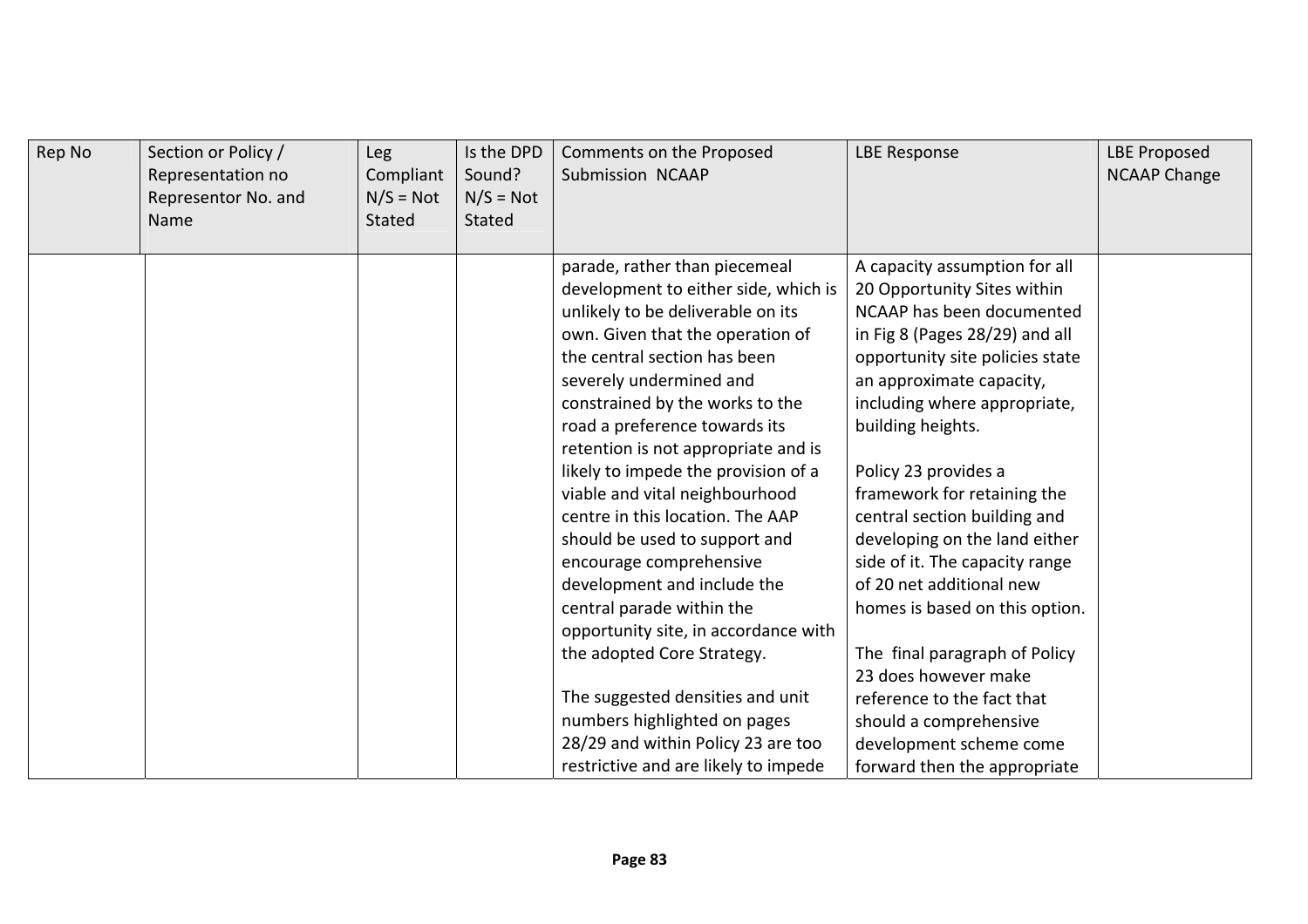| Rep No | Section or Policy /<br>Representation no<br>Representor No. and<br>Name    | Leg<br>Compliant<br>$N/S = Not$<br>Stated | Is the DPD<br>Sound?<br>$N/S = Not$<br><b>Stated</b> | Comments on the Proposed<br>Submission NCAAP                                                                                                                                                                                                                                                                                                                                                                                                                                                   | <b>LBE Response</b>                                                                                                                                                                                                                                                                                                                                                                                                                                                    | <b>LBE Proposed</b><br><b>NCAAP Change</b> |
|--------|----------------------------------------------------------------------------|-------------------------------------------|------------------------------------------------------|------------------------------------------------------------------------------------------------------------------------------------------------------------------------------------------------------------------------------------------------------------------------------------------------------------------------------------------------------------------------------------------------------------------------------------------------------------------------------------------------|------------------------------------------------------------------------------------------------------------------------------------------------------------------------------------------------------------------------------------------------------------------------------------------------------------------------------------------------------------------------------------------------------------------------------------------------------------------------|--------------------------------------------|
|        |                                                                            |                                           |                                                      | any redevelopment and<br>improvement to the neighbourhood<br>centre overall. Such detail should be<br>left for a subsequent<br>planning/development brief which<br>can appropriately assess the sites<br>context and development<br>proposals.                                                                                                                                                                                                                                                 | way in which to deal with this<br>will be through a planning /<br>development brief.                                                                                                                                                                                                                                                                                                                                                                                   |                                            |
| 71     | Policy 23 Ritz<br>Parade/11/001<br>11 - Ritz Parade Traders<br>Association |                                           |                                                      | Welcome the plan's strengthening<br>of the Ritz Parade. Agree that as a<br>result of past decisions, the viability<br>of the parade has been reduced<br>significantly, principally as a result<br>of the lack of parking.<br>The traders acknowledge the<br>development opportunity identified<br>to the west side, on the proviso that<br>any flats above are built in keeping<br>with the area and reasonable<br>parking for the shopping function.<br>The plan quite rightly identifies the | Comments of support for the<br>policy approach are noted.<br>Policy 23 responds to previous<br>consultation by providing a<br>framework that retains the<br>central building and<br>developing on the land either<br>side of it. Previous stages of<br>the NCAAP's preparation<br>received a mix response from<br>the local community, some<br>residents supported the<br>building's retention as they<br>considered it to be a local<br>landmark and others were less | No change.                                 |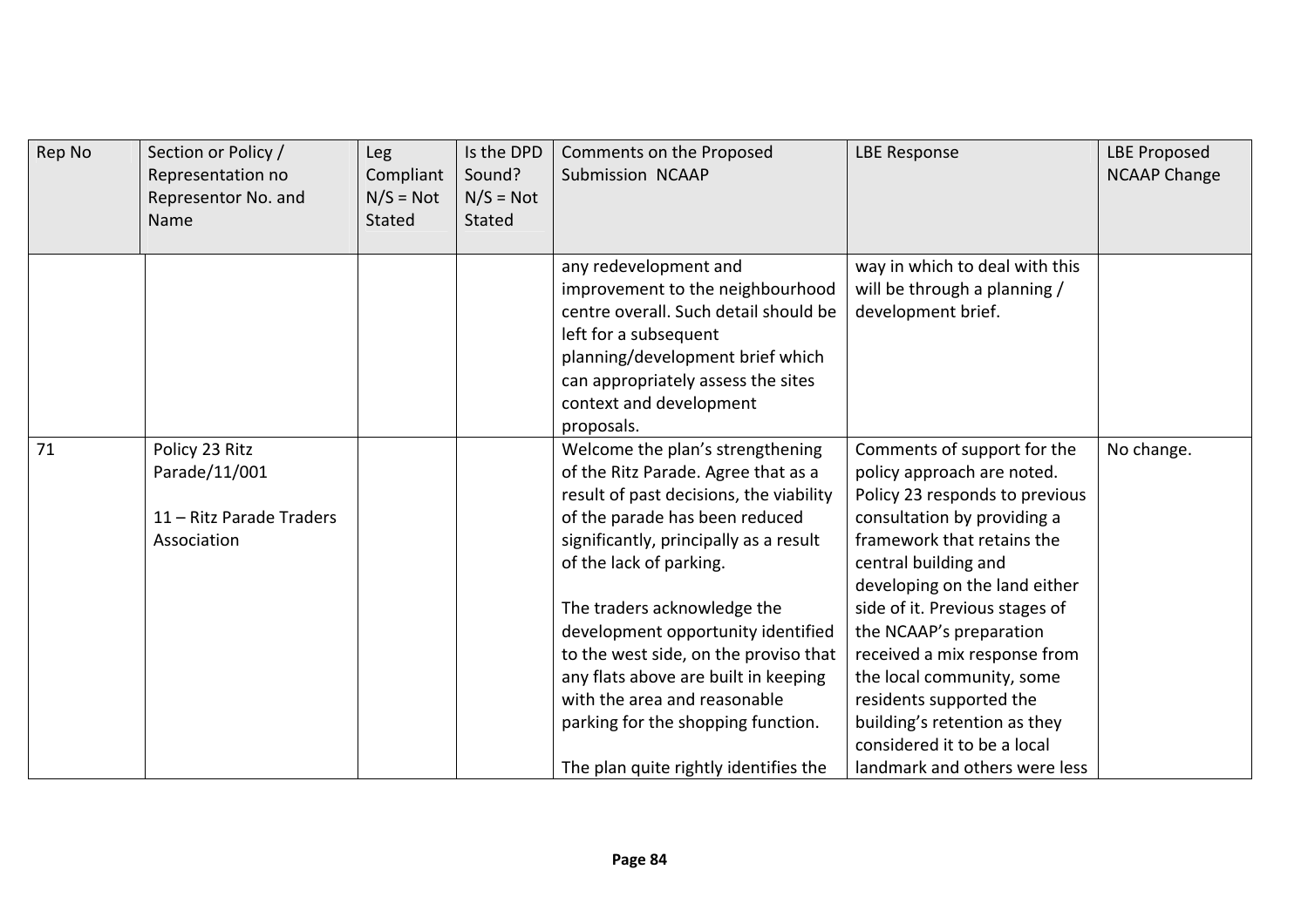| Rep No | Section or Policy /<br>Representation no<br>Representor No. and<br>Name | <b>Leg</b><br>Compliant<br>$N/S = Not$<br>Stated | Is the DPD<br>Sound?<br>$N/S = Not$<br><b>Stated</b> | Comments on the Proposed<br>Submission NCAAP                                                                                                                                                                                                                                                                                                                                                                                                                                                                                                                                                                                                                              | <b>LBE Response</b>                                                                                                                                                                                                                                                                                                                                                                                                                                                                                                                                               | <b>LBE Proposed</b><br><b>NCAAP Change</b> |
|--------|-------------------------------------------------------------------------|--------------------------------------------------|------------------------------------------------------|---------------------------------------------------------------------------------------------------------------------------------------------------------------------------------------------------------------------------------------------------------------------------------------------------------------------------------------------------------------------------------------------------------------------------------------------------------------------------------------------------------------------------------------------------------------------------------------------------------------------------------------------------------------------------|-------------------------------------------------------------------------------------------------------------------------------------------------------------------------------------------------------------------------------------------------------------------------------------------------------------------------------------------------------------------------------------------------------------------------------------------------------------------------------------------------------------------------------------------------------------------|--------------------------------------------|
|        |                                                                         |                                                  |                                                      | need to create a landmark point<br>along the parade. Currently, the<br>Jehovah's hall goes some way<br>towards this function; however,<br>there is a need for a commercial<br>landmark also. Prior to the recent<br>TFL road scheme, this function was<br>served by the old Barclays building<br>on the corner of Powys Lane, now<br>demolished.<br>The Association would like to see<br>much less emphasis on the option<br>of a "comprehensive"<br>redevelopment of the entire parade<br>and greater emphasis on the mixed<br>use development opportunities<br>identified either side of the central<br>section of the parade. The reason<br>we say this is because any | concerned about retaining it.<br>Extending the boundary of<br><b>Bowes Large Local Centre</b><br>(page 46-47) to now also<br>include the vacant Esso garage<br>land to the west and land<br>immediately to the east of the<br>central building creates more<br>space and greater opportunity<br>for developing either site of<br>the central part of Ritz Parade<br>to increase commercial<br>viability and allow for<br>significant enhancements to<br>the Parade.<br>Policy 23 and the supporting<br>text does also recognise that<br>comprehensive development |                                            |
|        |                                                                         |                                                  |                                                      | comprehensive redevelopment<br>would require a number of parties<br>working for a long time in                                                                                                                                                                                                                                                                                                                                                                                                                                                                                                                                                                            | may also be a viable option,<br>particularly if additional<br>community facilities and                                                                                                                                                                                                                                                                                                                                                                                                                                                                            |                                            |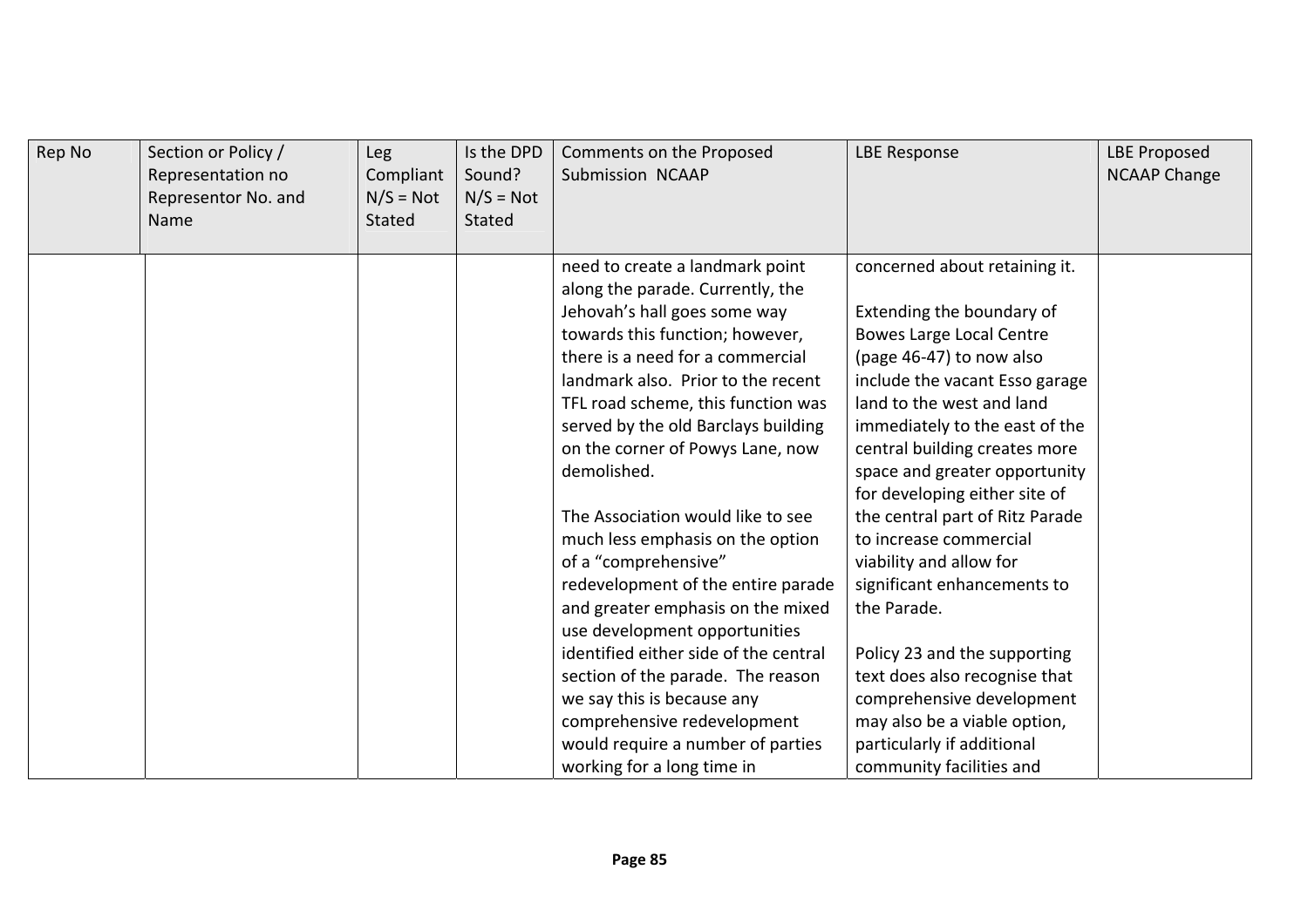| Rep No | Section or Policy /<br>Representation no<br>Representor No. and<br>Name | Leg<br>Compliant<br>$N/S = Not$<br>Stated | Is the DPD<br>Sound?<br>$N/S = Not$<br><b>Stated</b> | Comments on the Proposed<br>Submission NCAAP                                                                                                                                                                                                                                                                                                                                                                                                                                                                                                                                                                                                                                                                                                               | <b>LBE Response</b>                                                                                                                                                                                                                                                                                                                         | <b>LBE Proposed</b><br><b>NCAAP Change</b> |
|--------|-------------------------------------------------------------------------|-------------------------------------------|------------------------------------------------------|------------------------------------------------------------------------------------------------------------------------------------------------------------------------------------------------------------------------------------------------------------------------------------------------------------------------------------------------------------------------------------------------------------------------------------------------------------------------------------------------------------------------------------------------------------------------------------------------------------------------------------------------------------------------------------------------------------------------------------------------------------|---------------------------------------------------------------------------------------------------------------------------------------------------------------------------------------------------------------------------------------------------------------------------------------------------------------------------------------------|--------------------------------------------|
|        |                                                                         |                                           |                                                      | collaboration, with the added<br>complexity of CPOs. The different<br>pockets of land ownership will make<br>this process difficult and very<br>lengthy. This area has already been<br>blighted by over 30 years of<br>uncertainty.<br>The area requires a commitment to<br>enhance and improve the area now<br>with a view to achieving certainty<br>and settlement as soon as possible.<br>It should do this by seeking to strike<br>a balance between sympathetic<br>development by enhancing the<br>existing positive elements of the<br>site. The primary focus should be<br>the retention of all of the<br>commercial elements of the Parade,<br>helping them to survive as viable<br>commercial units and a growing hub<br>for a growing community. | services are sought to be<br>secured through achieving<br>higher density than currently<br>exists. Comprehensive<br>development may not<br>necessarily be as longer term<br>as suggested in the<br>representation, the aspirations<br>to deliver the site have been<br>acknowledged by the key<br>landowner, Notting Hill<br>Housing Trust. |                                            |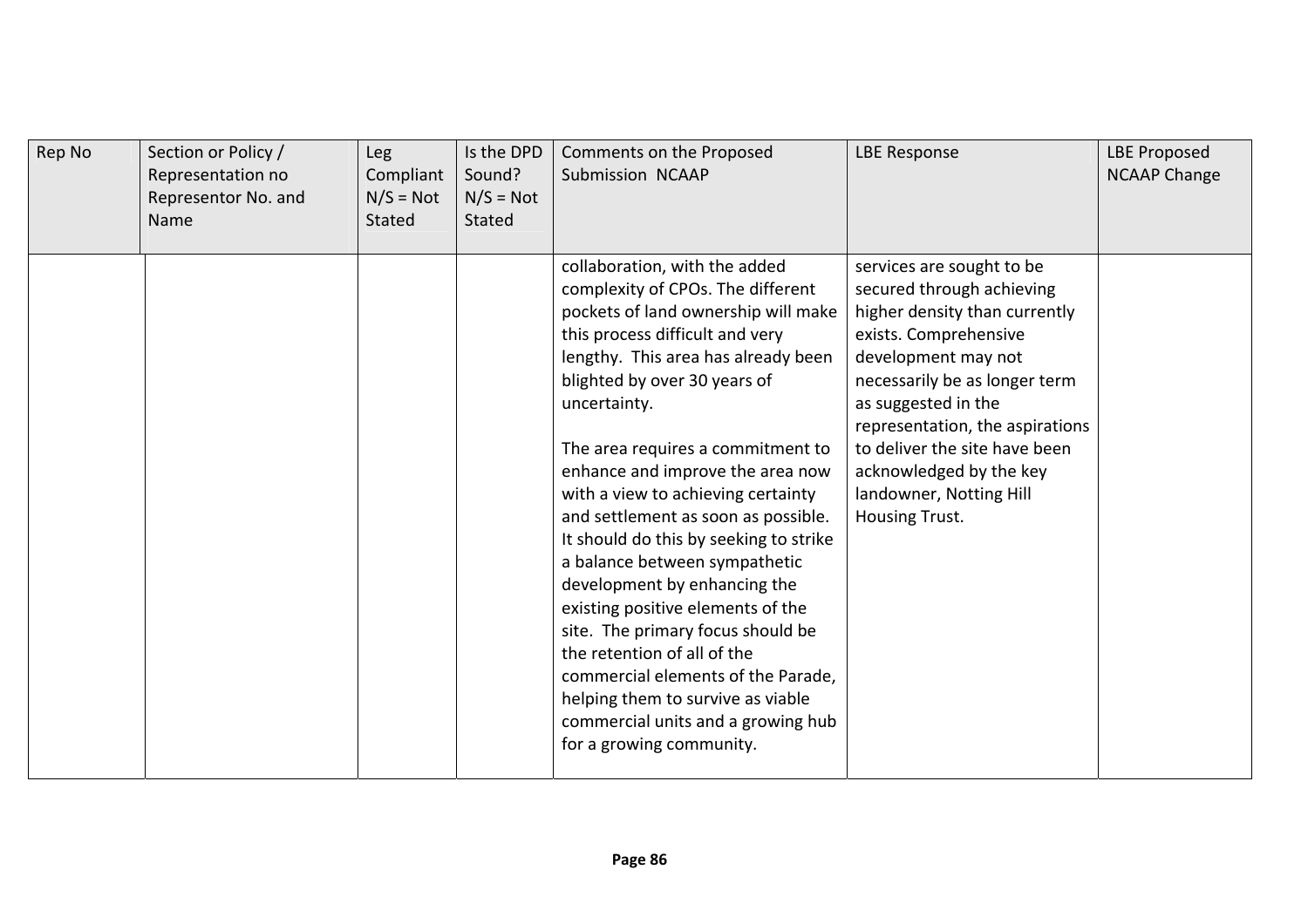| Rep No | Section or Policy /<br>Representation no<br>Representor No. and<br>Name                                        | Leg<br>Compliant<br>$N/S = Not$<br>Stated | Is the DPD<br>Sound?<br>$N/S = Not$<br>Stated | Comments on the Proposed<br>Submission NCAAP                                                                                                                                                                                                                                                                                                                                                                                                                                                                                                                                                                                            | <b>LBE Response</b>                                                                                                                                                                                                                                                                                                                                                                                                                                                                                                                                                                                                                                                       | <b>LBE Proposed</b><br><b>NCAAP Change</b> |
|--------|----------------------------------------------------------------------------------------------------------------|-------------------------------------------|-----------------------------------------------|-----------------------------------------------------------------------------------------------------------------------------------------------------------------------------------------------------------------------------------------------------------------------------------------------------------------------------------------------------------------------------------------------------------------------------------------------------------------------------------------------------------------------------------------------------------------------------------------------------------------------------------------|---------------------------------------------------------------------------------------------------------------------------------------------------------------------------------------------------------------------------------------------------------------------------------------------------------------------------------------------------------------------------------------------------------------------------------------------------------------------------------------------------------------------------------------------------------------------------------------------------------------------------------------------------------------------------|--------------------------------------------|
| 72     | Policy 24 Bowes Road<br>Sites (Site 13 Powys Lane<br>to Broomfield<br>Road)/06/010<br>06 - Individual/Resident | N/S                                       | N/S                                           | In the case of Site 10 the PTAL score<br>falls within the 4-6 range.<br>The site covers 0.35 hectares, which<br>indicates a maximum of 79 units<br>compared with a planned build of<br>62. However, in terms of population<br>estimates indicate an increase from<br>63 residents to 180, an increase of<br>185%. Not only will Southgate<br>Green ward see the increases<br>indicated on sites 11, 13, and 10,<br>but increases will also result from<br>other developments described in<br>the NCAAP. Taken together it is<br>estimated that the population in the<br>ward will rise by about 3,000<br>people, which is close on 25%. | Making the most efficient and<br>best use of Enfield's limited<br>land is promoted in locations<br>well served by public transport<br>as set out in Enfield's Core<br>Strategy and the Mayor's<br>London Plan Policy. The North<br><b>Circular Area Action Plan</b><br>applies the density ranges as<br>set out in the London Plan. Fig<br>8 (page 28 -29) provides a<br>capacity schedule for<br>Opportunity Sites based on<br>the density matrix provided by<br>the adopted London Plan<br>(2011).<br>It is unclear how the<br>representor has calculated<br>population density growth for<br>Southgate Green ward.<br>Enfield's adopted Core<br>Strategy established a | No change.                                 |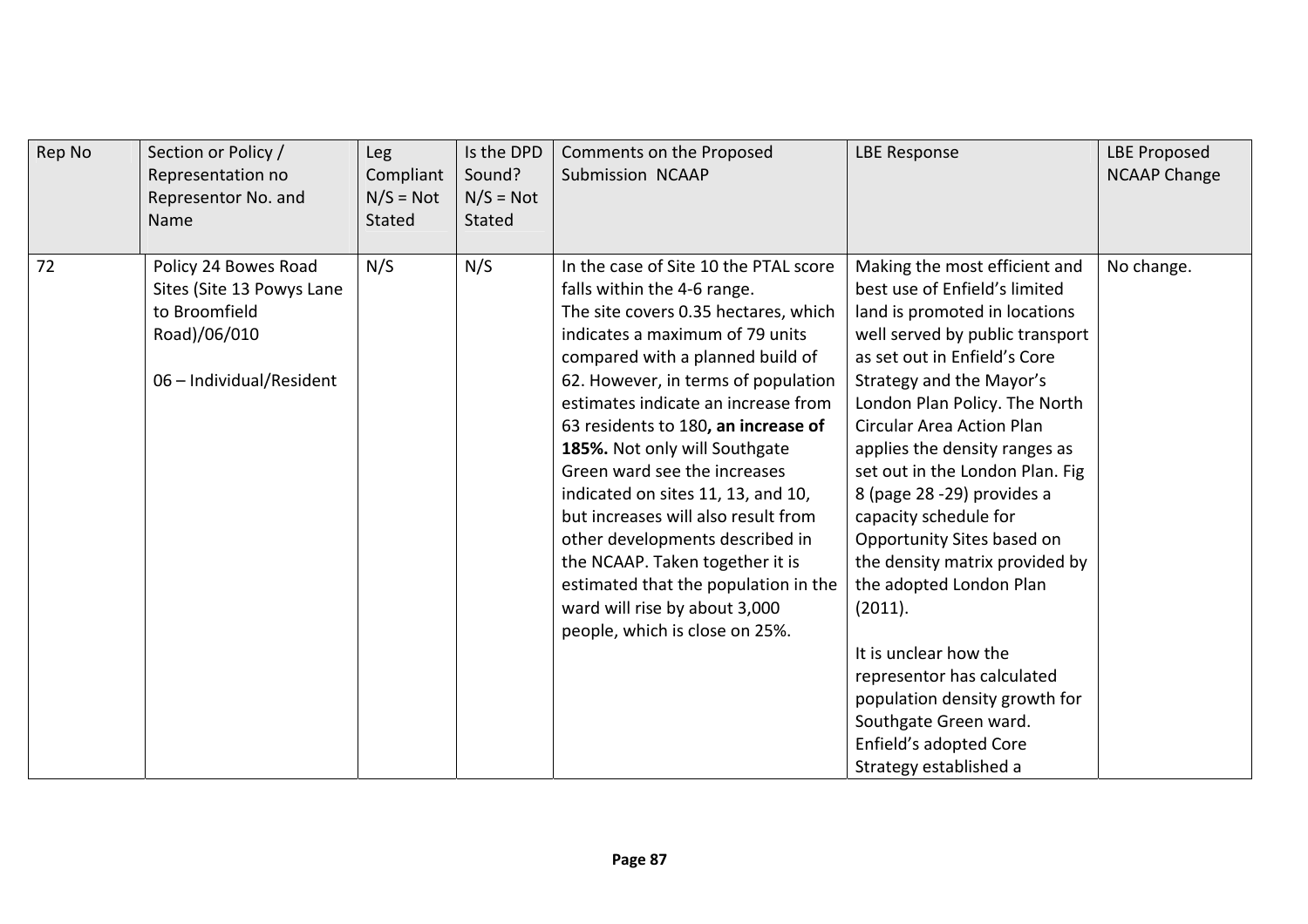| Rep No | Section or Policy /<br>Representation no<br>Representor No. and<br>Name                                             | Leg<br>Compliant<br>$N/S = Not$<br>Stated | Is the DPD<br>Sound?<br>$N/S = Not$<br>Stated | Comments on the Proposed<br>Submission NCAAP                                                                                                                                                                                                                                                  | <b>LBE Response</b>                                                                                                                                                                                                                                                                                                                                                                                                                                                                                             | <b>LBE Proposed</b><br><b>NCAAP Change</b> |
|--------|---------------------------------------------------------------------------------------------------------------------|-------------------------------------------|-----------------------------------------------|-----------------------------------------------------------------------------------------------------------------------------------------------------------------------------------------------------------------------------------------------------------------------------------------------|-----------------------------------------------------------------------------------------------------------------------------------------------------------------------------------------------------------------------------------------------------------------------------------------------------------------------------------------------------------------------------------------------------------------------------------------------------------------------------------------------------------------|--------------------------------------------|
| 73     | Policy 24 Bowes Road<br>Sites (Site 13 Powys Lane<br>to Broomfield<br>Road)/17/001<br>17 - Hammond of<br>Hendon Ltd | N/S                                       |                                               | Specifically concerned about the<br>site East of Powys Lane, noted in<br>Proposed Submission draft as "a<br>large site presents major<br>opportunity for new residential<br>development. However, concerned<br>the current planning application for<br>Site 13 represents<br>overdevelopment. | potential housing growth<br>target of 1500 new homes in<br>the area by 2026 and<br>recognised this would lead to<br>a population growth of the<br>NCAAP area of some 3,750.<br>Using an average of 2.5<br>persons per new home.<br>The site the respondent is<br>making reference to is Site 13:<br>Powys Lane to Broomfield<br>Road, subject to a current<br>undetermined planning<br>application. Policy 24 provides<br>the policy framework to guide<br>both the applicant and the<br>Development Management | No change                                  |
|        |                                                                                                                     |                                           |                                               |                                                                                                                                                                                                                                                                                               | Case officer, who would assess<br>the planning applications for<br>this site.                                                                                                                                                                                                                                                                                                                                                                                                                                   |                                            |
| 74     | Policy 25 Green Lanes                                                                                               | N/S                                       | N/S                                           | Bullet point 4: Do not feel the New                                                                                                                                                                                                                                                           | Bullet point 4 specifically                                                                                                                                                                                                                                                                                                                                                                                                                                                                                     | No change.                                 |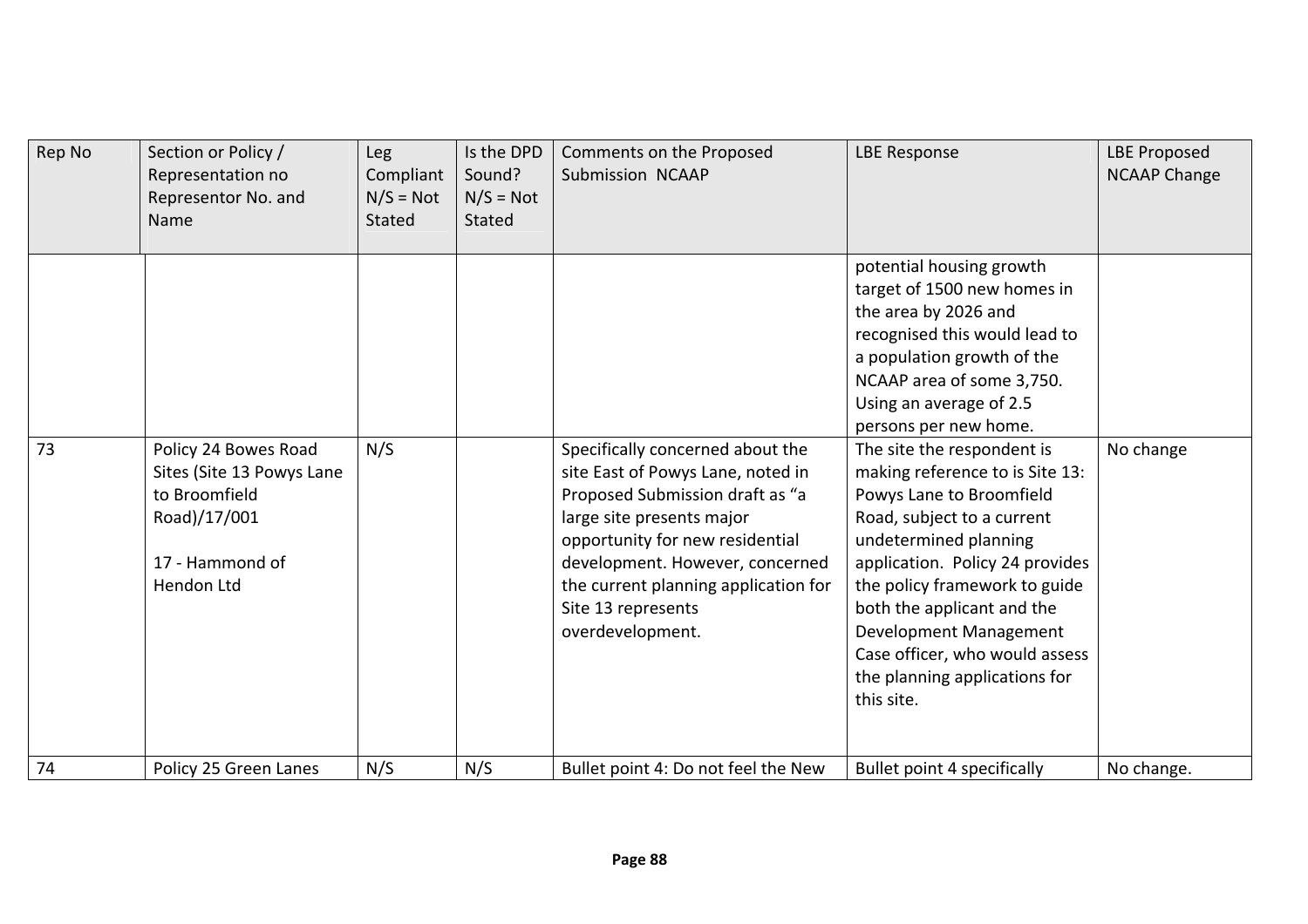| Rep No | Section or Policy /<br>Representation no<br>Representor No. and<br>Name                          | <b>Leg</b><br>Compliant<br>$N/S = Not$<br>Stated | Is the DPD<br>Sound?<br>$N/S = Not$<br><b>Stated</b> | Comments on the Proposed<br>Submission NCAAP                                                                                                                                                                                                                                        | <b>LBE Response</b>                                                                                                                                                                                                                                                        | <b>LBE Proposed</b><br><b>NCAAP Change</b> |
|--------|--------------------------------------------------------------------------------------------------|--------------------------------------------------|------------------------------------------------------|-------------------------------------------------------------------------------------------------------------------------------------------------------------------------------------------------------------------------------------------------------------------------------------|----------------------------------------------------------------------------------------------------------------------------------------------------------------------------------------------------------------------------------------------------------------------------|--------------------------------------------|
|        | Neighbourhood<br>Place/23/006<br>23 - Environment Agency                                         |                                                  |                                                      | River should be given priority over<br>Pymmes Brook as suggested.                                                                                                                                                                                                                   | refers to the particularly<br>opportunities within the<br>Green Lanes Neighbourhood<br>Area. Here, improvements<br>have been prioritised relative<br>to development opportunities.<br>In particular Site 14: Southgate<br>Town Hall.                                       |                                            |
| 75     | Policy 27 Green Lane Site<br>15 23/007<br>23 - Environment Agency                                | Y                                                | Υ                                                    | Given parts of the site fall within<br>flood zone 2/3 the Policy should<br>indicate that new development<br>should be steered to area of lowest<br>flood risk on the site.                                                                                                          | Agreed, amendment made via<br><b>PPMC</b>                                                                                                                                                                                                                                  | PPMC <sub>59</sub>                         |
| 76     | Policy 28 Green<br>lanes/A406 Junction<br>North (Sites 16 and<br>17)/02/002<br>02 - Arriva Buses | N/S                                              | N/S                                                  | This includes the Regents Avenue<br>Industrial Estate, where Arriva Bus<br>garage is situated. The policy<br>intends to maintain employment<br>use for the short to medium term.<br>The bus garage is fully used, and<br>intends to continue to operate<br>there for the long term. | The concerns raised over the<br>long term future of the estate<br>have been clarified via PPMC<br>14 with additional wording<br>proposed to give greater<br>certainty over the Council's<br>intention to continue the long<br>term designation of this<br>employment area. | PPMC <sub>14</sub>                         |
| 77     | Policy 28 Green                                                                                  | N/S                                              | N/S                                                  | Notting Hill have an interest in both                                                                                                                                                                                                                                               | It is appropriate for the Acton                                                                                                                                                                                                                                            | No change.                                 |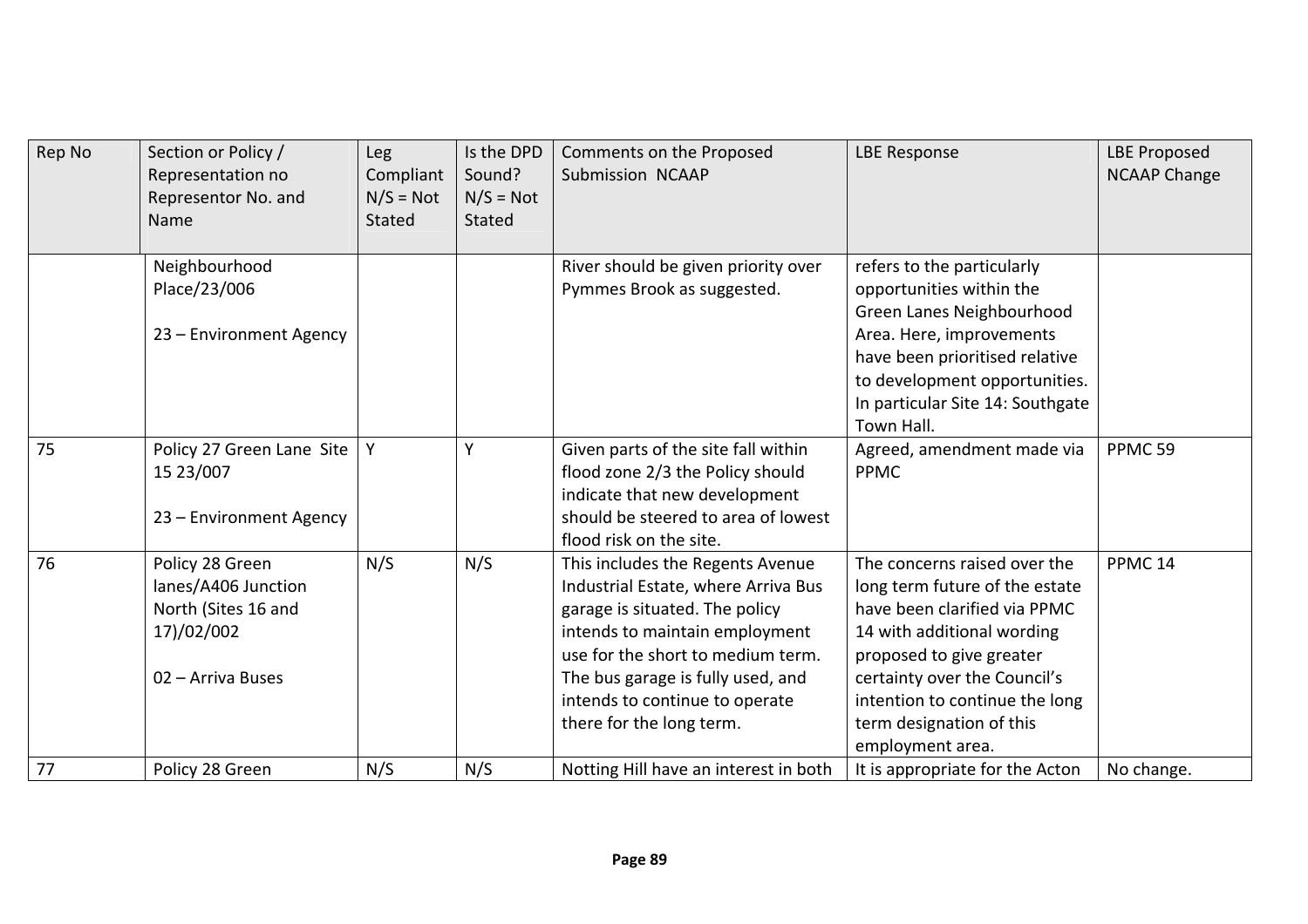| Rep No | Section or Policy /<br>Representation no<br>Representor No. and<br>Name | Leg<br>Compliant<br>$N/S = Not$<br>Stated | Is the DPD<br>Sound?<br>$N/S = Not$<br>Stated | Comments on the Proposed<br><b>Submission NCAAP</b> | <b>LBE Response</b>              | <b>LBE Proposed</b><br><b>NCAAP Change</b> |
|--------|-------------------------------------------------------------------------|-------------------------------------------|-----------------------------------------------|-----------------------------------------------------|----------------------------------|--------------------------------------------|
|        | lanes/A406 Junction                                                     |                                           |                                               | these sites but similar to Ritz                     | Plan to provide clear design     |                                            |
|        | North (Sites 16 &                                                       |                                           |                                               | Parade, realising the potential for                 | principles for each of NCAAP's   |                                            |
|        | 18)/16/004                                                              |                                           |                                               | the sites will be dependent on                      | Opportunity Sites and guide      |                                            |
|        |                                                                         |                                           |                                               | reconciling issues of delivery and                  | investment without being         |                                            |
|        |                                                                         |                                           |                                               | working in partnership the Council.                 | overly prescriptive.             |                                            |
|        | 16 Notting Hill Housing                                                 |                                           |                                               | Comments made to earlier versions                   |                                  |                                            |
|        | Trust                                                                   |                                           |                                               | of the AAP have always considered                   | Through its evolution, the Plan  |                                            |
|        |                                                                         |                                           |                                               | the entire southwest quadrant (the                  | has considered the               |                                            |
|        |                                                                         |                                           |                                               | land fronting the A406 and Green                    | development approach of the      |                                            |
|        |                                                                         |                                           |                                               | Lanes, as well as, Site 18) to offer                | sites at the Green Lanes         |                                            |
|        |                                                                         |                                           |                                               | the potential for redevelopment to                  | quadrant. This is a key junction |                                            |
|        |                                                                         |                                           |                                               | deliver significant improvements in                 | that needs to be addressed       |                                            |
|        |                                                                         |                                           |                                               | terms of commercial, community                      | within the context of its        |                                            |
|        |                                                                         |                                           |                                               | and possible health offer with the                  | potential as well as existing    |                                            |
|        |                                                                         |                                           |                                               | delivery of residential properties.                 | surroundings. The view that      |                                            |
|        |                                                                         |                                           |                                               | Notting Hill would support a more                   | the sites to the north (sites 16 |                                            |
|        |                                                                         |                                           |                                               | comprehensive approach to this                      | and 17) offer the greatest       |                                            |
|        |                                                                         |                                           |                                               | part of the junction. To achieve this               | opportunities for major          |                                            |
|        |                                                                         |                                           |                                               | aspirational improvement an                         | development is maintained.       |                                            |
|        |                                                                         |                                           |                                               | increase in density and height                      | Green Lanes to the north of      |                                            |
|        |                                                                         |                                           |                                               | would be required at this junction                  | the North Circular Road and      |                                            |
|        |                                                                         |                                           |                                               | and development would certainly                     | continuing northwards            |                                            |
|        |                                                                         |                                           |                                               | need to be over the 3 storeys set                   | towards Palmers Green            |                                            |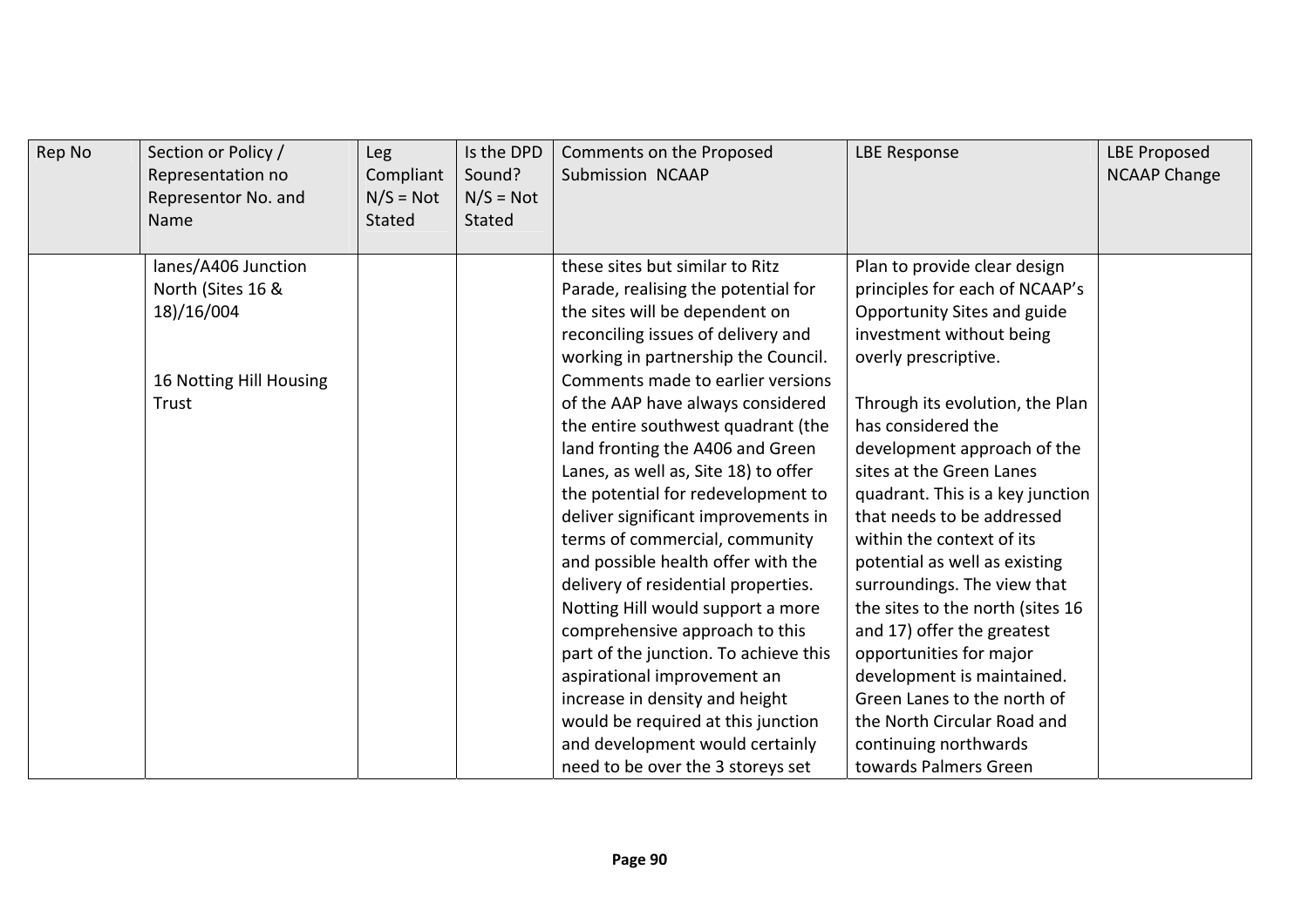| Rep No | Section or Policy /<br>Representation no<br>Representor No. and<br>Name | <b>Leg</b><br>Compliant<br>$N/S = Not$<br>Stated | Is the DPD<br>Sound?<br>$N/S = Not$<br><b>Stated</b> | Comments on the Proposed<br>Submission NCAAP | <b>LBE Response</b>              | <b>LBE Proposed</b><br><b>NCAAP Change</b> |
|--------|-------------------------------------------------------------------------|--------------------------------------------------|------------------------------------------------------|----------------------------------------------|----------------------------------|--------------------------------------------|
|        |                                                                         |                                                  |                                                      | out in the NCAAP; one that is a              | District Centre offers a much    |                                            |
|        |                                                                         |                                                  |                                                      | landmark for the area.                       | weaker presence in terms of      |                                            |
|        |                                                                         |                                                  |                                                      |                                              | townscape and Local Centre       |                                            |
|        |                                                                         |                                                  |                                                      | Notwithstanding the above, for               | function than Green Lanes        |                                            |
|        |                                                                         |                                                  |                                                      | development to be realised and               | south of the North Circular      |                                            |
|        |                                                                         |                                                  |                                                      | delivered on Site 18 only, as                | Road. The Clock House Parade     |                                            |
|        |                                                                         |                                                  |                                                      | identified in the draft AAP, an              | on the south east corner and     |                                            |
|        |                                                                         |                                                  |                                                      | increase in height above three               | the Parade on the south west     |                                            |
|        |                                                                         |                                                  |                                                      | storeys will be required. Detailed           | corner offer local visual        |                                            |
|        |                                                                         |                                                  |                                                      | assessment of the site context,              | townscape merit considered       |                                            |
|        |                                                                         |                                                  |                                                      | surroundings, the proposals and              | worthy of retention, and this is |                                            |
|        |                                                                         |                                                  |                                                      | their viability is required to               | reflected in the NCAAP           |                                            |
|        |                                                                         |                                                  |                                                      | understand the appropriate                   | approach to Site 18.             |                                            |
|        |                                                                         |                                                  |                                                      | development potential of these               |                                  |                                            |
|        |                                                                         |                                                  |                                                      | sites. As such the document should           | Further consideration of         |                                            |
|        |                                                                         |                                                  |                                                      | not be as prescriptive in relation to        | appropriate height for Site 18   |                                            |
|        |                                                                         |                                                  |                                                      | density and building heights.                | will be subject to a detailed    |                                            |
|        |                                                                         |                                                  |                                                      |                                              | planning application and         |                                            |
|        |                                                                         |                                                  |                                                      | As with Ritz Parade, Notting Hill            | assessment against NCAAP         |                                            |
|        |                                                                         |                                                  |                                                      | reserve their position in terms of           | Policies as well as detailed     |                                            |
|        |                                                                         |                                                  |                                                      | these Green Lanes sites as further           | criteria based policies in the   |                                            |
|        |                                                                         |                                                  |                                                      | detailed capacity and design work is         | <b>Proposed Submission</b>       |                                            |
|        |                                                                         |                                                  |                                                      | carried out, in addition to                  | Development Management           |                                            |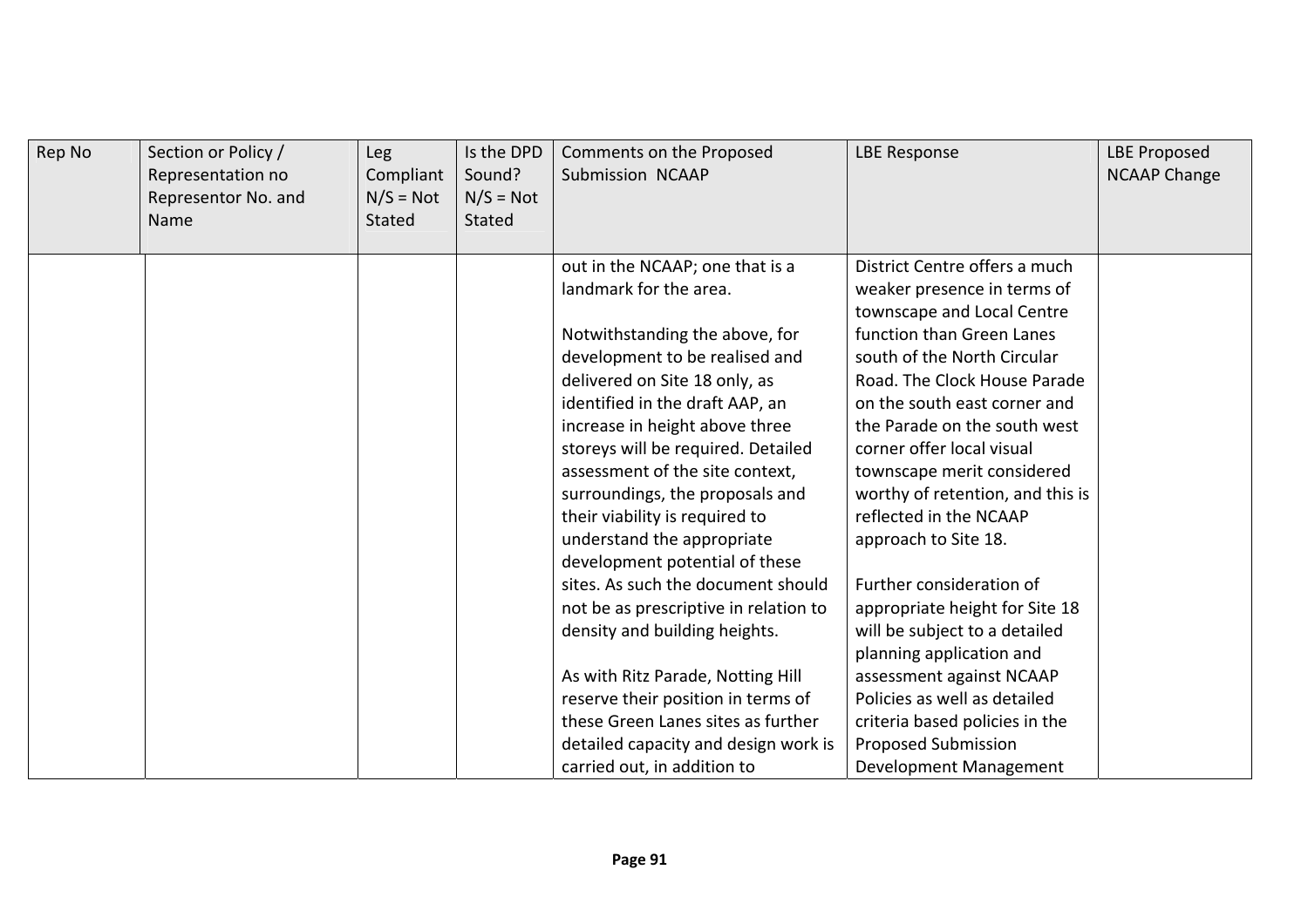| Rep No | Section or Policy /<br>Representation no<br>Representor No. and<br>Name | <b>Leg</b><br>Compliant<br>$N/S = Not$<br>Stated | Is the DPD<br>Sound?<br>$N/S = Not$<br>Stated | Comments on the Proposed<br>Submission NCAAP                                                                                                                                                                                                                                                                                                                                                                                                                                                                                                                            | <b>LBE Response</b>                                                                                                                                                                 | <b>LBE Proposed</b><br><b>NCAAP Change</b> |  |  |  |
|--------|-------------------------------------------------------------------------|--------------------------------------------------|-----------------------------------------------|-------------------------------------------------------------------------------------------------------------------------------------------------------------------------------------------------------------------------------------------------------------------------------------------------------------------------------------------------------------------------------------------------------------------------------------------------------------------------------------------------------------------------------------------------------------------------|-------------------------------------------------------------------------------------------------------------------------------------------------------------------------------------|--------------------------------------------|--|--|--|
|        |                                                                         |                                                  |                                               | reconciling various existing land<br>interests that will need to be<br>resolved prior to committing to a<br>defined vision.                                                                                                                                                                                                                                                                                                                                                                                                                                             | Document, adopted London<br>Plan and NPPF.                                                                                                                                          |                                            |  |  |  |
|        | <b>Section 5 Infrastructure Priorities and Delivery Mechanisms</b>      |                                                  |                                               |                                                                                                                                                                                                                                                                                                                                                                                                                                                                                                                                                                         |                                                                                                                                                                                     |                                            |  |  |  |
| 78     | Section 5.3 Key<br>Infrastructure /20/001<br>20 - Thames Water          | N/S                                              | N/S                                           | It is unclear at this stage what the<br>net increase in demand on our<br>infrastructure will be as a result of<br>the proposed AAP proposals. From<br>the information available to date we<br>do not envisage infrastructure<br>concerns regarding Waste Water or<br>Water Supply capability. However,<br>there may be the need for localised<br>upgrades and specific requirements<br>for certain development sectors to<br>be connected to the existing system<br>at specific locations. It should be<br>noted that in the event of an<br>upgrade to our assets being | The adopted Core Strategy<br>already has a policy (Core<br>Policy 21) to ensure water<br>supply, sewerage and drainage<br>infrastructure is in place in<br>tandem with development. | No change                                  |  |  |  |